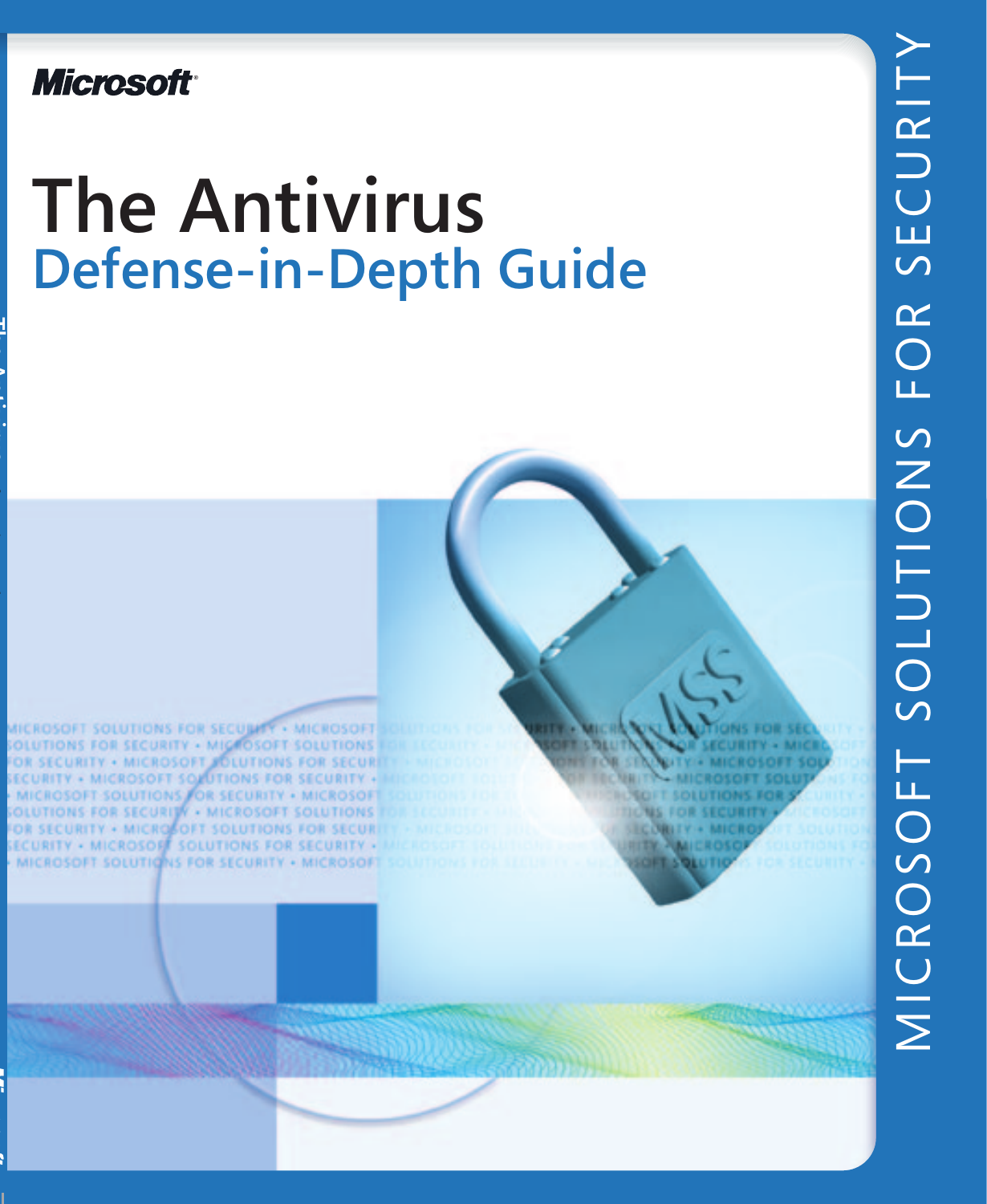#### ISBN: 0-7356-2155-1

*The Microsoft Identity and Access Management Series, Extranet Access Management paper, release 2.0*

*Information in this document, including URL and other Internet Web site references, is subject to change without notice. Unless otherwise noted, the example companies, organizations, products, domain names, e-mail addresses, logos, people, places and events depicted herein are fictitious, and no association with any real company, organization, product, domain name, e-mail address, logo, person, place or event is intended or should be inferred. Complying with all applicable copyright laws is the responsibility of the user. Without limiting the rights under copyright, no part of this document may be reproduced, stored in or introduced into a retrieval system, or transmitted in any form or by any means (electronic, mechanical, photocopying, recording, or otherwise), or for any purpose, without the express written permission of Microsoft Corporation.*

*Microsoft may have patents, patent applications, trademarks, copyrights, or other intellectual property rights covering subject matter in this document. Except as expressly provided in any written license agreement from Microsoft, the furnishing of this document does not give you any license to these patents, trademarks, copyrights, or other intellectual property.*

*© 2004 Microsoft Corporation. All rights reserved.*

*Microsoft, Windows, Windows NT, Windows Server, Windows XP, ActiveX, Authenticode, MS-DOS, MSN, Outlook, SharePoint, and Visual Basic are either registered trademarks or trademarks of Microsoft Corporation in the United States and/or other countries.*

*The names of actual companies and products mentioned herein may be the trademarks of their respective owners.*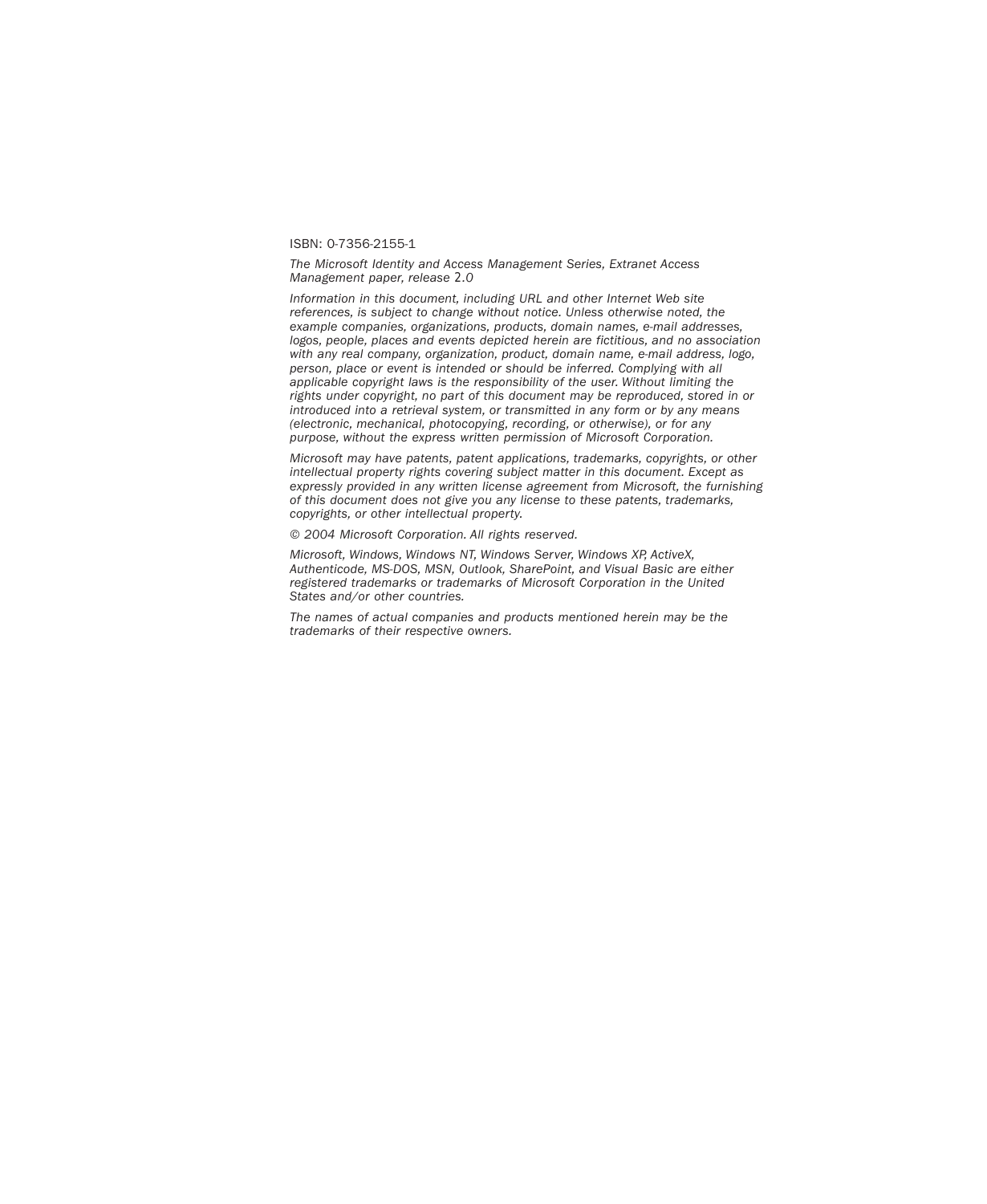## **Contents**

## **Acknowledgments**

| <b>Chapter 1</b>    |  |
|---------------------|--|
| <b>Introduction</b> |  |
|                     |  |
|                     |  |
|                     |  |
|                     |  |
|                     |  |
|                     |  |
|                     |  |

 $\mathbf{v}$ 

#### **Chapter 2**

| <b>Malware Threats</b> | 5 |
|------------------------|---|
| Introduction           |   |
|                        |   |
|                        |   |
|                        |   |
|                        |   |
|                        |   |
|                        |   |
|                        |   |
|                        |   |
|                        |   |
|                        |   |
|                        |   |
|                        |   |
|                        |   |
|                        |   |
|                        |   |
|                        |   |
|                        |   |
|                        |   |
|                        |   |
|                        |   |
|                        |   |
|                        |   |
|                        |   |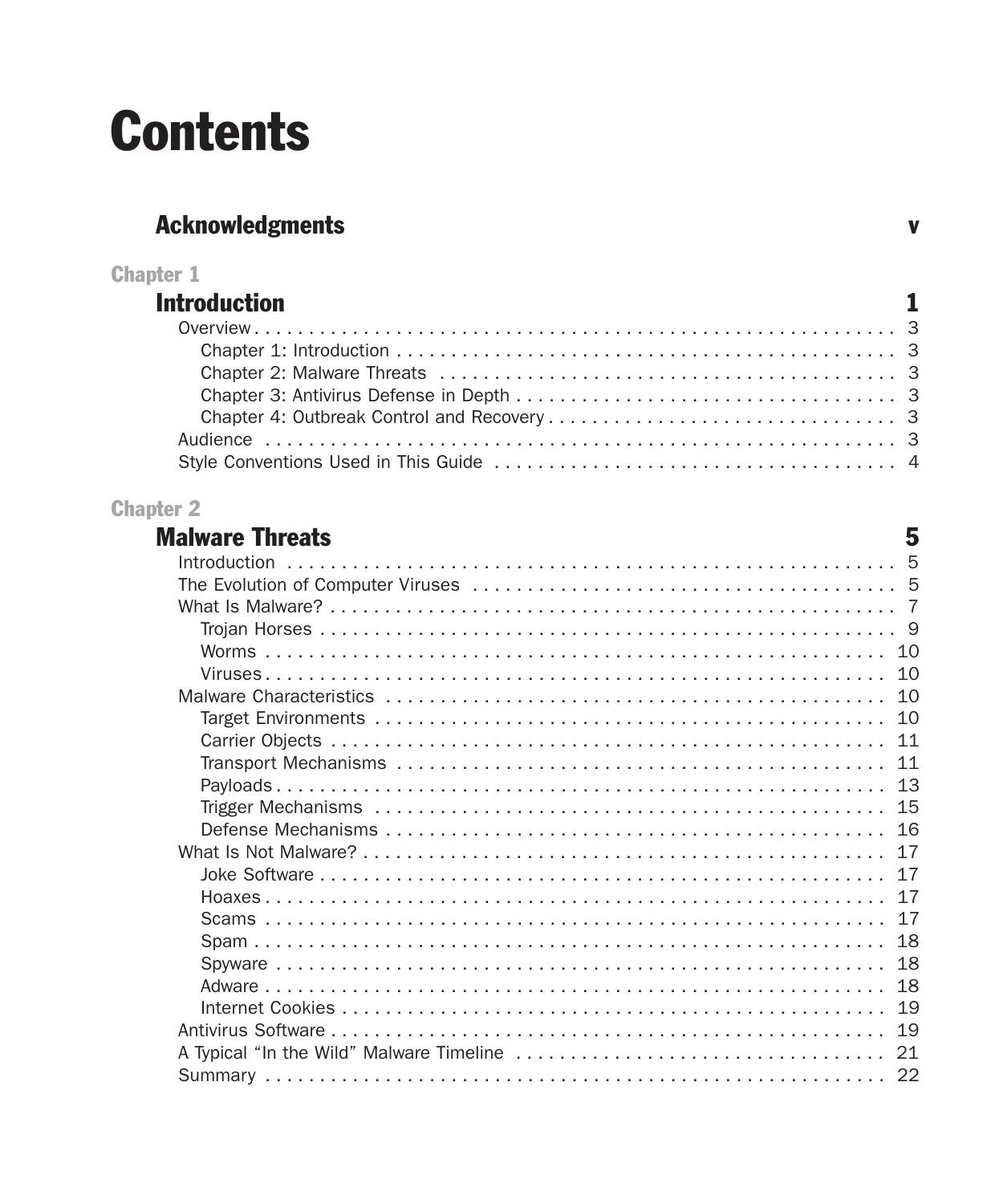#### Chapter 3

#### Antivirus Defense in Depth 23

| 44 |
|----|
|    |
|    |
|    |
|    |
|    |
|    |
|    |
|    |

#### Chapter 4

#### Outbreak Control and Recovery **59**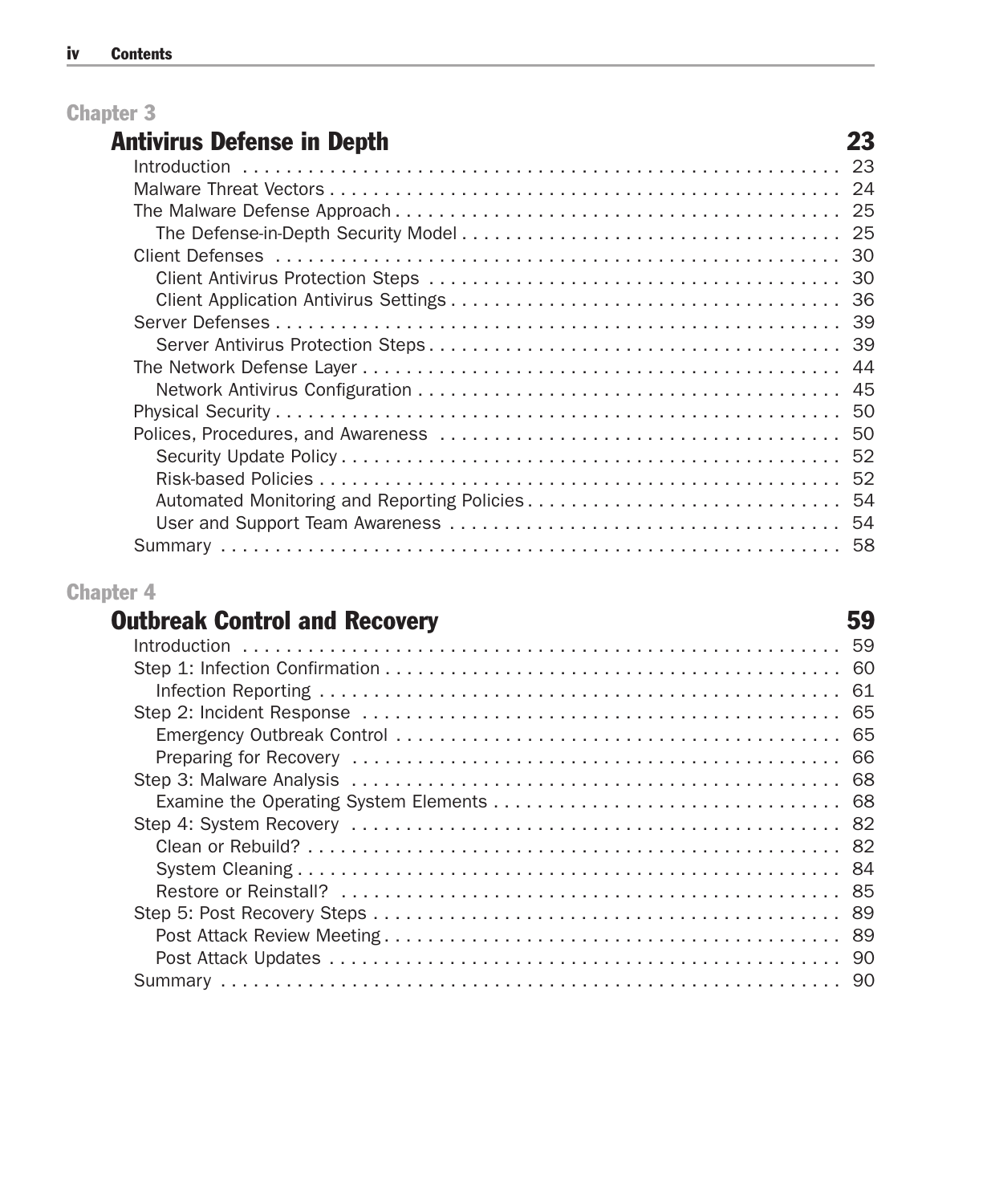## **Acknowledgments**

The Microsoft Solutions for Security group (MSS) would like to acknowledge and thank the team that produced *The Antivirus Defense-in-Depth Guide*. The following people were either directly responsible or made a substantial contribution to the writing, development, and testing of this solution.

#### Author

Richard Harrison – Content Master Ltd

#### **Editors**

John Cobb – Volt Information Sciences Steve Wacker – Volt Information Sciences

#### **Testers**

Gaurav Singh Bora – Infosys Technologies Ltd Balkrishnan Venkiteswaran – Infosys Technologies Ltd

#### Security Content Review Board

Rich Benack, Security Support Engineer – Microsoft Product Support Services (PSS) Matt Braverman, Program Manager – Microsoft Security Business and Technology Unit (SBTU) Martin Fallenstedt, Development Lead – Microsoft Windows Security Core Robert Hensing, Technical Lead – Microsoft Product Support Services (PSS) Daryl Pecelj, Senior Antivirus Technician – Microsoft IT Randy Treit, Program Manager – Microsoft SBTU Jeff Williams, Security Privacy Officer – Microsoft PSS (Lead Reviewer)

#### Program Manager

Jeff Coon – Volt Information Sciences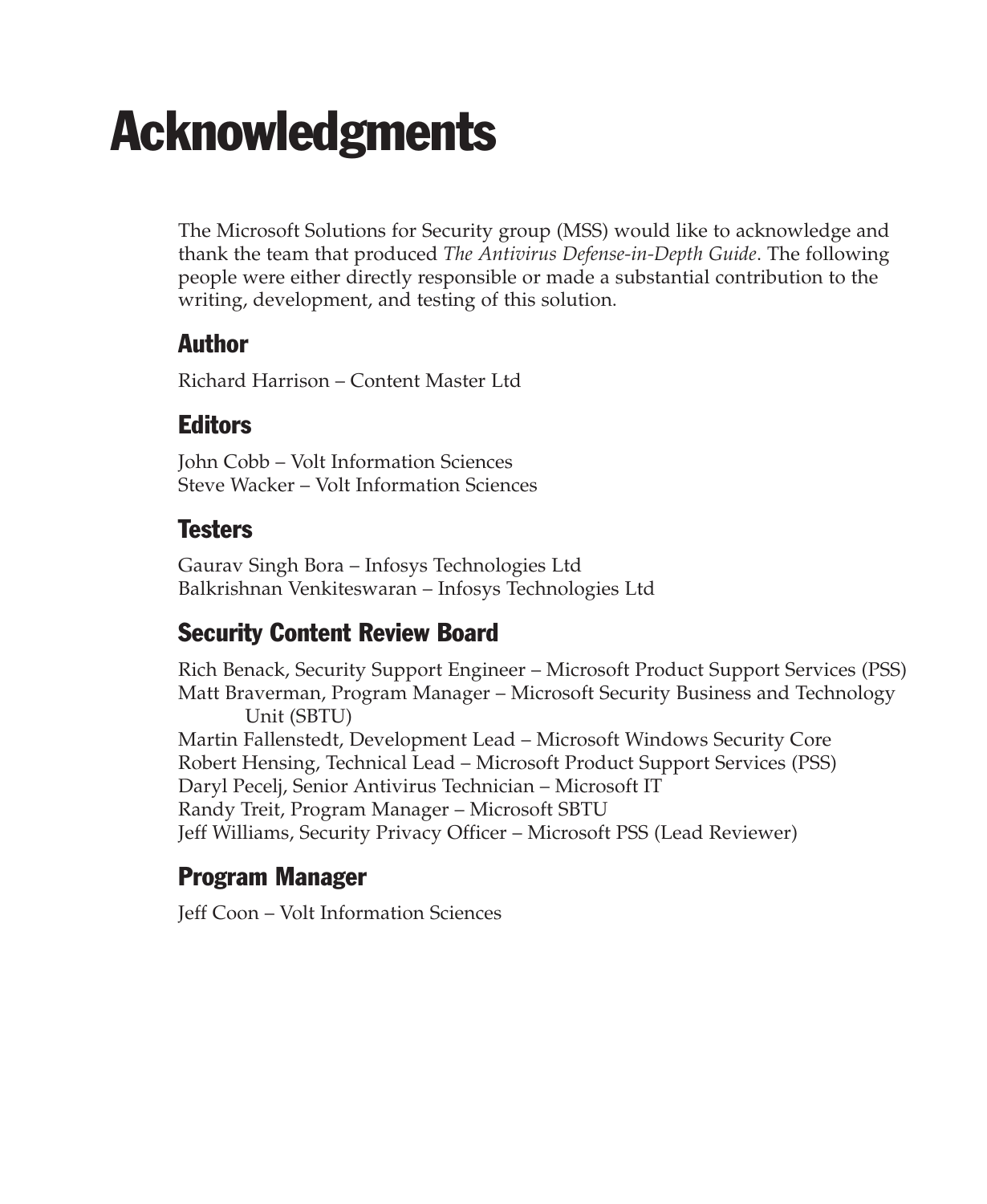#### Reviewers (in alphabetical order)

Ken Anderson, Security Solutions Technical Account Manager – Microsoft Consulting Ignacio Ayerbe, Director of Strategic Alliances – Panda Software Steve Clark, Systems Design Engineer – MSS J.P. Duan, Group Manager of Antivirus Security Response – Microsoft SBU Marius Gheorghescu, Software Design Engineer – Microsoft SBU Yolanda Ruiz Hervas – Panda Software Mikko Hypponen, Director of Antivirus Research – F-Secure Corporation Maxim Kapteijns, Senior Program Manager – Microsoft Consulting Mady Marinescu, Development Lead – Microsoft SBU Brian May, Systems Design Engineer – MSS Sami Rautiainen, Antivirus Researcher – F-Secure Corporation Anil Francis Thomas, Development Manager – Microsoft SBU Jessica Zahn, International Program Manager – Microsoft Publications

#### Contributors (in alphabetical order)

Eric Cameron, SCRB Program Manager – Volt Information Sciences Philippe Goetschel – Product Unit Manager SBU Joanne Kennedy, Group Program Manager – MSS Kelly McMahon, User Experience – Content Master Ltd Jeff Newfeld, Product Unit Manager – MSS Rob Oikawa, Architect – MSS Adrien Ransom, Business Development Manager – Microsoft SBU Bill Reid, Group Product Manager – MSS Bomani Siwatu, Test Lead – MSS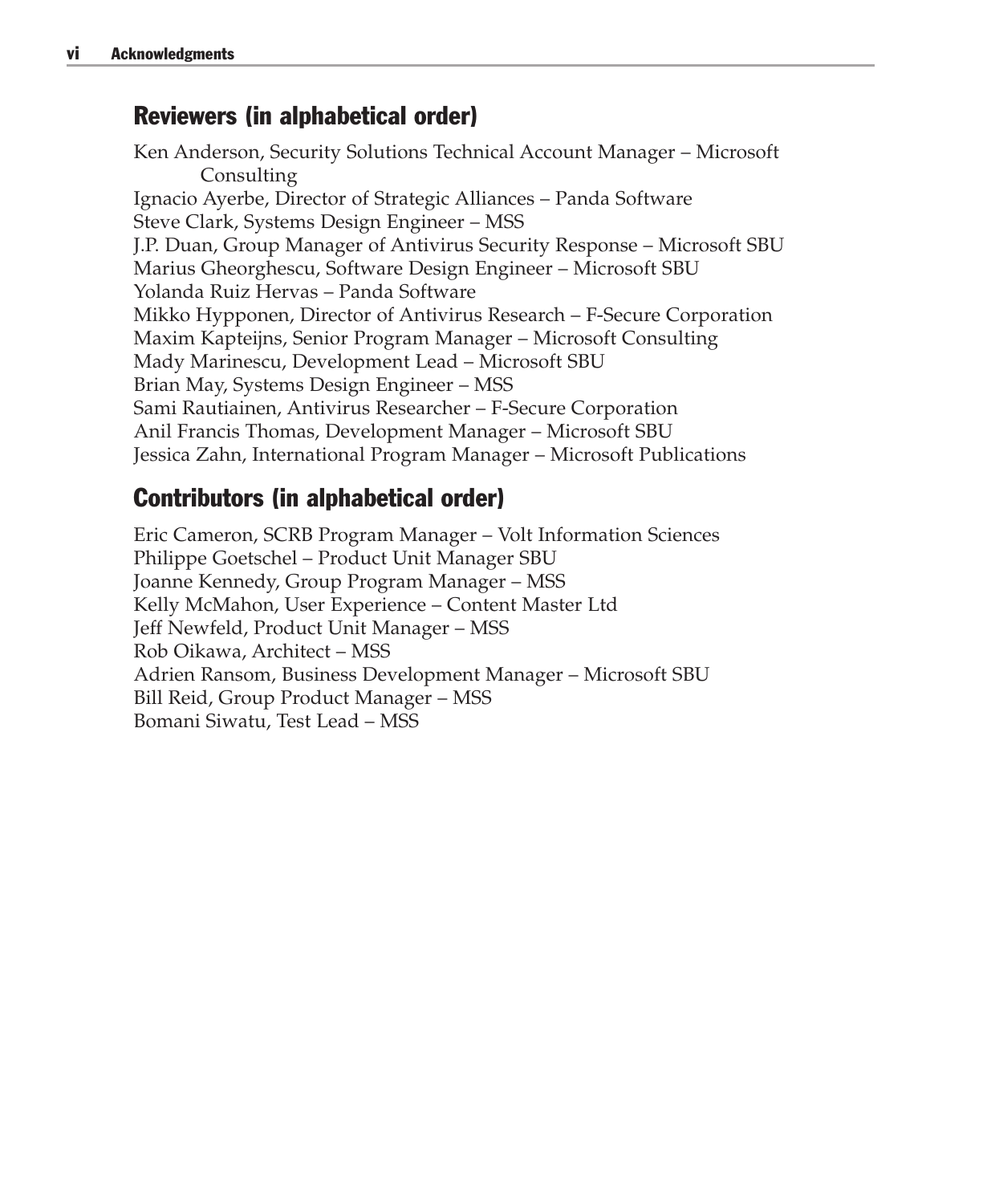# 1 Introduction

Although many organizations have deployed antivirus software, new viruses, worms, and other forms of *malware* (malicious software) continue to rapidly infect large numbers of computer systems. There is no single reason for this apparent contradiction, but fundamental trends are apparent from feedback Microsoft has received from IT professionals and security staff in organizations whose systems have been infected, including such comments as:

- "The user executed the attachment from their e-mail even though we've told them again and again that they aren't supposed to…"
- "The antivirus software should have caught this, but the signature for this virus hadn't been installed yet."
- "This never should have made it through our firewall; we didn't even realize those ports could be attacked."
- "We didn't know our servers needed to be patched."

The success of recent attacks illustrates that the standard approach of deploying antivirus software to each computer in your organization may not be sufficient. Recent outbreaks have spread with alarming speed, faster than the software industry's ability to detect, identify, and deliver antivirus tools that are capable of protecting against attack. The techniques demonstrated by the latest forms of malware have also become substantially more advanced, enabling the most recent outbreaks to evade detection and propagate. These techniques include:

- **Social engineering**. Many attacks attempt to appear as if they originated from a system administrator or official service, increasing the likelihood that end users will execute them and infect their systems.
- **Backdoor creation**. The majority of recent outbreaks have attempted to open some form of unauthorized access to already infected systems, enabling a hacker to repeatedly access the systems. This repeated access is used to infect systems with new malware, using them as "zombies" in coordinated denial of service attacks, or to run any code a hacker may wish to run.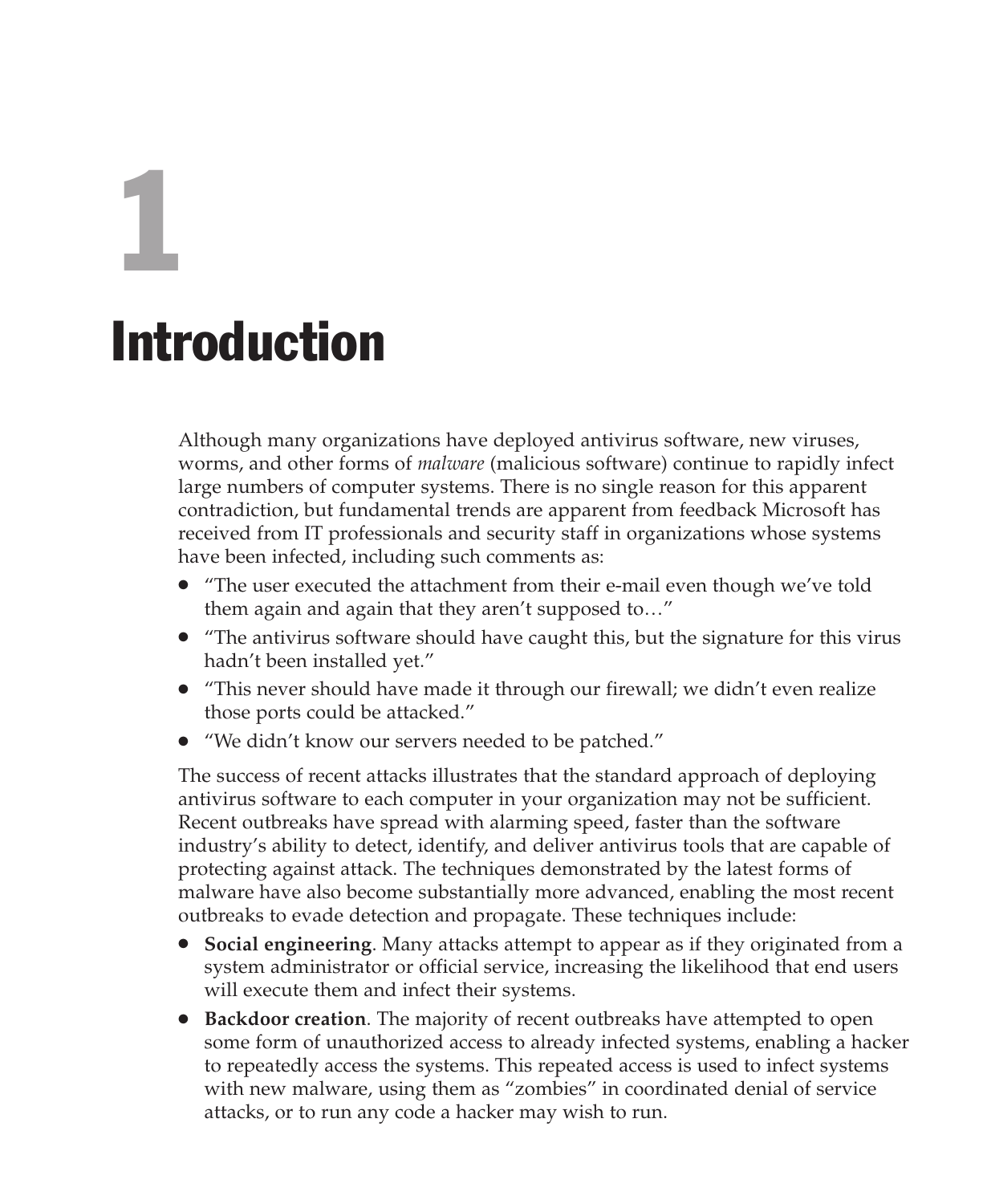- **E-mail address theft**. E-mail addresses harvested from infected systems are used by malware programs to forward themselves to other victims and malware authors also may collect them. Malware authors can then use the addresses to send new malware variants, barter them with other malware authors for tools or virus source code, or sell them to others interested in using them to produce spam mail.
- **Embedded e-mail engines**. E-mail is the primary means for malware propagation. Many forms of malware now embed an e-mail engine to enable the malicious code to propagate much more quickly and with less likelihood of creating unusual activity that can be easily detected. Illicit mass-mailers now exploit backdoors in infected systems to capitalize on these opportunities to use such email engines. As a result, it is believed the majority of spam produced last year was sent via such infected systems.
- **Exploiting product vulnerabilities**. Malware is capitalizing more frequently on product vulnerabilities to propagate, which enables the malicious code to spread much faster.
- **Exploiting new Internet technologies**. As new Internet tools become available, malware authors quickly examine them to determine how they might exploit them. Recently, Instant Messaging and peer-to-peer (P2P) networks have become attack vectors for such efforts.

These Malware terms and techniques are discussed in detail in the following chapters of this guide.

Microsoft remains strongly committed to securing the applications that it produces and to working with the company's partners to combat malware threats. Recent Microsoft efforts to reduce the impact of these threats include:

- Working closely with antivirus vendors to form the Virus Information Alliance (VIA). Alliance members exchange technical information about newly discovered malware so they can quickly communicate target, impact, and remediation information to customers. For more information about VIA, see the Virus Information Alliance (VIA) page on Microsoft® TechNet at: *www.microsoft.com/technet /security/topics/virus/via.mspx.*
- Researching new security technologies such as Active Protection Technology and Dynamic System Protection to help secure the Microsoft Windows® platform. For more information about these efforts, see Bill Gates' Remarks at the RSA Conference 2004 on Microsoft.com at: *www.microsoft.com/billgates/speeches/2004/02-24rsa.asp.*
- Releasing Windows XP Service Pack 2 with advanced security technologies to help protect your PC against hackers, viruses, and worms. For more information on this release, see Get Ready: Windows XP Service Pack 2 on Microsoft.com at: *www.microsoft.com/windowsxp/default.mspx*.
- Supporting legislation to eliminate spam and working with law enforcement officials and Internet service providers (ISP) to help prosecute spam operations. For information about an alliance dedicated to this effort, see America Online, Microsoft and Yahoo! Join Forces Against Spam on Microsoft.com at: *www.microsoft.com/presspass/press/2003/apr03/04-28JoinForcesAntispamPR.asp.*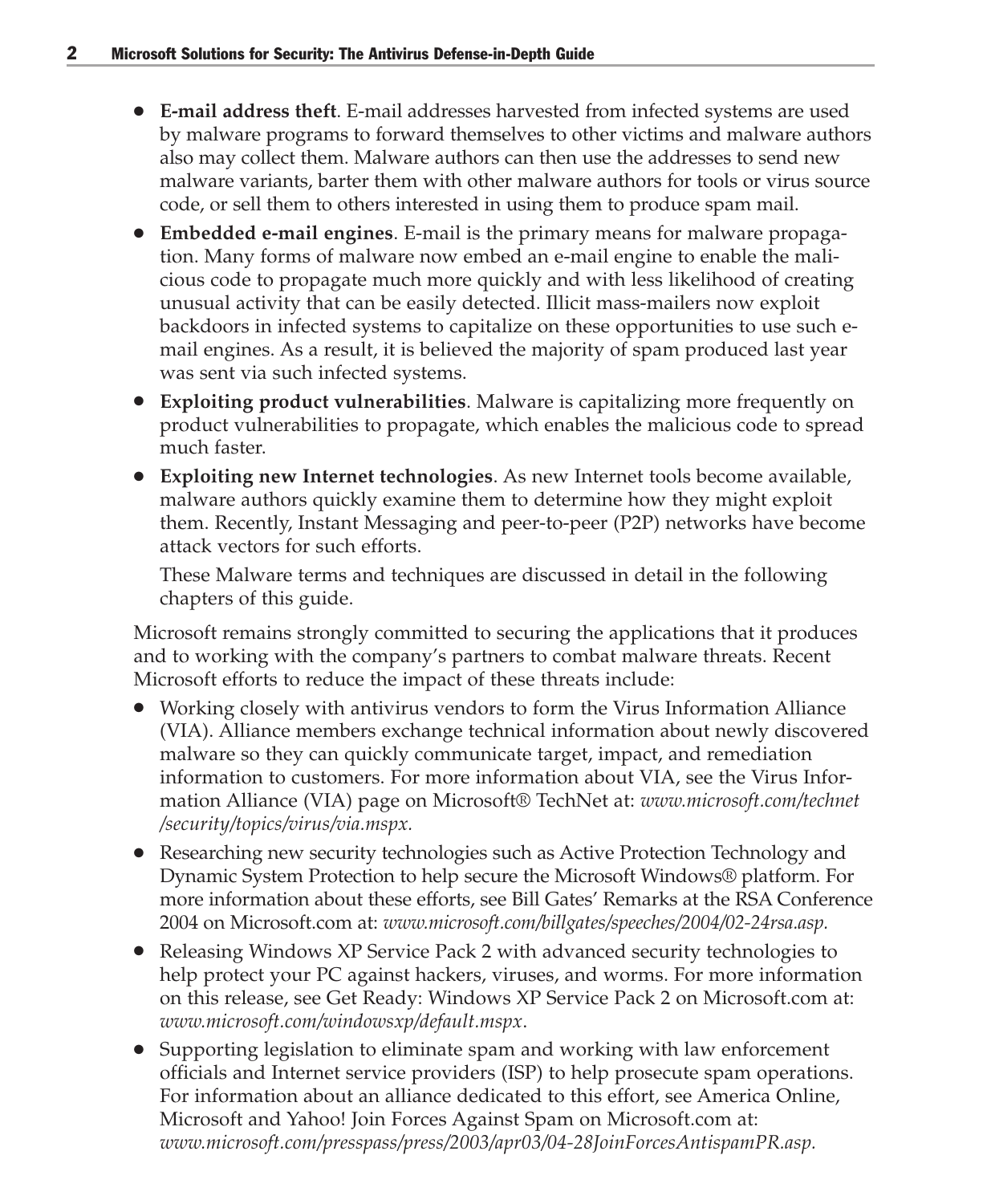● Announcing the Antivirus Reward Program and working closely with law enforcement agencies to reduce these threats from malware authors. For more information about the Antivirus Reward Program, see the Microsoft Announces Antivirus Reward Program page on Microsoft.com at: *www.microsoft.com /presspass/press/2003/nov03/11-05AntiVirusRewardsPR.asp.*

Microsoft has produced this security guidance to help you identify all the points in your infrastructure where you should consider implementing antivirus defenses. Information on how to remedy and recover from an infection if one occurs in your environment is also provided.

#### **Overview**

*The Antivirus Defense-in-Depth Guide* is composed of the following chapters:

#### Chapter 1: Introduction

This chapter presents a brief introduction to the guide, touches on malware terms and techniques, and includes an overview of each chapter, and its intended audience.

#### Chapter 2: Malware Threats

This chapter defines a variety of malware and specifies what types of programs are included — and not included — in this category. Information about malware characteristics, attack vectors, and means of propagation also is provided.

#### Chapter 3: Antivirus Defense in Depth

This chapter details considerations Microsoft recommends to establish a comprehensive antivirus defense for your clients, servers, and network infrastructure. User policies and other general security measures that Microsoft also recommends considering for your overall security planning are also discussed.

#### Chapter 4: Outbreak Control and Recovery

This chapter provides a step-by-step approach to resolving malware attacks, and then recovering from them based on industry best practices and internal operations at Microsoft.

#### Audience

This guide is primarily intended to help IT and security staff better understand the threats that malware poses, as well as how to defend against these threats, and respond quickly and appropriately when malware attacks occur.

While this guidance details considerations for antivirus defense that cover a wide variety of clients and servers, it is also applicable to organizations that run their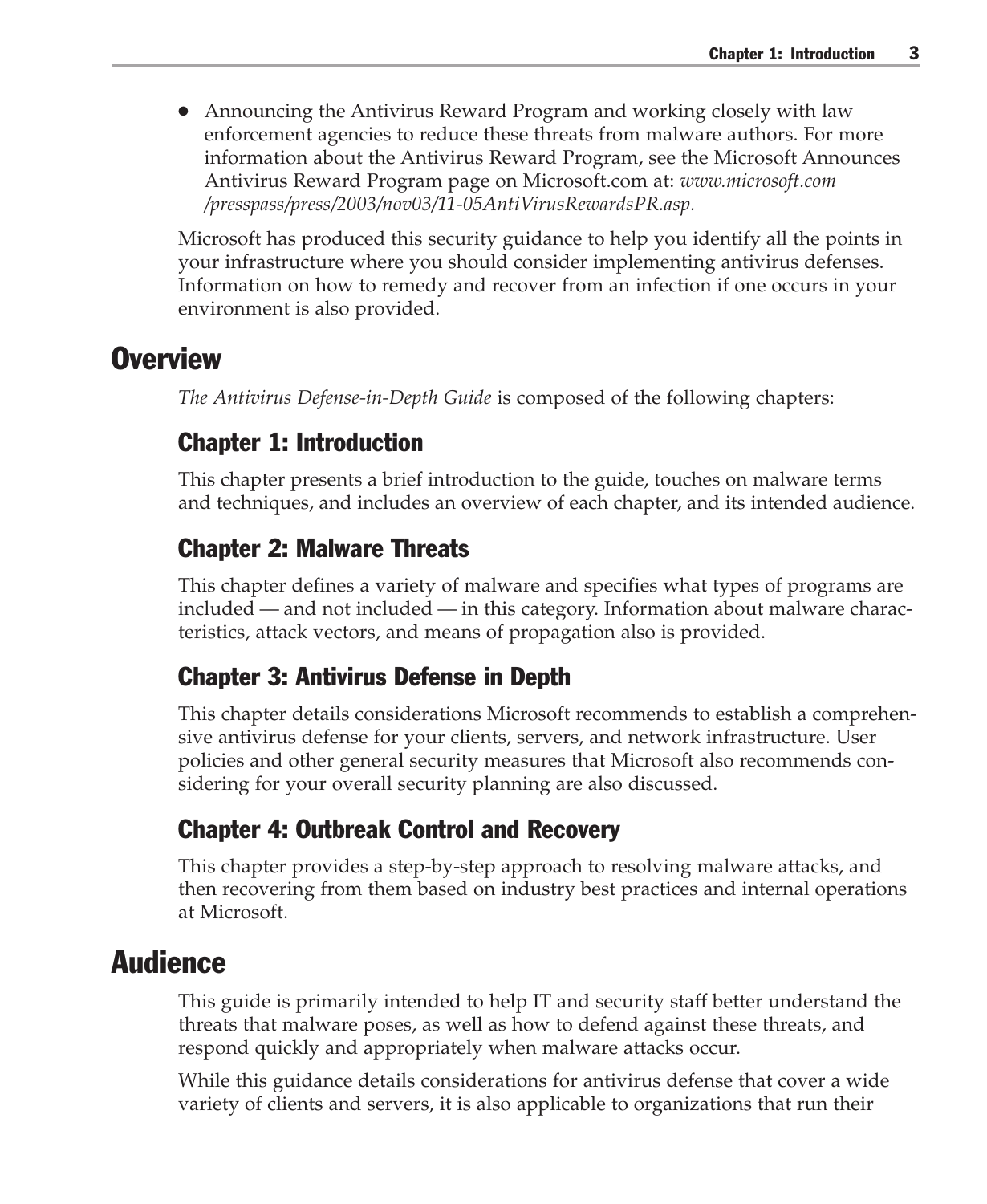entire business on a single server. Each of the defense considerations is intended to protect your environment against a threat posed by some type of malware attack, thus making them relevant to any organization of any size. Some of the recommended measures, such as systems monitoring and management, may go beyond the scope or need of some organizations. However, the team that produced this guide firmly believes that it is in your interest to carefully reviewed them nonetheless to better understand the nature of the risks that malware poses to computer systems around the world today.

### Style Conventions Used in This Guide

The following table notes the style conventions that are used in *The Antivirus Defense-in-Depth Guide*.

| <b>Element</b>                                   | <b>Meaning</b>                                                                                                                                                                                                                                                                                                                                                                                                                                                                                                                                                                              |
|--------------------------------------------------|---------------------------------------------------------------------------------------------------------------------------------------------------------------------------------------------------------------------------------------------------------------------------------------------------------------------------------------------------------------------------------------------------------------------------------------------------------------------------------------------------------------------------------------------------------------------------------------------|
| <b>Bold</b>                                      | File names and user interface elements appear in bold.                                                                                                                                                                                                                                                                                                                                                                                                                                                                                                                                      |
| <b>Italic</b><br>$-$ or $-$<br><italic></italic> | Italic is applied to characters that the user types and they may choose to<br>change. Italic characters that appear within angled brackets represent<br>variable placeholders where the user must supply specific values.<br>Example:<br><filename.ext> indicates that you should replace the italicized<br/>filename.ext with another filename that is appropriate for your<br/>configuration.<br/>Italic is also used to represent new terms. Example:<br/>Digital identity - The unique identifier and descriptive attributes of a<br/>person, group, device, or service.</filename.ext> |
| Screen Text font                                 | This font defines output text that displays on the screen.                                                                                                                                                                                                                                                                                                                                                                                                                                                                                                                                  |
| Monospace code<br>font                           | This font is used to define code samples. Example:<br>public override void Install(IDictionary savedState)                                                                                                                                                                                                                                                                                                                                                                                                                                                                                  |
| Monospace<br>command font                        | This font is used to define commands, switches, and attributes the user<br>types at a command prompt. Example:<br>At the command prompt, type the following:<br>CScript SetUrlAuth.vbs                                                                                                                                                                                                                                                                                                                                                                                                      |
| %SystemRoot%                                     | The folder in which the Windows operating system is installed.                                                                                                                                                                                                                                                                                                                                                                                                                                                                                                                              |
| <b>Note</b>                                      | Alerts the reader to supplementary information.                                                                                                                                                                                                                                                                                                                                                                                                                                                                                                                                             |
| Important                                        | Alerts the reader to supplementary information that is essential to<br>complete a task.                                                                                                                                                                                                                                                                                                                                                                                                                                                                                                     |
| <b>Caution</b>                                   | Alerts the reader that failure to take or avoid a specific action could result<br>in the loss of data.                                                                                                                                                                                                                                                                                                                                                                                                                                                                                      |
| <b>Warning</b>                                   | Alerts the reader that failure to take or avoid a specific action could result<br>in physical harm to the user or hardware.                                                                                                                                                                                                                                                                                                                                                                                                                                                                 |

Table 1.1: Style Conventions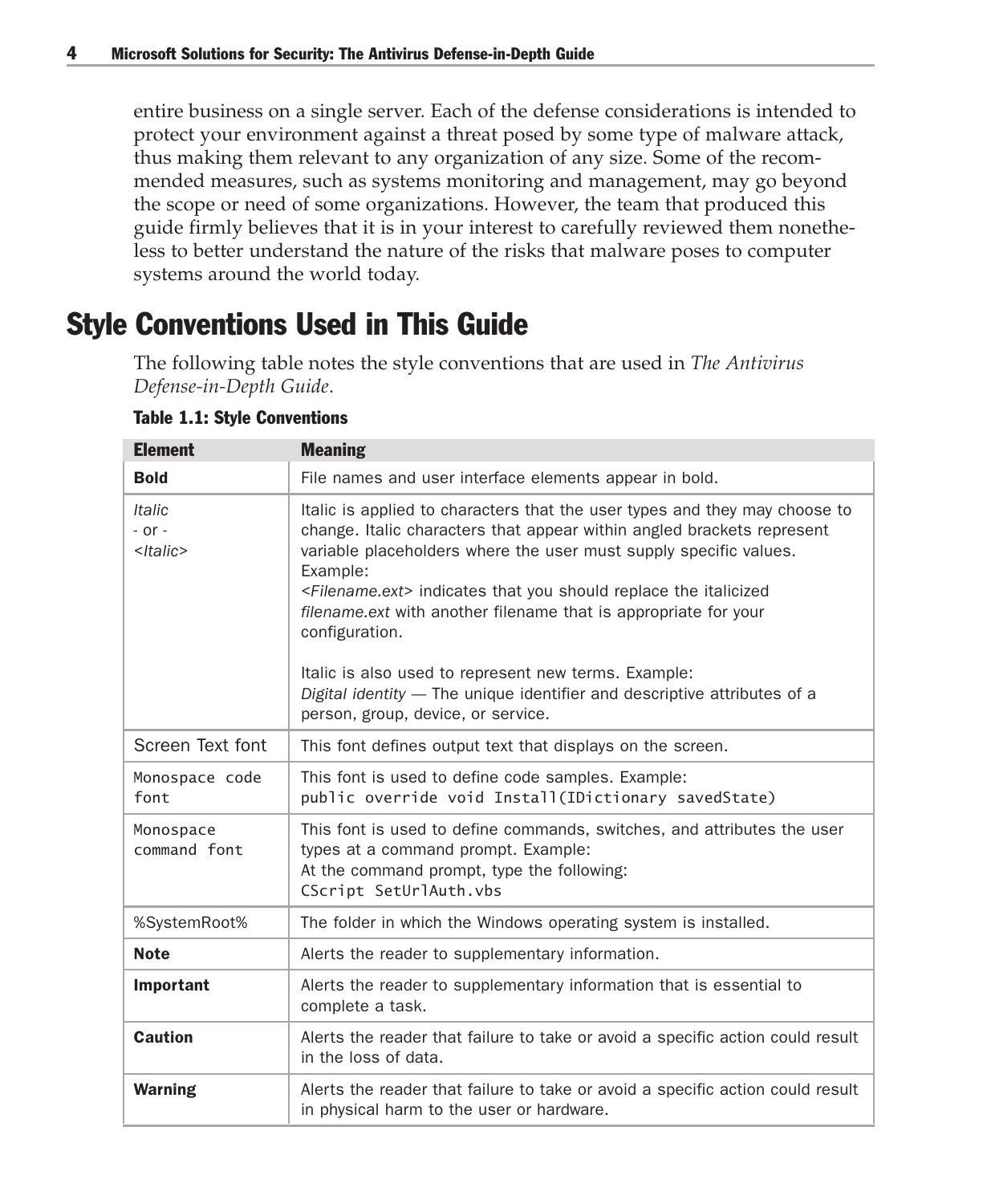2

## Malware Threats

#### Introduction

This chapter of *The Antivirus Defense-in-Depth Guide* provides a concise explanation of the evolution of computer viruses, from the first relatively simple viruses to the diverse assortment of malicious software or *malware* that exists today. The chapter defines an assortment of known malware types and techniques, and also provides information about malware propagation and the risks it poses to organizations of any size.

Because of the nature of this ever-evolving topic, this guide is not designed to capture and explain all malware elements and possible variations. However, it does provide a significant first step in trying to understand the nature of the various elements that comprise malware. The guidance also discusses and defines other things that are not malware, such as *spyware* (programs that conduct certain activities on a computer without obtaining appropriate consent from the user), *spam* (unsolicited e-mail), and *adware* (advertising that is integrated into software).

#### The Evolution of Computer Viruses

The first computer viruses were introduced in the early 1980s. These first attempts were largely experimental and relatively simple self-replicating files that would display simple taunts or jokes when executed.

Note: It should be noted that providing a definitive history of virus evolution is all but impossible. The illegal nature of malware means that it is in the interests of the perpetrators to hide the origins of the malicious code. This guidance distills the commonly accepted history of malware from virus researchers and the antivirus industry.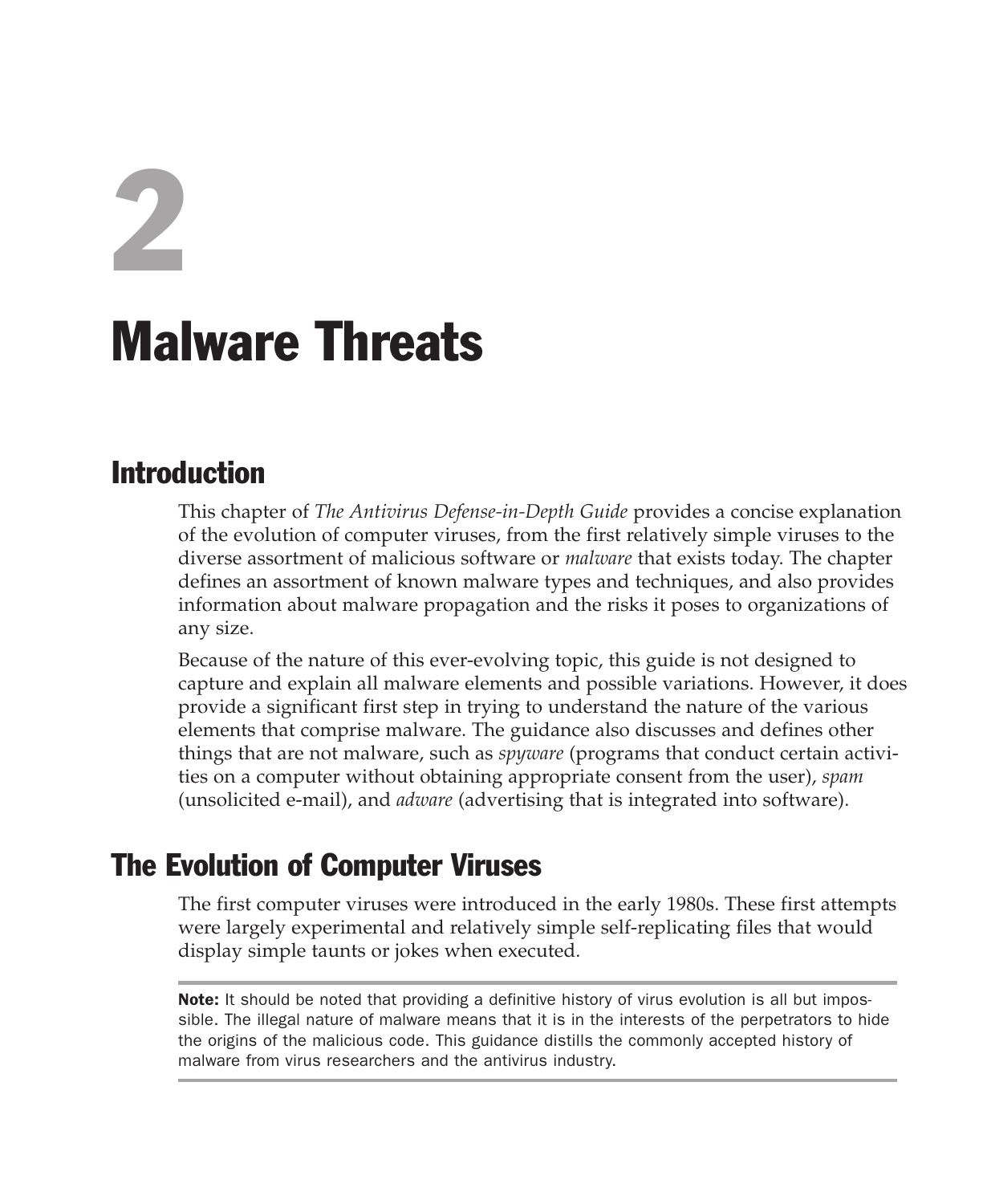By 1986, the first viruses to attack Microsoft® MS-DOS® personal computers had been reported; the Brain virus was generally thought to be the first of these computer viruses. However, other firsts in 1986 included Virdem (the first file virus) and PC-Write (the first *Trojan horse*, a program that appears to be useful or harmless but that contains hidden code designed to exploit or damage the system on which it is run.) In the case of PC-Write, the Trojan horse masqueraded as a popular shareware Word Processor application of the same name.

As more people began exploring virus technology, the number of viruses, platforms being targeted, and virus complexity and diversity all began to increase substantially. Viruses focused on boot sectors for some time, and then began to infect executable files. In 1988, the first Internet *worm* (a type of malware that uses self-propagating malicious code that can automatically distribute itself from one computer to another through network connections.) appeared. The Morris Worm caused Internet communications to slow substantially. In response to this and the growing number of outbreaks, the CERT Coordination Center at: *www.cert.org*, was founded to help ensure the stability of the Internet by assisting in the coordination of responses to outbreaks and incidents.

In 1990, the Virus Exchange BBS went online as an exchange for virus writers to collaborate and share their knowledge. Also, the first book on virus writing was published, and the first *polymorphic* virus (commonly referred to as Chameleon or Casper) was developed. A polymorphic virus is a type of malware that uses an unlimited number of encryption routines to prevent detection. Polymorphic viruses have the ability to change themselves each time they replicate, which makes them difficult to detect by *signature*-based antivirus software programs that are designed to "recognize" viruses. Shortly thereafter, Tequila, the first major polymorphic virus attack, was released. Then in 1992, the first polymorphic virus engine and virus writing toolkits emerged.

Since then, viruses have become more sophisticated: viruses started accessing e-mail address books and sending themselves to contacts; macro viruses attached themselves to various office-type application files to and attack them; and viruses written specifically to exploit operating system and application vulnerabilities were released. E-mail, peer-to-peer (P2P) file-sharing networks, Web sites, shared drives, and product vulnerabilities are all exploited for virus replication and attack. *Backdoors* (secret or hidden network entry points introduced by malware) are created on infected systems to enable virus writers, or *hackers*, to return and run whatever software they choose. A hacker in the context of this guidance is a programmer or computer user who attempts illegal access to a computer system or network. Malware is discussed in detail in the next section of this chapter.

Some viruses come with their own embedded e-mail engines that enable an infected system to propagate the virus directly via e-mail, bypassing any settings in the user's e-mail client or server. Virus writers have also begun carefully architecting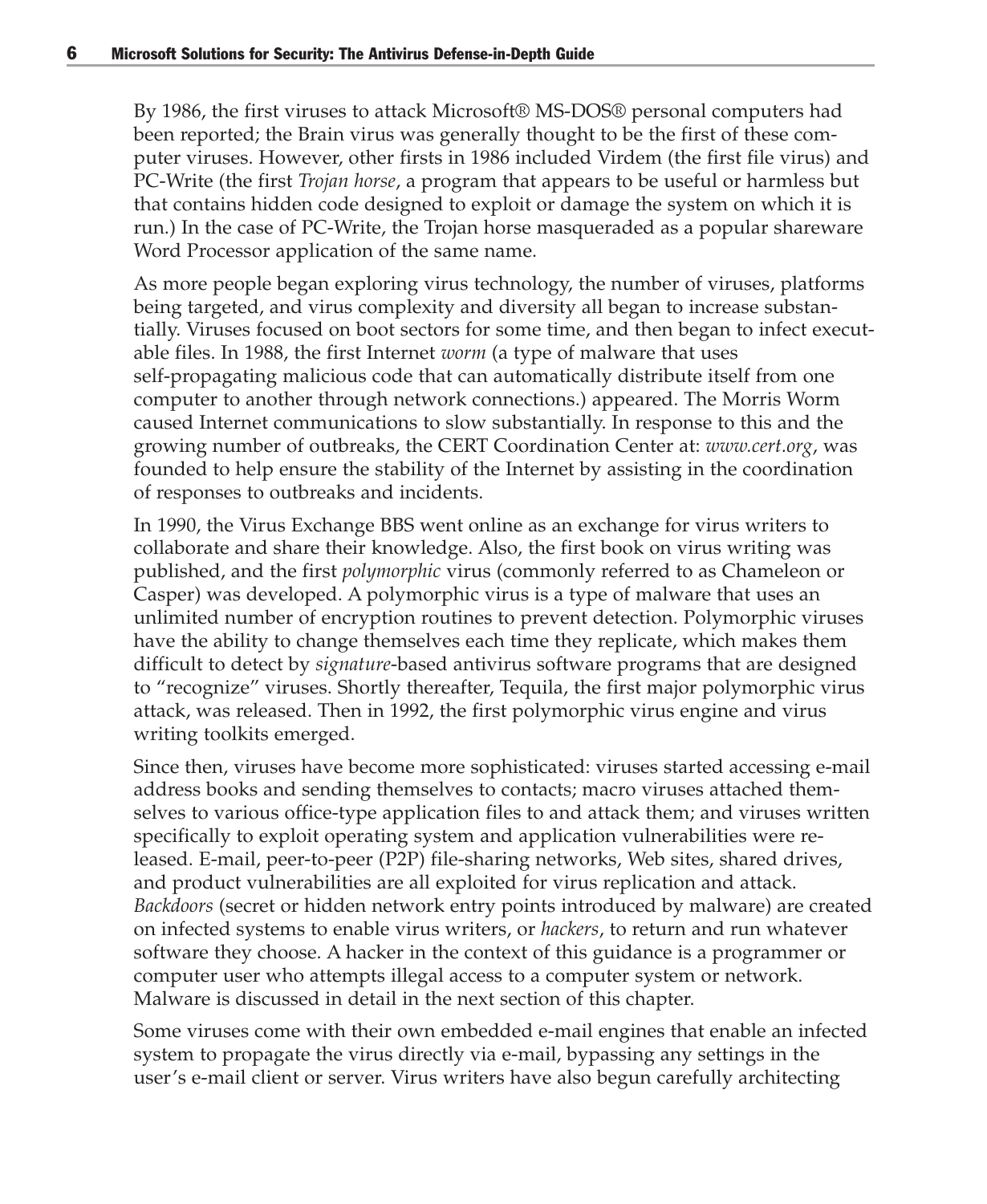their attacks and using social engineering to develop e-mail messages with an authentic "look and feel." This approach seeks to engage users' trust to open the attached virus file, and dramatically increases the likelihood of a large-scale infection.

Throughout this malware evolution, antivirus software has continued to evolve as well. However, the majority of current antivirus software is almost entirely reliant on virus *signatures*, or the identifying characteristics of malicious software to identify potentially harmful code. An opportunity still exists between the initial release of a virus and the time when its signature files are broadly distributed by antivirus vendors. As a result, many viruses released today demonstrate a dramatically rapid infection rate in the first few days, and are then followed by a sharp decline once the signature files are distributed to counteract them.

#### What Is Malware?

This guide uses the term *malware* (an abbreviation of the phrase "malicious software") as a collective noun to refer to viruses, worms, and Trojan horses that intentionally perform malicious tasks on a computer system.

So what exactly is a computer virus or a worm? How are these different from Trojan horses? And will antivirus applications only work against worms and Trojan horses or just viruses?

All these questions stem from the confusing and often misrepresented world of malicious code. The significant number and variety of existing malicious code makes it difficult to provide a perfect definition of each malware category.

For general antivirus discussions, the following simple definitions of malware categories apply:

- **Trojan horse**. A program that appears to be useful or harmless but that contains hidden code designed to exploit or damage the system on which it is run. Trojan horse programs are most commonly delivered to users through e-mail messages that misrepresent the program's purpose and function. Also called Trojan code. A Trojan horse does this by delivering a malicious *payload* or task when it is run.
- **Worm**. A worm uses self-propagating malicious code that can automatically distribute itself from one computer to another through network connections. A worm can take harmful action, such as consuming network or local system resources, possibly causing a denial of service attack. Some worms can execute and spread without user intervention, while others require users to execute the worm code directly in order to spread. Worms may also deliver a payload in addition to replicating.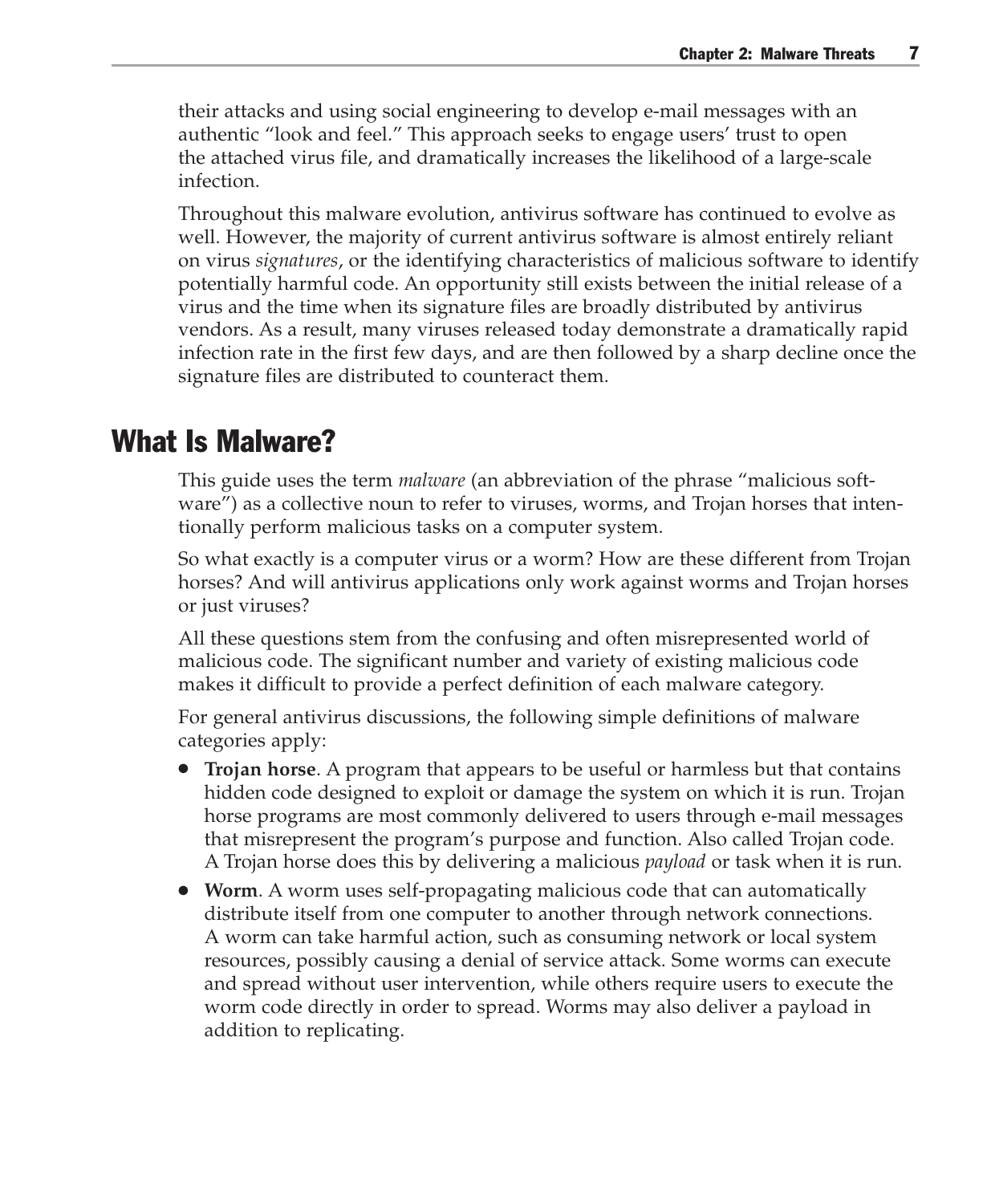● **Virus**. A virus uses code written with the express intention of replicating itself. A virus attempts to spread from computer to computer by attaching itself to a host program. It may damage hardware, software, or data. When the host is executed, the virus code also runs, infecting new hosts and sometimes delivering an additional payload.

For the purpose of this guide, a *payload* is a collective term for the actions that a malware attack performs on the computer once it has been infected. These definitions of the various categories of malware make it possible to illustrate the differences between them in a simple flowchart. The following figure illustrates the elements that help to determine if a program or script falls into one of these categories:



Figure 2.1 *A malicious code decision tree*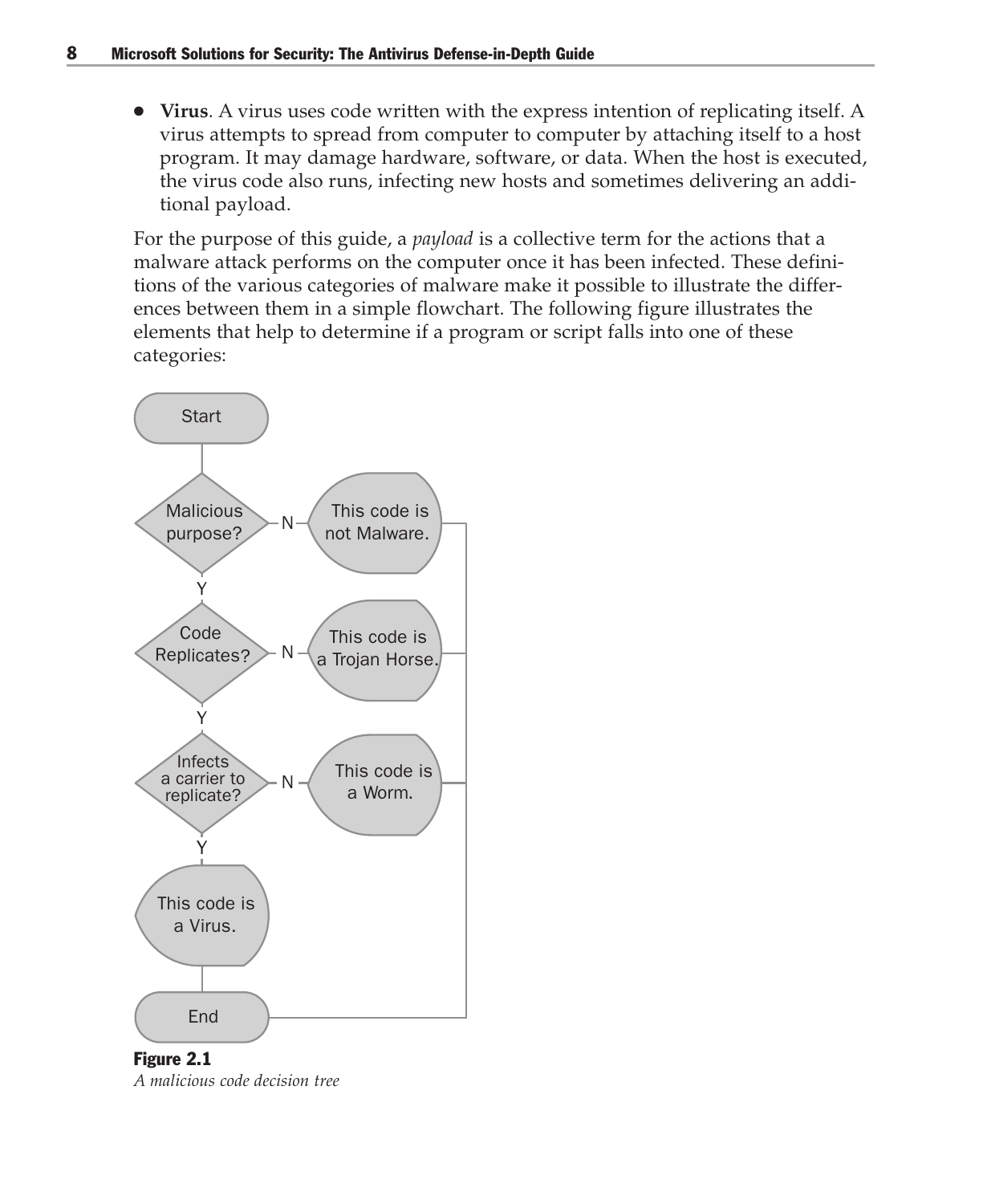This figure makes it possible to distinguish between each of the common malicious code categories for the purposes of this guide. However, it is important to understand that a single attack may introduce code that fits into one or more of these categories. These types of attack (referred to as *blended threats* that consists of more than one type of malware using multiple attack vectors) can spread at rapid rates. An *attack vector* is a route that malware can use to mount an attack. For these reasons, blended threats can be especially difficult to defend against

In the following sections a more detailed explanation of each malware category is provided to help illustrate some of the key elements of each.

#### Trojan Horses

A Trojan horse is not considered a computer virus or worm because it does not propagate itself. However, a virus or worm may be used to copy a Trojan horse on to a target system as part of the attack payload, a process referred to as *dropping*. The typical intent of a Trojan horse is to disrupt the user's work or the normal operations of the system. For example, the Trojan horse may provide a backdoor into the system for a hacker to steal data or change configuration settings.

There are two other terms that are often used when referring to Trojan horses or Trojan-type activities that are identified and explained as follows:

● **Remote Access Trojans**. Some Trojan horse programs allow the hacker or data thief to control a system remotely. Such programs are called *Remote Access Trojans* (RATs) or backdoors. Examples of RATs include Back Orifice, Cafeene, and SubSeven.

For a detailed explanation of this type of Trojan horse, see the article "Danger: Remote Access Trojans" on Microsoft TechNet at: *www.microsoft.com/technet/security/topics/virus/virusrat.mspx.*

**Rootkits**. These are collections of software programs that a hacker can use to gain unauthorized remote access to a computer and launch additional attacks.. These programs may use a number of different techniques, including monitoring keystrokes, changing system log files or existing system applications, creating a backdoor into the system, and starting attacks against other computers on the network. Rootkits are generally organized into a set of tools that are tuned to specifically target a particular operating system. The first rootkits were identified in the early 1990s, and at that time the Sun and Linux operating systems were the main targets. Currently, rootkits are available for a number of operating systems, including the Microsoft® Windows® platform.

Note: Be aware that RATs and some of the tools that comprise rootkits may have legitimate remote control and monitoring uses. However, the security and privacy issues that these tools can introduce raise the overall risk to the environments in which they are used.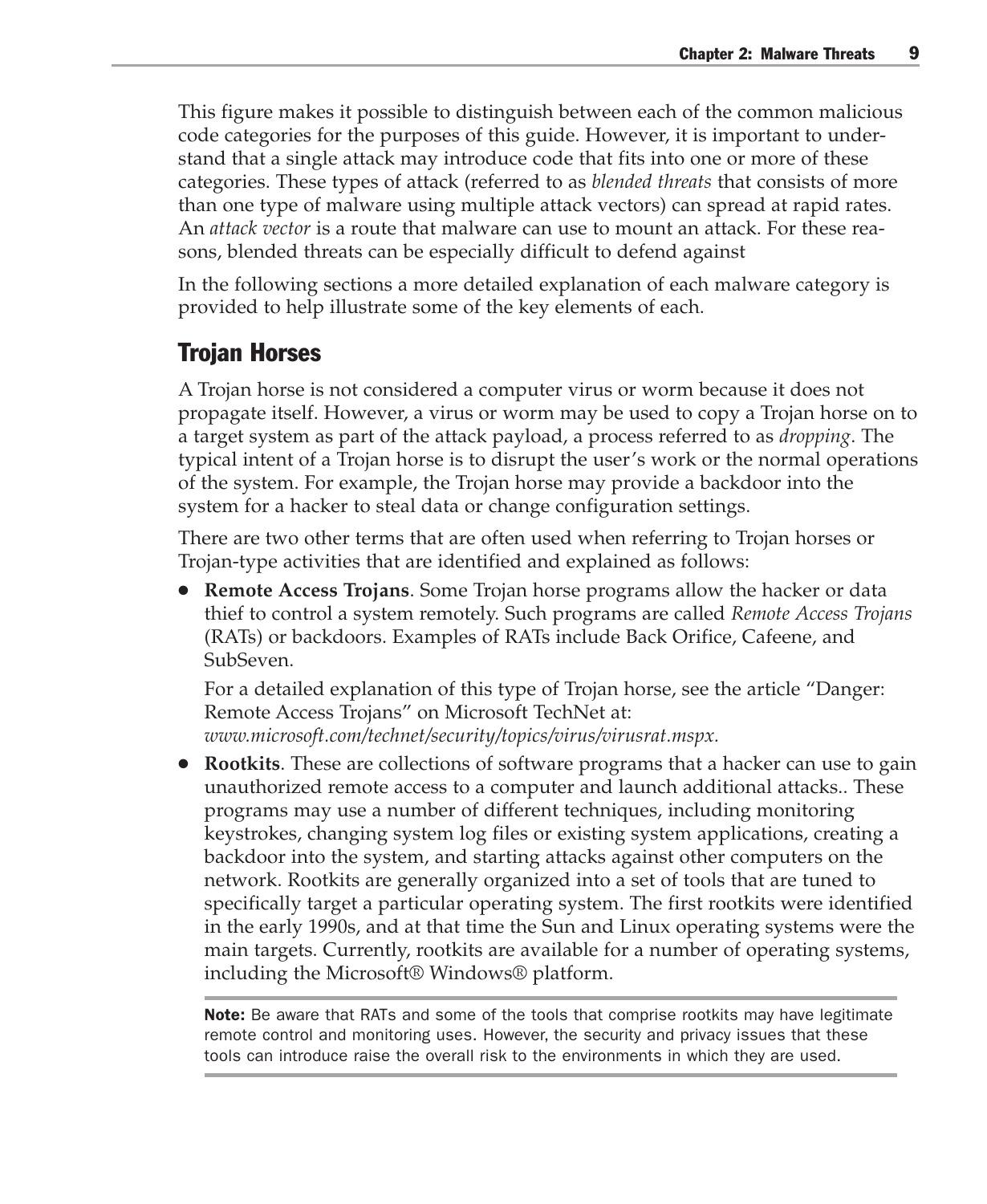#### Worms

If the malicious code replicates it is not a Trojan horse, so the next question to address in order to more clearly define the malware is: "Can the code replicate without the need for a carrier?" That is, can it replicate without the need to infect an executable file? If the answer to this question is "Yes," the code is considered to be some form of worm.

Most worms attempt to copy themselves onto a host computer and then use the computer's communication channels to replicate. For example, the Sasser worm relies on a service vulnerability to initially infect a system, and then uses the infected system's network connection to attempt to replicate. If you have installed the latest security updates (to stop the infection), or enabled the firewalls in your environment to block the network ports the worm uses (to stop the replication), the attack will fail. In the case of Windows XP, once Service Pack 2 has been applied both the infection and replication methods are blocked. This is because the service vulnerability has been removed and the Windows firewall is enabled by default. Additionally, if the **Automatic Updates** option is set to **Automatic (recommended)** any future issues will be addressed as the updates become available.

#### Viruses

If the malicious code adds a copy of itself to a file, document, or boot sector of a disk drive in order to replicate it is considered a virus. This copy may be a direct copy of the original virus or it may be a modified version of the original. See the "Defense Mechanisms" section later in this chapter for more details. As mentioned earlier, a virus will often contain a payload that it may drop on a local computer, such as a Trojan horse, which will then perform one or more malicious acts, such as deleting user data. However, a virus that only replicates and has no payload is still a malware problem because the virus itself may corrupt data, take up system resources, and consume network bandwidth as it replicates.

#### Malware Characteristics

The various characteristics that each category of malware can exhibit are often very similar. For example, a virus and a worm may both use the network as a transport mechanism. However, the virus will look for files to infect while the worm will simply attempt to copy itself. The following section explains the typical characteristics of malware.

#### Target Environments

As malware attempts to attack a host system, there may be a number of specific components that it requires before the attack can succeed. The following are typical examples of what malware may require to attack the host: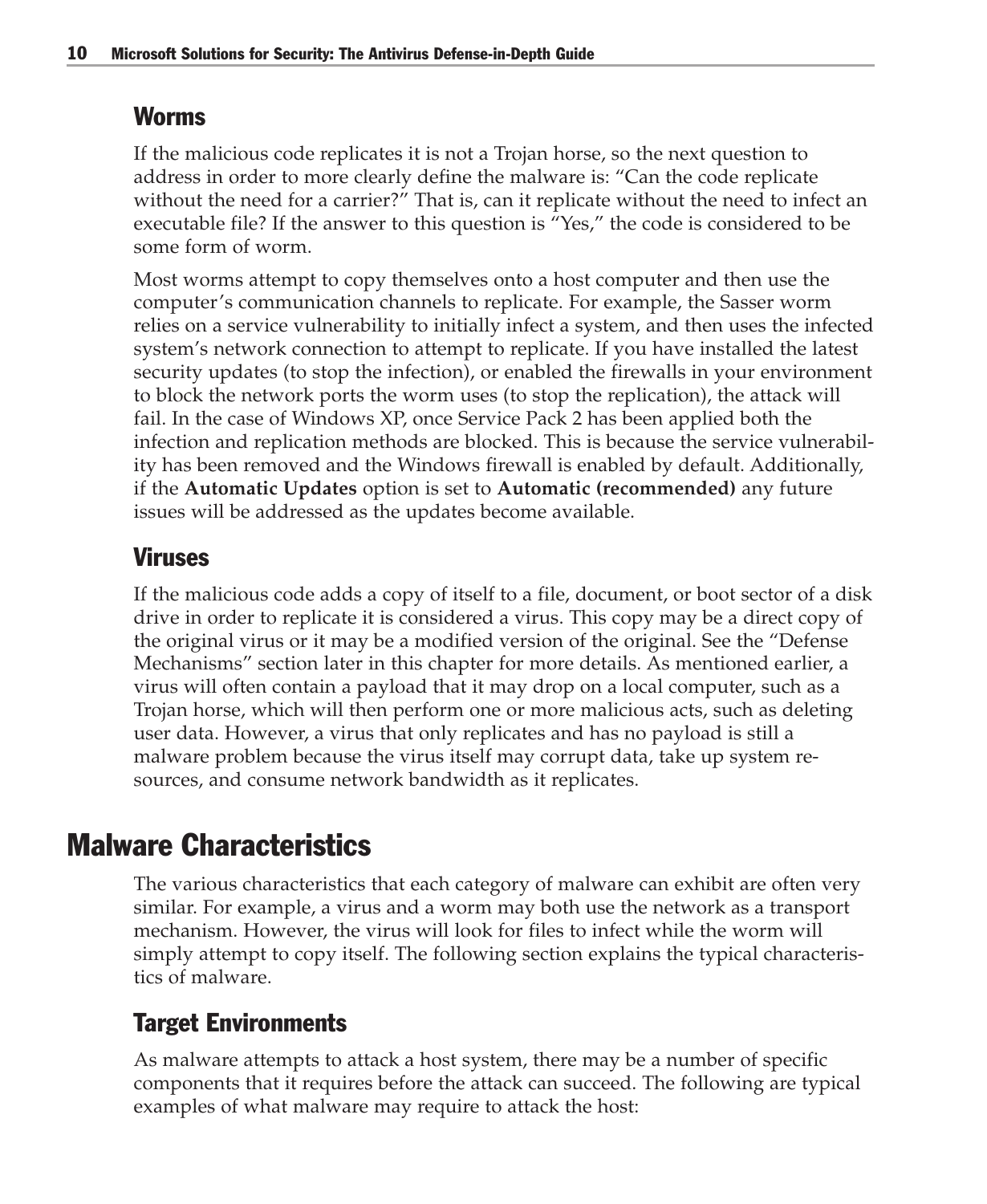- **Devices**. Some malware will specifically target a device type, such as a personal computer, an Apple Macintosh computer, or even a Personal Digital Assistant (PDA), although it should be noted that PDA malware is currently rare.
- **Operating systems**. Malware may require a particular operating system to be effective. For example, the CIH or Chernobyl virus of the late 1990s could only attack computers running Microsoft Windows® 95 or Windows® 98.
- **Applications**. Malware may require a particular application to be installed on the target computer before it can deliver a payload or replicate. For example, the LFM.926 virus of 2002 could only attack if Shockwave Flash (.swf) files could execute on the local computer.

#### Carrier Objects

If the malware is a virus, it will attempt to target a carrier object (also known as a host) to infect it. The number and type of targeted carrier objects varies widely among malware, but the following list provides examples of the most commonly targeted carriers:

- **Executable files**. This is the target of the "classic" virus type that replicates by attaching itself to a host program. In addition to typical executable files that use the .exe extension, files with extensions such as the following can also be used for this purpose: .com, .sys, .dll, .ovl, .ocx, and .prg.
- **Scripts**. Attacks that use scripts as carriers target files that use a scripting language such as Microsoft Visual Basic® Script, JavaScript, AppleScript, or Perl Script. Extensions for files of this type include: .vbs, .js, .wsh, and .pl.
- **Macros**. These carriers are files that support a macro scripting language of a particular application such as a word processor, spreadsheet, or database application. For example, viruses can use the macro languages in Microsoft Word and Lotus Ami Pro to produce a number of effects, ranging from mischievous (switching words around in the document or changing colors) to malicious (formatting the computer's hard drive).
- **Boot sector**. Specific areas of computer disks (hard disks and bootable removable media) such as the master boot record (MBR) or DOS boot record can also be considered carriers because they are capable of executing malicious code. Once a disk is infected, replication is achieved if it is used to start other computer systems.

**Note:** If the virus targets both files and boot sectors for infection it may be referred to as a *multipartite* virus.

#### Transport Mechanisms

An attack can use one or many different methods to try and replicate between computer systems. This section provides information about a few of the more common transport mechanisms malware uses.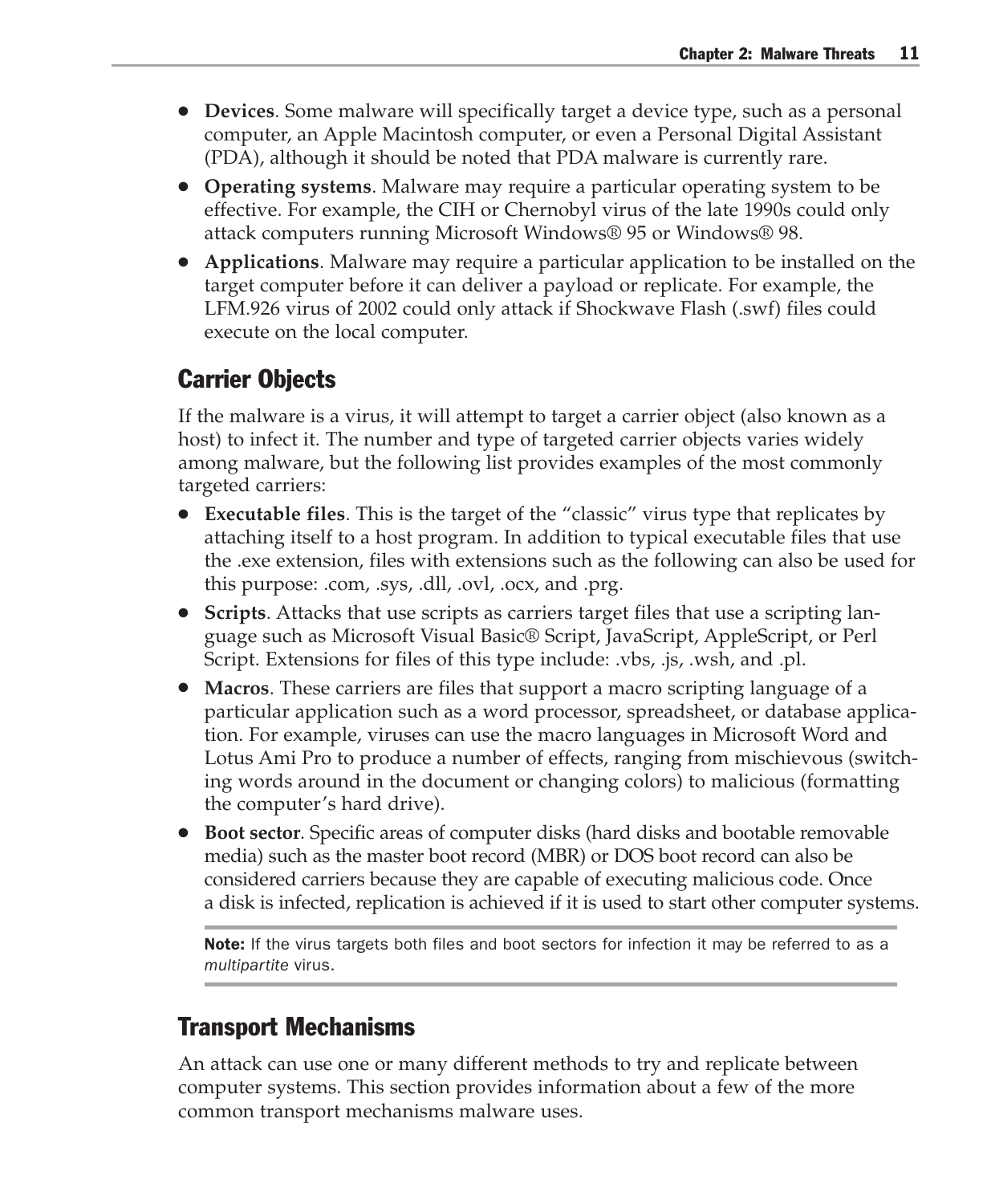- **Removable media**. The original and probably the most prolific transmitter of computer viruses and other malware (at least until recently) is file transfer. This mechanism started with floppy disks, then moved to networks, and is now finding new media such as Universal Serial Bus (USB) devices and Firewire. The rate of infection is not as rapid as with network-based malware, yet the threat is ever present and hard to eradicate completely because of the need to exchange data between systems.
- **Network shares**. Once computers were provided a mechanism to connect to each other directly via a network, malware writers were presented with another transport mechanism that had the potential to exceed the abilities of removable media to spread malicious code. Poorly implemented security on network shares produces an environment where malware can replicate to a large number of computers connected to the network. This has largely replaced the manual method of using removable media.
- **Network scanning**. Malware writers use this mechanism to scan networks for vulnerable computers or randomly attack IP addresses. For example, the mechanism can send an exploit packet using a specific network port to a range of IP addresses with the aim of finding a vulnerable computer to attack.
- **Peer-to-peer (P2P) networks**. In order for P2P file transfers to occur, a user must first install a client component of the P2P application that will use one of the network ports that are allowed though the organization's firewall, such as port 80. The applications use this port to get though the firewall and transfer files directly from one computer to another. These applications are readily available on the Internet, and they provide a transport mechanism that malware writers can use directly to help spread an infected file onto a client's hard disk.
- **E-mail**. E-mail has become the transport mechanism of choice for many malware attacks. The ease with which hundreds of thousands of people can be reached via e-mail without the need for malware perpetrators to leave their computers has made this a very effective transport. It has been relatively simple to trick users into opening e-mail attachments (using social engineering techniques). Therefore, many of the most prolific malware outbreaks have used e-mail as their transport mechanism. There are two basic types of malware that use e-mail as a transport:
	- **Mailer**. This type of malware mails itself to a limited number of e-mail addresses, either by using mail software installed on the host (for example, Microsoft Outlook® Express), or using its own built-in Simple Mail Transfer Protocol (SMTP) engine.
	- **Mass mailer**. This type of malware searches the infected computer for e-mail addresses, and then mass mails itself to those addresses, using either mail software installed on the host or its own built-in SMTP engine.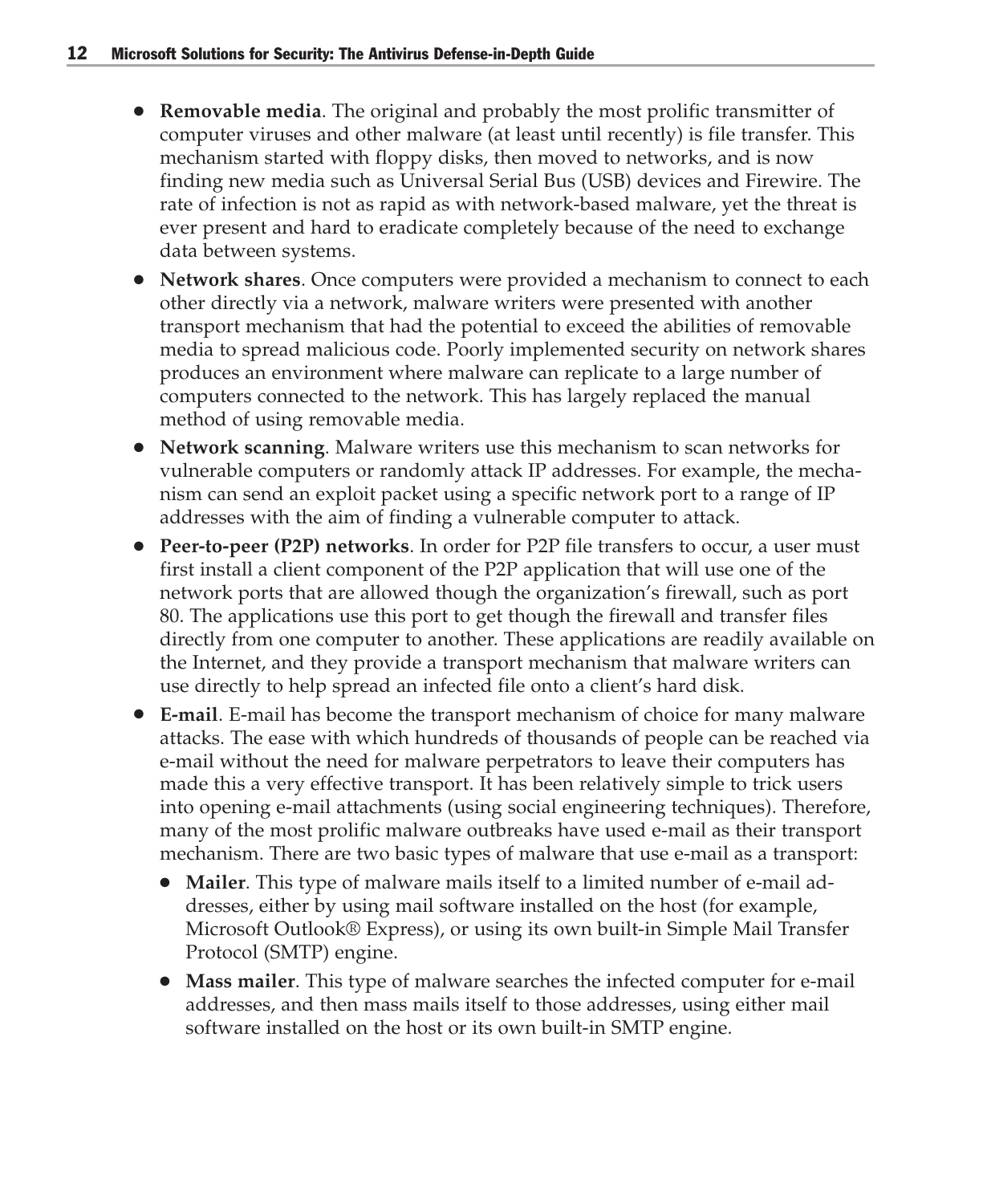**Remote exploit.** Malware may attempt to exploit a particular vulnerability in a service or application in order to replicate. This behavior is often seen in worms; for example, the Slammer worm took advantage of a vulnerability in Microsoft SQL Server<sup>™</sup> 2000. The worm generated a buffer overrun that allowed a portion of system memory to be overwritten with code that could run in the same security context as the SQL Server service. A buffer overrun is a condition that results from adding more information to a buffer than it is designed to hold. An attacker may exploit this vulnerability to take over a system. Microsoft identified and fixed this vulnerability months before Slammer was released, but few systems had been updated so the worm was able to spread.

#### **Payloads**

Once malware has reached the host machine via the transport, it will generally perform an action that is referred to as the *payload*, which can take a number of forms. Some of the more common payload types are identified in this section:

- **Backdoor**. This type of payload allows unauthorized access to a computer. It can provide full access but also may be limited to access such as enabling File Transfer Protocol (FTP) access via port 21 on the computer. If the attack was to enable Telnet, a hacker could use the infected computer as a staging area for Telnet attacks on other computers. As stated earlier, a backdoor is sometime referred to as a Remote Access Trojan.
- **Data corruption or deletion**. One of the most destructive types of payload can be malicious code that corrupts for deletes data, rendering the information on the user's computer useless. The malware writer has two choices here: the first option is to design the payload to rapidly execute. While potentially disastrous for the computer it infects, the malware design will lead to faster discovery from it and therefore limit the chance of it replicating undetected. The other option is to leave the payload on the local system (in the form of a Trojan horse) for a period (see the "Trigger Mechanisms" section later in this chapter for examples of this) to allow the malware to spread before an attempt is made to deliver the payload, and therefore alert the user to its presence.
- **Information theft**. A particularly worrying type of malware payload is one designed to steal information. If a payload can compromise the security of a host computer, it is possible for it to provide a mechanism to pass information back to the malware perpetrators. This can happen in a number of ways; for example, a transfer could be automated so that the malware simply captures local files or information such as keys the user is pressing (in the hope of obtaining a user name and password). Another mechanism is to provide an environment on the local host that allows the attacker to control the host remotely or gain access to the files on the system directly.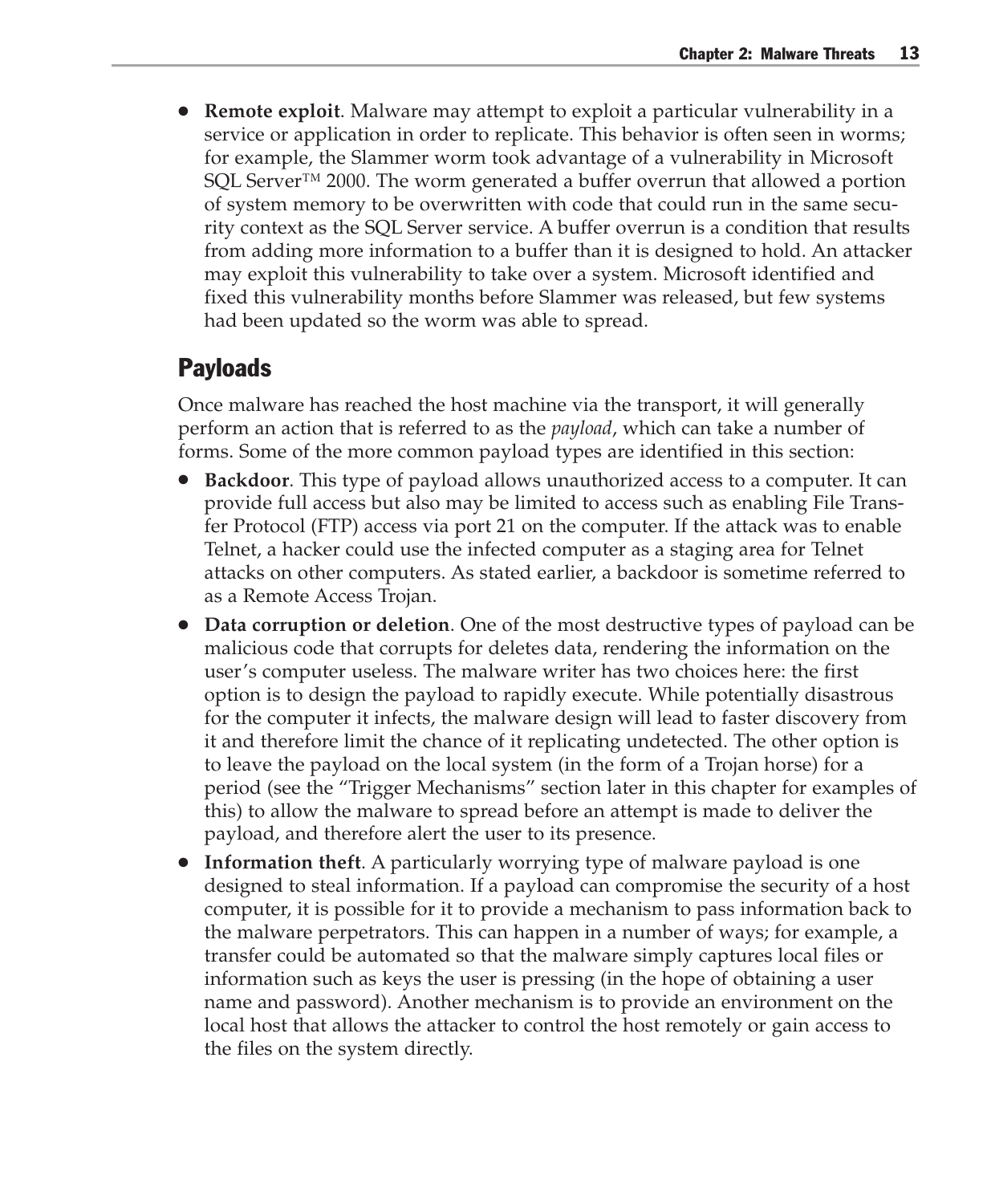- **Denial of Service (DoS)**. One of the simplest types of payload to deliver is a denial of service attack. A DoS attack is a computerized assault launched by an attacker to overload or halt a network service, such as a Web server or a file server. DoS attacks simply aim to render a particular service unusable for a period of time.
	- **Distributed Denial of Service (DDoS)**. These types of attacks typically use infected clients that are usually completely unaware of their role in such an attack. A DDoS attack is a type of denial of service attack in which an attacker uses malicious code installed on various computers to attack a single target. An attacker may use this method to have a greater effect on the target than is possible with a single attacking computer. The semantics of how an attack happens vary from attack to attack, but they usually involve sending large amounts of data to a particular host or Web site that causes it to stop responding (or become unable to respond) to legitimate traffic. This floods the available bandwidth to the victim site and effectively takes the site offline.

This type of attack can be extremely hard to defend against, because the hosts responsible for the attacks are in fact unwitting victims themselves. DDoS attacks are usually conducted by *bots* (programs that perform repetitive tasks), such as Internet relay chat (IRC) *Eggdrop* bots, which a hacker can use to control "victim" computers via an IRC channel. Once those computers are under the control of the hacker they become *zombies* that can affect a target on command from the attacker without the knowledge of the computers' owners.

Both DoS and DDoS approaches can involve a number of different attack techniques, including:

- **System shutdowns**. If malware is able to shut down or crash the host system, it can succeed at disrupting one or more services. Attacking the host system requires the malware to find a weakness in an application or the operating system that can cause the system to shut down.
- **Bandwidth flooding**. Most services provided to the Internet are linked through a network connection of limited bandwidth that connects them to their clients. If a malware writer can deliver a payload that fills this bandwidth with false network traffic, it is possible to produce a DoS simply by stopping the clients from being able to connect directly to the service.
- **Network DoS**. This type of payload attempts to overload the resources available to the local host. Resources such as microprocessor and memory capacity have been overrun by *SYN flood* attacks, where an attacker uses a program to send a flood of TCP SYN requests to fill the pending connection queue on the server and deny legitimate network traffic to and from the host. *E-mail bomb* attacks also fill up storage resources to create a DoS attack in which an excessively large amount of e-mail data is sent to an e-mail address in an attempt to disrupt the e-mail program or to prevent the recipient from receiving further legitimate messages.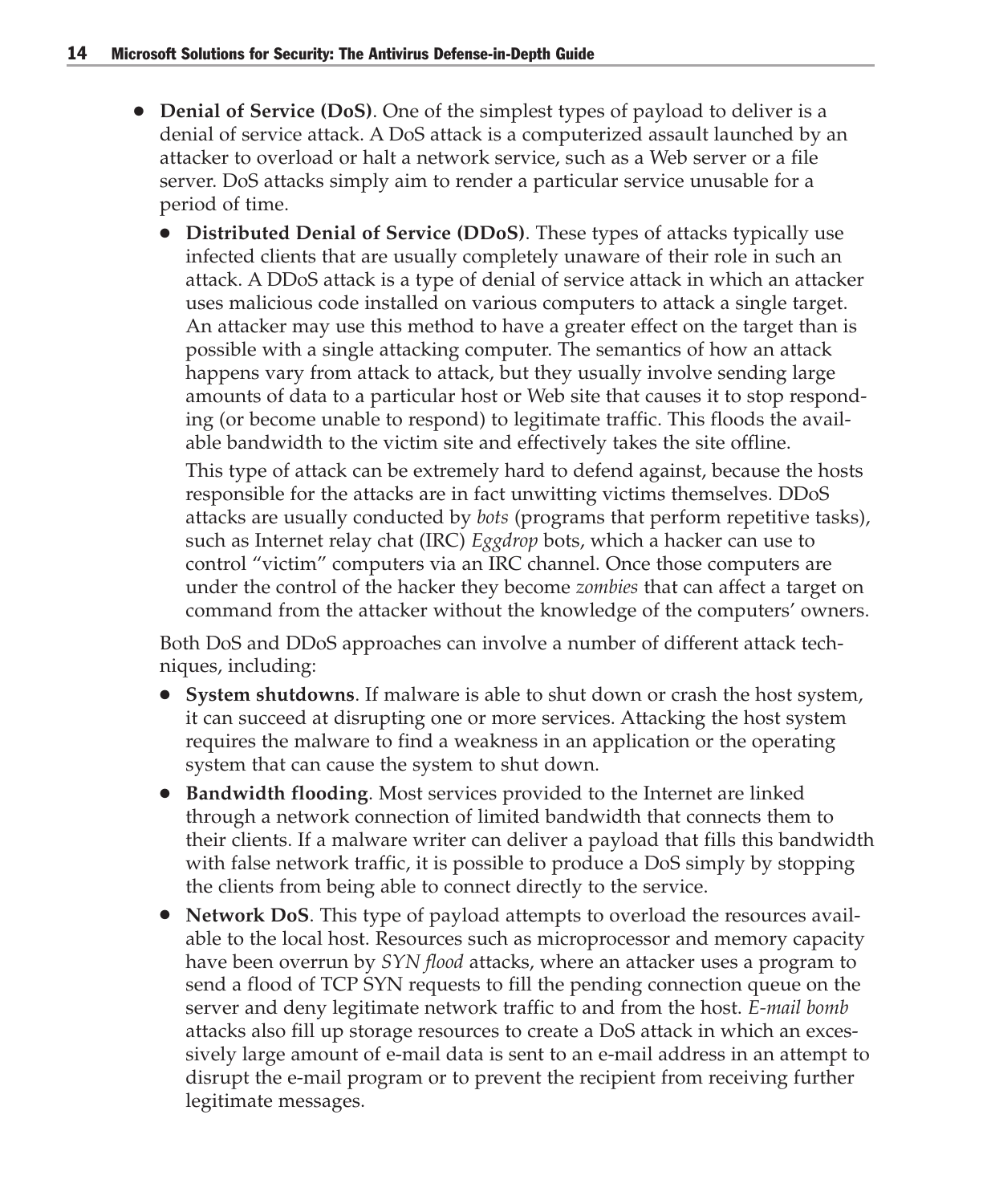● **Service disruption**. This type of payload also can cause a DoS. For example, if an attack on a Domain Name System (DNS) server disables the DNS service this DoS attack technique would have been achieved. However, all other services on the system may remain unaffected.

#### Trigger Mechanisms

Trigger mechanisms are a characteristic of malware that the malicious software uses to initiate replication or payload delivery. Typical trigger mechanisms include the following:

- **Manual execution**. This type of trigger mechanism is simply the execution of the malware conducted directly by the victim.
	- **Social engineering**. Malware will often use some form of social engineering to help trick a victim into manually executing the malicious code. The approach may be relatively simple, such as those used in mass mailing worms where the social engineering element focuses on selecting text in the subject field of the e-mail message that is most likely to be opened by a potential victim. Malware writers may also use e-mail *spoofing* to attempt to trick the victim into believing an e-mail is from a trusted source Spoofing is the act of impersonating a Web site or data transmission to make it appear genuine. For example, the original Dumaru worm first seen in 2003 modified the **From:** field of e-mails to falsely claim it was sent from security@microsoft.com. (See the "Hoaxes" section in the next section of this chapter for more details on this characteristic).
- **Semi-automatic execution**. This type of trigger mechanism is started initially by a victim and then automatically executed from that point on.
- **Automatic execution**. This type of trigger mechanism requires no manual execution at all. The malware executes its attack without the need for a victim to run any malicious code on the target computer.
- **Time bomb**. This type of trigger mechanism performs an action after a certain period. This period may be a delay from the first execution of the infection or some pre-ordained date or date range. For example, the MyDoom.B worm would only start its payload routines against the Microsoft.com Web site on February 3, 2004, and against the SCO Group Web site on February 1, 2004. It would then stop all replication on March 1, 2004, although the time bomb's backdoor component would still stay active after this time.
- **Conditional**. This type of trigger mechanism uses some predetermined condition as the trigger to deliver its payload. For example, a renamed file, a set of keystrokes, or an application starting up. Malware that uses this type of trigger is sometimes referred to as a *logic bomb*.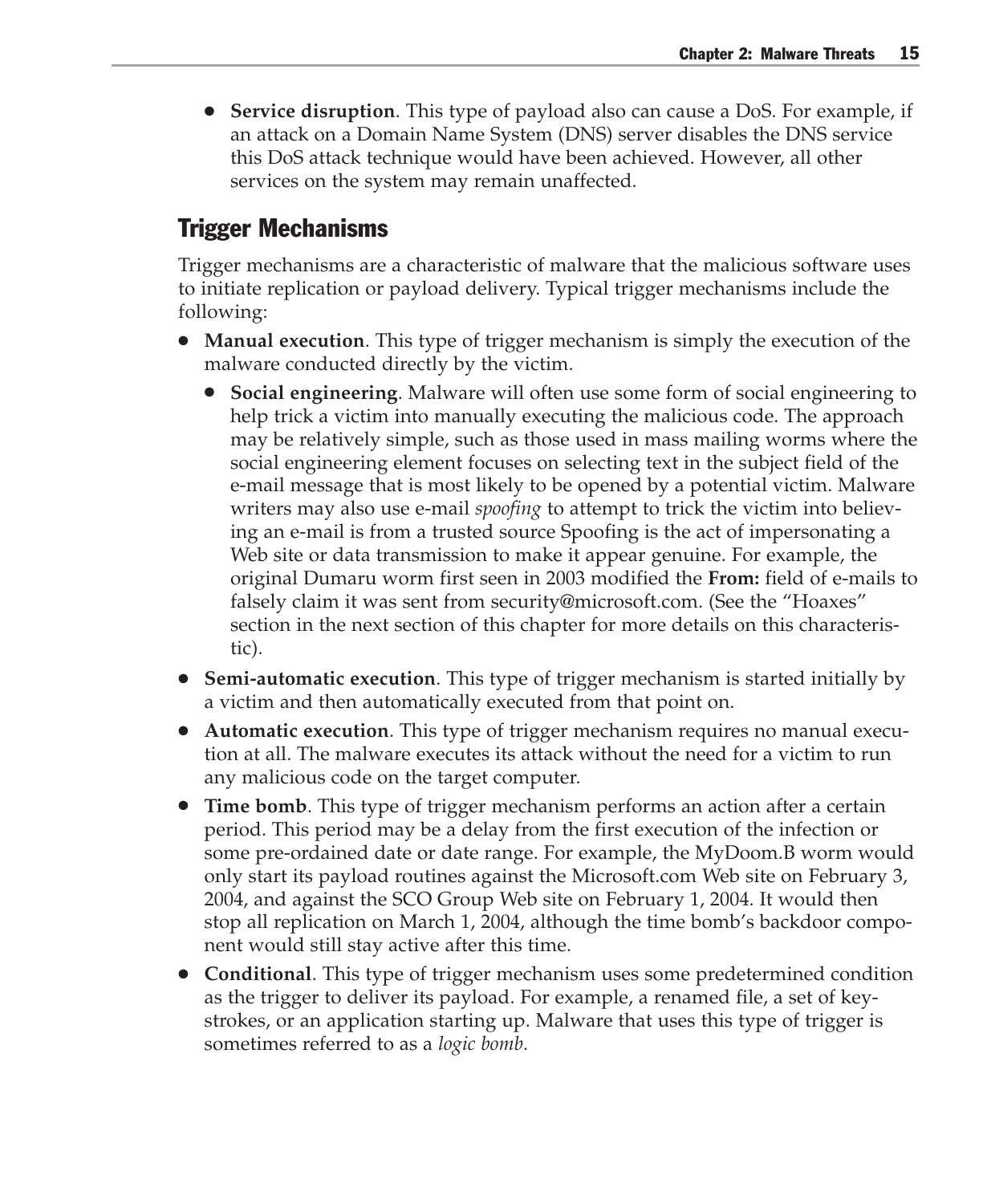#### Defense Mechanisms

Many malware examples use some kind of defense mechanism to help reduce the likelihood of detection and removal. The following list provides examples of some of these techniques that have been used:

- **Armor**. This type of defense mechanism employs some technique that tries to foil analysis of the malicious code. Such techniques include detecting when a debugger is running and trying to prevent it from working correctly, or adding lots of meaningless code to make it difficult to determine the purpose of the malicious code.
- **Stealth**. Malware uses this technique to hide itself by intercepting requests for information and returning false data. For example, a virus may store an image of the uninfected boot sector and display it whenever an attempt is made to view the infected boot sector. The oldest known computer virus, called "Brain," used this technique in 1986.
- **Encrypting**. Malware that uses this defense mechanism encrypts itself or the payload (and sometimes even other system data) to prevent detection or data retrieval. Encrypted malware contains a static decryption routine, an encryption key, and the encrypted malicious code (which includes an encryption routine). When executed, the malware uses the decryption routine and key to decrypt the malicious code. The malware then creates a copy of its code and generates a new encryption key. It uses that key and its encryption routine to encrypt the new copy of itself, adding the new key with the decryption routine to the start of the new copy. Unlike polymorphic viruses, encrypting malware always uses the same decryption routines, so although the key value (and thus the encrypted malicious codes signature) usually changes from infection to infection, antivirus software can search for the static decryption routine to detect malware that uses this defense mechanism.
- **Oligomorphic**. Malware that exhibits this characteristic uses encryption as a defense mechanism to defend itself and is able to change the encryption routine only a fixed number of times (usually a small number). For example, a virus that can generate two different decryption routines would be classified as *oligomorphic*.
- **Polymorphic**. Malware of this type uses encryption as a defense mechanism to change itself to avoid detection, typically by encrypting the malware itself with an encryption routine, and then providing a different decryption key for each mutation. Thus, *polymorphic* malware uses an unlimited number of encryption routines to prevent detection. As the malware replicates, a portion of the decryption code is modified. Depending on the specific malware code, the payload or other actions performed may or may not use encryption. Typically, there is a *mutation engine*, which is a self contained component of the encrypting malware that generates randomizes encryption routines. This engine and the malware are then both encrypted, and the new decryption key is passed along with them.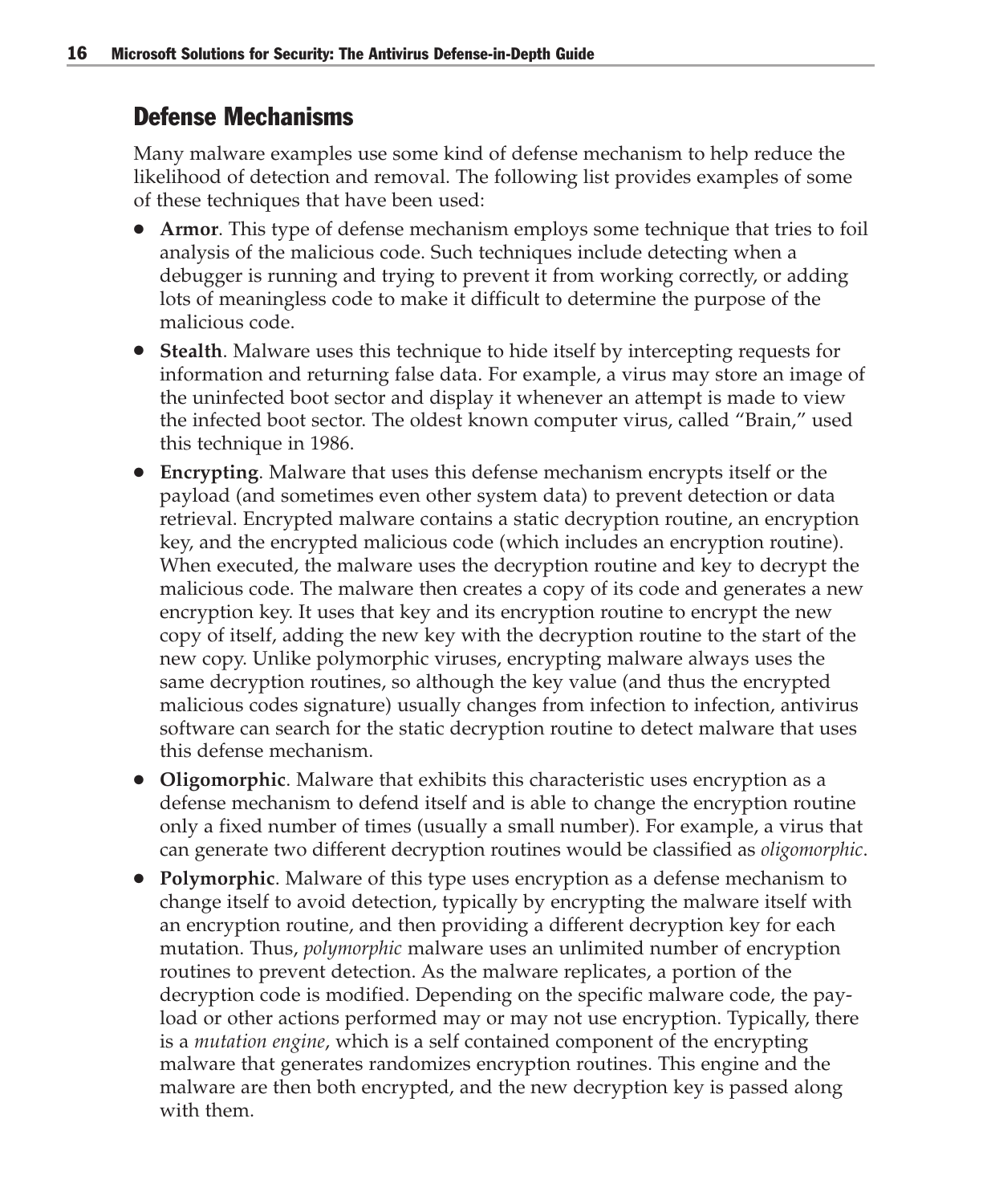### What Is Not Malware?

A variety of threats exist that are not considered malware because they are not computer programs written with malicious intent. However, these threats can still have both security and financial implications for an organization. For these reasons, you may wish to understand the threats they represent to your organization's IT infrastructure and the productivity of your IT users.

#### Joke Software

Joke applications are designed to produce a smile or, at worst, a waste of someone's time. These applications have existed for as long as people have been using computers. Because they were not developed with malicious intent and are clearly identified as jokes, they are not considered malware for the purposes of this guide. There are numerous examples of joke applications, producing everything from interesting screen effects to amusing animations or games.

#### Hoaxes

Generally, it is easier to trick someone into doing something for you than it is to write software that does it without their knowledge. Therefore, a large number of hoaxes are seen in the IT community.

Like some other forms of malware, a *hoax* uses social engineering to attempt to trick computer users into performing some act. However, in the case of a hoax there is no code to execute; the hoaxer is usually simply trying to trick the victim. Hoaxes have taken many forms over the years. However, a particularly common example is an email message that claims a new virus type has been discovered and to warn your friends by forwarding the message. These hoaxes waste peoples time, take up e-mail server resources, and consume network bandwidth.

#### Scams

Virtually every form of communication has been used, at one time or another, by criminals in an attempt to trick people into acts that will provide the criminal some financial gain. The Internet, Web sites, and e-mail are no exception. An e-mail message that attempts to trick the recipient into revealing personal information that can be used for unlawful purposes (such as bank account information) is a common example. One particular type of a scam has become known as *phishing* (pronounced "fishing," and is also referred to as *brand spoofing* or *carding*).

Examples of phishing include cases in which senders mimic well-known companies such as eBay to try and gain access to user account information. Phishing scams often use a Web site that copies the look of a company's official Web site. E-mail is used to redirect the user to the fake site and trick them into entering their user account information, which is saved and used for unlawful purposes. These types of cases should be handled seriously and reported to local law enforcement authorities.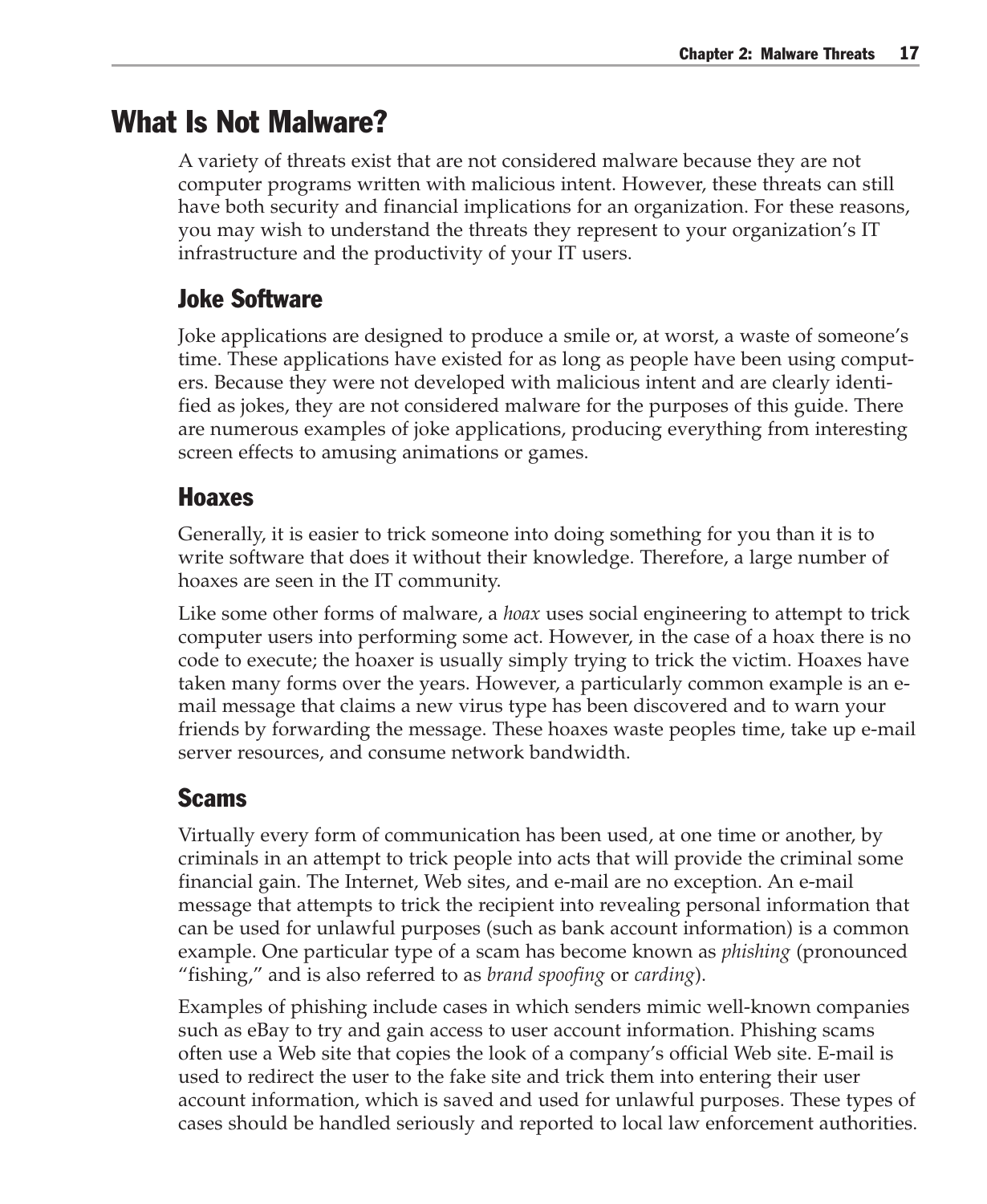#### Spam

*Spam* is unsolicited e-mail generated to advertise some service or product. This phenomenon is generally considered a nuisance, but spam is not malware. However, the dramatic growth in the number of spam messages being sent is a problem for the infrastructure of the Internet that results in lost productivity for employees who are forced to wade through and delete such messages every day.

The source for the term spam is disputed, but regardless of its origin there is no doubt that spam has become one of the most persistent irritations in Internet-based communications. Many consider spam to be so significant an issue that it now threatens the health of e-mail communications around the world. However, it should be noted that except for the load endured by e-mail servers and anti-spam software, spam is not actually capable of replicating or threatening the health and operation of an organization's IT systems.

Malware has often been used by spam originators (so called *spammers*) to install a small SMTP e-mail server service on a host computer, which is then used to forward spam messages to other e-mail recipients.

#### Spyware

This type of software is sometimes referred to as *spybot* or *tracking software*. *Spyware* uses other forms of deceptive software and programs that conduct certain activities on a computer without obtaining appropriate consent from the user. These activities can include collecting personal information, and changing Internet browser configuration settings. Beyond being an annoyance, spyware results in a variety of issues that range from degrading the overall performance of your computer to violating your personal privacy.

Web sites that distribute spyware use a variety of tricks to get users to download and install it on their computers. These tricks include creating deceptive user experiences and covertly bundling spyware with other software users might want, such as free file sharing software.

#### Adware

*Adware* is often combined with a host application that is provided at no charge as long as the user agrees to accept the adware. Because adware applications are usually installed after the user has agreed to a licensing agreement that states the purpose of the application, no offense is committed. However, pop-up advertisements can become an annoyance, and in some cases degrade system performance. Also, the information that some of these applications collect may cause privacy concerns for users who were not fully aware of the terms in the license agreement.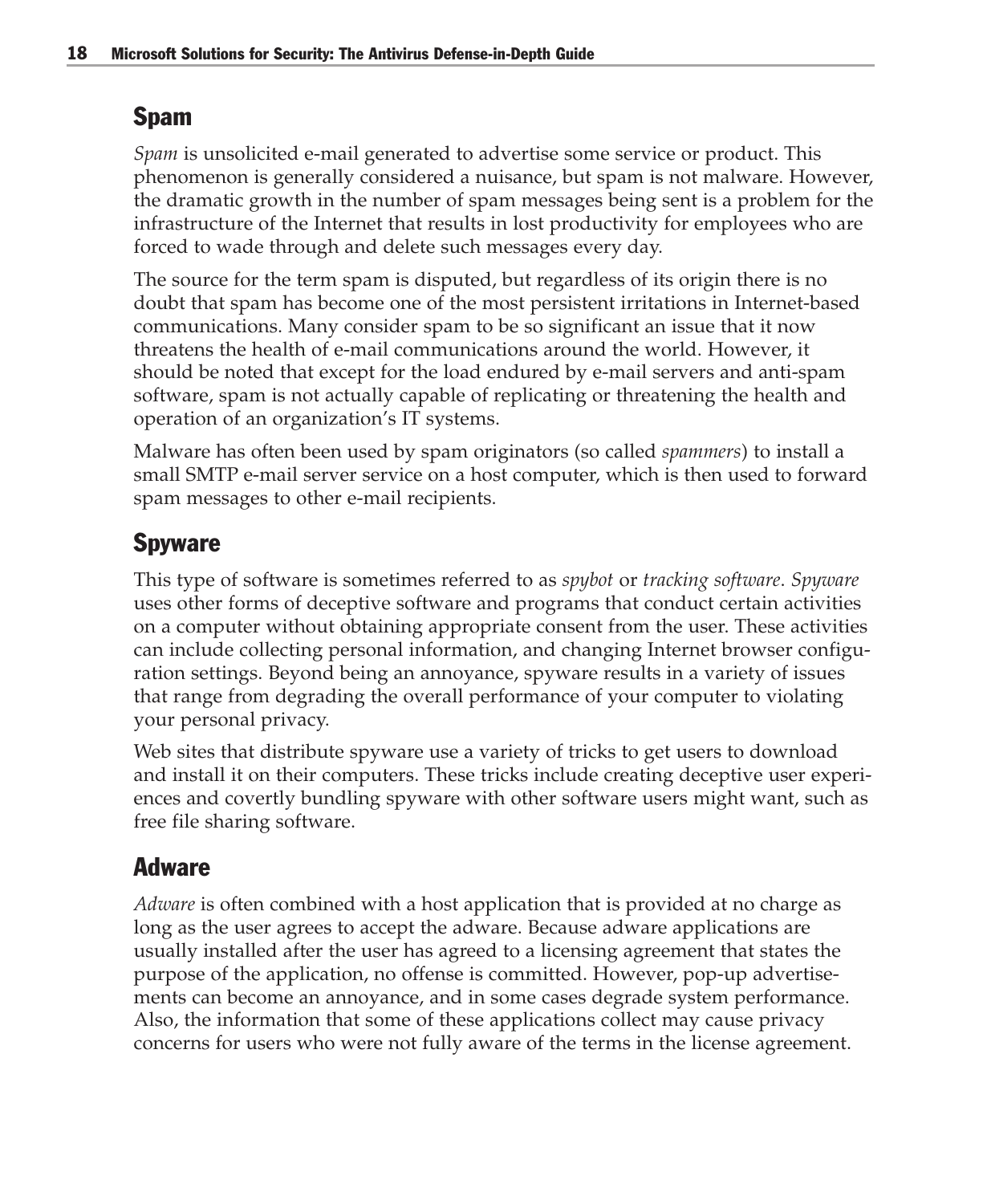Note: While the terms *spyware* and *adware* are often used interchangeably, it is only unauthorized adware that is on a par with spyware. Adware that provides users appropriate notice, choice, and control is not deceptive and should not be classified as spyware. You should also note a spyware application that claims to perform a particular function, while it is in fact doing something else, is acting like a Trojan horse.

#### Internet Cookies

Internet cookies are text files that are placed on a user's computer by Web sites that the user visits. Cookies contain and provide identifying information about the user to the Web sites that place them on the user computer, along with whatever information the sites want to retain about the user's visit.

Cookies are legitimate tools that many Web sites use to track visitor information. For example, a user might shop for an item in an online store, but once he or she has placed the item in their online shopping cart, they may want to move to another Web site for some reason. The store can choose to save the information about what products were in the shopping cart in a cookie on the user's computer so that when the user returns to the site, the item is still in the shopping cart and ready for the user to buy if he or she wishes to complete the sale.

Web site developers are only supposed to be able to retrieve information stored in the cookies they created. This approach should ensure user privacy by preventing anyone other than the developers of these sites from accessing the cookies left on the users' computers.

Unfortunately, some Web site developers have been known to use cookies to gather information without the user's knowledge. Some may deceive users or omit their policies. For example, they may track Web surfing habits across many different Web sites without informing the user. The site developers can then use this information to customize the advertisements the user sees on a Web site, which is considered an invasion of privacy. It is difficult to identify this form of targeted advertising and other forms of "cookie abuse," which makes it difficult to decide if, when, and how to block them from your system. In addition, the acceptable level of shared information varies among computer users, making it difficult to create an "anti-cookie" program that will meet the needs of all of the computer users in your environment.

#### Antivirus Software

Antivirus software is specifically written to defend a system against the threats that malware presents. Microsoft strongly recommends using antivirus software because it will defend your computer systems against all forms of malware, not just viruses.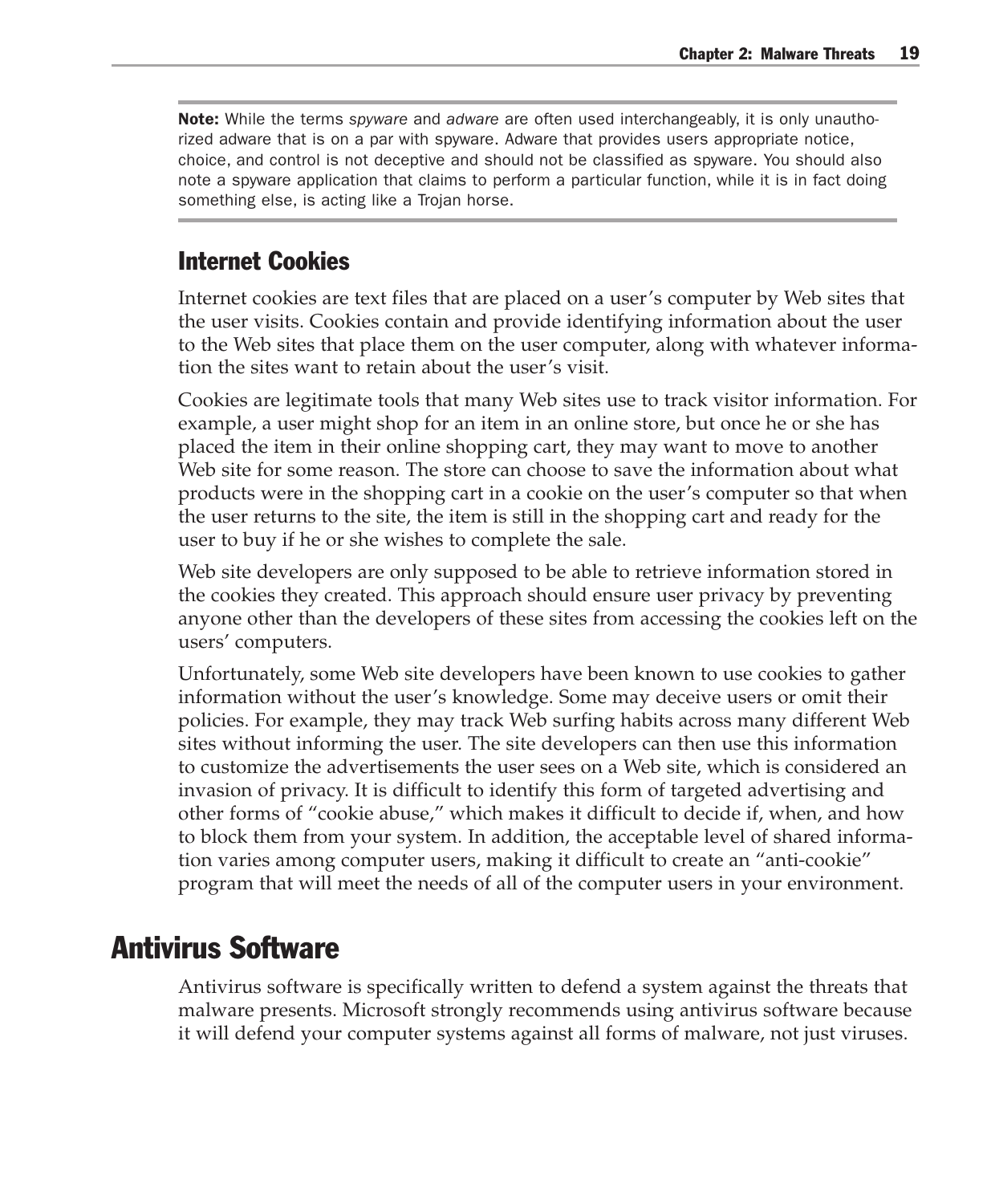There are a number of techniques that antivirus software uses to detect malware. This section discusses how some of these techniques work, including:

- **Signature scanning**. The majority of antivirus software programs currently use this technique, which involves searching the target (host computer, disk drive, or files) for a pattern that could represent malware. These patterns are generally stored in files referred to as signature files, which are updated by the software vendors on a regular basis to ensure the antivirus scanners recognize as many known malware attacks as possible. The main problem with this technique is that the antivirus software must already be updated to counteract the malware before the scanner can recognize it.
- **Heuristic scanning**. This technique attempts to detect both new and known forms of malware by looking for general malware characteristics. The primary advantage of this technique is that is does not rely on signature files to identify and counteract malware. However, heuristic scanning does have a number of specific problems, including:
	- **False positives**. This technique uses general characteristics, and is therefore prone to reporting legitimate software as malware if the characteristic is similar in both cases.
	- **Slower scanning**. The process of looking for characteristics is more difficult for the software to achieve than looking for a known malware pattern. For this reason, heuristic scanning can take longer than signature scanning.
	- **New characteristics may be missed**. If a new malware attack presents a characteristic that has not been previously identified, the heuristic scanner is likely to miss it until it is updated.
- **Behavior blocking**. This technique focuses on the behavior of a malware attack rather than the code itself. For example, if an application attempts to open a network port, a behavior blocking antivirus program could detect this as typical malware activity, and then flag the behavior as a possible malware attack.

Many antivirus vendors are now using a mixture of these techniques in their antivirus solutions in an attempt to improve the overall protection level of their customers' computer systems.

Antivirus software is available from a variety of Microsoft partners. For a complete and up-to-date list, see the Microsoft Antivirus Partners page on Microsoft.com at: *www.microsoft.com/security/partners/antivirus.asp.*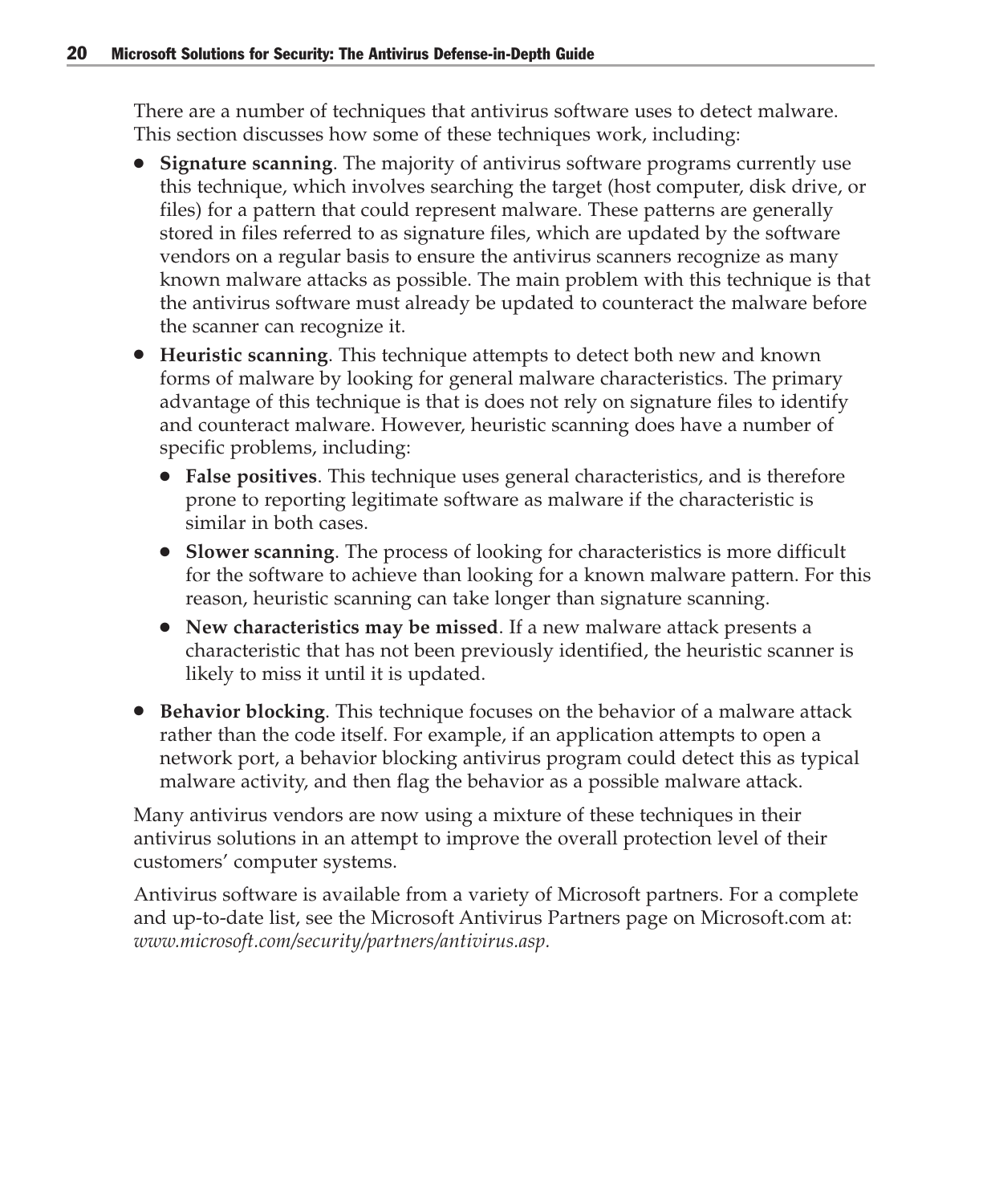#### A Typical "In the Wild" Malware Timeline

A pattern has emerged to define the lifetime of new malware attacks that are available on public networks or when the malware goes *into the wild*. A review of this pattern can help you understand the risk new malware attacks pose after they are released.

A new timeline begins when malware is first developed and ends when all traces of it are removed from monitored networks. The timeline stages are defined as follows:

- 1. **Conceive**. Malware development often starts when a new method of attack or exploit is suggested and then shared among hacker communities. Over time these methods are discussed or explored until an approach is discovered that can be developed into an attack.
- 2. **Develop**. Malware creation used to require an understanding of both computer assembly language and the intricate working of the system being attacked. However, the advent of toolkits and Internet chat rooms has made it possible for almost anyone with malicious intent to create malware.
- 3. **Replicate**. After new malware has been developed and released into the wild, it typically has to replicate to potential host devices for some time before it can perform its primary function or deliver its payload.

Note: Although there are tens of thousands of known malware programs, only a tiny fraction currently exist in the wild. The vast majority of malware programs are never released to the public, and are often referred to as *Zoo viruses*.

- 4. **Deliver payload**. After malware has successfully infected a host it may deliver a payload. If the code has a conditional trigger for its payload, this stage is the point when the conditions for the delivery mechanism are met. For example, some malware payloads are triggered when a user performs a certain action or when the clock on the host machine reaches a particular date. If the malware has a direct action trigger it will simply start to deliver the payload at the point when the infection is complete. For example, in the case of data logging payloads the malware program will simply start recording the required data.
- 5. **Identify**. At this point in the timeline the malware is identified by the antivirus communities. In the vast majority of cases this step will occur before stage 4 or even before stage 3, but not always.
- 6. **Detect**. After the threat has been identified, antivirus software developers need to analyze the code to determine a reliable detection method. Once they have determined the method, they then update the antivirus signature files to allow existing antivirus applications to detect the new malware. The length of time this process takes is crucial in helping to control an outbreak.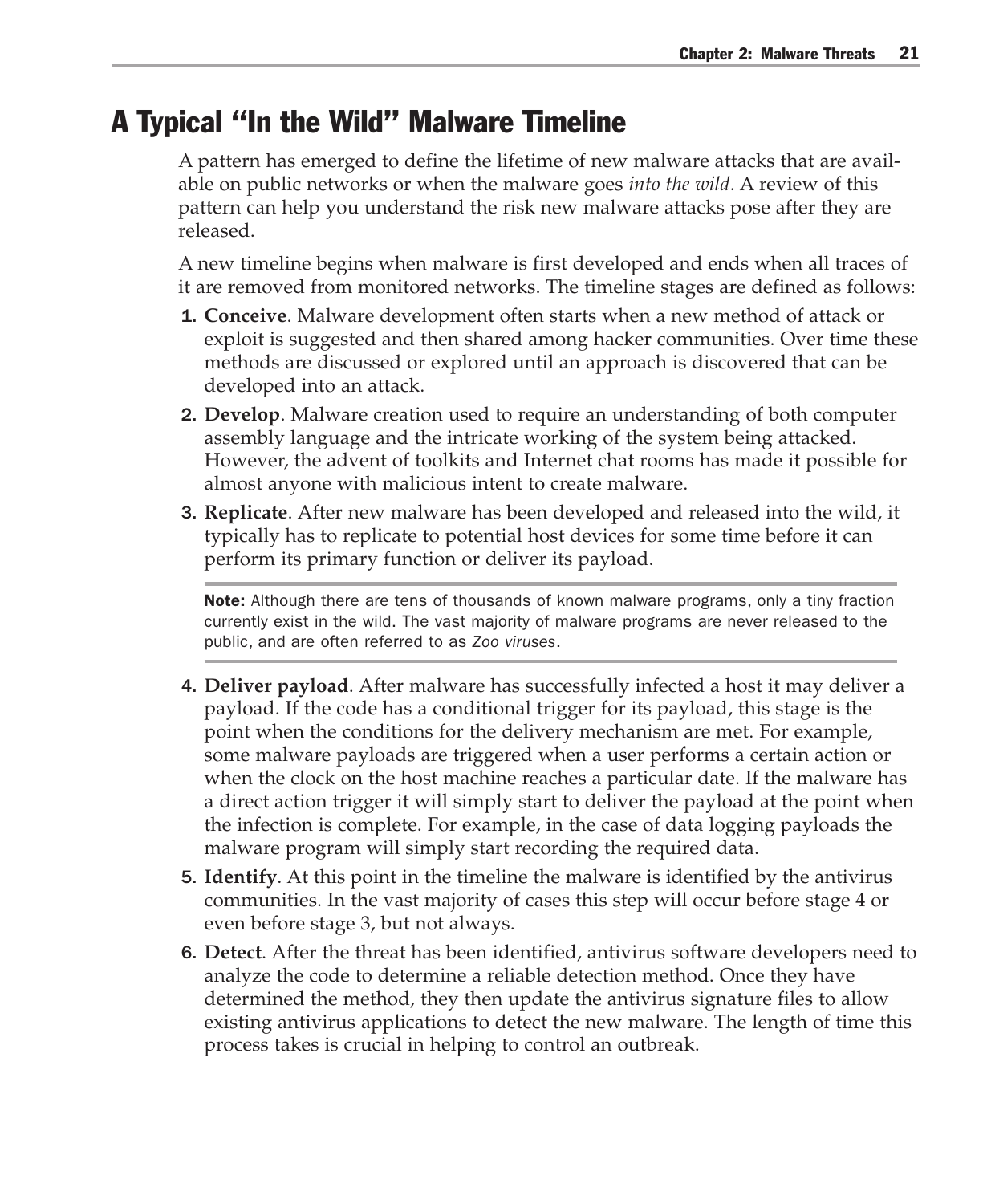7. **Removal**. After the update is available to the public, it is the responsibility of antivirus application users to apply the update in a timely manner to protect their computers against the attack (or to clean systems that are already infected).

Note: Failure to update local signature files in a timely manner can lead to the high-risk scenario of users believing they are protected by their antivirus product when in fact they are not.

As more users update their antivirus software the malware will slowly become less of a threat. This process rarely removes all instances of the malware in the wild, because some computers connected to the Internet with little or no antivirus protection remain in which the malware can reside. However, the threat from the attack as a whole is lessened.

Although this timeline repeats for each newly developed malware attack, it is not typical of all attacks. Many attacks are simply modified versions of an original portion of malware code. So the basic code and approach are the same, but small changes are made to help the attack avoid detection and therefore removal. Typically, a successful malware attack will spawn a number of revisions over the following weeks and months. This situation leads to a type of "arms race" in which malware writers attempt to avoid detection for their own gain whether the gain is for financial purposes, notoriety, or simply curiosity. The antivirus defenses are again updated, patched or changed as needed to mitigate the renewed threat.

#### **Summary**

Malware is a complex and constantly evolving area of computer technology. Of all the problems that are encountered in IT, few are as prevalent and costly as malware attacks and the associated costs of dealing with them. Understanding how they work, how they evolve over time, and the attack vectors that they exploit can help you deal with the issue proactively. And this in turn can provide you with a more efficient and effective reactive process when they do affect you or your organization.

As malware uses so many techniques to create, distribute, and exploit computer systems, it can be difficult to see how any system can be made secure enough to withstand such attacks. However, once the risks and vulnerabilities are understood it is possible to manage your system in a manner that makes the possibility of a successful attack highly unlikely.

The next step is to analyze the risks at various points in your IT infrastructure to design a suitable defense, which is the subject of the following chapter. Designing an effective recovery plan is the subject of the final chapter in this guide.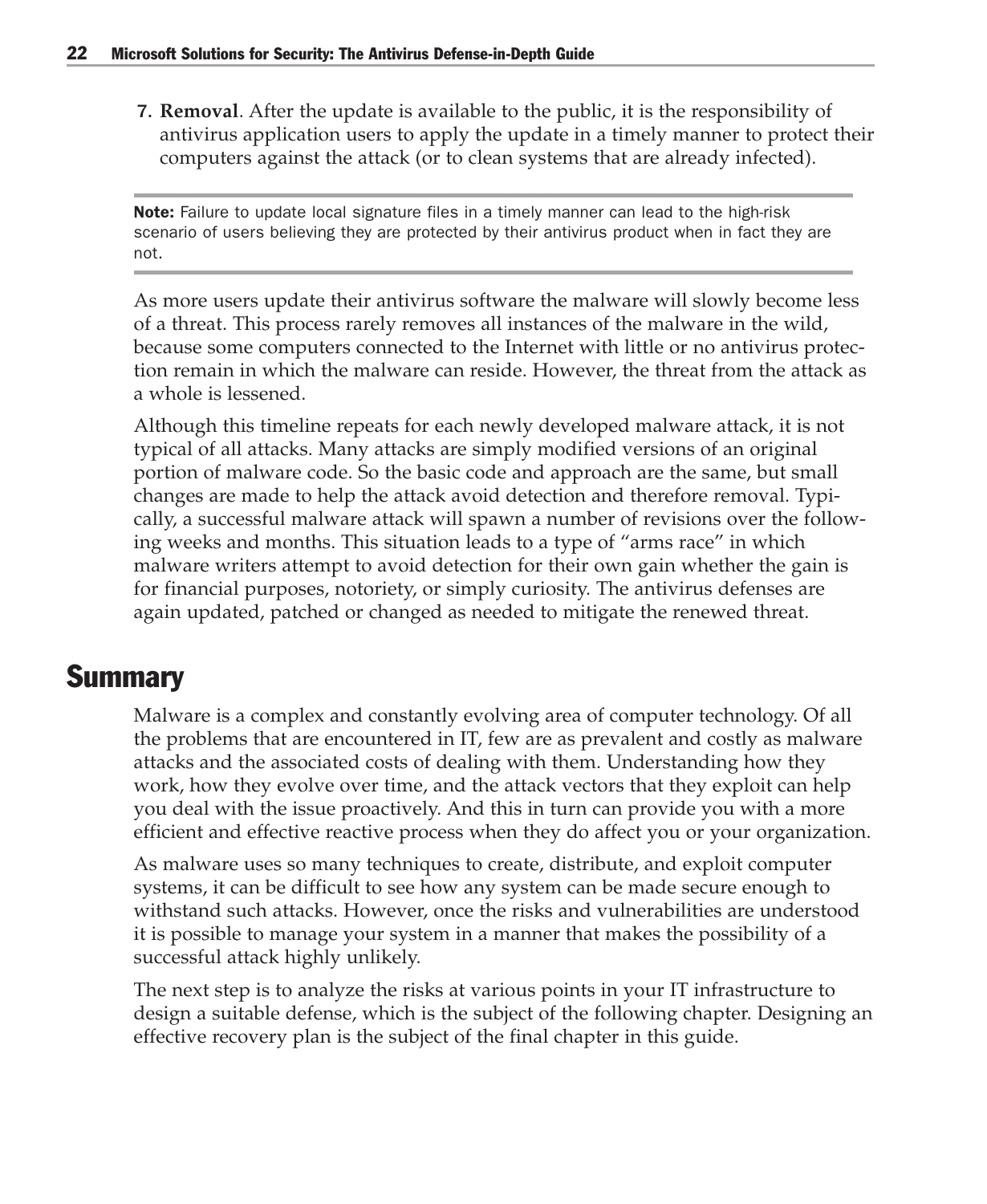# 3

## Antivirus Defense in Depth

#### Introduction

All organizations should develop an antivirus solution that will provide a high level of protection. However, many organizations still become infected, even after installing antivirus software. This guide proposes a different approach to the malicious software, or *malware,* problem. As with network security design, Microsoft recommends a defense-in-depth approach to antivirus solution design in order to help ensure that the design safeguards your organization adopts will be reliably maintained.

Such an approach is vital to the computer security of your organization, because unfortunately, regardless of how many useful features or services a computer system provides, someone (for whatever reason) will try to find a vulnerability to exploit for malicious purposes.

Working with consultants and systems engineers who have implemented Microsoft® Windows Server™ 2003, Windows® XP Professional, and Windows® 2000 in a variety of environments has helped to establish the latest best practices for securing clients and servers that run these operating systems against malware. This chapter provides you with this information.

This chapter also provides guidance to help you use a defense-in-depth approach when designing an antivirus security solution for your organization. The goal of this approach is to ensure that you understand each layer of the model and the specific threats that correspond to each layer so that you can use this information when implementing your antivirus defenses.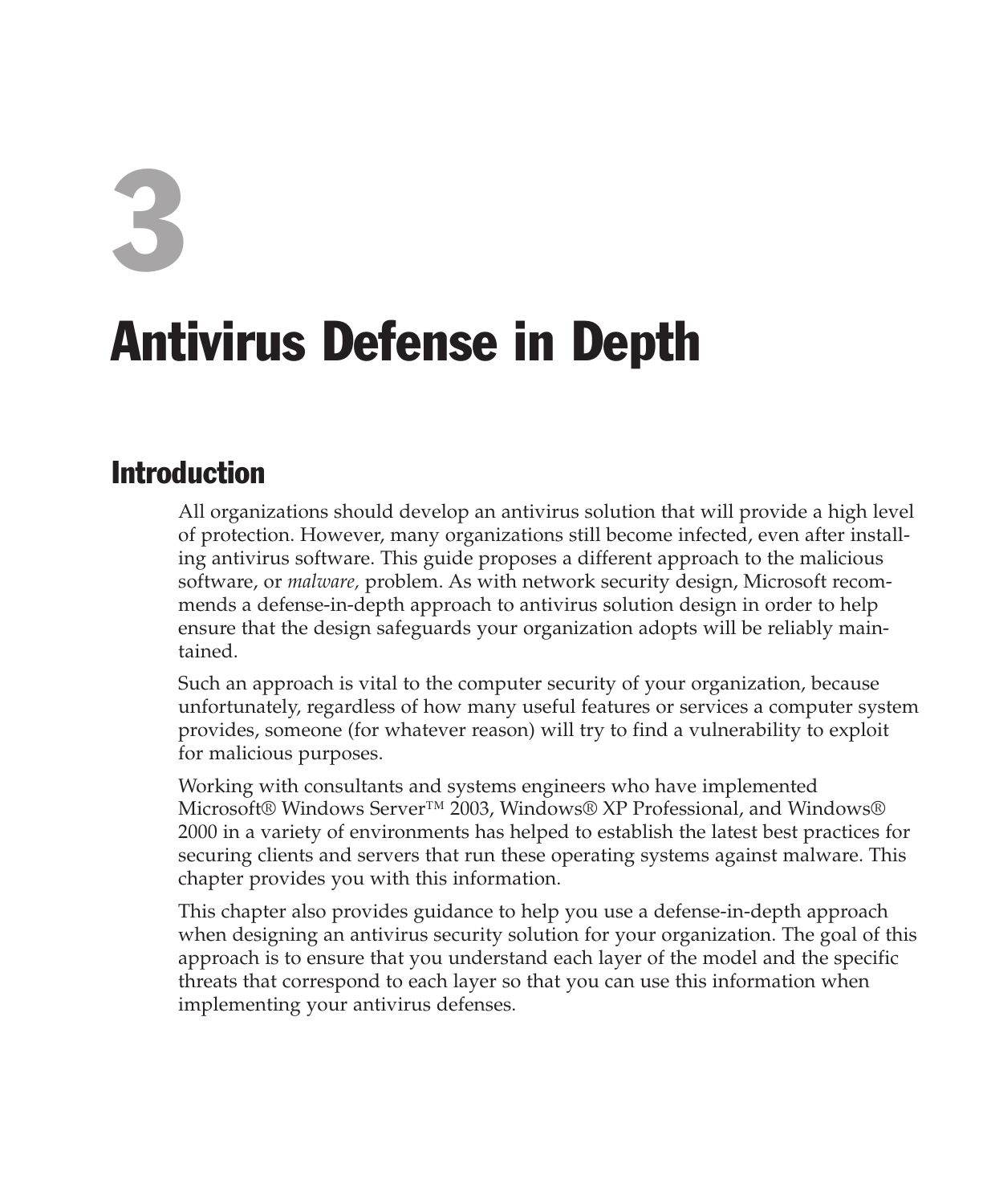Note: Microsoft recommends including some of the steps in this guidance in your organization's general security procedures and policies. Where these occur, the guidance identifies them as a requirement for the security team in your organization to further define.

Important: If you suspect your organization is currently experiencing an attack, refer to Chapter 4, "Outbreak Control and Recovery," in this guide before reading this chapter.

If you are reading this guide after having experienced and recovered from a malware attack, the information provided is designed to help you prevent a recurrence and better understand how the previous attack took place.

#### Malware Threat Vectors

There are a number of methods through which malware can compromise an organization. These methods are sometimes referred to as *threat vectors* and represent the areas that require the most attention in your environment when designing an effective antivirus solution. The following list includes the areas in typical organizations that are subject to the most risk for malware attack:

- **External networks**. Any network that is not under the direct control of an organization should be considered as a potential source for malware. However, the Internet is by far the largest malware threat. The anonymity and connectivity that the Internet provides allows individuals with malicious intent to gain rapid and effective access to many targets to mount attacks using malicious code.
- **Guest clients**. As the use of laptops and mobile devices continues to expand in business, devices are regularly moved in and out of other organization's infrastructures. If guest clients do not have an effective antivirus defense in place, they represent a malware threat to the organization.
- **Executable files**. Any code that has the ability to execute can act as malware. This includes not only programs, but also scripts, batch files, and active objects such as Microsoft ActiveX® controls.
- **Documents**. As word processors and spreadsheet applications have become more powerful they have become targets for malware writers. Macro languages supported within many applications make them potential malware targets.
- **E-mail**. Malware writers can exploit both e-mail attachments and active Hypertext Markup Language (HTML) code within e-mail messages as attack methods.
- **Removable media**. File transfer via some form of removable media is an issue that organizations need to address as part of their antivirus defenses. Some of the more common removable media include: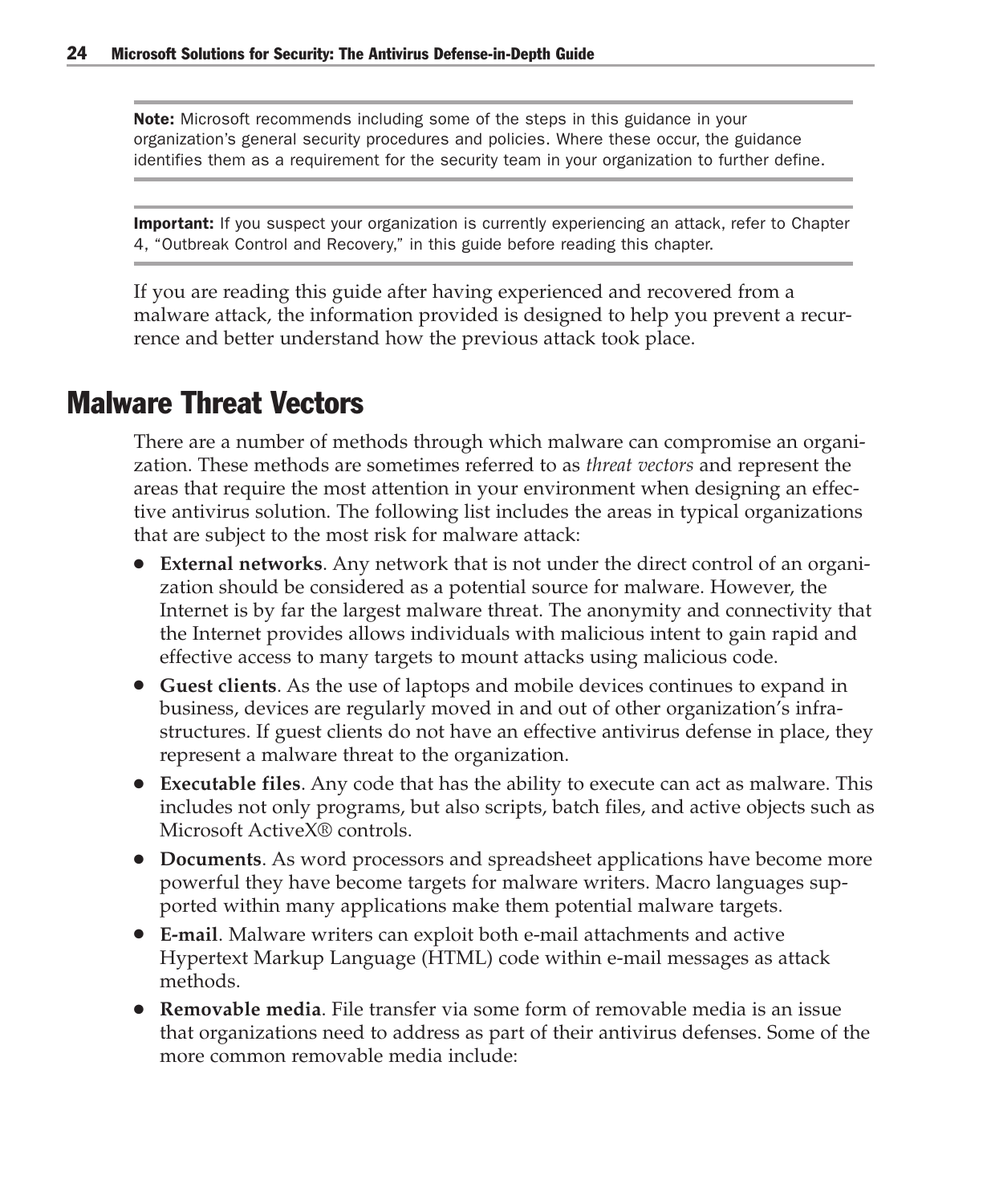- **CD-ROM or DVD-ROM discs**. The advent of cheap CD and DVD recording devices has made these media very accessible to all computer users, including those who write malware.
- **Floppy and Zip drives**. These media are becoming less prevalent due to their limited capacity and speed, but still remain risks if malware is physically able to access them.
- **USB drives**. These devices take on many forms, ranging from the classic key ring-sized device to a wrist watch. All these devices can be used to introduce malware if they can be inserted into the Universal Serial Bus (USB) port of a host.
- **Memory cards**. Digital cameras and mobile devices, such as PDAs and mobile phones, have helped establish digital memory cards. Card readers are becoming increasingly standard devices on computers, which makes it easier for users to transfer data on memory cards. Because this data is file-based, these cards can also transfer malware onto a host system.

#### The Malware Defense Approach

Before attempting to organize an effective defense against malware, it is essential to understand the various parts of the organization's infrastructure that are at risk and the extent of the risk to each part. Microsoft strongly recommends that you conduct a full security risk assessment before starting to design an antivirus solution. The information you need to optimize your solution design can only be obtained by completing a full security risk assessment.

For information and guidance on conducting a security risk assessment, see the *Microsoft Solution for Securing Windows 2000 Server* guide at: *www.microsoft.com/technet/security/prodtech/win2000/secwin2k/default.mspx.* This guide provides an introduction to the security risk management discipline (SRMD), which you can use to understand the nature of your organization's exposure to risk.

#### The Defense-in-Depth Security Model

Once you have discovered and documented the risks your organization faces, the next step is to examine and organize the defenses you will use to provide your antivirus solution. The defense-in-depth security model is an excellent starting point for this process. This model identifies seven levels of security defenses that are designed to ensure that attempts to compromise the security of an organization will be met by a robust set of defenses. Each set is capable of deflecting attacks at many different levels. If you are not familiar with the defense-in-depth security model, Microsoft recommends reviewing the Security Content Overview page on Microsoft TechNet at:

*www.microsoft.com/technet/security/bestprac/overview.mspx.*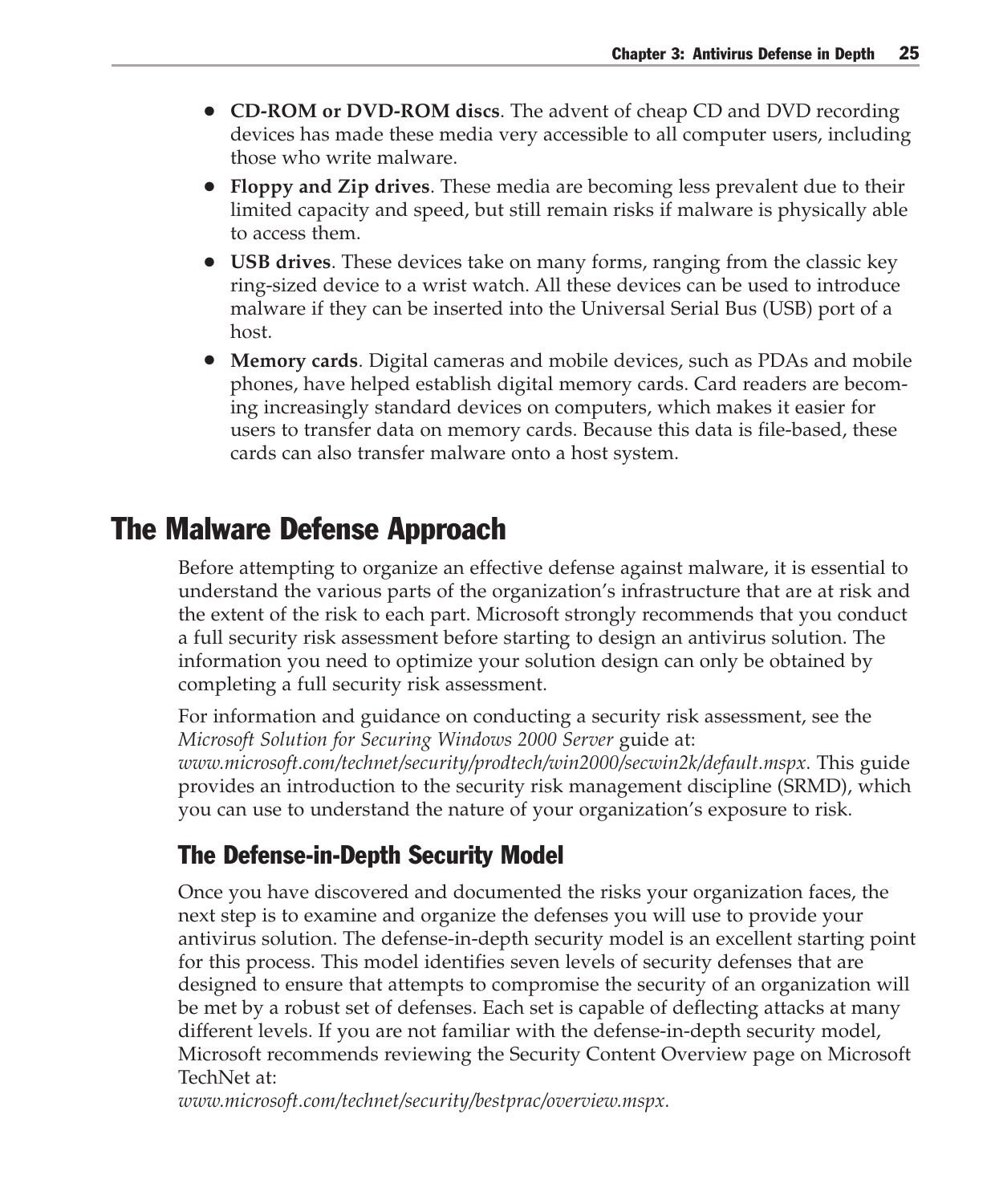You can also find additional information and practical design examples for this process in the Security Architecture chapter of the Windows Server System Reference Architecture guidance on TechNet at:

*www.microsoft.com/technet/itsolutions/techguide/wssra/raguide/ Security\_Architecture\_1.mspx.*

The following figure illustrates the layers defined for the defense-in-depth security model:



#### Figure 3.1

*The layers of the defense-in-depth security model*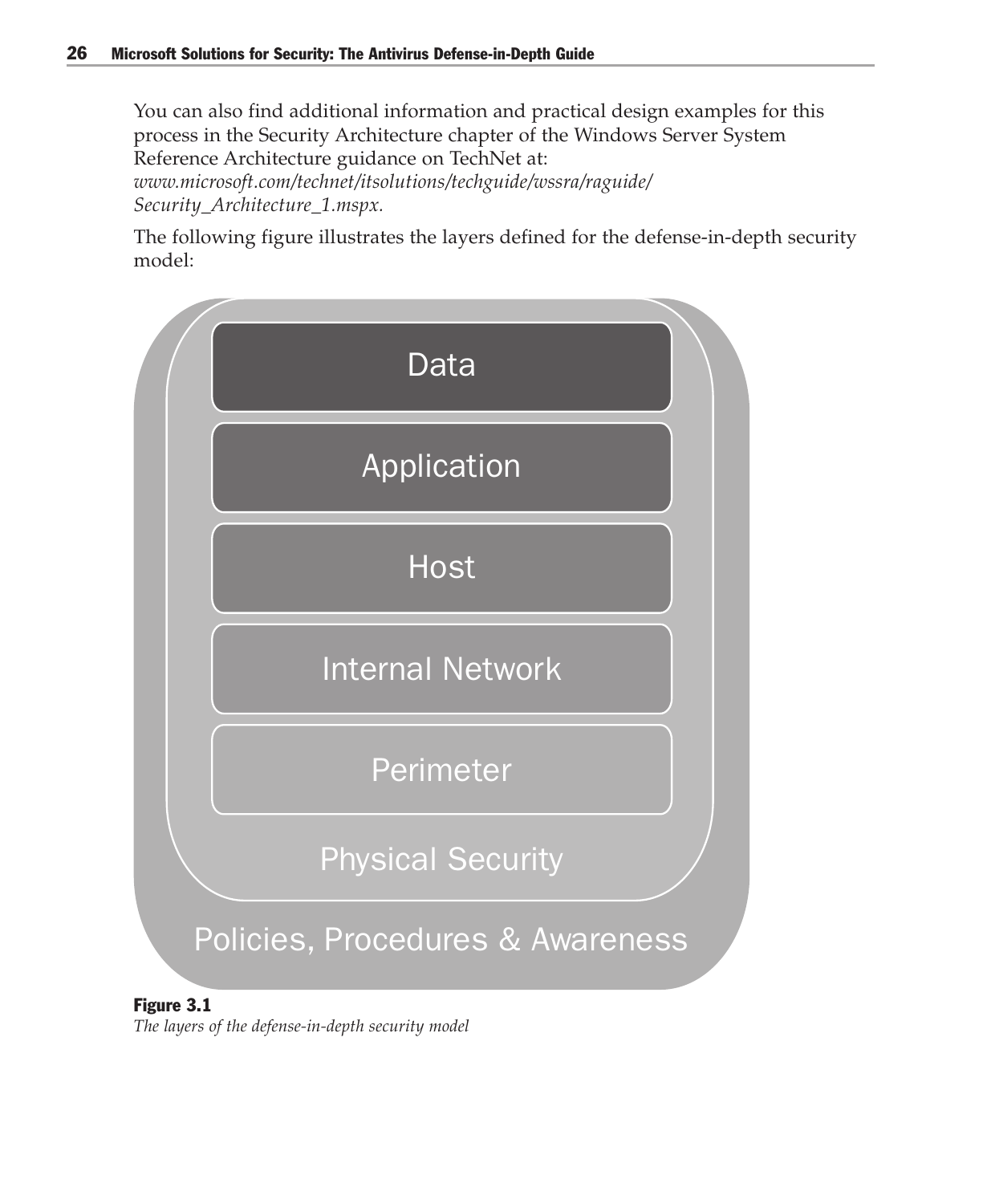The layers in the figure provide a view of each area in your environment you should consider when designing security defenses for your network.

You can modify the detailed definitions of each layer based on your organization's security priorities and requirements. For purposes of this guidance, the following simple definitions define the layers of the model:

- **Data**. Risks at the data layer arise from vulnerabilities an attacker could potentially exploit to gain access to configuration data, organization data, or any data that is unique to a device the organization uses. For example, sensitive data such as confidential business data, user data, and private customer information stores should all be considered part of this layer. The primary concerns for the organization at this layer of the model are business and legal issues that may arise from data loss or theft, and operational issues that vulnerabilities may expose at the host or application layers.
- **Application**. Risks at the application layer arise from vulnerabilities an attacker could potentially exploit to access running applications. Any executable code a malware writer can package outside of an operating system could be used to attack a system. The primary concerns for the organization at this layer are access to the binary files that comprise applications, access to the host through vulnerabilities in the application's listening services, or inappropriate gathering of specific data from the system to pass on to someone who can use it for their own purposes.
- **Host**. This layer is typically targeted by vendors who provide service packs and hotfixes in order to address malware threats. Risks at this layer arise from attackers exploiting vulnerabilities in the services that the host or device offers. Attackers exploit these in a variety of ways to mount attacks against the system. A buffer overrun, which is a condition that results from adding more information to a buffer than it was designed to hold, is a good example. The primary concerns for an organization at this layer are preventing access to the binary files that comprise the operating system, as well as access to the host through vulnerabilities in the operating system's listening services.
- **Internal Network**. The risks to organizations' internal networks largely concern the sensitive data transmitted via networks of this type. The connectivity requirements for client workstations on these internal networks also have a number of risks associated with them.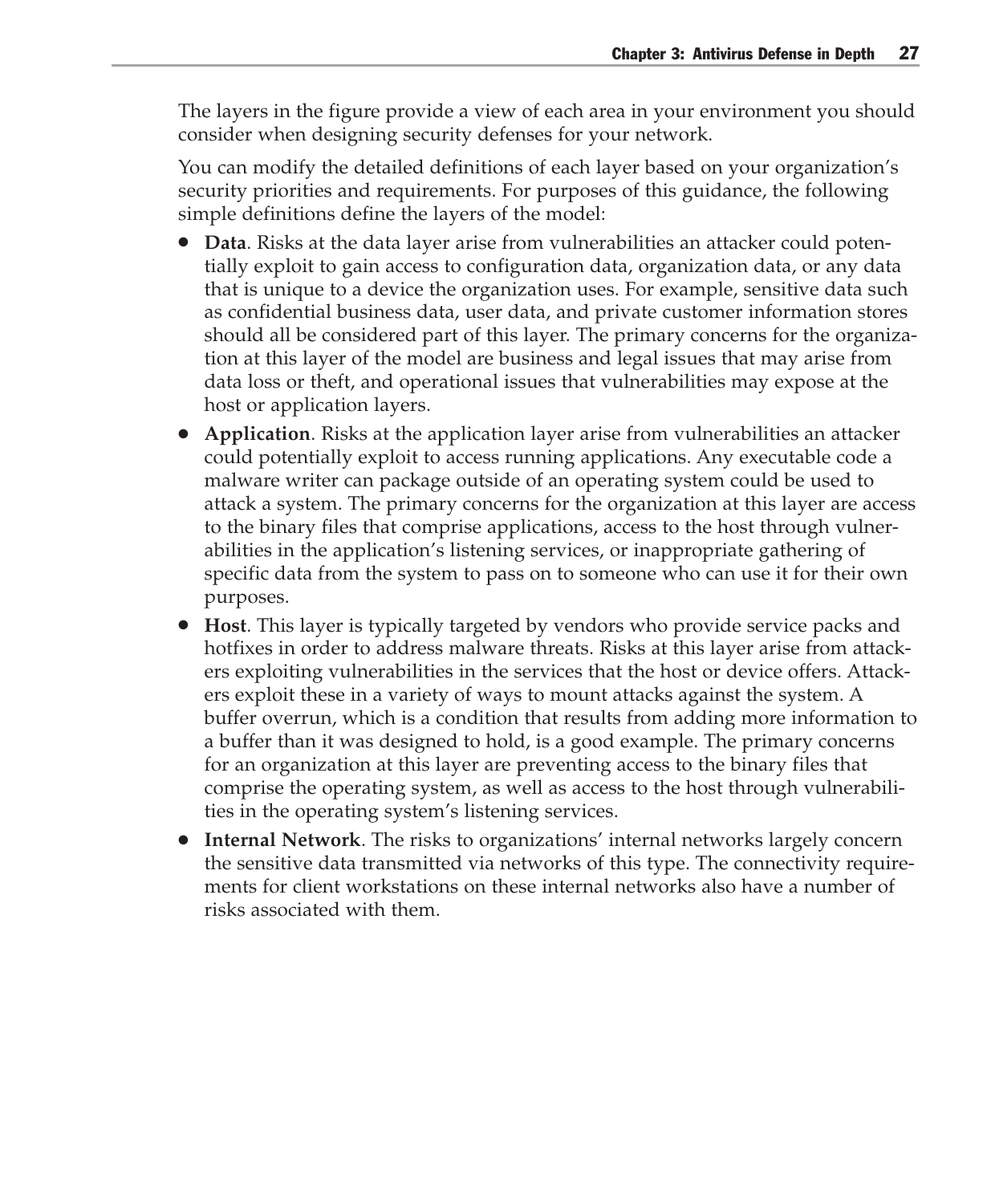- **Perimeter Network**. Risks associated with the perimeter network layer (also known as the DMZ, demilitarized zone, or screened subnet) arise from an attacker gaining access to wide area networks (WAN) and the network tiers that they connect. The primary risks at this layer of the model focus on available Transmission Control Protocol (TCP) and User Datagram Protocol (UDP) ports that the network uses.
- **Physical Security**. Risks at the physical layer arise from an attacker gaining physical access to a physical asset. This layer encompasses all the previous layers because physical access to an asset can in turn allow access to all of the other layers in the defense-in-depth model. The primary concern at this layer of the model for organizations using antivirus systems is to stop infected files from bypassing the perimeter and internal network defenses. Attackers may attempt to do this simply by copying an infected file directly to the host computer via some physical removable media, such as a USB disk device.
- **Policies, Procedures and Awareness**. Surrounding all of the security model layers are the policies and procedures your organization needs to put in place to meet and support the requirements for each level. Finally, it is important for you to promote awareness in your organization to all interested parties. In many cases, ignorance of a risk can lead to a security breach. For this reason, training also should be an integral part of any security model.

Using the security layers of the model as the basis for your antivirus defense-indepth approach allows you to refocus your view to optimize them into groupings for the antivirus defenses in your organization. How this optimization occurs in your organization is entirely dependent on the priorities of your organization and the specific defense applications it is using. The important point is to avoid an incomplete and weakened antivirus design by ensuring that none of the security layers are excluded from the defenses. The following figure shows a more focused antivirus defense-in-depth view: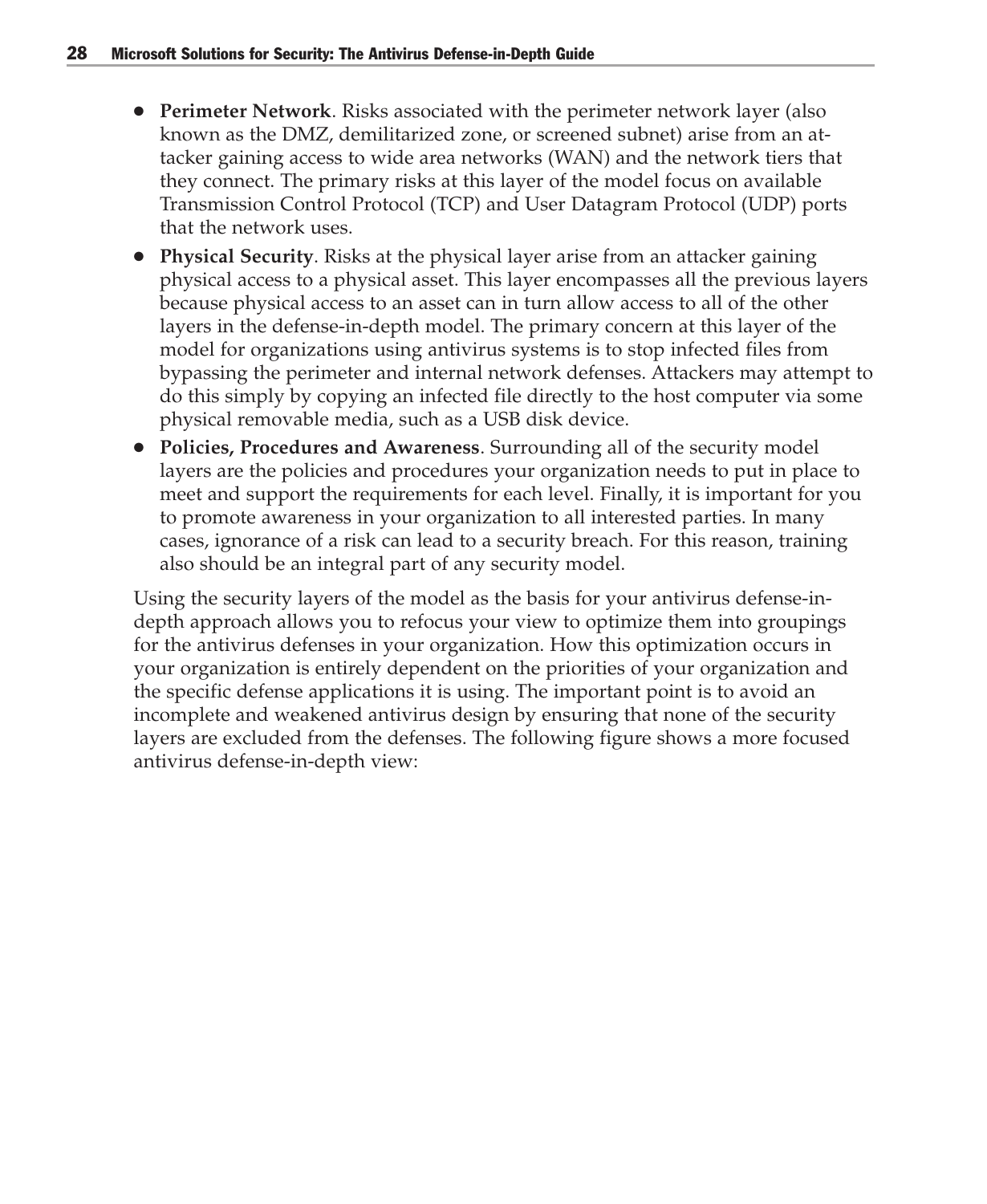

#### Figure 3.2

*Focused antivirus defense-in-depth view*

The Data, Application, and Host layers can be combined into two defense strategies to protect the organization's clients and servers. Although these defenses share a number of common strategies, the differences in implementing client and server defenses are enough to warrant a unique defense approach for each.

The Internal Network and Perimeter layers can also be combined into a common Network Defenses strategy, as the technologies involved are the same for both layers. The implementation details will differ in each layer, depending on the position of the devices and technologies in the organization's infrastructure.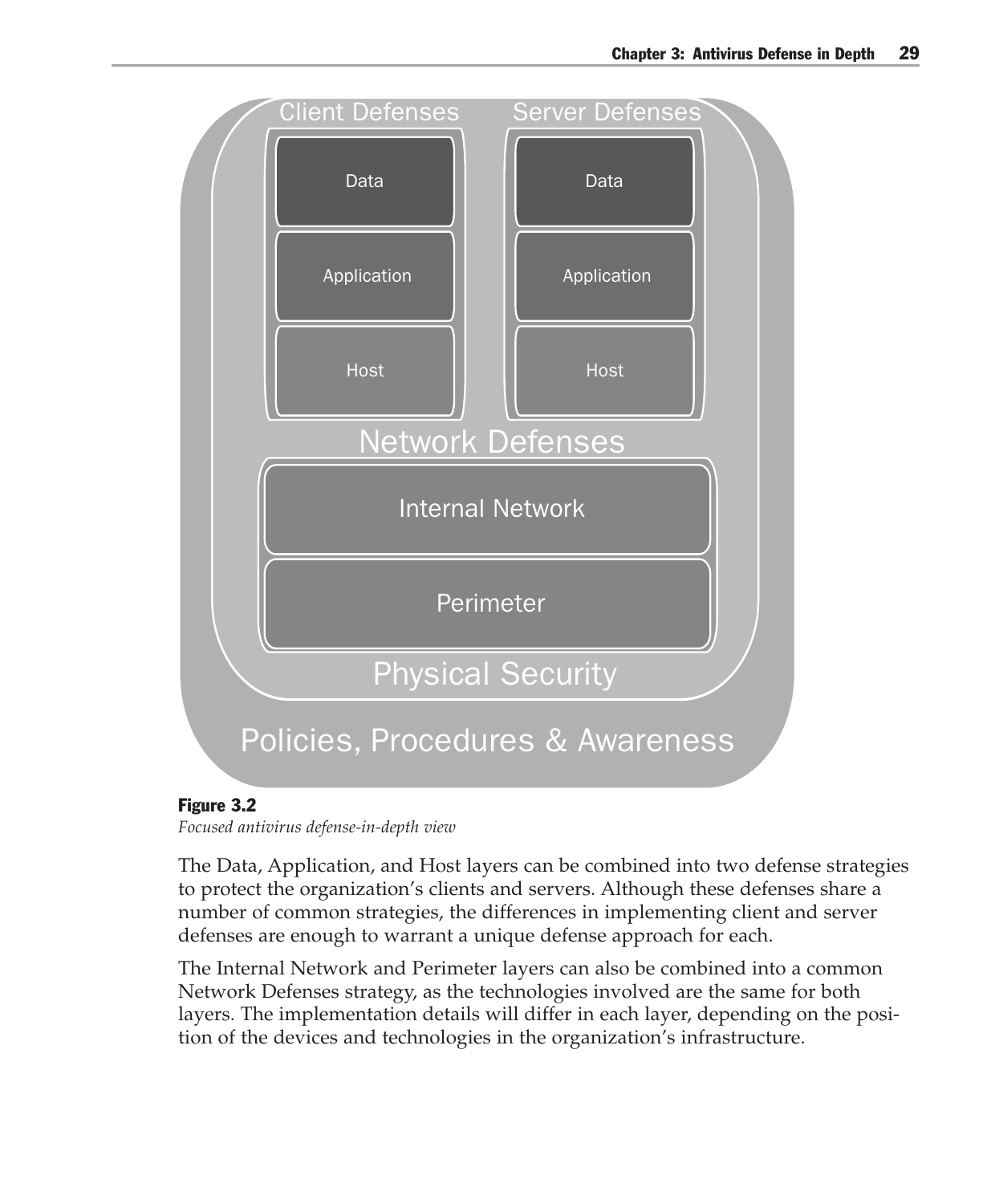#### Client Defenses

When malware reaches a host computer, the defense systems must focus on protecting the host system and its data and stopping the spread of the infection. These defenses are no less important than the physical and network defenses in your environment. You should design your host defenses based on the assumption that the malware has found its way through all previous layers of defense. This approach is the best way to achieve the highest level of protection.

#### Client Antivirus Protection Steps

There are a number of approaches and technologies you can use for client antivirus configurations. The following sections provide details that Microsoft recommends for consideration.

#### Step 1: Reduce the Attack Surface

The first line of defense at the application layer is to reduce the attack surface of the computer. All unnecessary applications or services should be removed or disabled on the computer to minimize the number of ways an attacker could exploit the system.

You will find the default settings for Windows XP Professional services on the Default settings for services page of the Windows XP Professional Product Documentation on Microsoft.com at: *www.microsoft.com/resources/documentation/windows /xp/all/proddocs/en-us/sys\_srv\_default\_settings.mspx.*

Once the attack surface has been minimized without affecting the required functionality of the system, the primary defense to use at this layer is an antivirus scanner. The scanner's primary role is to detect and prevent an attack, and then to notify the user and perhaps the system administrators in your organization as well.

#### Step 2: Apply Security Updates

The sheer number and variety of client machines that may be connected to an organization's networks can make it difficult to provision a fast and reliable security update management service. Microsoft and other software companies have developed a number of tools you can use to help manage this problem. The following patch management and security update tools are currently available from Microsoft:

● **Windows Update**. For small organizations or individuals, the Windows Update service provides both a manual and an automatic process to detect and download the latest security and feature modifications for the Windows platform. Issues with this approach for some organizations include the lack of support for testing prior to deploying updates from this service, and the amount of network bandwidth that the clients may consume in the organization when downloading the same package at the same time. Information on using this service is available on the Windows Update home page at: *www.windowsupdate.com.*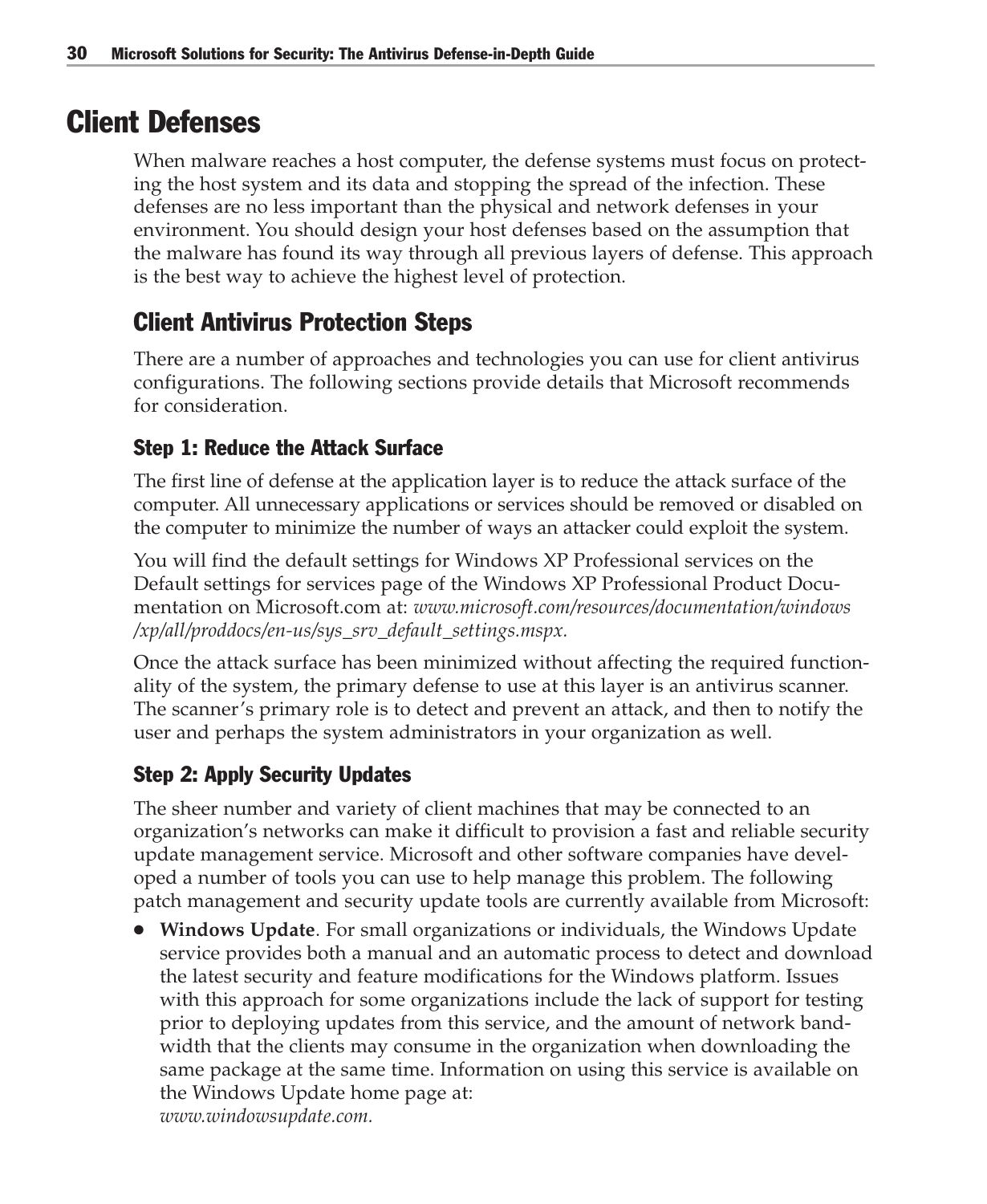- **Software Update Service**. This service was designed to provide a security update solution for Windows clients in the enterprise. The service addressed both of the Windows Update shortcomings for larger organizations by allowing both internal testing and distributed security update management. However the Software Update Service is being replaced by the Windows Update services which provides a broader set of functionality (see the next bullet point). Information on using this service to develop a solution for your organization is available on the Software Update Service home page on Microsoft.com at: *www.microsoft.com/windowsserversystem/sus/.*
- **Windows Update Services**. These services are designed to replace the Software Update Service to provide a higher level of functionality across a wider range of Microsoft software. Windows Update Services reduces the cost and risk associated with update management while providing the flexibility to address a broad range of update management scenarios. Information on using these services for your organization is available on the Windows Update Services home page on Microsoft.com at: *www.microsoft.com/windowsserversystem/wus/*.
- **Systems Management Server 2003**. Microsoft Systems Management Server 2003 is a complete enterprise management solution that is capable of providing comprehensive security update services and much more. For more information about this solution, see the Systems Management Server home page on Microsoft.com at: *www.microsoft.com/smserver/default.asp.*

Each of these Microsoft security update tools has specific strengths and goals. The best approach is likely to use one or more of them. To help you evaluate the security update solutions for your organization, see the features comparison provided on the Choosing a Security Update Management Solution page on Microsoft.com at: *www.microsoft.com/windowsserversystem/sus/suschoosing.mspx.*

#### Step 3: Enable a Host-based Firewall

The host-based or personal firewall represents an important layer of client defense that you should enable, especially on laptops that users may take outside your organization's usual physical and network defenses. These firewalls filter all data that is attempting to enter or leave a particular host computer.

Windows XP includes a simple personal firewall called the Internet Connection Firewall (ICF). Once enabled, the ICF monitors all communication aspects that pass through it. The ICF also inspects the source and destination address of each data packet it handles to ensure that each communication is allowed. For more information on ICF, see the Windows XP Help system and also the Use the Internet Connection Firewall page on Microsoft.com at:

*www.microsoft.com/windowsxp/pro/using/howto/networking/icf.asp.*

Windows XP Service Pack 2 enables the personal firewall by default and introduces a number of significant enhancements to that firewall (now called the *Windows*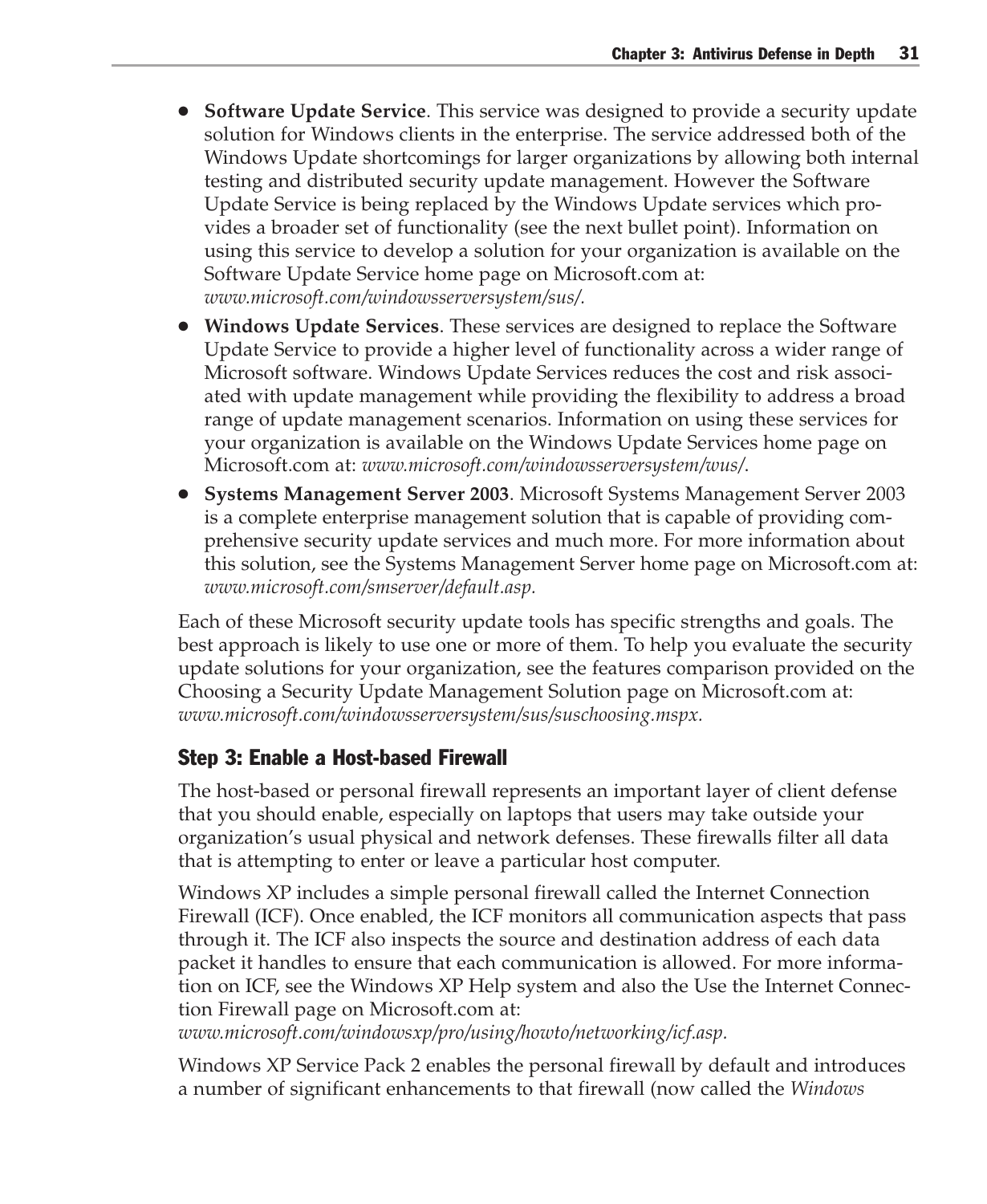*Firewall*) as well as other security-oriented improvements. A service pack is a tested, cumulative set of all hotfixes, security updates, critical updates, and updates created for defects found internally since the release of a product. Service packs may also contain a limited number of customer-requested design changes or features. For information about this update for Windows XP, see the Windows XP Service Pack 2 page on Microsoft TechNet at:

*www.microsoft.com/technet/prodtechnol/winxppro/maintain/winxpsp2.mspx.*

Versions of Windows before Windows XP did not come with a built-in firewall. Third-party host-based firewall solutions are available that can be installed to provide firewall services on earlier versions of Windows. For information about these firewall products see the Frequently Asked Questions About Internal Firewalls page on the Microsoft Protect Your PC Web site at: *www.microsoft.com/security/protect/firewall.asp.*

#### Step 4: Install Antivirus Software

Many companies produce antivirus applications, each of which attempts to protect the host computer with minimal inconvenience to and interaction with end users. Most of these applications have become very effective in providing this protection, but they all require frequent updates to keep up with new malware. Any antivirus solution should provide a rapid and seamless mechanism to ensure that updates to the required *signature files* for dealing with new malware or variants are delivered as soon as possible. A signature file contains information that antivirus programs use to detect malware during a scan. Signature files are designed to be regularly updated by the antivirus application vendors and downloaded to the client computer.

Note: Such updates present their own security risk, because signature files are sent from the antivirus application's support site to the host application (usually via the Internet). For example, if the transfer mechanism uses File Transfer Protocol (FTP) to obtain the file, the organization's perimeter firewalls must allow this type of access to the required FTP server on the Internet. Ensure your antivirus risk assessment process reviews the update mechanism for your organization, and that this process is secure enough to meet your organization's security requirements.

Due to rapidly changing malware patterns and techniques, some organizations have adopted an approach that recommends requiring certain "high risk" users to run more than a single antivirus package on the same computer to help minimize the risk of malware going undetected. The following user types typically fall into this category:

- Webmasters or anyone who administers content on the Internet or an intranet.
- Release lab workers or anyone who produces electronic media such as CD-ROMs.
- Development team members who create or compile compressed files or other product software.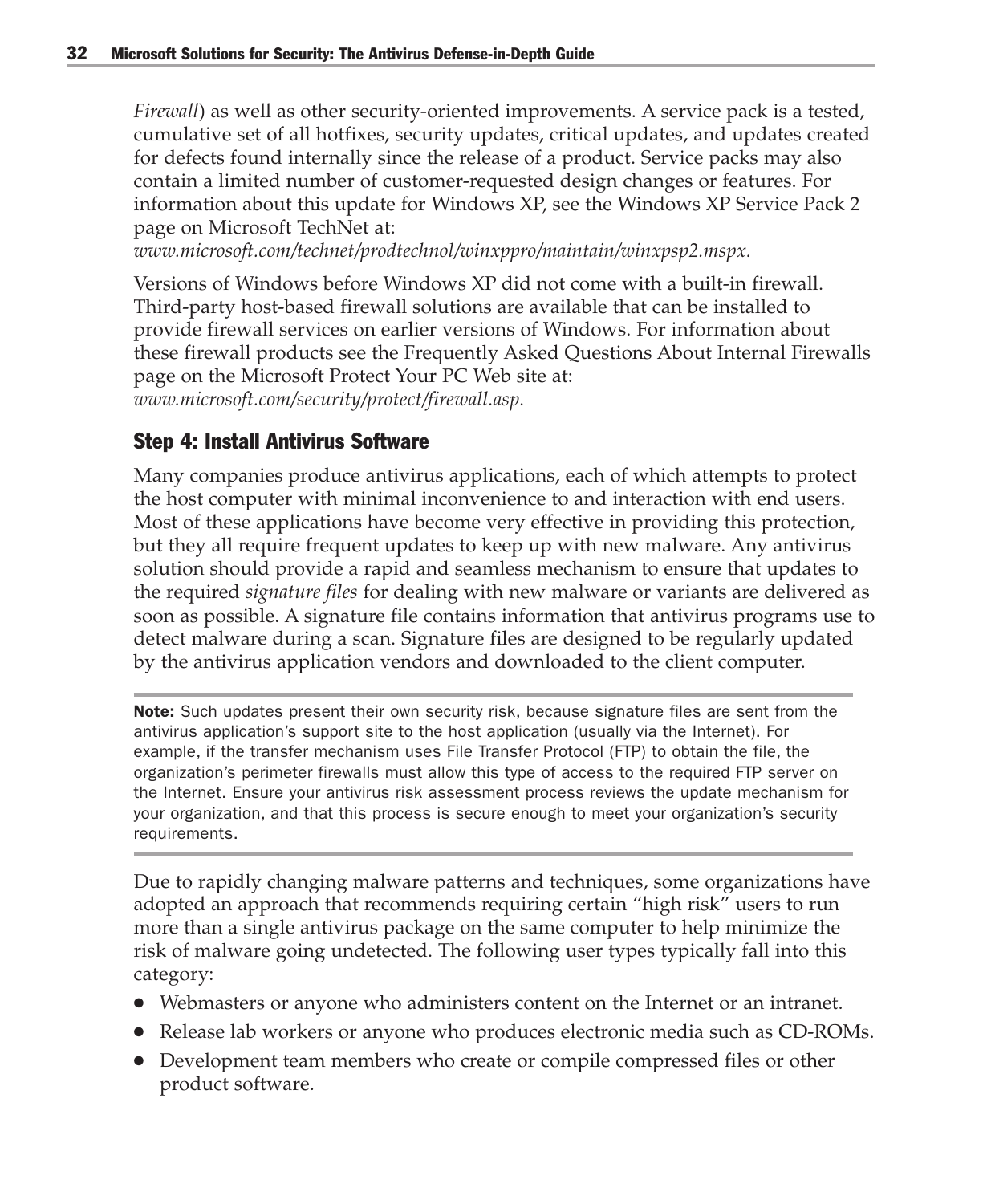It should be noted that running antivirus applications from a number of different application vendors on the same computer may cause problems due to interoperability issues between the antivirus applications. System issues that can result from running more than one antivirus application in your environment at the same time include:

- **Memory overhead**. Many antivirus applications use active agents that stay resident in memory, reducing the amount of available system memory.
- **System crashes or stop errors**. Such crashes and errors can be caused by antivirus applications attempting to simultaneously scan the same file.
- **Performance loss**. As antivirus applications scan files for malicious code, system performance may decrease. Scans are repeatedly performed when multiple applications are used, which may lower your system performance to an unacceptable level.
- **Loss of system access**. Antivirus applications attempting to run concurrently may cause the system to halt during startup. This problem is more common in older versions of Windows, such as Microsoft Windows® NT and Windows 9*x*.

For these reasons, the use of multiple antivirus applications on the same computer is not a recommended approach and should be avoided if possible.

An alternative approach to consider is to use antivirus software from different vendors for the client, server, and network defenses in the organization. This approach provides consistent scanning of these different areas of the infrastructure with different scanning engines, which should help reduce the risk to your overall antivirus defenses if a single vendor's product fails to detect an attack.

For more information about antivirus vendors, see the Microsoft Antivirus Partners on Microsoft.com at:

*www.microsoft.com/security/partners/antivirus.asp.*

For more information about antivirus software designed for Windows XP, see the Microsoft Windows Catalog Antivirus page on Microsoft.com at: *http://go.microsoft.com/fwlink/?LinkId=28506.*

#### Step 5: Test with Vulnerability Scanners

Once you have configured a system, you should check it periodically to ensure that no security weaknesses have been left in place. To assist you with this process, a number of applications act as scanners to look for weaknesses that both malware and hackers may attempt to exploit. The best of these tools update their own scanning routines to defend your system against the latest weaknesses.

The Microsoft Baseline Security Analyzer (MBSA) is an example of a vulnerability scanner that is capable of checking for common security configuration issues. The scanner also checks to ensure that your host is configured with the latest security updates.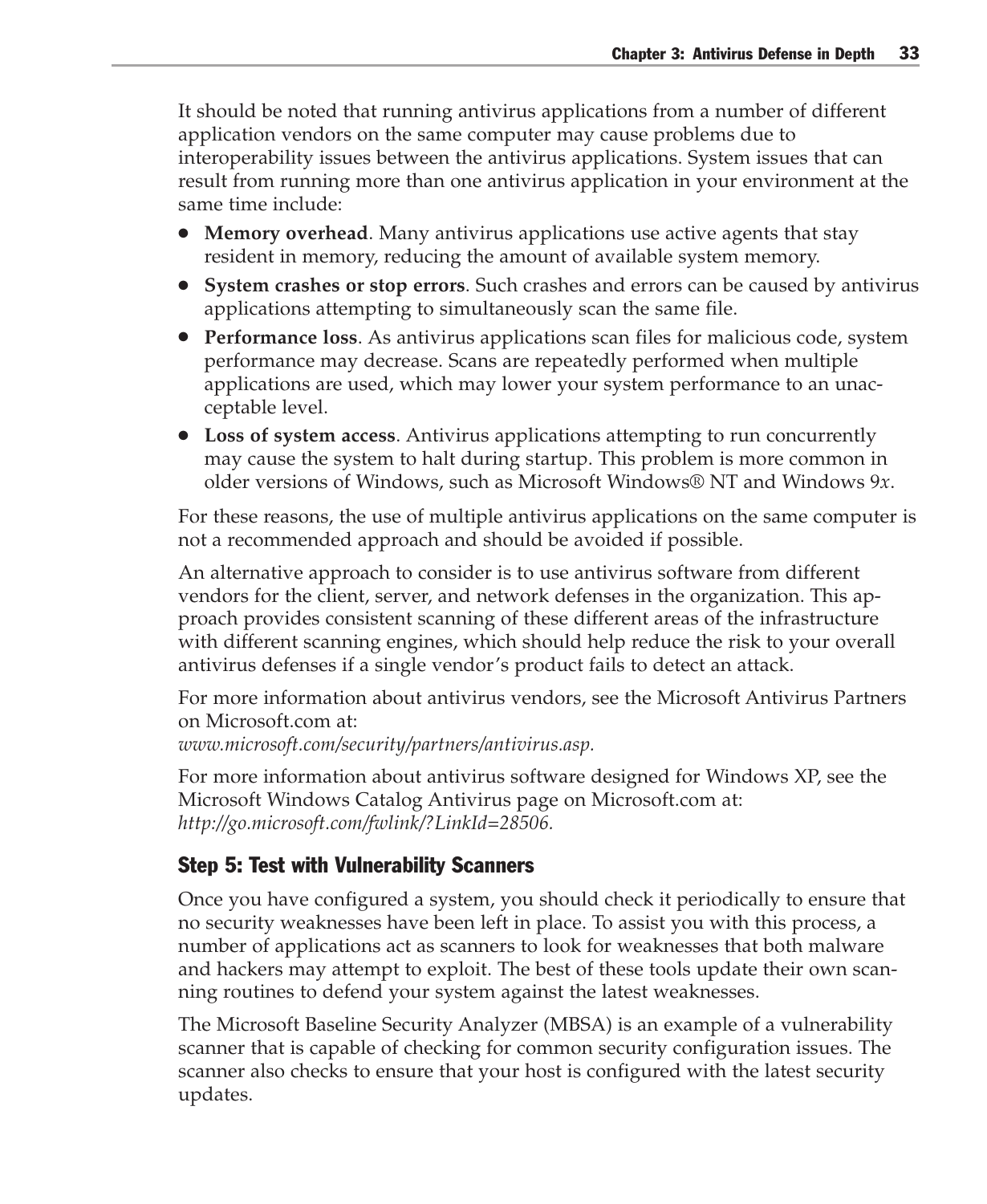For more information about this free configuration tool, see the Microsoft Baseline Security Analyzer V1.2 page on TechNet at: *www.microsoft.com/technet/security/tools/mbsahome.mspx.*

#### Step 6: Use Least Privileges Policies

Another area that should not be overlooked among your client defenses is the privileges assigned to users under normal operation. Microsoft recommends adopting a policy that provides the fewest privileges possible to help minimize the impact of malware that relies on exploiting user privileges when it executes. Such a policy is especially important for users who typically have local administrative privileges. Consider removing such privileges for daily operations, and instead using the **RunAs** command to launch the required administration tools when necessary.

For example, a user who needs to install an application that requires administrator privileges could run the following setup command at a command prompt to launch the setup program with appropriate privileges:

runas /user:mydomain\admin "setup.exe"

You can also access this feature directly from Microsoft Windows Explorer, in Windows 2000 or later systems, by performing the following steps:

```
\blacktriangleright To run a program with administrative privileges
```
- 1. In Windows Explorer, select the program or tool you want to open (such as a Microsoft Management Console (MMC) snap-in or Control Panel).
- 2. Right-click the program or tool and select **Run As**.

Note: If Run As does not appear as an option, press and hold the SHIFT key while you rightclick the tool.

- 3. In the **Run As** dialog box, select **The following user:** option.
- 4. In the **User name** and **Password** boxes, type the user name and password for the administrator account you want to use.

#### Step 7: Restrict Unauthorized Applications

If an application is providing a service to the network, such as Microsoft Instant Messenger or a Web service, it could, in theory, become a target for a malware attack. As part of your antivirus solution, you may wish to consider producing a list of authorized applications for the organization. Attempts to install an unauthorized application on any of your client computers could expose all of them and the data they contain to a greater risk of malware attacks.

If your organization wishes to restrict unauthorized applications, you can use Windows Group Policy to restrict users' ability to run unauthorized software. How to use Group Policy has already been extensively documented, you will find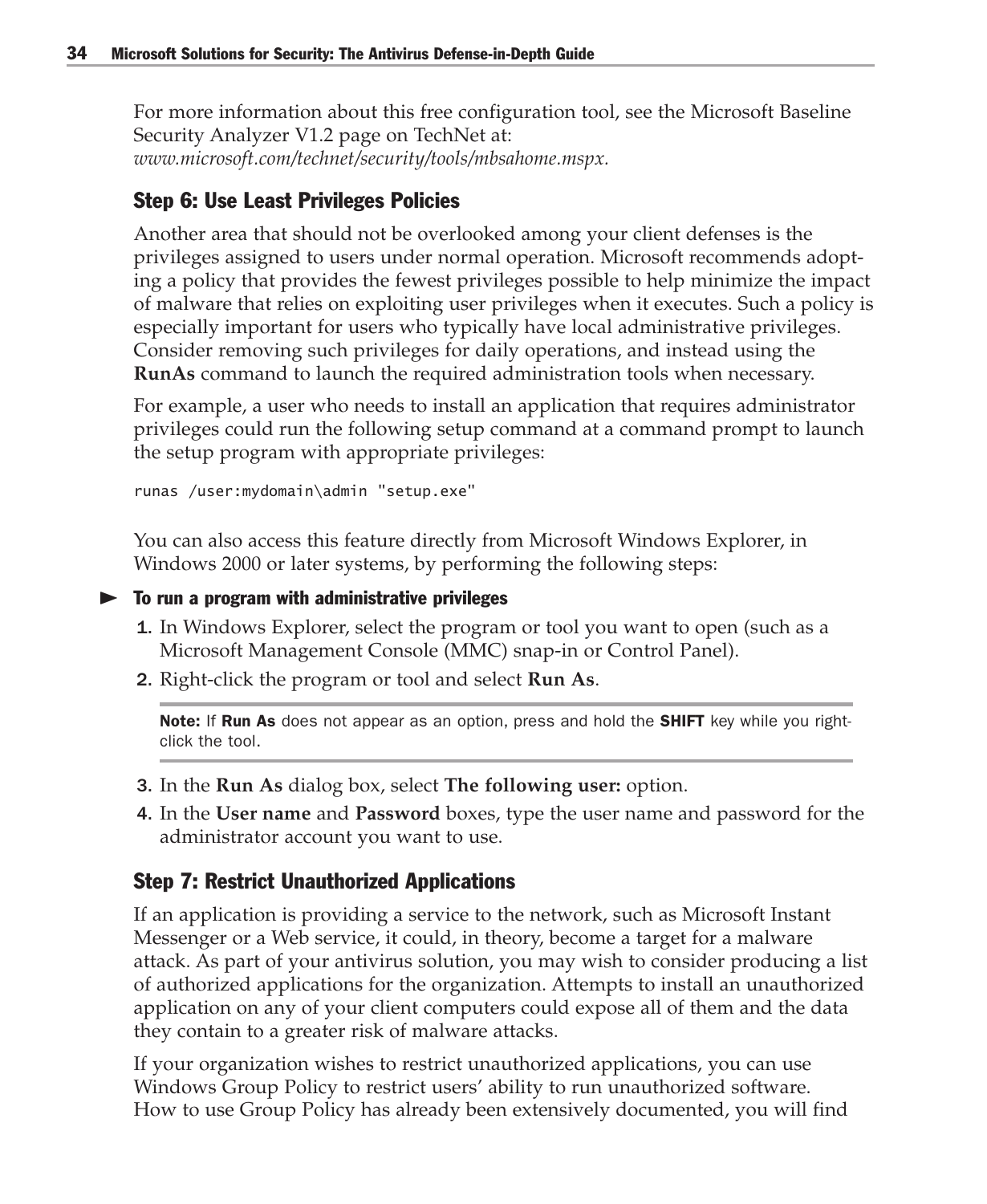detailed information about it at the Windows Server 2003 Group Policy Technology Center on Microsoft.com at:

*www.microsoft.com/windowsserver2003/technologies/management/grouppolicy/.*

The specific area of Group Policy that handles this feature is called the Software Restriction Policy, which you can access through the standard Group Policy MMC snap-in. The following figure displays a Group Policy MMC screen showing the path to where you can set Software Restriction Policies for both your computers and users:



#### Figure 3.3

*The path to the Software Restriction Policies folders in the Group Policy MMC snap-in*

To access this snap-in directly from a Windows XP client, complete the following steps:

- 1. Click **Start** and then **Run**.
- 2. Type secpol.msc, then click **OK**.

A detailed explanation of all the setting possibilities is beyond the scope of this guide. However, the article "Using Software Restriction Policies to Protect Against Unauthorized Software" on TechNet at:

*www.microsoft.com/technet/prodtechnol/winxppro/maintain/rstrplcy.mspx* will provide you with step-by-step guidance on using this powerful feature of the Windows XP Professional operating system.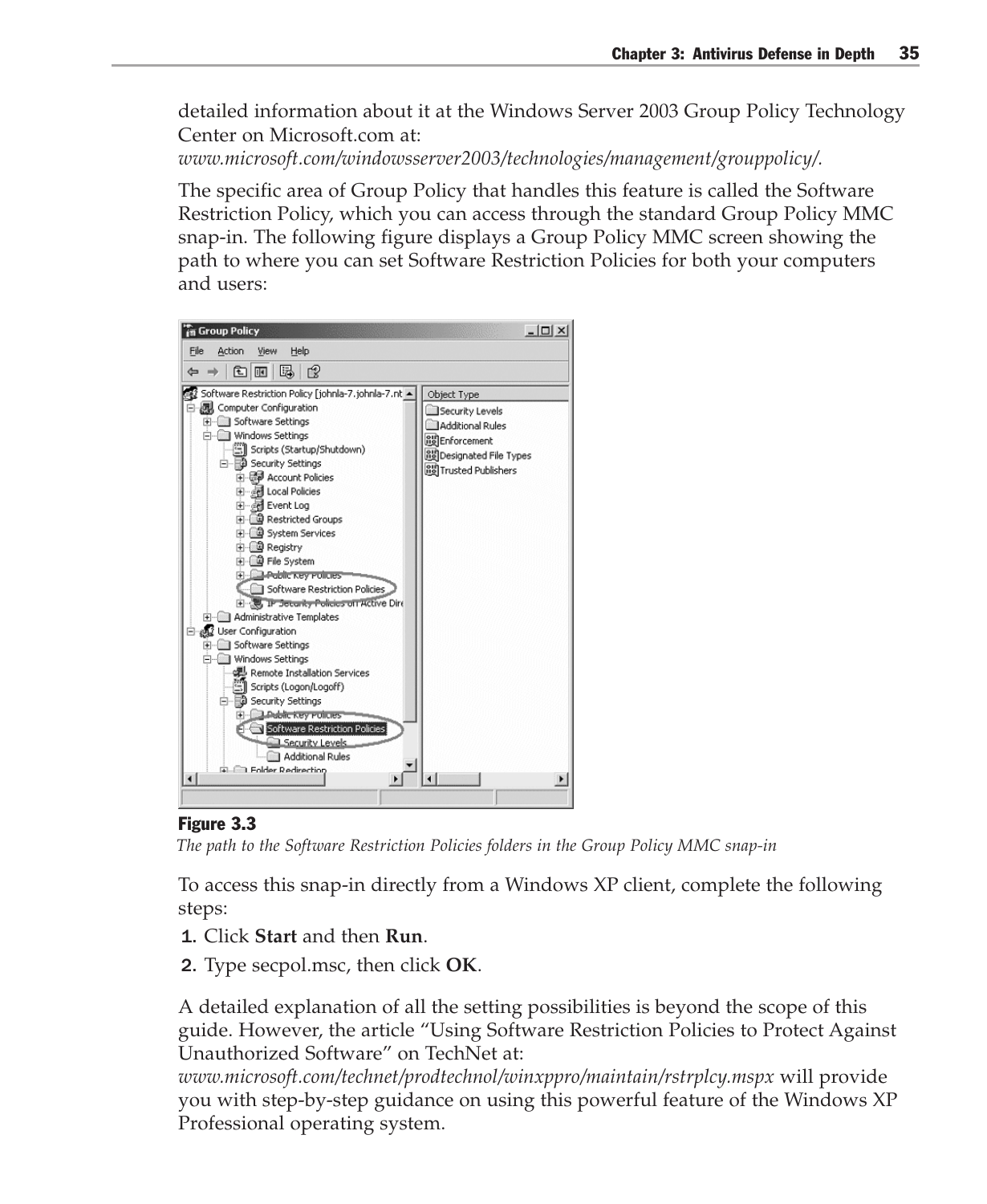**Warning:** Group Policy is an extremely powerful technology that requires careful configuration and a detailed understanding to implement successfully. Do not attempt to change these settings directly until you are confident you are familiar with the policy settings and have tested the results on a non-production system.

# Client Application Antivirus Settings

The following sections provide guidelines for configuring specific client applications that malware may target.

#### E-mail Clients

If malware does manage to make it past your antivirus defenses at the network and e-mail server levels, there may be a few settings that you can configure to provide additional protection for the e-mail client.

Generally, the ability of a user to open e-mail attachments directly from an e-mail message provides one of the major ways for malware to propagate on the client. If possible, consider restricting this ability in your organization's e-mail systems. If this is not possible, some e-mail clients allow you to configure additional steps that users will have to perform before they can open an attachment. For example, in Microsoft Outlook® and Outlook Express you have the ability to:

- Use Internet Explorer security zones to disable active content in HTML e-mail messages.
- Enable a setting so that users may only view e-mail messages in plain text.
- Prevent programs from sending e-mail messages without specific user approval.
- Block unsafe e-mail message attachments.

For information on how to configure these features, see the Microsoft Knowledge Base article "291387 - OLEXP: Using Virus Protection features in Outlook Express 6" at:

#### *http://support.microsoft.com/?kbid=291387.*

Additionally Windows XP Service Pack 2 has added extra security focused functionality to Outlook Express. For information on how Windows XP Service Pack 2 has changed the functionality of Outlook Express, see the Changes to Functionality in Microsoft Windows XP Service Pack 2 Part 4: E-mail Handling Technologies page on TechNet at:

*www.microsoft.com/technet/prodtechnol/winxppro/maintain/sp2email.mspx*

Microsoft Outlook 2003 includes additional features to protect against malware and junk (or spam) e-mail messages. You will find information about configuring these features on the Customizing Outlook 2003 to Help Prevent Viruses page on Microsoft.com at:

*www.microsoft.com/office/ork/2003/three/ch12/.*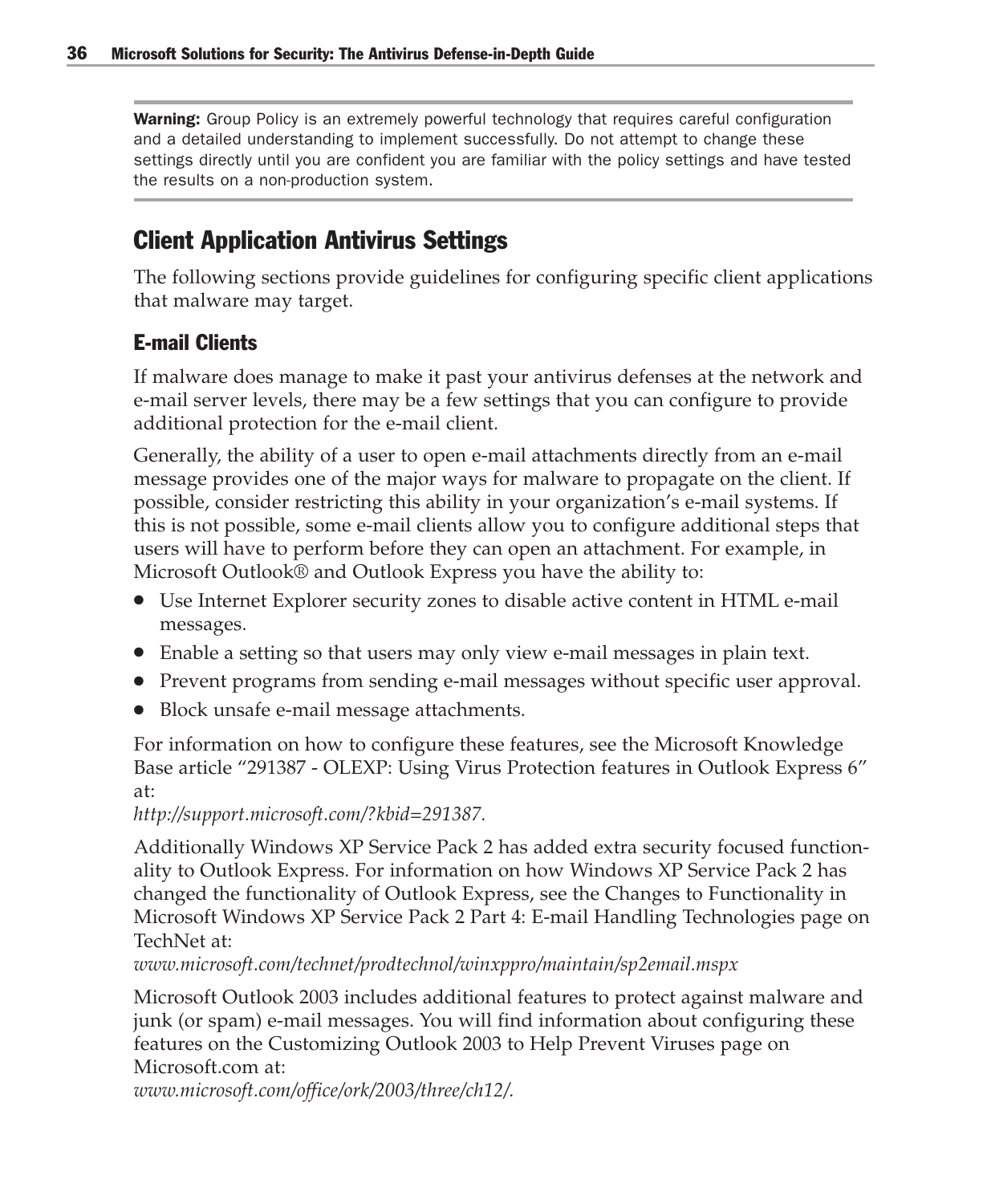#### Desktop Applications

As desktop office applications have become more powerful they have also become targets for malware. Macro viruses use files created by the word processor, spreadsheet, or other macro-enabled applications to replicate themselves.

You should take steps wherever possible to ensure that the most appropriate security settings are enabled on all applications in your environment that handle these files. For information about securing Microsoft Office 2003 applications, see the Best practices for protection from viruses page on Microsoft.com at: *http://go.microsoft.com/fwlink/?LinkId=28509.*

#### Instant Messaging Applications

The instant messaging phenomenon has helped improve user communications across the world. Unfortunately, it has also provided another application with the potential to allow malware to enter your system. Although text messages do not pose a direct malware threat, most instant messenger clients provide additional file transfer capabilities to enhance the users' communication abilities. Allowing file transfers provides a direct route into an organization's network for potential malware attacks.

Network firewalls can block these file transfers by simply filtering the ports used for this communication. For example, Microsoft Windows and MSN® Messenger clients use a range of TCP ports between 6891 and 6900 for to transfer files, so if the perimeter firewall blocks these ports, file transfer via Instant Messenger cannot take place. However, mobile client computers will only be protected while they are on the organization's network. For this reason, you might want to configure the host-based firewall on your clients to block these ports, as well to provide protection for the mobile clients in your organization when they are outside of your network defenses.

If your organization cannot block these ports because other required applications use them or because file transfer is required, you should ensure all files are scanned for malware before being transferred. If your client workstations are not using a real-time antivirus scanner, you should configure the Instant Messaging application to automatically pass transferred files to an antivirus application for scanning as soon as the file has been received. For example, you can configure MSN Messenger to automatically scan transferred files. The following steps demonstrate how to enable this security feature:

Note: The Windows Messenger application that shipped with Windows XP does not support this feature. A real-time antivirus scanner should be used for this application.

#### $\blacktriangleright$  To scan files transferred by MSN Messenger

1. In the main MSN Messenger window, click the **Tools** menu, and then click **Options**.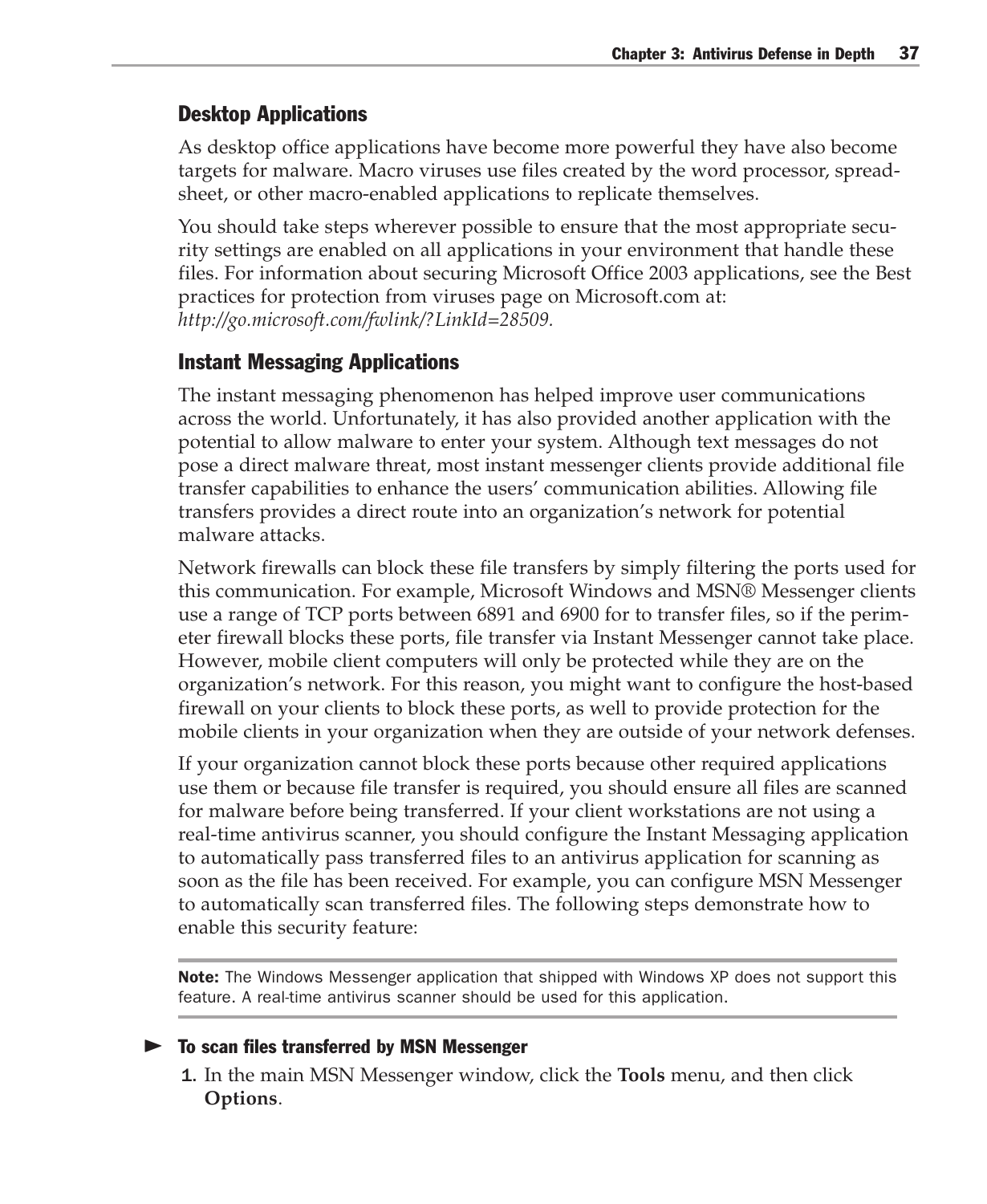- 2. Click the **Messages** tab.
- 3. Under **File Transfer**, select the **Scan for viruses using** check box.
- 4. Click **Browse**, select the antivirus scanning software that you are using, and then click **OK**.

Note: Finding the correct executable file to use and the command parameter to include here may require additional input from your antivirus scanning software vendor.

Once you have completed these steps, your antivirus software will automatically scan all files received via MSN Messenger on the client.

**Note:** Your antivirus scanning tool may require additional setup steps. Check the instructions for with your antivirus scanning software for more information.

#### Web Browsers

Before you download or execute code from the Internet, you want to ensure that you know that it is from a known, reliable source. Your users should not just rely on site appearance or the address of the site because both Web pages and addresses can be faked.

There are a number of different techniques and technologies that have been developed to help a user's Web browser application determine the reliability of the Web site he or she is browsing. For example, Microsoft Internet Explorer uses Microsoft Authenticode® technology to verify the identity of downloaded code. The Authenticode technology verifies that the code has a valid certificate, that the identity of the software publisher matches the certificate, and that the certificate is still valid. If all these tests pass, the chances of an attacker transferring malicious code to your system will be reduced.

Most major Web browser applications support the ability to restrict the level of automated access that is available to code that is executed from a Web server. Internet Explorer uses security zones to help restrict Web content from performing potentially damaging operations on the client. The security zones are based on the location (zone) of the Web content.

For example, if you are confident that anything downloaded within your organization's intranet is safe, you might set your clients' security settings for the local intranet zone to a low level to allow users to download content from your intranet with few or no restrictions. However, if the source of the download is in the Internet zone or the Restricted sites zone, you might want to configure the clients' security settings to a medium or high level. These settings will cause the client browsers to either prompt users with information about the content's certificate before they download it or prevent them from downloading it all.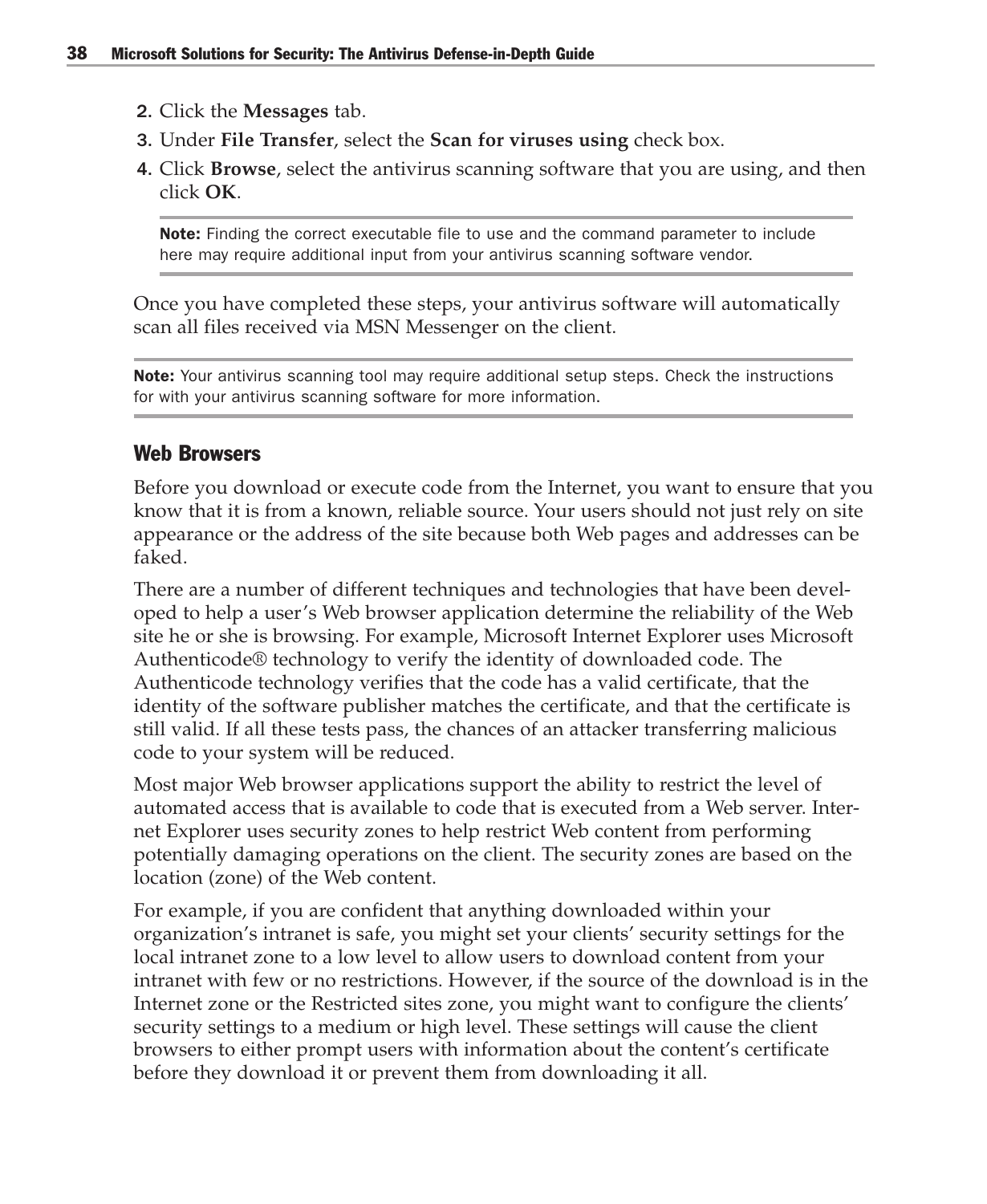Windows XP Service Pack 2 has added a significant number of security updated and enhancements to aid in the protection of the Web browsing experience for the user. For details of these updates, see the Changes to Functionality in Microsoft Windows XP Service Pack 2 Part 5: Enhanced Browsing Security page on TechNet at: *www.microsoft.com/technet/prodtechnol/winxppro/maintain/sp2brows.mspx*

For more information about security-related issues for Internet Explorer, see the Internet Explorer Security Center page on Microsoft.com at: *www.microsoft.com/technet/security/prodtech/ie/.*

#### Peer-to-Peer Applications

The advent of Internet-wide peer-to-peer (P2P) applications has made it easier than ever to find and exchange files with other people. Unfortunately, this situation has led to a number of malware attacks that attempt to use these applications to replicate files to other users' computers. Worms such as W32.HLLW.Sanker have targeted P2P applications such as Kazaa for replication purposes. There are many more malware examples that attempt to use other peer-to-peer applications, such as Morpheus and Grokster.

The security issues surrounding P2P applications have little to do with the client programs themselves. These issues instead have much more to do with the ability of these applications to provide direct routes from one computer to another through which content can be transmitted without the proper security checks.

If possible, Microsoft recommends restricting the number of clients in your organization that use these applications. You can use Windows Software Restriction policies that were discussed earlier in this chapter to help block users from running peer-to-peer applications. If this is not possible in your environment, be sure your antivirus policies take into account the greater risk the clients in your environment are exposed to because of these applications.

# Server Defenses

The server defenses in your environment have a lot in common with your client defenses; both attempt to protect the same basic personal computer environment. The primary difference between the two is that there is generally a much higher expectation level placed on server defenses for reliability and performance. In addition, the dedicated roles that many servers play within an organization's infrastructure will often lead to a specialized defense solution. The information in the following sections focuses on the primary differences between server defenses and the previously discussed client defenses.

## Server Antivirus Protection Steps

Server antivirus configurations vary greatly, depending on the role of the particular server and the services it is designed to provide. The process of minimizing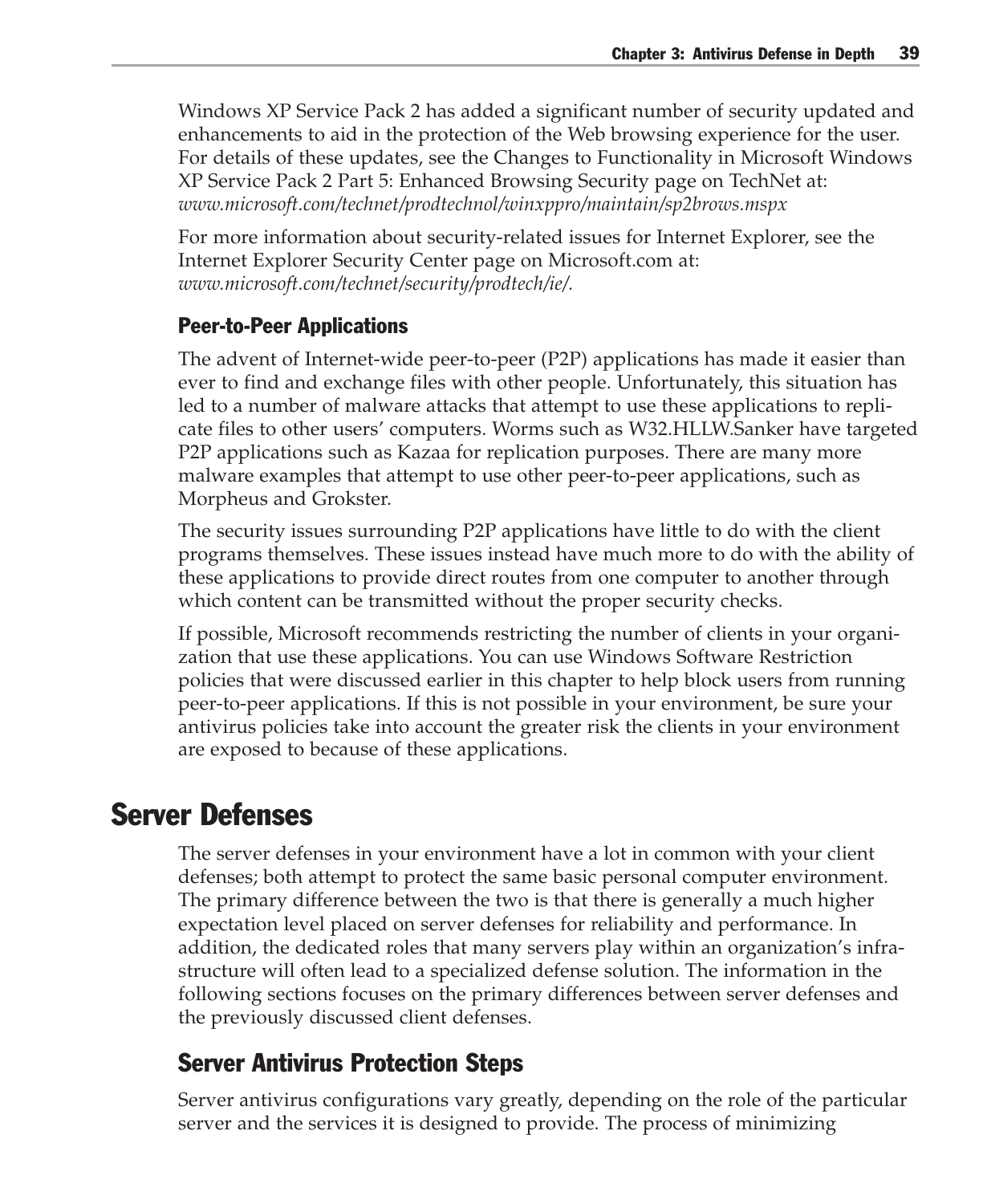a server's attack surface is often referred to as *hardening*. Excellent guidance is available on hardening Windows Server 2003 when it is used in various typical roles in an organization. For more information on this topic, see the Server Security Index page on Microsoft.com at:

*www.microsoft.com/security/guidance/topics/ServerSecurity.mspx.*

Four of the basic antivirus steps to defend the servers in your organization are the same as those for your clients.

- 1. **Reduce the attack surface**. Remove unwanted services and applications from your servers to minimize their attack surface.
- 2. **Apply security updates**. Ensure all of your server computers are running the latest security updates, if possible. Perform additional testing as needed to ensure mission-critical servers are not adversely affected by new updates.
- 3. **Enable the host-based firewall**. Windows Server 2003 includes a host-based firewall you can use to reduce the attack surface on your servers, as well as remove unwanted services and applications.
- 4. **Test using vulnerability scanners**. Use the MBSA on Windows Server 2003 to help identify possible vulnerabilities in a server configuration. Microsoft recommends using this and other specialized vulnerability scanners to help ensure as robust a configuration as possible.

In addition to these common antivirus steps, consider using the following serverspecific software as part of your overall server antivirus defenses.

#### General Server Antivirus Software

The primary difference between antivirus applications that are designed for client environments (such as Windows XP) and those designed for server environments (such as Windows Server 2003) has been the level of integration between the serverbased scanner and any server-based services, such as messaging or database services. Many server-based antivirus applications also offer remote management capabilities to minimize the need for physical access to the server console.

Additional important issues that you should take into account when evaluating antivirus software for your server environment include:

- **CPU utilization during scanning**. In a server environment, CPU utilization is a critical component of the ability of the server to perform its primary role for the organization.
- **Application reliability**. A system crash on an important data center server has a far greater impact than a single workstation crash. Therefore, Microsoft recommends thoroughly testing all server-based antivirus applications to ensure your system reliability.
- **Management overhead**. The ability of the antivirus application to be self-managing could help reduce administrative overhead for the server management teams in your organization.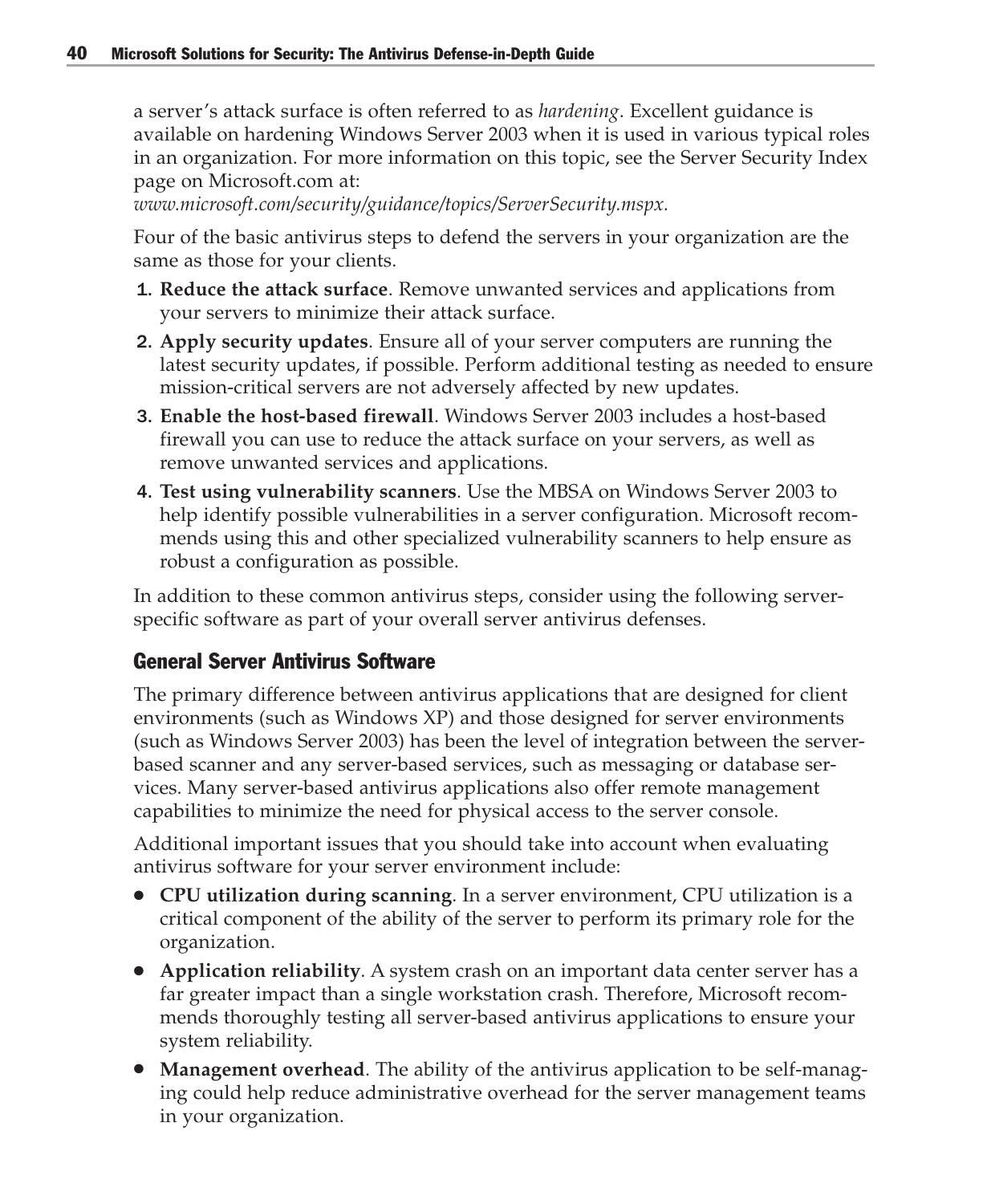● **Application interoperability**. You should test the antivirus application with the same server-based services and applications that your production server will be running to ensure there are no interoperability issues.

For a list of antivirus applications that have been certified to work on Windows Server 2003, click the Business Solutions, Security page of the Windows Server Catalog at *http://go.microsoft.com/fwlink/?linkid=28510.*

#### Role-Specific Antivirus Configurations and Software

There are a number of specialized antivirus configurations, tools and applications now available for specific server roles in the enterprise. Examples of server roles that can benefit from this type of specialized antivirus defense:

- **Web servers** such as Microsoft Internet Information Services (IIS).
- **Messaging servers** such as Microsoft Exchange 2003.
- **Database servers** such as those running Microsoft SQL Server<sup>™</sup> 2000.
- **Collaboration servers** such as those running Microsoft Windows SharePoint™ Services, and Microsoft Office SharePoint Portal Server™ 2003.

Application-specific antivirus solutions generally provide better protection and performance because they are designed to integrate with a specific service rather than try to function underneath the service at the file system level. All of the server roles discussed in this section are responsible for information that would not be accessible to an antivirus scanner working at the file system level. Information is also provided on each of these server roles, and how Microsoft recommends using specific antivirus configurations, tools, and applications with them.

#### Web Servers

Web servers in all types of organizations have been the target of security attacks for some time. Whether an attack comes from malware such as CodeRed or a hacker trying to deface an organization's Web site, it is important that the security settings on your Web servers are sufficiently configured to maximize your defenses against these attacks. Microsoft has produced guidance specifically for systems administrators tasked with protecting servers running IIS on the network in "Chapter 8 - Hardening IIS Servers" of the *Windows Server 2003 Security Guide* on Microsoft.com at:

*www.microsoft.com/technet/security/prodtech/win2003/w2003hg/sgch08.mspx.*

In addition to this guidance, there are some free tools you can download that will perform a number of security configurations automatically on IIS. For example, the IIS Lockdown Tool is available on Microsoft.com at: *www.microsoft.com/technet/security/tools/locktool.mspx.*

This tool is used to tune the Web server to provide only those services required for its role, thereby reducing the attack surface of the server to any malware.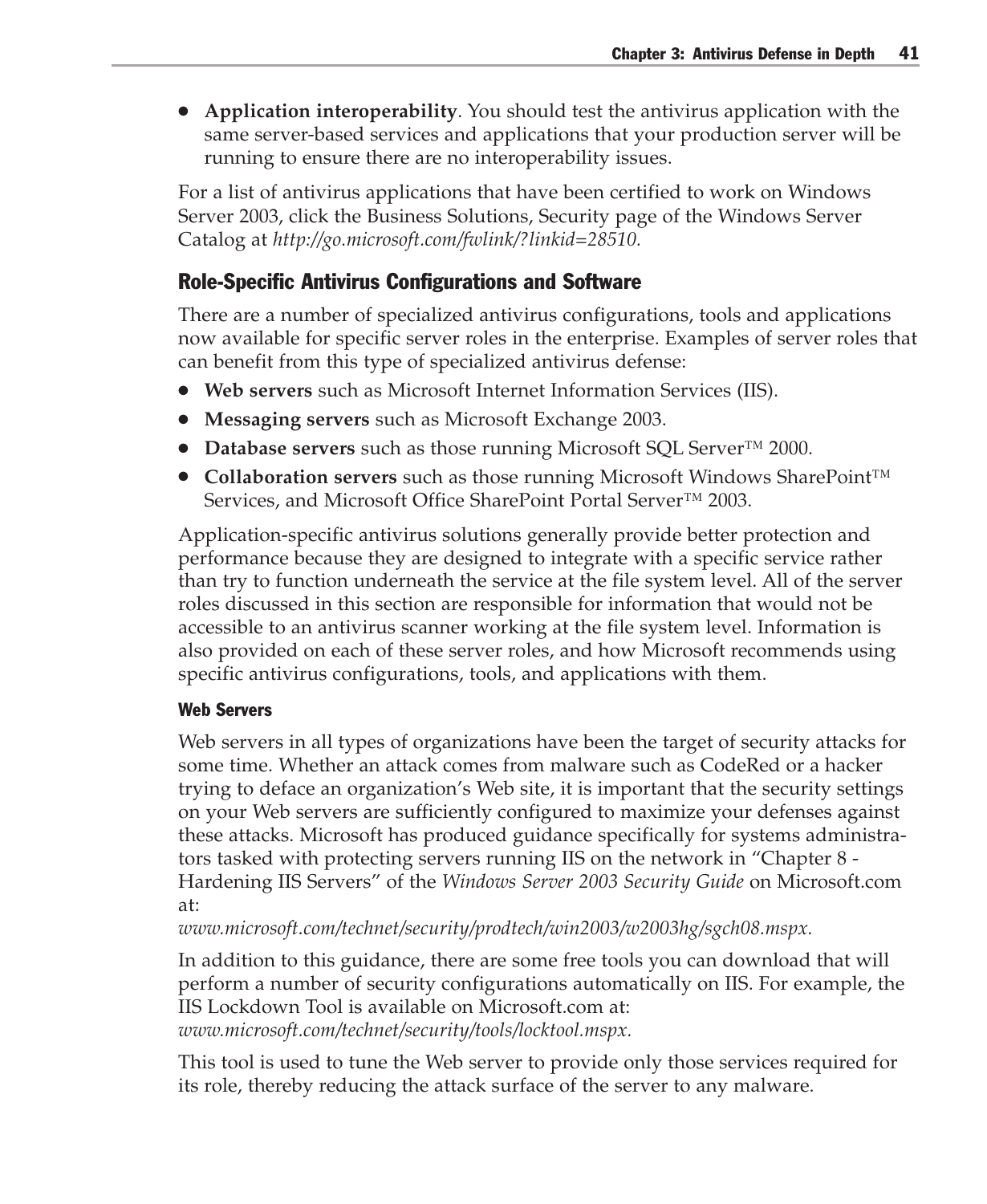UrlScan is another security tool that restricts the types of HTTP requests that IIS will process. By blocking specific HTTP requests, UrlScan helps prevent potentially harmful requests from reaching the server. You can now cleanly install UrlScan 2.5 on servers running IIS 4.0 or later. For more information on UrlScan, see the UrlScan Security Tool page on Microsoft.com at:

*www.microsoft.com/technet/security/tools/urlscan.mspx.*

#### Messaging Servers

There are two goals to keep in mind when designing an effective antivirus solution for the e-mail servers in your organization. The first goal is to protect the servers themselves from malware. The second goal is to stop any malware from making its way through the e-mail system to the mailboxes of the users in your organization. It is important to ensure the antivirus solution you install on your e-mail servers is capable of achieving both these goals.

Generally speaking, standard file scanning antivirus solutions are not able to prevent an e-mail server from passing malware as attachments to clients. All but the most simple e-mail services store e-mail messages in a database of some type (sometimes referred to as the *message store*). A typical file scanning antivirus solution cannot access the content of such a database. In fact, a file scanning antivirus solution could possibly corrupt a message store if it is allowed to attempt scanning via a drive mapping (such as the M: drive on Exchange Server 5.5 and Exchange Server 2000).

It is important to match the antivirus solution to the e-mail solution in use. Many antivirus vendors now provide dedicated versions of their software for specific e-mail servers that are designed to scan the e-mail passing through the e-mail system for malware. Two basic types of e-mail antivirus solutions are generally available:

- **SMTP gateway scanners**. These Simple Mail Transfer Protocol (SMTP)-based e-mail scanning solutions are usually referred to as antivirus "gateway" solutions. They have the advantage of working with all SMTP e-mail services rather than being tied to a specific e-mail server product. However, these solutions are limited in some of the more advanced features they can provide due to their reliance on the SMTP e-mail protocol.
- **Integrated server scanners**. These specialized antivirus applications work directly with a particular e-mail server product. These applications do have a number of benefits. For example, they can integrate directly with advanced server features, and they are designed to use the same hardware as the e-mail server.

Microsoft Exchange provides a specific antivirus application programming interface (API) called the Virus API (VAPI), which is also referred to as the Antivirus API (AVAPI), or the Virus Scanning API (VSAPI). This API is used by specialized Exchange Server antivirus applications to help provide full messaging protection in a secure and reliable manner on Exchange e-mail servers. For more information on this API, see the Microsoft Knowledge Base article "328841 – XADM: Exchange and Antivirus Software" on Microsoft.com at: *http://support.microsoft.com/?kbid=328841.*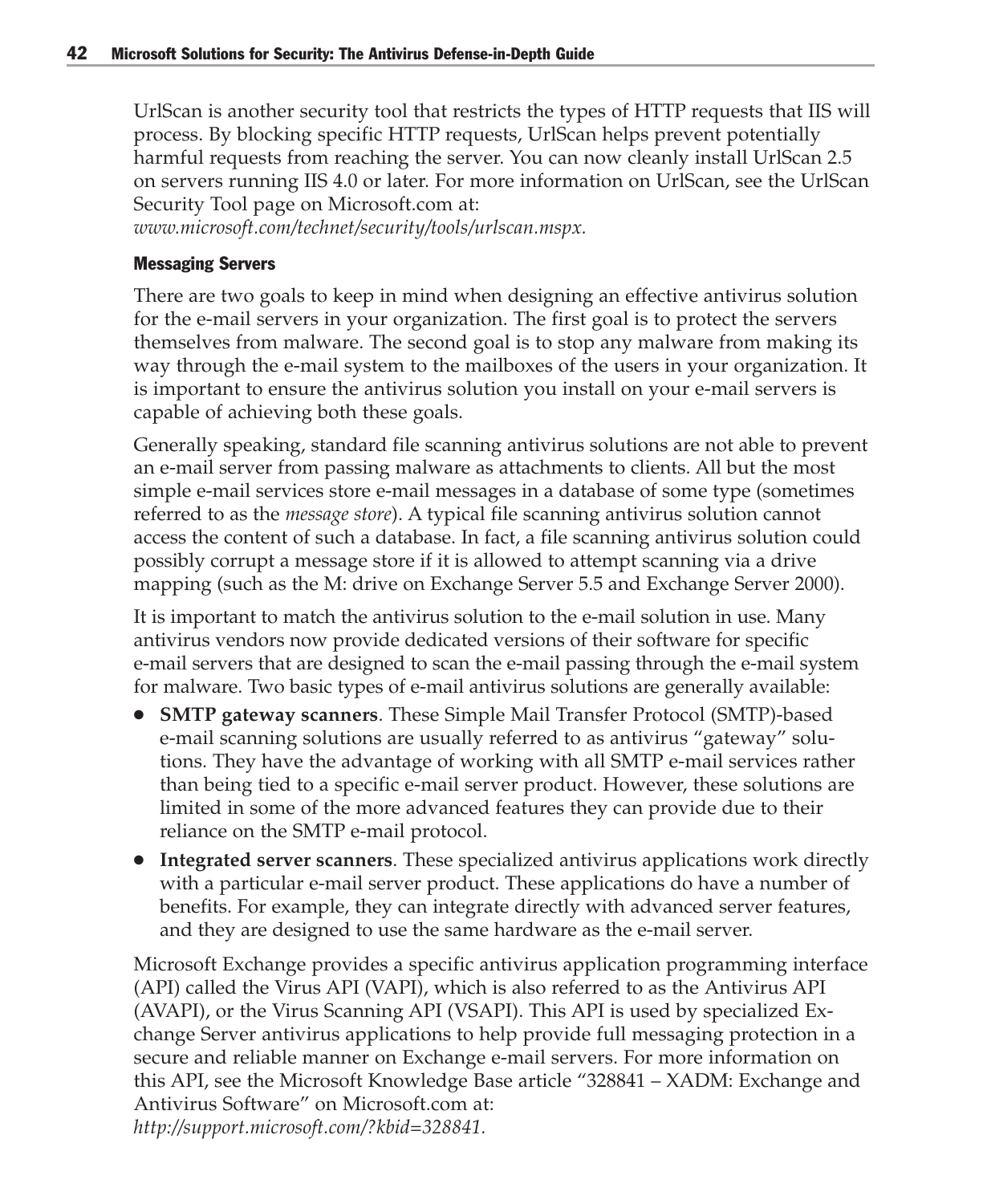#### Database Servers

There are four main elements to protect when considering the antivirus defenses for a database server:

- **Host**. The server or servers running the database.
- **Database services**. The various applications running on the host that provide the database service to the network.
- **Data store**. The data stored in the database.
- **Data communications**. The connections and protocols that are used between the database host and the other hosts on the network.

As the data inside the data store is not directly executable, it is generally believed that the data stores themselves do not require scanning. There are currently no major antivirus applications written specifically for data stores. However, the host, database services, and data communications elements of the database server should be carefully considered for antivirus configurations.

Host placement and configuration should be reviewed specifically for malware threats. As a general rule, Microsoft does not recommend placing database servers in the perimeter network of an organization's infrastructure, especially if the servers store sensitive data. However, if you must locate such a database server in your perimeter network, ensure that it is configured to minimize the risk of a malware infection.

If your organization uses SQL Server, see the following guidance for more information on specific malware attack configuration guidelines:

- Microsoft Knowledge Base article "309422 INF: Consideration for a Virus Scanner On a Computer That Is Running SQL Server" on Microsoft.com at: *http://support.microsoft.com/?kbid=309422.*
- The Security Resources page for Microsoft SQL Server on Microsoft.com at: *www.microsoft.com/sql/techinfo/administration/2000/security/.*

The "Slammer" worm attack targeted SQL Server directly. This attack showed how important it is to protect your SQL Server database computers, regardless of whether they reside in your perimeter or internal network.

For information and software to help ensure your SQL Server systems are protected from the Slammer worm, see the Finding and Fixing Slammer Vulnerabilities page on Microsoft.com at: *www.microsoft.com/security/slammer.asp.*

#### Collaboration Servers

The very nature of collaboration servers makes them vulnerable to malware. When users copy files to and from the servers, they may expose the servers and other users on the network to a malware attack. Microsoft recommends protecting the collaboration servers in your environment (such as those running SharePoint Services and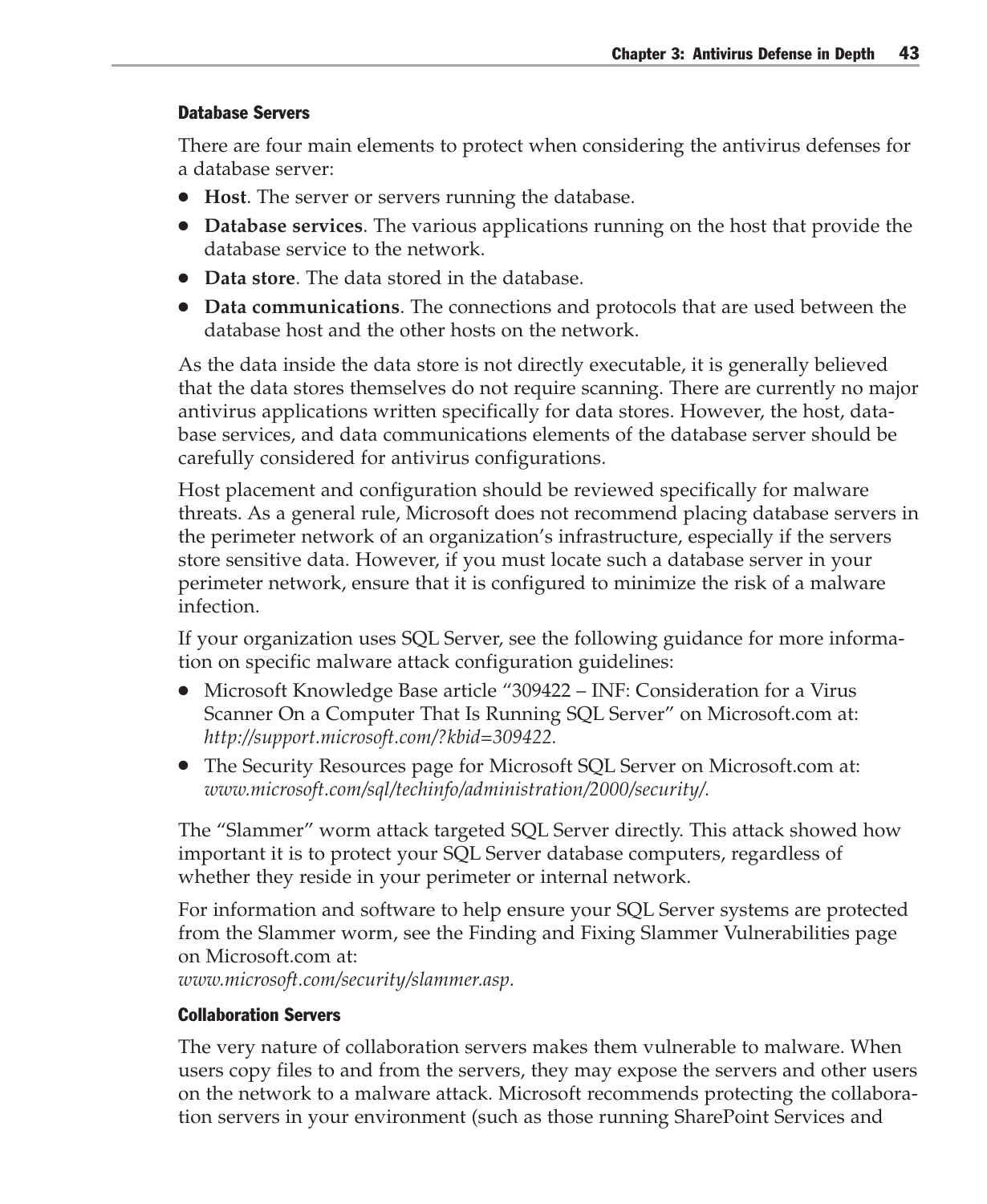SharePoint Portal Server 2003) with an antivirus application that can scan all files copied to and from the collaboration store. For detailed step-by-step information on protecting these services, see the Configuring Antivirus Protection page of the *Administrators Guide for Windows SharePoint Services* on Microsoft.com at: *www.microsoft.com/resources/documentation/wss/2/all/adminguide/en-us/stse11.mspx.*

For information about antivirus software specifically written to integrate with Windows SharePoint Services and SharePoint Portal Server 2003, see the Solutions Directory page on Microsoft Office Online at: *http://go.microsoft.com/fwlink/?linkid=13276.*

# The Network Defense Layer

Attacks that are delivered across the network represent the largest number of recorded malware incidents. Typically, malware attacks will be launched to exploit weaknesses in network perimeter defenses to allow the malware to access host devices inside the organization's IT infrastructure. These devices could be clients, servers, routers, or even firewalls. One of the most difficult problems your antivirus defenses face at this layer is to balance the feature requirements of the IT systems' users with the limitations required to create an effective defense. For example, like many recent attacks, the MyDoom worm used an e-mail attachment to replicate itself. From an IT infrastructure perspective, blocking all incoming attachments is the simplest and most secure option. However, the requirements of your organization's e-mail users may not allow this to be a viable option. A compromise must be reached that will strike a balance between an organization's requirements and the level of risk it can accept.

Many organizations have adopted a multilayer approach to the design of their networks that uses both internal and external network structures. Microsoft recommends this approach because it directly conforms to the defense-in-depth security model.

Note: There is a growing trend to break the internal network into security zones to establish a perimeter for each one. Microsoft also recommends this approach because it helps reduce the overall exposure to a malware attack seeking to gain access to the internal network. However, for the purposes of this guide, only a single network defense is described. If you plan to use a perimeter and multiple internal networks, you can apply this guidance directly to each one.

The first network defenses for the organization are referred to as the perimeter network defenses. These defenses are designed to prevent malware from ever making it into the organization from an external attack. As discussed previously in this chapter, the typical malware attack focuses on copying files to a target computer. Accordingly, your antivirus defenses should work with the organization's general security measures to ensure that access to the organization's data is only available from properly authorized personnel in a secure manner (such as via an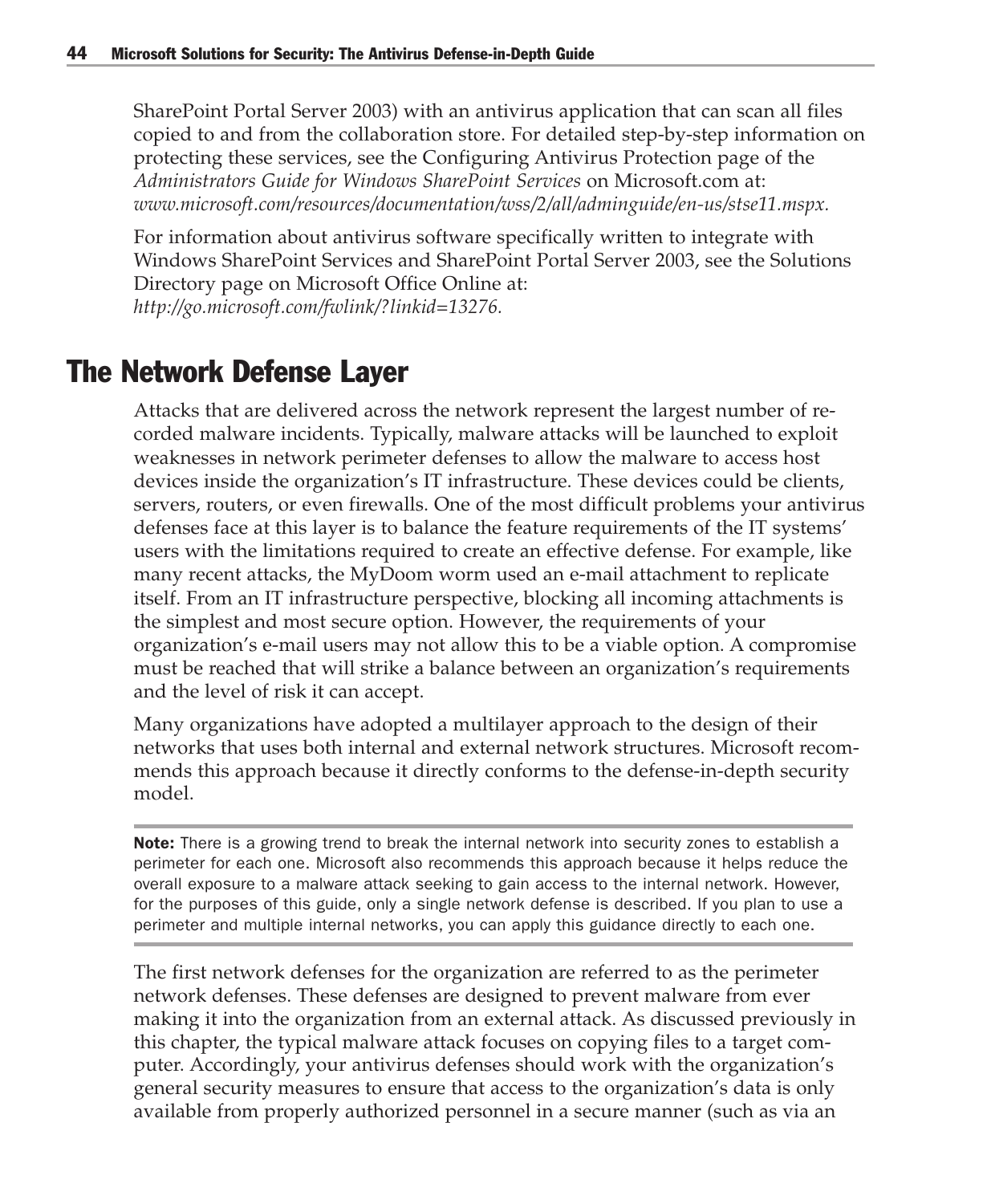encrypted virtual private network (VPN) connection). For more information about creating a secure perimeter network design, see the Windows Server System Reference Architecture guidance on TechNet at:

*www.microsoft.com/technet/itsolutions/techguide/wssra/raguide/default.mspx.*

Note: You should also consider any wireless local area networks (LANs) and VPNs as perimeter networks. If your organization has these technologies in place, it is important to secure them. Failure to provide this security could allow an attacker to gain direct access to your internal network (bypassing the standard perimeter defenses) to mount an attack.

For more information about securing WLANs, see the following articles on TechNet:

- "Planning a Secure Wireless LAN using Windows Server 2003 Certificate Services" at:
	- *www.microsoft.com/technet/security/guidance/secmod167.mspx.*
- "Securing Wireless LANs A Windows Server 2003 Certificate Services Solution" at:

*www.microsoft.com/technet/security/prodtech/win2003/pkiwire/swlan.mspx.*

For guidance on securing VPN networks, see the following Windows Server System Reference Architecture Guide on Microsoft.com:

● Enterprise Design for Remote Access at: *www.microsoft.com/technet/itsolutions/techguide/wssra/raguide/ Remote\_Access\_Services\_SB\_1.mspx.*

In this guide, it is assumed that the network security design provides the organization with the required level of identification, authorization, encryption, and protection to defend against a direct intrusion from an unauthorized attacker. However, at this point the antivirus defenses are not complete. The next step is to configure the network layer defenses to detect and filter malware attacks that use permitted network communications, such as e-mail, Web browsing, and instant messaging.

### Network Antivirus Configuration

There are many configurations and technologies that are specifically designed to provide network security for organizations. Although these are vital parts of an organization's security design, this section will only focus on the areas that have a direct relationship with antivirus defense. Your network security and design teams should determine how each of the following techniques is used in your organization.

#### Network Intrusion Detection System

Because the perimeter network is a highly exposed part of the network, it is extremely important that your network management systems are able to detect and report an attack as soon as possible. The role of a network intrusion detection (NID) system is to provide just that: rapid detection and reporting of external attacks. Although a NID system is part of the overall system security design and not a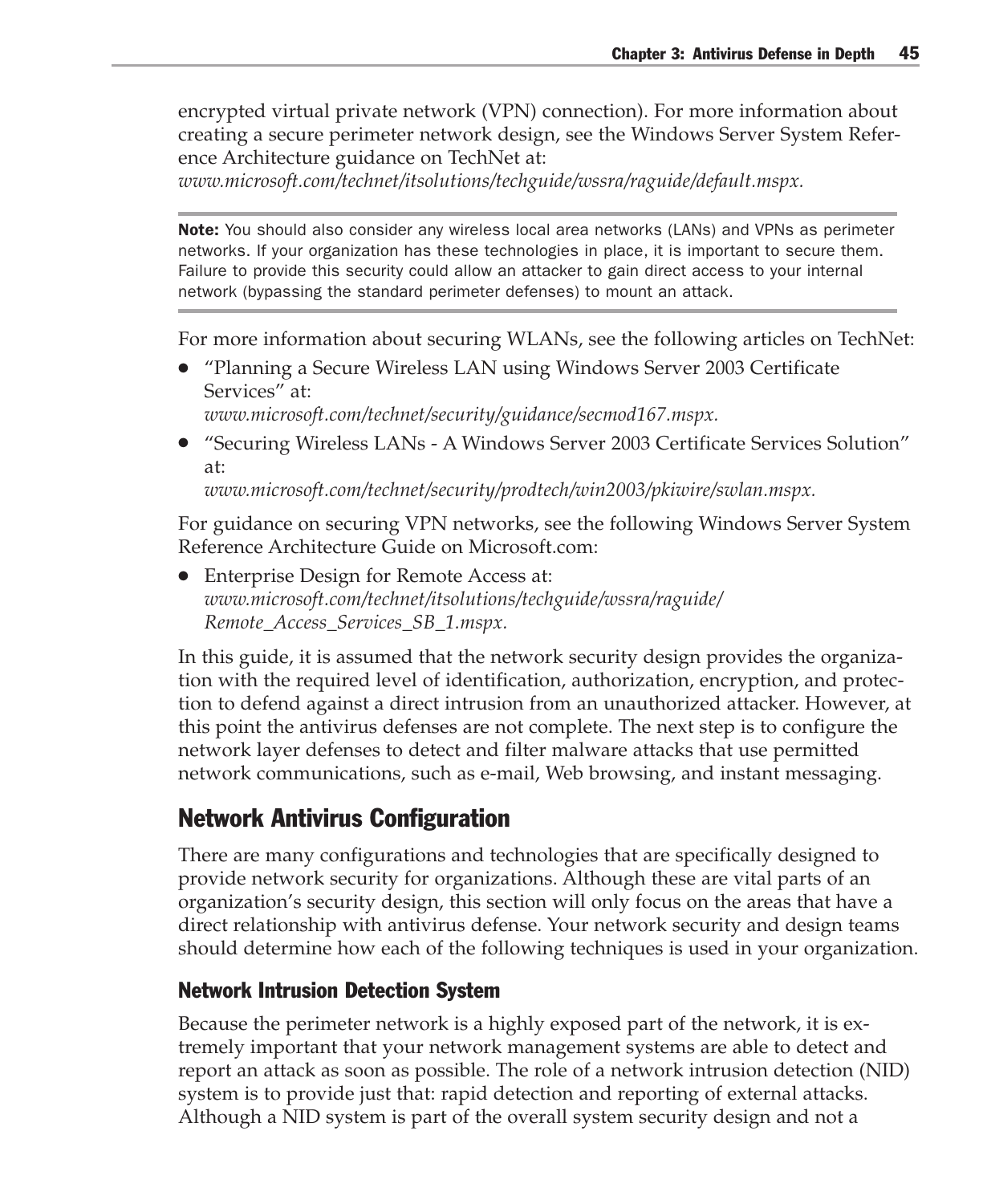specific antivirus tool, many of the first signs are common for both system and malware attacks. For example, some malware uses IP scanning to find available systems to infect. For this reason, the NID system should be configured to work with the organization's network management systems to deliver warnings of any unusual network behavior directly to the organization's security staff.

A key issue to understand is that with any NID implementation, its protection is only as good as the process that is followed once an intrusion is detected. This process should trigger defenses that can be used to block an attack, and the defenses should be constantly monitored in real-time. Only then can the process be considered part of a defense strategy. Otherwise the NID system is really more of a tool for providing an audit trail after an attack has occurred.

There are a number of enterprise-class network intrusion detection systems available to network designers. These can be stand-alone devices or other systems that integrate into other network services, such as the firewall services of the organization. For example, the Microsoft Internet Security and Acceleration (ISA) Server 2000 and 2004 products contain NID system capabilities, as well as firewall and proxy services.

For a list of Microsoft ISA Server partners that offer additional NID services for ISA Server, see the Intrusion Detection page on Microsoft.com at: *www.microsoft.com/isaserver/partners/intrusiondetection.asp.*

#### Application Layer Filtering

Organizations are finding it not only useful but necessary to use Internet filtering technologies to monitor and screen network communications for illegitimate content, such as viruses. Traditionally, this filtering has been performed using the packet layer filtering provided by firewall services, which only allows filtering of network traffic based on a source or destination IP address, or a particular TCP or UDP network port. Application layer filtering (ALF) works at the application layer of the OSI networking model, so it allows the data to be examined and filtered based on its content. If ALF is used in addition to standard packet layer filtering, much greater security can be achieved. For example, using packet filtering may allow you to filter port 80 network traffic through your organization's firewall so that it can only pass to your Web servers. However, this approach may not provide sufficient security. Adding ALF to the solution would allow you to check all data passing to the Web servers on port 80 to ensure that it is valid and does not contain any suspicious code.

ISA Server can provide ALF on data packets as they pass through an organization's firewall. Web browsing and e-mail can be scanned to ensure that content specific to each does not contain suspicious data, such as spam or malware. The ALF capability in ISA Server enables deep content analysis, including the ability to detect, inspect, and validate traffic using any port and protocol. For a list of vendors who make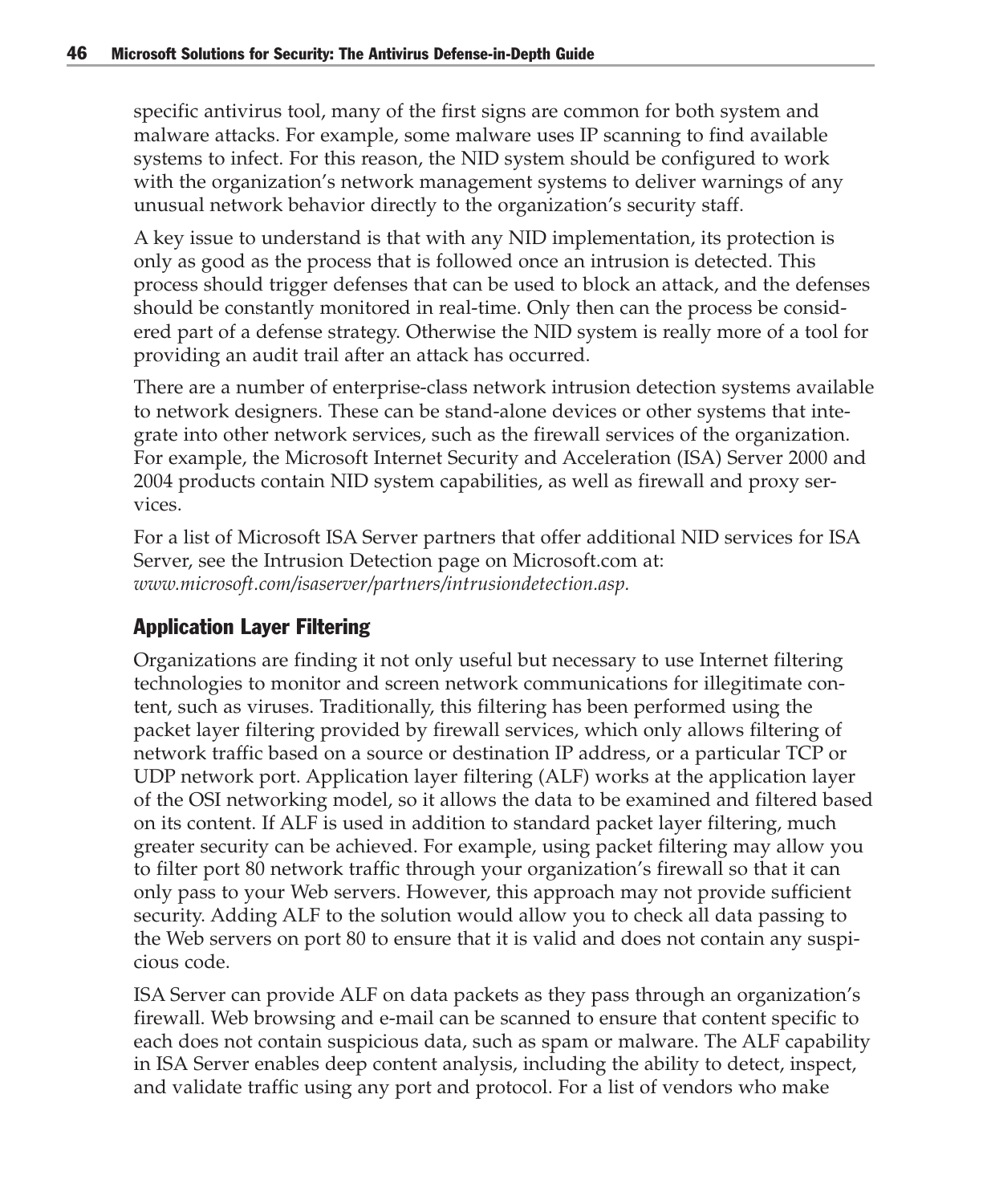filters to enhance the security and interoperability for different protocols and Web traffic, see the Partner Application Filters page on Microsoft.com at: *www.microsoft.com/isaserver/partners/applicationfilters.asp.*

For a detailed description of how ALF works in ISA Server 2000, see the Introducing the ISA Server 2000 Application Layer Filtering Kit page at: *www.isaserver.org/articles/spamalfkit.html.*

#### Content Scanning

Content scanning is available as a feature in more advanced firewall solutions or as a component of a separate service, such as e-mail. Content scanning interrogates data that is being allowed to enter or leave an organization's network via valid data channels. If content scanning is performed on e-mail, it generally works with e-mail servers to check e-mail for particular characteristics, such as attachments. This technique can scan and identify malware content in real time as the data passes through the service. There are a number of partners who work with Microsoft to provide enhanced security features to both Microsoft Exchange Server and ISA Server, such as real-time antivirus content scanning.

For more details on partner antivirus products available for Microsoft Exchange Server 2003, see the Microsoft Knowledge Base article, "823166 "Overview of Exchange Server 2003 and Antivirus Software" on Microsoft.com at: *http://support.microsoft.com/?kbid=823166.*

For a list of Microsoft partners who have developed content scanning products for ISA Server, see the Partners page on Microsoft.com at: *www.microsoft.com/isaserver/partners/.*

#### URL Filtering

Another option that may be available to network administrators is URL filtering, which you can use to block problem Web sites. For example, you could use URL filtering to block known hacker Web sites, download servers, and personal HTTP e-mail services.

Note: The major HTTP e-mail service sites (such as Hotmail and Yahoo) provide antivirus scanning services, but there are many smaller sites that do not provide antivirus scanning at all. This is a serious problem for an organization's defenses, as such services provide a route directly from the Internet to clients.

Network administrators can use two basic approaches for URL filtering:

- **Block lists**. The firewall checks a predefined list of problem sites before allowing the connection. Users are allowed to connect with sites that are not specifically on the block list.
- **Allow lists**. This approach only allows communications with sites entered on a predefined list of Web sites that has been approved by the organization.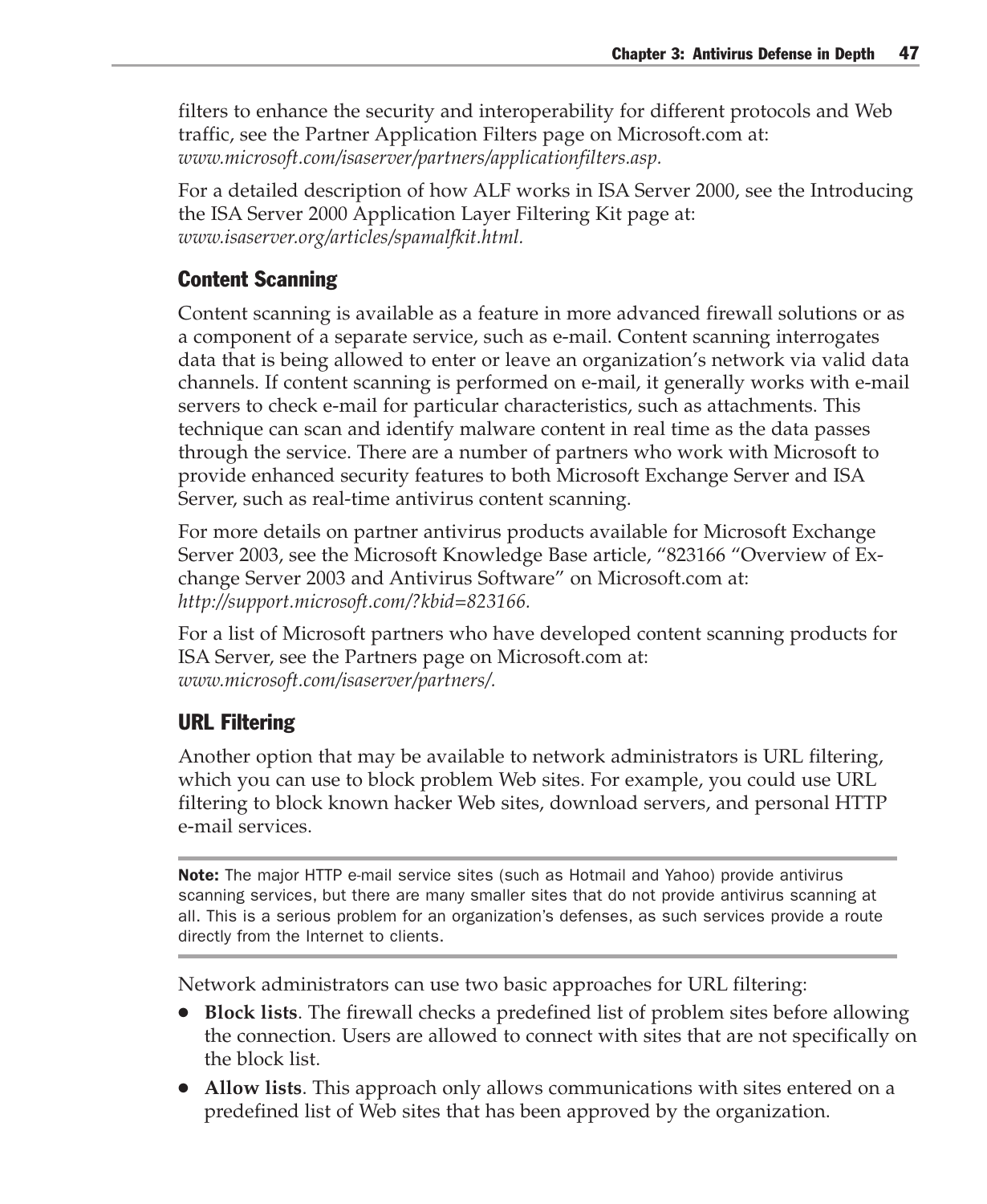The first approach relies on an active process of identifying Web sites that may be a problem and adding them to the list. Because of the size and variable nature of the Internet, this approach requires either an automated solution or significant management overhead, and is generally only useful for blocking a small number of known problem sites instead of providing a comprehensive protection solution. The second approach provides greater protection because its restrictive nature makes it possible to control the sites available to users of the system. However, unless the correct research is done to identify all sites that users require, this approach may prove too restrictive for many organizations.

Microsoft ISA Server supports the manual creation of both of these lists using its Site and Content Rules. However, enhanced and automated solutions are available from Microsoft partners that work directly with ISA Server to ensure URLs can be blocked or allowed as required with a minimum of management overhead. A list of these solutions is available from the Microsoft Internet Security and Acceleration Server Partners URL Filtering page on Microsoft.com at: *www.microsoft.com/isaserver/partners/accesscontrol.asp.*

Both these approaches will only provide protection while a client is inside the organization's defenses. This protection will not be available when a mobile client connects directly to the Internet while out of the office. which means your network will be susceptible to a possible attack. If a URL filter solution is required for mobile clients in your organization, you should consider using a client-based defense system. However, this approach can lead to a significant management overhead, especially in environments with large numbers of mobile clients.

#### Quarantine Networks

Another technique you can use to secure networks is to establish a quarantine network for computers that do not meet your organization's minimum security requirements.

Note: This technique should not be confused with the quarantine feature available in some antivirus applications, which moves an infected file to a safe area on the computer until it can be cleaned.

A quarantine network should restrict, or even block, internal access to your organization's resources, but provide a level of connectivity (including the Internet) that will allow temporary visitors' computers to work productively without risking the security of the internal network. If a laptop from a visitor is infected with malware and connects to the network, its ability to infect the other computers on the internal network is restricted by the quarantine network.

An approach similar to this has been successfully applied to VPN-type remote connections for some time. VPN clients are diverted to a temporary quarantine network while system tests are performed. If the client passes the tests, for example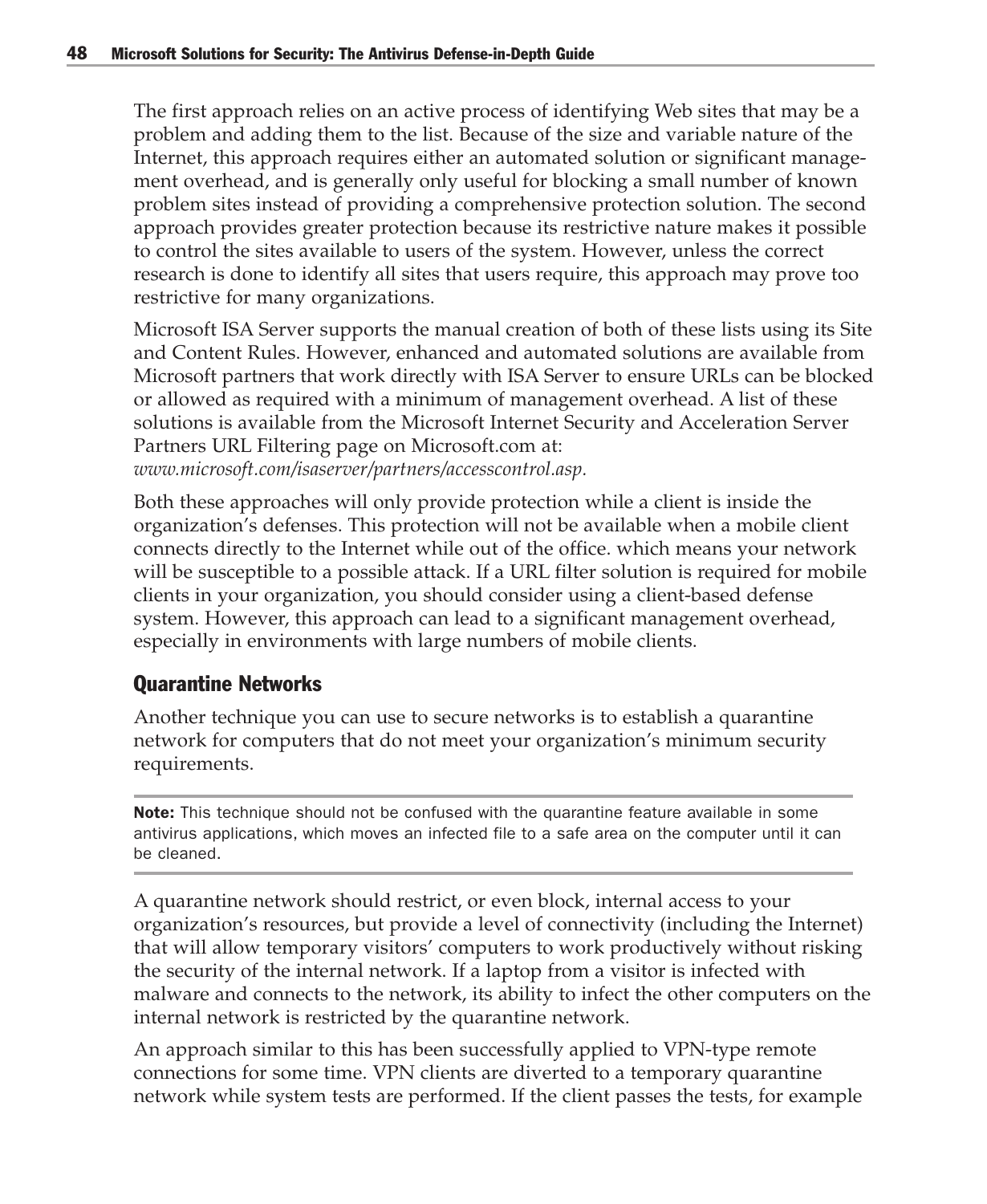by having the required security updates and antivirus signature files, they are granted access to the organization's internal network. If the client does not meet these requirements they are either disconnected or allowed access to the quarantine network, which can be used to obtain the necessary updates to pass the tests. Network designers are now looking at this technology to help improve security on internal networks.

For more information on this technique, see the Planning for Network Access Quarantine Control page of the *Microsoft Windows Server 2003 Deployment Kit* on Microsoft.com at:

*www.microsoft.com/resources/documentation/windowsserv/2003/all/deployguide/en-us /dnsbf\_vpn\_aosh.asp.*

#### ISA Server Feature Pack

If your organization uses ISA Server 2000, Microsoft also recommends using the additional features provided in ISA Server Feature Pack 1. This free add-on provides additional security features that you can use to improve the security of communications (including e-mail) across the firewalls in your network defenses. The features that you can use to improve your antivirus network defenses include:

- **An enhanced SMTP filter**. This feature helps filter e-mail messages with increased reliability and security. The filtering is based on the name, size, or extension of an attachment, as well as the sender, domain, keyword, and any SMTP command and its length.
- **An enhanced Exchange remote procedure call (RPC) filter**. This feature protects Outlook e-mail communication to Exchange Server computers over untrusted networks without requiring you to set up a VPN. To achieve this, the following extra features are also included in ISA Server Feature Pack 1:
	- The ability for Administrators to enforce RPC encryption between Outlook and an Exchange Server.
	- The ability for outbound RPC communication to pass securely through ISA Server, which in turn permits Outlook clients connected to an ISA Server computer to access external Exchange Server computers.
- **UrlScan 2.5**. This tool helps stop malicious Web requests at the ISA Server computer before they can enter the network and access a Web server.
- **Outlook Web Access (OWA) Wizard**. You can use this wizard to quickly and easily configure ISA Server to help protect an OWA deployment.
- **RPC Filter Configuration Wizard**. You can use this wizard to only allow a precise level of access to RPC services on the internal network instead of all RPC traffic.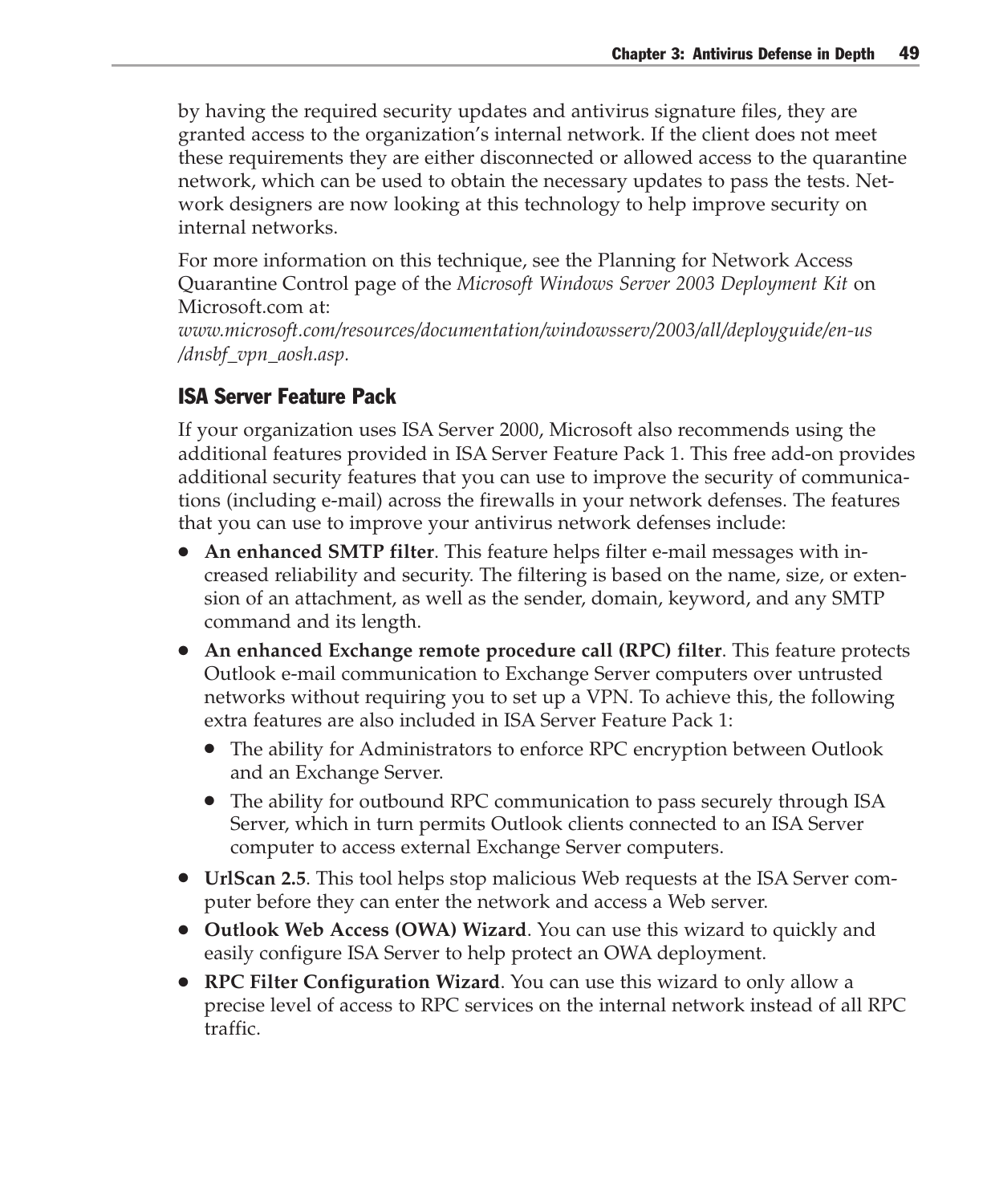To obtain the feature pack, see the How to Obtain Feature Pack 1 page on Microsoft.com at: *www.microsoft.com/isaserver/featurepack1/howtogetfp1.asp.*

For more information about using these features to secure a perimeter ISA Server firewall, see the ISA Server Feature Pack 1 page on Microsoft.com at: *www.microsoft.com/isaserver/featurepack1/.*

# Physical Security

Although physical security is more of a general security issue than a specific malware problem, it is impossible to protect against malware without an effective physical defense plan for all client, server, and network devices in your organization's infrastructure. There are a number of critical elements in an effective physical defense plan, including:

- Building security
- Personnel security
- Network access points
- Server computers
- Workstation computers
- Mobile computers and devices

Each of these elements should be evaluated in a security risk assessment for your organization. If an attacker compromises any of these elements, there is an increased level of risk that malware could bypass the external and internal network defense boundaries to infect a host on your network.

Protecting access to your facilities and your computing systems should be a fundamental element of your organization's overall security strategy. A detailed explanation of these considerations is beyond the scope of this solution. However, information about the basic elements of a sound physical security plan is available in the "5-Minute Security Advisor - Basic Physical Security" article on Microsoft TechNet at:

*www.microsoft.com/technet/community/columns/5min/5min-203.mspx.*

# Polices, Procedures, and Awareness

Client, server, and network operational policies and procedures are essential aspects of the antivirus defense layers in your organization. Microsoft recommends consideration of the following policies and procedures as part of your organization's antivirus defense in depth solution:

● **Antivirus scanning routines**. Ideally, your antivirus application should support automated or real-time scanning. However, if this is not the case, you should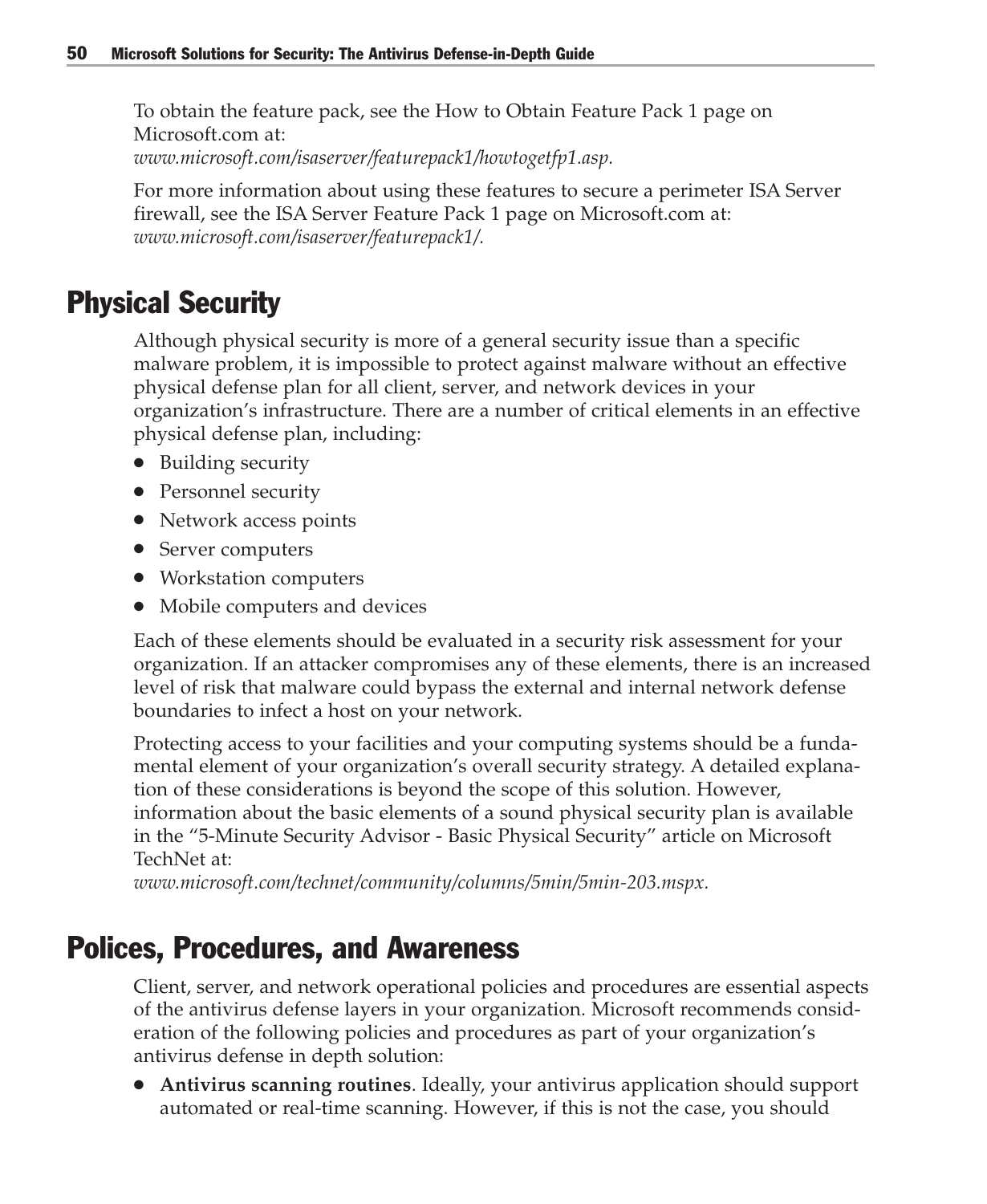implement a process to provide guidance on when the users in your organization should run a full system scan.

- **Antivirus signature update routines**. Most modern antivirus applications support an automated method for downloading virus signature updates, and you should implement such a method on a regular basis. However, if your organization requires testing these updates prior to deploying them, you will generally not be able to use such methods. If this is the case, make sure your support staff identifies, downloads, tests, and updates signature files as soon as possible.
- **Policies on allowed applications and services**. A clearly communicated policy should exist to explain which applications are allowed on your organization's computers and others that access your organization's resources. Examples of applications that can cause problems include peer-to-peer network applications and applications that users may download directly from rogue Web sites.

At a minimum, Microsoft recommends the following policies and procedures for all devices in your organization's network defense layer.

- **Change control**. A key security process for network devices is to control changes that impact them. Ideally, all changes should be proposed, tested, and implemented in a controlled and documented manner. Spontaneous changes to devices in the perimeter network are likely to introduce configuration errors or flaws that an attack could exploit.
- **Network monitoring**. Correctly configuring your network devices to optimize them for security does not mean that other antivirus procedures can be neglected. Ongoing monitoring of all devices in the network is essential to detect malware attacks as soon as possible. Monitoring is a complex process that requires gathering information from a number of sources (such as firewalls, routers, and switches) to compile a "normal" behavior baseline you can use to identify abnormal behavior.
- **Attack detection process**. If a suspected malware attack is detected, your organization should have a set of clearly defined and documented steps to follow to ensure the attack is confirmed, controlled, and cleaned with minimum disruption to end users. See Chapter 4, "Outbreak Control and Recovery," for more information about this subject.
- **Home computer network access policy**. A set of minimum requirements should be established and met before an employee can connect a home computer or network to your organization's network via a VPN connection.
- **Visitor network access policy**. A set of minimum requirements should be established and met by visitors before they are allowed to connect to your organization's network. These requirements should apply to both wireless and wired connectivity.
- **Wireless network policy**. All wireless devices connecting to the internal network should meet minimum security configuration requirements before they can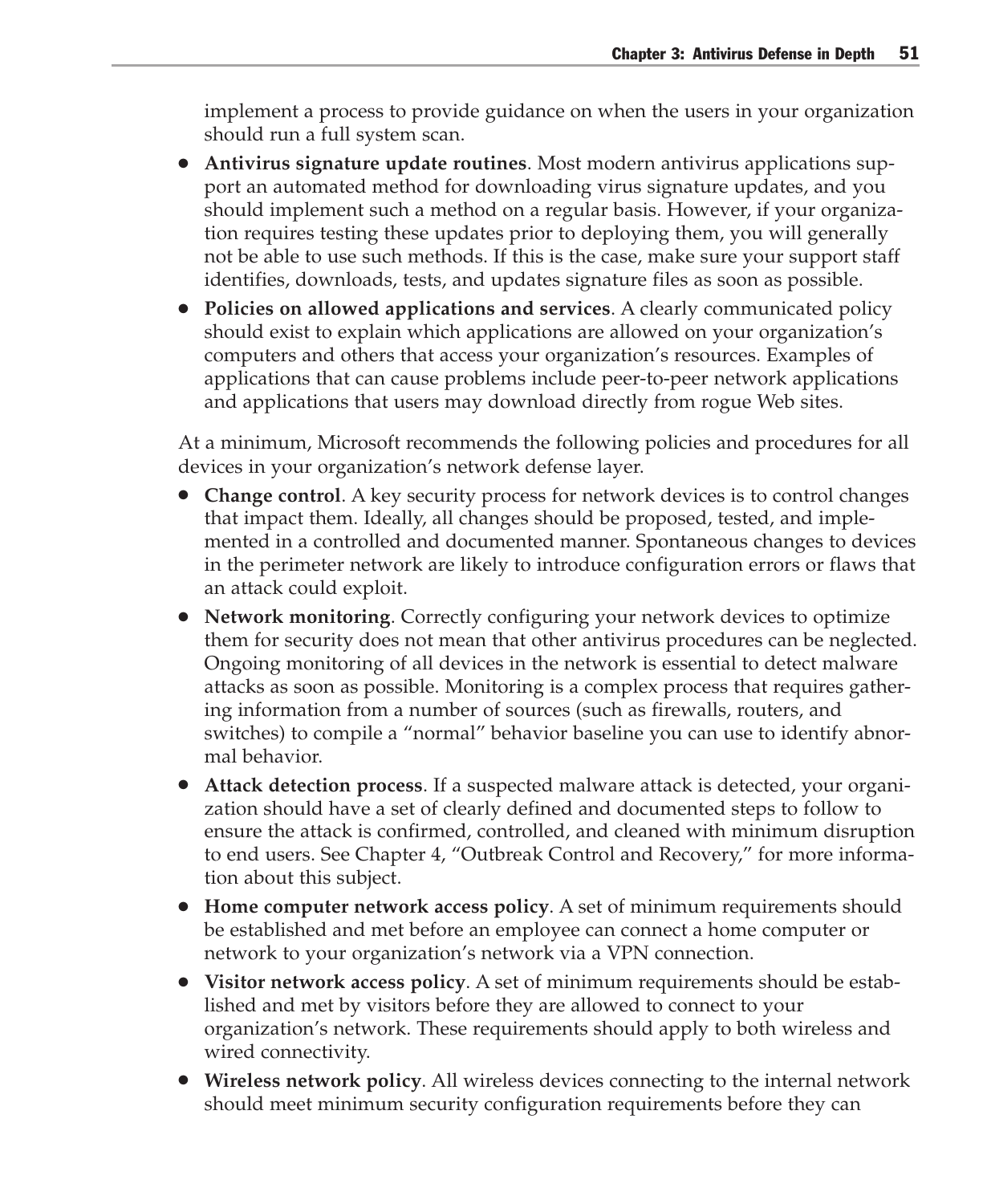connect. This policy should specify the required minimum configuration for the organization.

There are many more policies and procedures you could implement to improve the security of your network devices; the ones listed in this section should be considered as a good starting point. However, because additional policies provide general security settings rather than antivirus specific settings, they are outside the scope of this guide.

# Security Update Policy

Client, server, and network defenses should all have some form of security update management system in place. Such a system could be provided as part of a wider enterprise patch management solution. The operating systems of hosts and devices should be checked for vendor-supplied updates on a regular basis. The security update policy should also provide the operating criteria for the process that is used to roll out security updates to your organization's systems. This process should consist of the following stages:

- 1. **Check for updates**. Some type of automated notification process should be in place to notify users of available updates.
- 2. **Download updates**. The system should be able to download updates with minimal impact on users and the network.
- 3. **Test updates**. If updates are for mission-critical hosts, you should ensure that each update is tested on a suitable non-production system before it is deployed in your production environment.
- 4. **Deploy updates**. Once an update has been tested and verified, a simple deployment mechanism should be available to help distribute it.

If the systems being updated in your environment do not require the testing phase of this list, your organization may wish to consider automating the entire process for its systems. For example, the **Automated Updates** option on the Microsoft Windows Update Web site makes it possible for your client computers to be notified and updated without user intervention. Using this option helps to ensure that your systems are running the latest security updates as soon as possible. However, this approach does not test the update before installing it. If this is a requirement for your organization, this option is not recommended.

Ensuring that your organization's systems are maintained with the latest security updates should become a routine part of your organization's system management.

# Risk-based Policies

With so many clients, servers, and network devices connected at the perimeter and internal network layers of the antivirus defense-in-depth model, it can be difficult to create a single effective security policy to manage all of the requirements and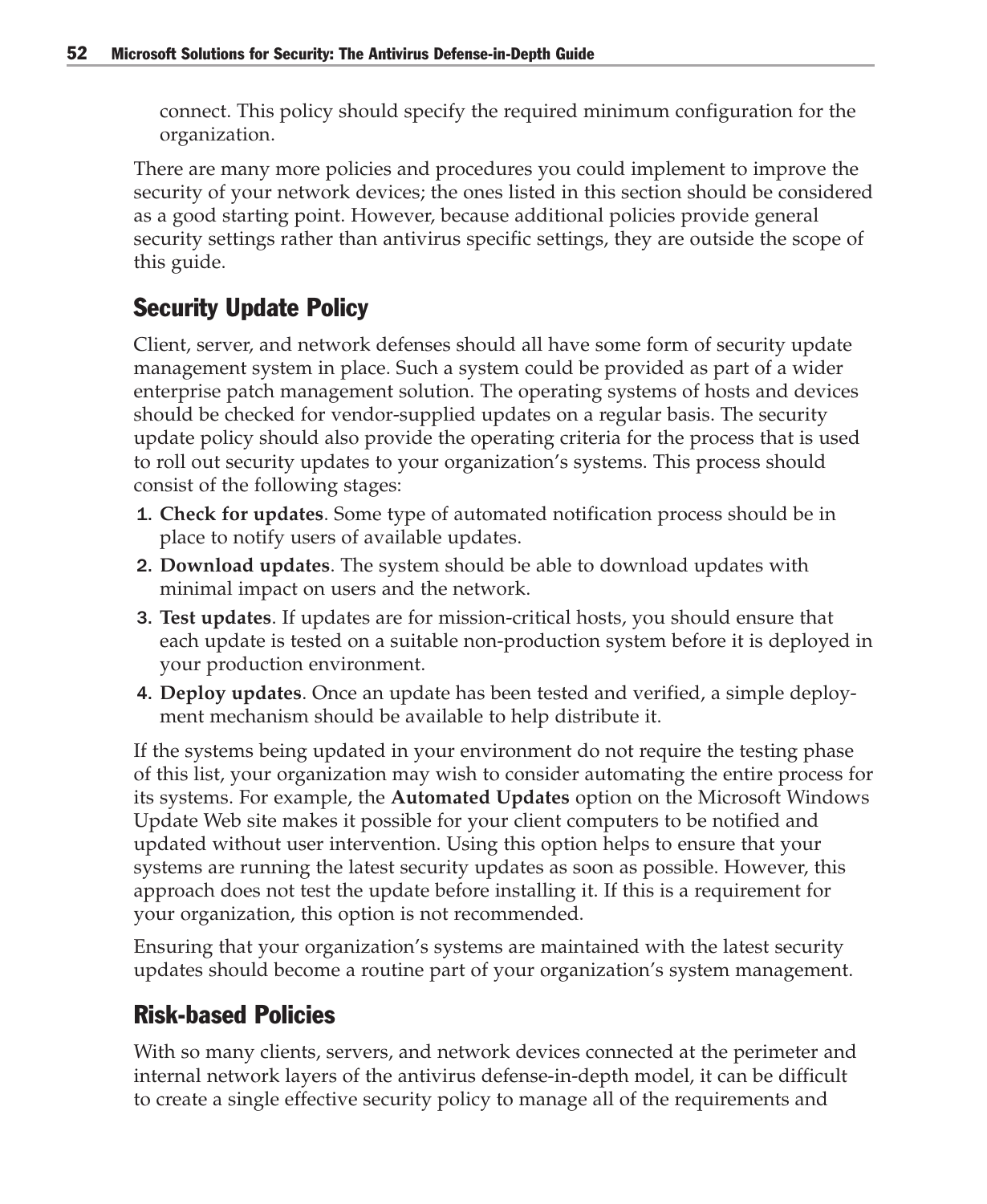configurations in your organization. One approach you can use to organize your policy is to group the hosts in your organization into categories based on their type and exposure to risk.

To help determine the level of risk to assign to a host or device, consider conducting a risk assessment on each of them. A detailed set of guidance on performing such risk assessments is available in "Chapter 3 - Understanding the Security Risk Management Discipline" of the *Microsoft Solution for Securing Windows 2000 Server* on TechNet at:

*www.microsoft.com/technet/security/prodtech/win2000/secwin2k/03secrsk.mspx.*

Microsoft recommends consideration of the following configuration categories for your organization's client focused risk assessment policies:

- **Standard client configuration**. This configuration category usually applies to office-based desktop computers that stay physically on site in an office building. These desktop clients are continuously protected by the existing external and internal network defenses, and they are secured within an organization's buildings.
- **High-risk client configuration**. This configuration category is designed to meet the needs of mobile computer users and mobile devices such as PDAs and mobile phones. These devices often move outside the protection of the organization's network defenses and are therefore at a higher level of risk.
- **Guest client configuration**. This configuration category is designed for client computers that your organization does not own or support. Managing the configuration of these computers may not be possible, because you are unlikely to have control over their configuration. However, you can set policies that will limit the ability of these computers to connect to your organization's networks. Guest client computers are typically one of the following types:
	- Employee home computers.
	- Partner or vendor computers.
	- Guest computers.

Microsoft also recommends establishing risk categories for server roles, and the same risk assessment is recommended for servers as well as clients. As a starting point for your server policies, you could consider the following configuration categories:

● **Standard server configuration**. This configuration category is designed to be a common denominator for the majority of server configurations in your environment. It provides a minimum level of security, but without restricting commonly used services. You can then modify the high-risk and role-specific configuration category policies to cover all policy requirements at an appropriate level.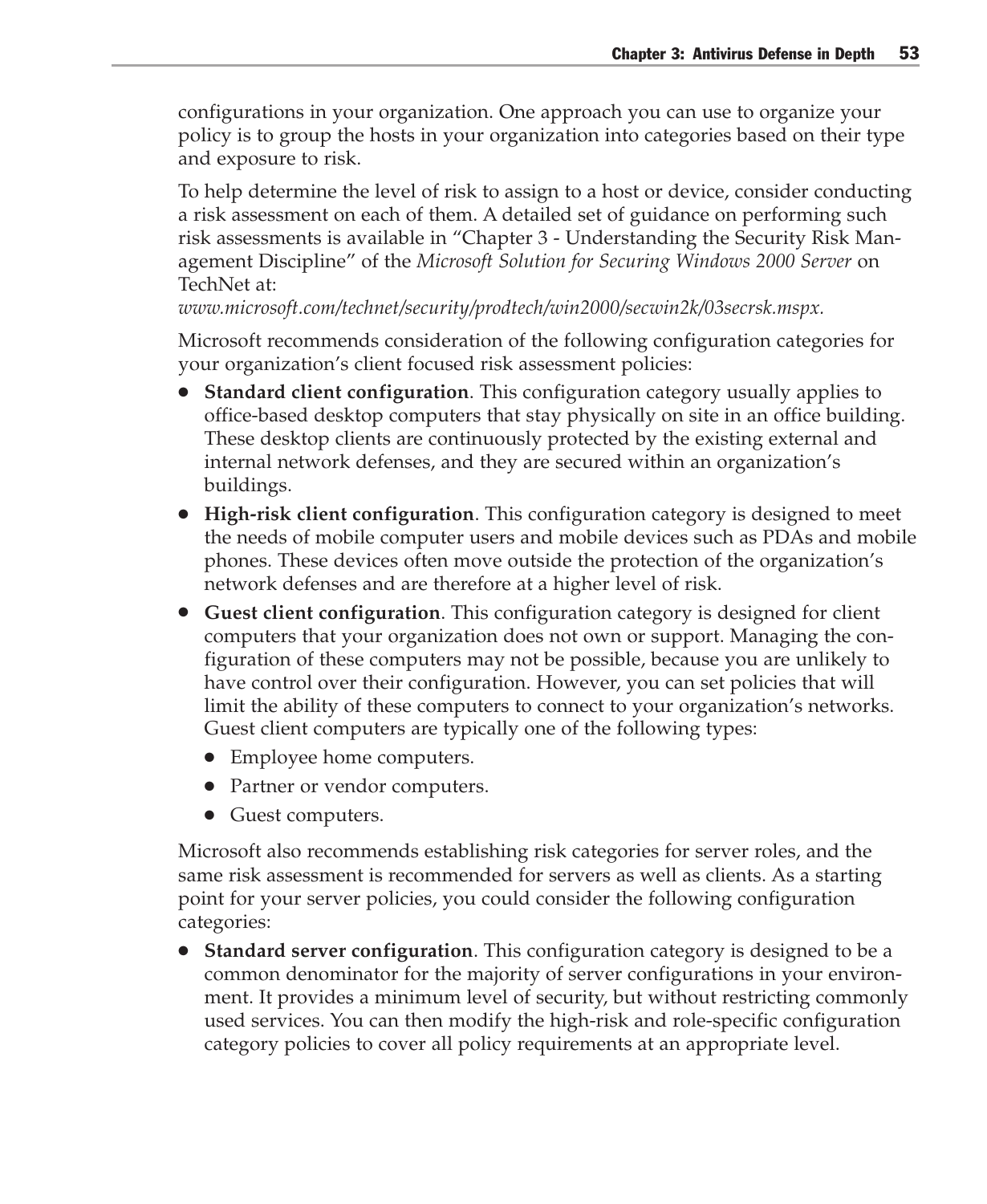- **High-risk server configuration**. Servers that are in the perimeter network or exposed directly to external connections and files should be considered in this configuration category. For example, this category could include perimeter Web servers, firewall servers, and messaging servers. A server that contains particularly sensitive data, such as an HR database server, might also warrant this configuration regardless of its network location.
- **Role-specific configurations**. Your organization may also choose to organize specific server roles into different configurations to more closely match the requirements of your server applications. For example, you may choose to use role-specific configurations for messaging servers, database servers, or firewalls. You may elect to use this approach in addition to either the standard or high-risk configuration category as required.

The use of risk-based policies is ultimately the choice of the planning teams in your organization, and you can use the referenced configuration classifications as a basis for further development. Ultimately, the goal is to reduce the number of configurations your management systems must support. In general, a standardized approach is more likely to yield a secure configuration than configuring the security of each host in your environment independently.

# Automated Monitoring and Reporting Policies

If your organization uses an automated monitoring system or an antivirus application that can report suspected malware infections to a central location, it is possible to automate this process so that any alert will automatically inform all of the users in your organization's IT infrastructure. An automated alert system will minimize the delay between an initial alert and users being aware of the malware threat, but the problem with this approach is that it can generate many "false positive" alerts. If no one is screening the alerts and reviewing an unusual activity reporting checklist, it is likely that alerts will warn of malware that is not present. This situation can lead to complacency, as users will quickly become desensitized to alerts that are generated too frequently.

Microsoft recommends assigning members of the network administration team the responsibility of receiving all automated malware alerts from all system monitoring software or antivirus packages that your organization uses. The team can then filter out the false positive alerts from the automated systems before issuing alerts to users. For this approach to be successful, the team needs to monitor for alerts 24 hours a day, 7 days a week to ensure all alerts are checked and, if required, released to network users.

# User and Support Team Awareness

Team awareness and training should target the administration and support teams in your organization. Training for key IT professionals is a fundamental requirement in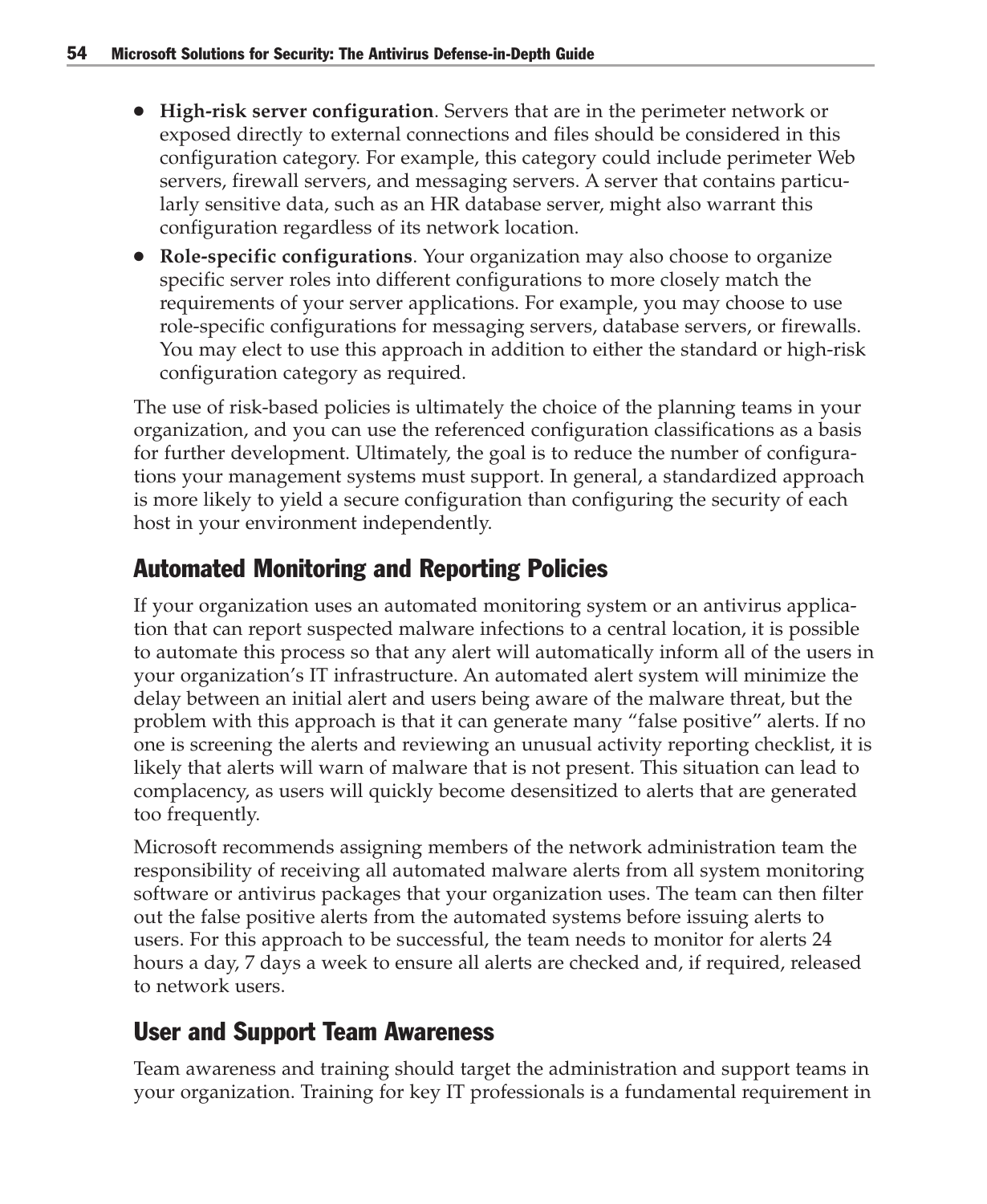all areas of IT, but for antivirus defense it is especially important because the nature of malware attacks and defenses may change on a regular basis. A new malware attack can compromise an effective defense system almost overnight, and your organization's defenses could be at risk. If the support personnel for these defenses are not trained in how to spot and react to new malware threats, it is only a matter of time before a serious breach in the antivirus defense system occurs.

#### User Awareness

User education is often one of the last considerations an organization makes when designing its antivirus defense. Helping users understand some of the risks associated with malware attacks is an important part of mitigating such risks, because everyone in the organization who uses IT resources plays a role in the security of the network. For this reason, it is important to educate your users about the more common risks that they can mitigate, such as:

- Opening e-mail attachments.
- Using weak passwords.
- Downloading applications and ActiveX controls from untrusted Web sites.
- Running applications from unauthorized removable media.
- Allowing access to your organization's data and networks.

As malware techniques change, antivirus defenses have to be updated. Regardless of whether an antivirus program's signature file or the program itself needs updating, it takes time to create and deploy updates. The amount of time it takes to create updates has been dramatically reduced over the last few years, and these updates are generally available in a matter of hours. However, in rarer cases, it can still take days from the time a new malware attack is released to make an effective antivirus defense available.

During this time the best defense your organization may have is users who are aware of malware and its risks. Providing your users with basic antivirus guidelines and training can help prevent a new malware strain that makes it past your IT defenses from propagating throughout your environment.

Training users does not have to be a complex process. Basic antivirus guidelines are largely based on common sense principles, but ensuring such guidelines are enforced and communicated clearly can be more of a challenge. The Windows XP Baseline Security Checklists available on Microsoft TechNet at: *www.microsoft.com/technet/Security/chklist/xpcl.mspx* can help you identify common antivirus and security related issues to communicate to your users.

Users responsible for mobile devices are likely to require additional training to help them understand the risks associated with taking a device outside of the organization's physical and network defenses. It is likely that additional defenses will be required specifically to safeguard these mobile devices. For this reason, you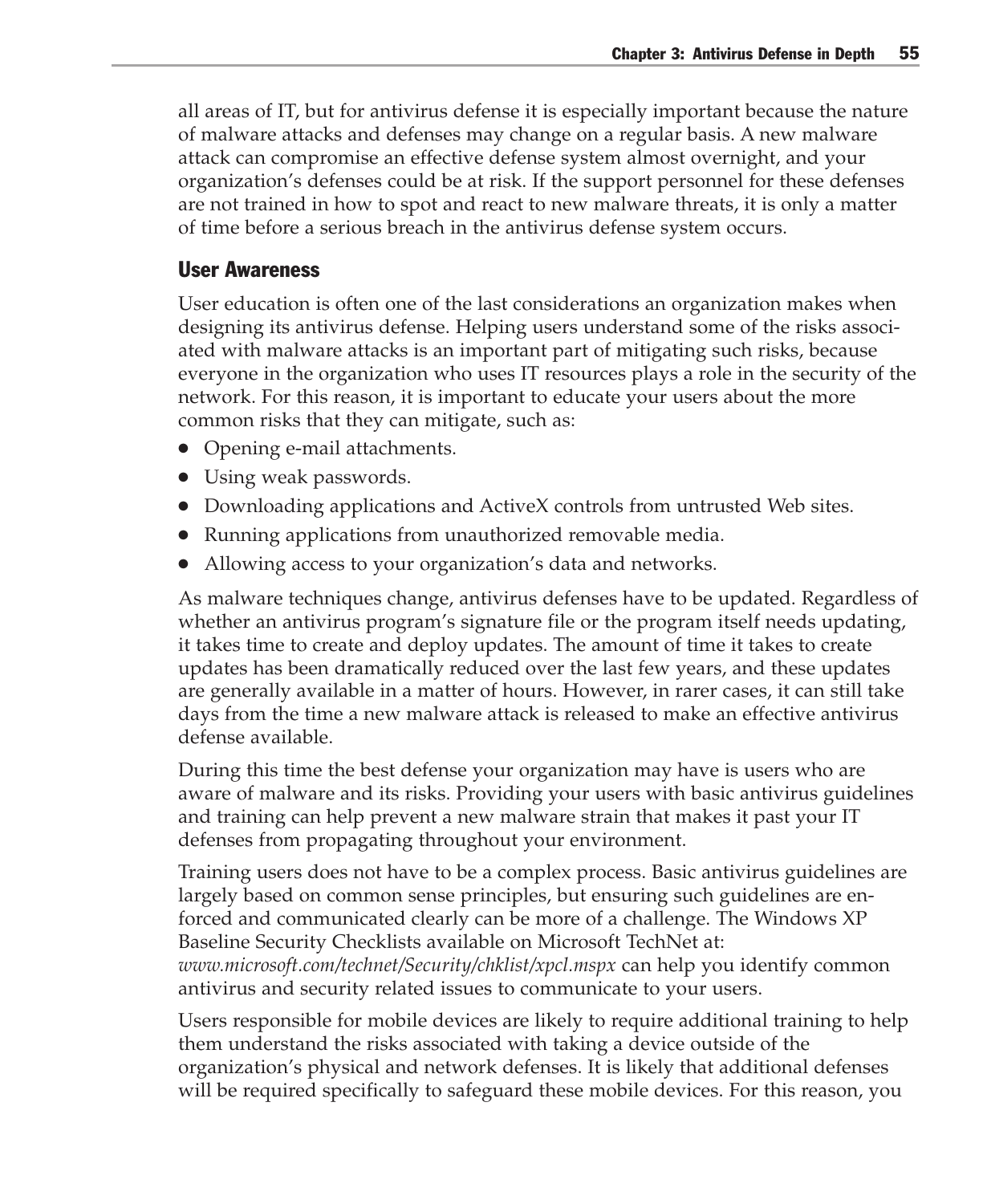may need to require additional configuration and training for users who manage these devices.

**Note:** There is some useful end user configuration information provided in the Protect your PC guidance on Microsoft.com at: *www.microsoft.com/security/protect/.* This site is a good information resource that can help your users educate themselves on how to secure their home computers and networks.

#### Support Team Awareness

The IT professionals responsible for the configuration and support of the servers, clients, and network devices of the organization will need antivirus training to help them ensure that their systems are optimally configured and maintained to stop malware attacks. Errors in the configuration of any of these computers or devices can open a route for a malware attack. For example, if a poorly trained firewall administrator opens all the network ports by default on a perimeter firewall device, a serious security and malware risk would be created. Administrators who are responsible for the devices that connect to your organization's perimeter network should receive specific security training to help them understand the range of attacks that can affect the network devices.

Many events, hands-on labs, and Webcasts on security topics are available directly from Microsoft. For more information about these topics, see Your Security Program Guide on Microsoft.com at:

*www.microsoft.com/seminar/events/security.mspx.*

Security training and books are also available from Microsoft Learning. For more information about these publications, see the Microsoft Learning Security Resources page on Microsoft.com at:

*www.microsoft.com/learning/centers/security.asp.*

#### Obtaining User Feedback

Malware-aware users can provide an excellent early warning system if they are presented with a simple and effective mechanism to report unusual behavior on the systems they use. Such a mechanism can take the form of a telephone hotline number, e-mail alias, or a rapid escalation process from the organization's Helpdesk.

#### Proactive Internal Communications

If possible, members of the IT department should create a proactive antivirus response team that is responsible for monitoring external malware alert sites for early warnings of malware attacks. Good examples of such sites include:

- Antivirus application vendor Web sites.
- The Anti-Virus Information Exchange Network (AVIEN) Web site at: *www.avien.org.*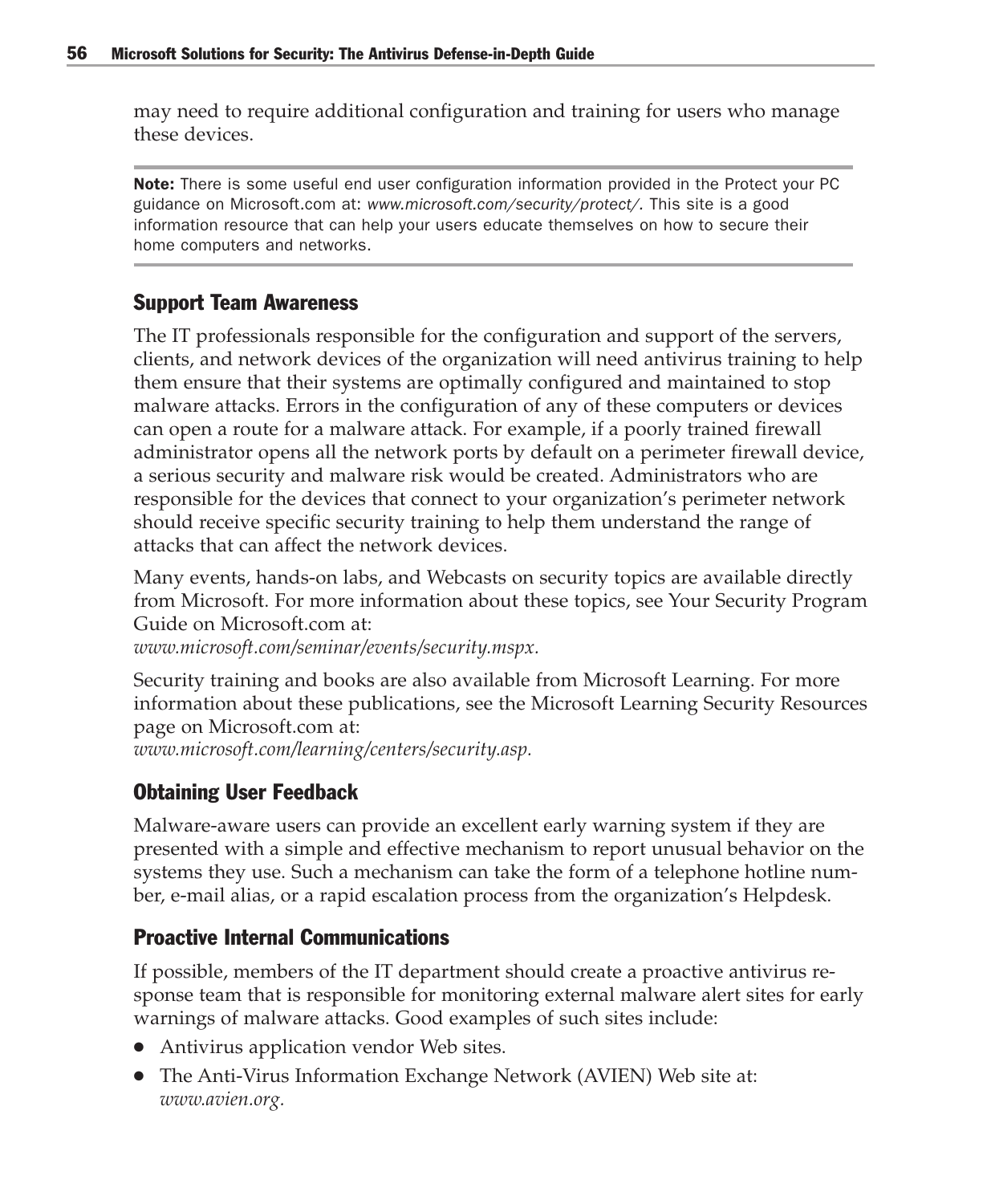- Antivirus alert services, such as the Antivirus Information Early Warning System (AVI-EWS) from AVIEN (you can subscribe to these services).
- The Microsoft Security Antivirus Information Web site on Microsoft.com at: *www.microsoft.com/security/antivirus/.*

Regular checking of reference sites like these should enable support staff to notify systems administrators and users of current malware threats before they penetrate your organization's network. The timing of these checks is crucial. Ensuring that system users receive a proactive warning before checking their morning e-mail can make the difference between managing the removal of a few suspicious e-mails and trying to contain a malware outbreak. If the majority of your system's users log on at 9 A.M., establishing a way to communicate new malware threats before this time would be considered best practice.

#### Internal Malware Alerts

Finding the most effective mechanism to inform all users of the potential for a malware attack in a timely and comprehensive way is crucial. Available communications systems vary greatly depending on the organization's infrastructure, and it is impossible to provide a malware alert system that will work for all organizations. However, this section provides the following examples of mechanisms that your organization may wish to consider for this purpose:

- **Organization notice boards**. A low-tech approach that should not be forgotten is to use internal office doors, notice boards, or paper-based information points that are obvious to employees. Although this process involves some overhead to maintain, it has the significant advantage of communicating vital information to your users when areas of the network are unavailable due to an attack.
- **Voice mail systems**. If your organization's voice mail system supports it, the ability to leave a single message for all users can be an effective mechanism to communicate a malware alert. However, it should be noted that this method relies on users accessing voice mail before e-mail to alert them of an e-mail threat.
- **Logon messages**. You can configure the Windows operating system to deliver a message directly to your users' screens during the logon process. This mechanism provides a good way to draw user attention to malware alerts.
- **Intranet portals**. A common intranet portal that users have set as their home page can be used to provide malware alerts. Users will need to be advised to view this portal before accessing their e-mail to make this alert mechanism effective.
- **E-mail systems**. Care should be taken when using an e-mail system to communicate malware alerts to your users. Because an attack could affect your e-mail servers, this mechanism may not be effective in all cases. Also, the nature of the inbox queuing process could deliver a malware warning after an e-mail containing malware has already been delivered to your users. For this reason, you may need to advise your users to first look for high priority malware warnings when they first log on to their computers before reviewing any e-mail messages.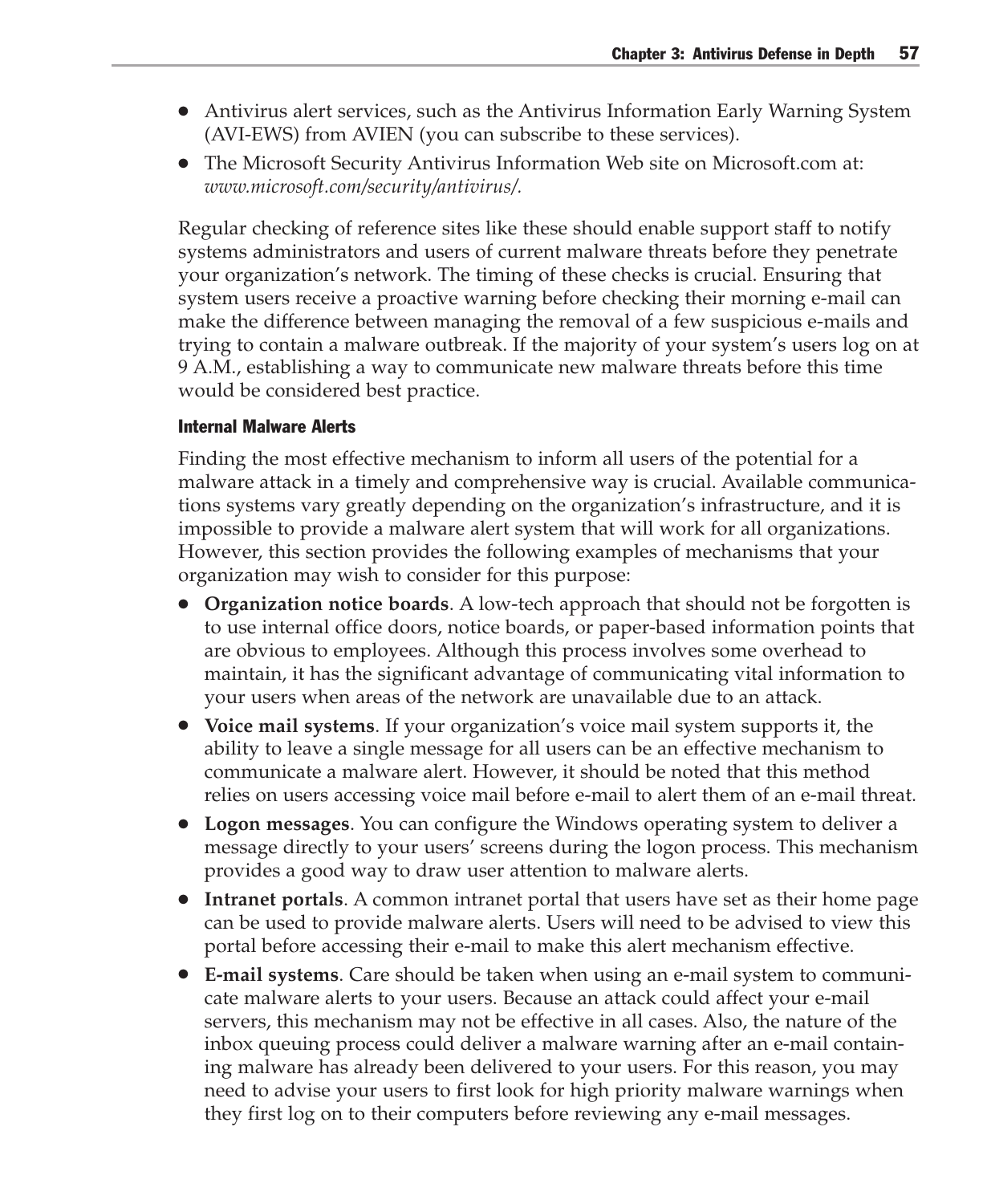# **Summary**

Antivirus defense is no longer a matter of installing an application. The most recent malware attacks have proven that a more comprehensive defensive approach is required. This chapter has focused on how you can apply the defense-in-depth security model to form the basis of a defense-in-depth approach to create an effective antivirus solution for your organization. It is important to understand that malware writers are continually updating their methods to attack new IT technologies that your organization may be using, and that antivirus technologies are constantly evolving to mitigate these new threats.

The antivirus defense-in-depth approach should help ensure that your IT infrastructure will address all possible malware attack vectors. Using this layered approach makes it easier to recognize any weak points in the entire system, from the perimeter network to the individuals working at their computers throughout your environment. Failure to address any of the layers described in the antivirus defense-indepth approach could leave your systems open to attack.

You should constantly review your antivirus solution so that you can update it whenever needed. All aspects of antivirus protection are important, from simple automated virus signature downloads to complete changes in operational policy.

Similarly, because the information provided in this guide is subject to updates, it is important to continually monitor the Microsoft Security Antivirus Information Web site on Microsoft.com at *www.microsoft.com/security/antivirus/* to receive the latest antivirus information and guidance.

Microsoft recognizes how disruptive and costly malware can be, and has invested a great deal of effort into making it more difficult for those who create and distribute malware. Microsoft is also working to make it easier for network designers, IT professionals, and end users to configure systems to meet their security requirements with minimal impact to their business operations.

Although it may not be possible to completely eradicate malicious code, focusing consistent attention on the areas highlighted in this antivirus defense-in-depth approach will help minimize the effect a malware attack can have on your organization's business operations.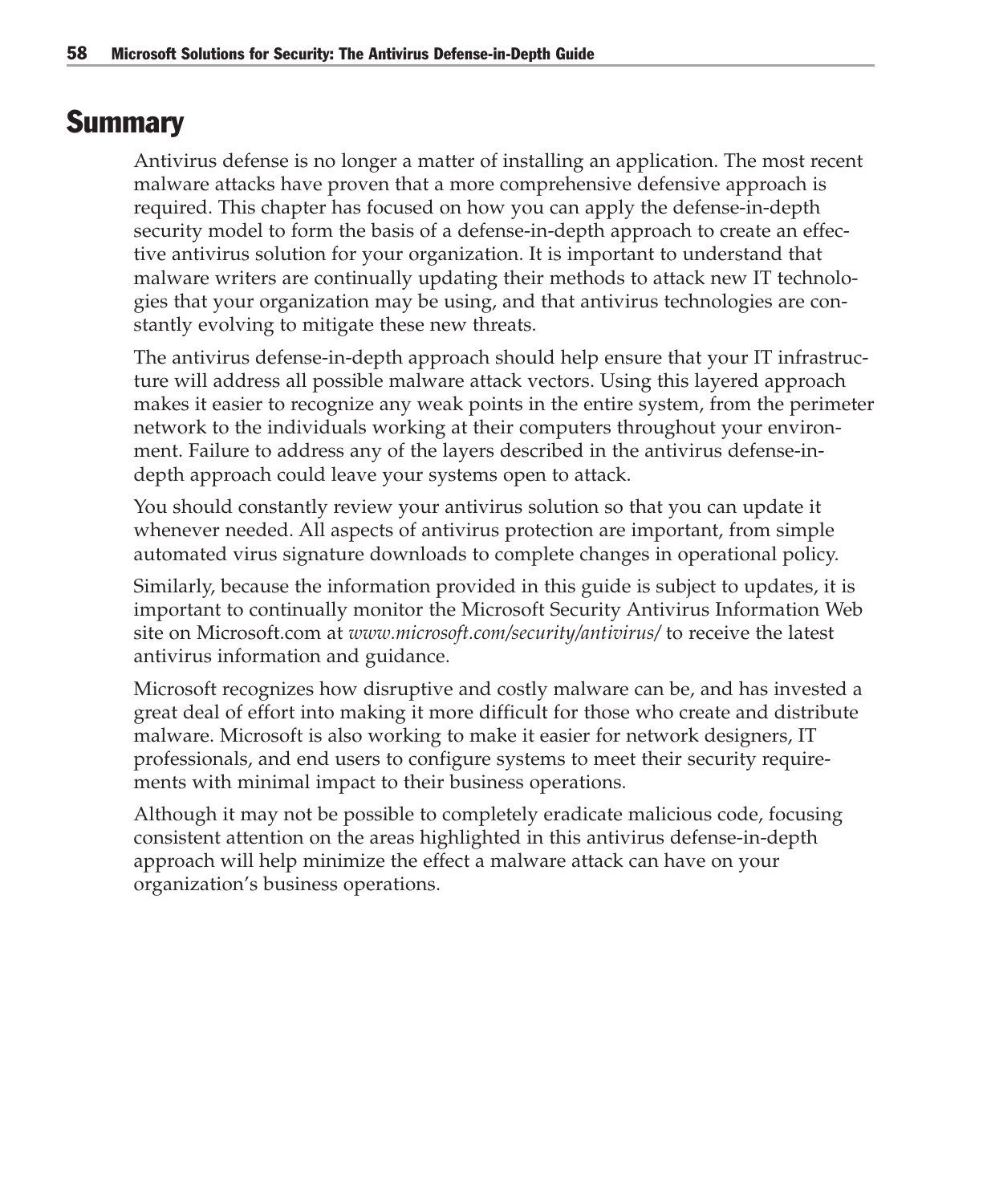# 4 Outbreak Control and Recovery

# Introduction

This chapter presents a detailed set of considerations that you can use to identify a malware infection or outbreak, contain it, and then remedy the effects it may have on the infected systems in your environment. The need for a consistent, straightforward approach to incident response and recovery cannot be understated; malware incidents tend to create a sense of urgency that is not conducive to instituting well thought out procedures that will remain effective and successful in the long term.

One additional important point needs to be made. As malware attacks have grown in complexity using many different payloads, no single process for removing it from your systems is any longer universally applicable. Each different malware attack is likely to require its own remediation. However, this does not lessen the value in defining a process for identifying, containing, and recovering from an attack that should remain consistent.

A high-level view of the steps in a malware outbreak recovery process includes:

- 1. Infection confirmation
- 2. Incident response
- 3. Malware analysis
- 4. System recovery
- 5. Post recovery steps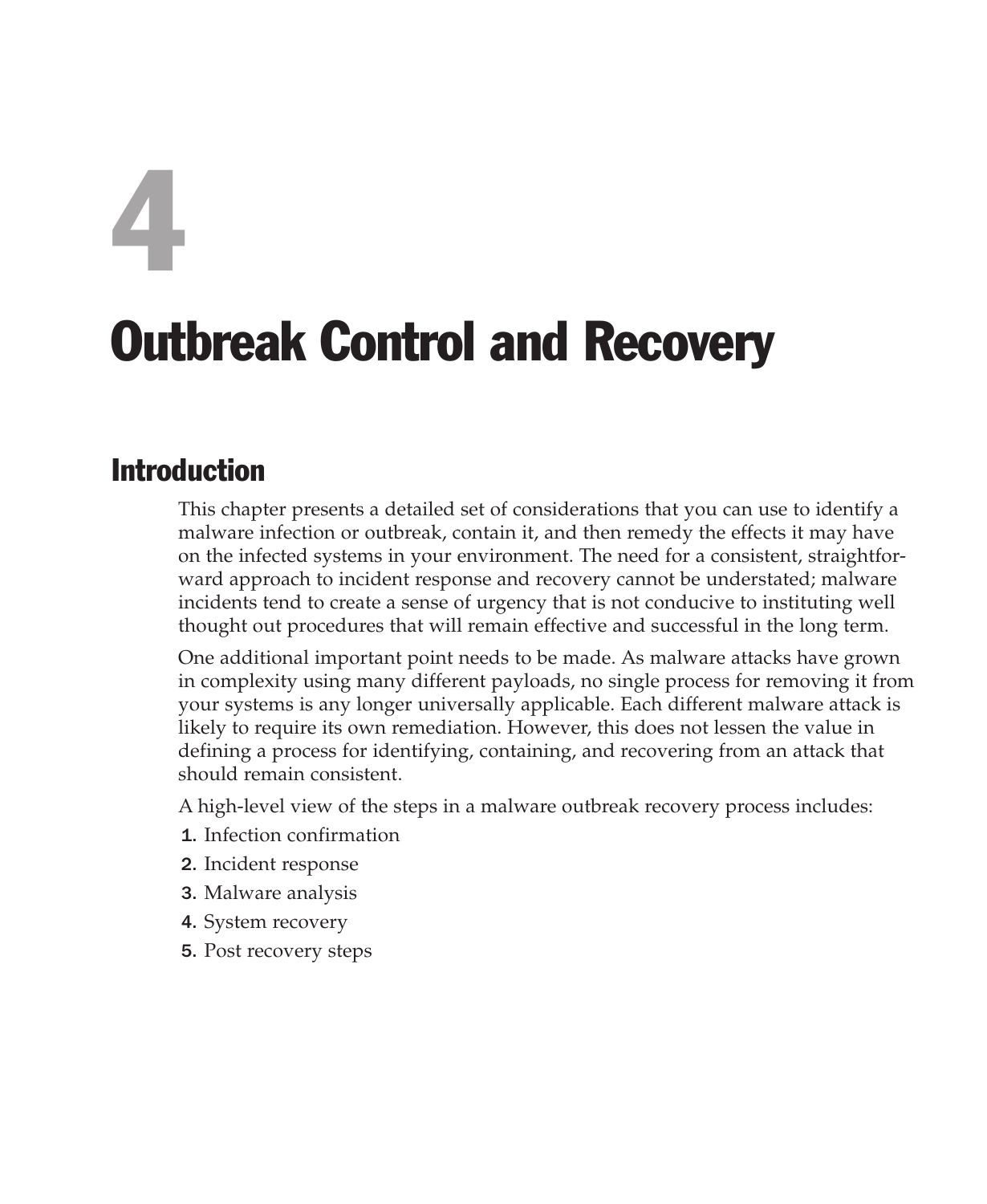# Step 1: Infection Confirmation

The ability to quickly determine whether a system has been infected will prove invaluable in your organization's ability to minimize the impact of infections. By quickly confirming an infection and identifying its suspect characteristics, the spread of the infection and its impact on your users can be reduced.

There are many different types of computer malfunctions that can be mistaken for virus-like behavior. Upon receiving a phone call or e-mail from a user that states "I think my system has a virus," the support staff must first determine if the behavior is likely to be caused by some kind of malicious code. The following list provides some examples of typical symptoms a user may report as "virus-like" behavior:

- "I opened an e-mail attachment and nothing happened; now my machine is acting funny."
- "I received e-mail replies from contacts asking why I have sent them an .exe, .zip or other attachment, which I never sent."
- "My antivirus software has stopped working and the computer keeps shutting down!"
- "My programs are not working properly, and they are all *very* slow!"
- "A bunch of files I have never seen before are all over the **My Documents** folder."
- "A number of my files won't open or have disappeared!"

Observations and feedback from your users is critical, because they will likely be the first to notice unusual activity. As the speed of malware outbreaks continues to increase, the window of time between the initial infection and the availability of an effective defense becomes increasingly important. Since most infections will occur during this period, your organization's ability to quickly identify and confirm an infection is crucial to minimizing both the spread of an outbreak and the damage it can cause.

The following section outlines a series of steps that will enable you to more quickly confirm if unusual behavior is indeed a malware attack or outbreak.

If a new type of malware infects a system, the user of that system may well be the first to notice unusual behavior. As discussed in Chapter 3, "Antivirus Defense in Depth" in this guide, there is generally a delay from the time new malware is released to the point an antivirus scanning application will be updated to detect and counteract it. The best way of providing an early warning system is to educate users to recognize the signs of a possible malware attack, and provide them with a fast communications link to report them as soon as possible.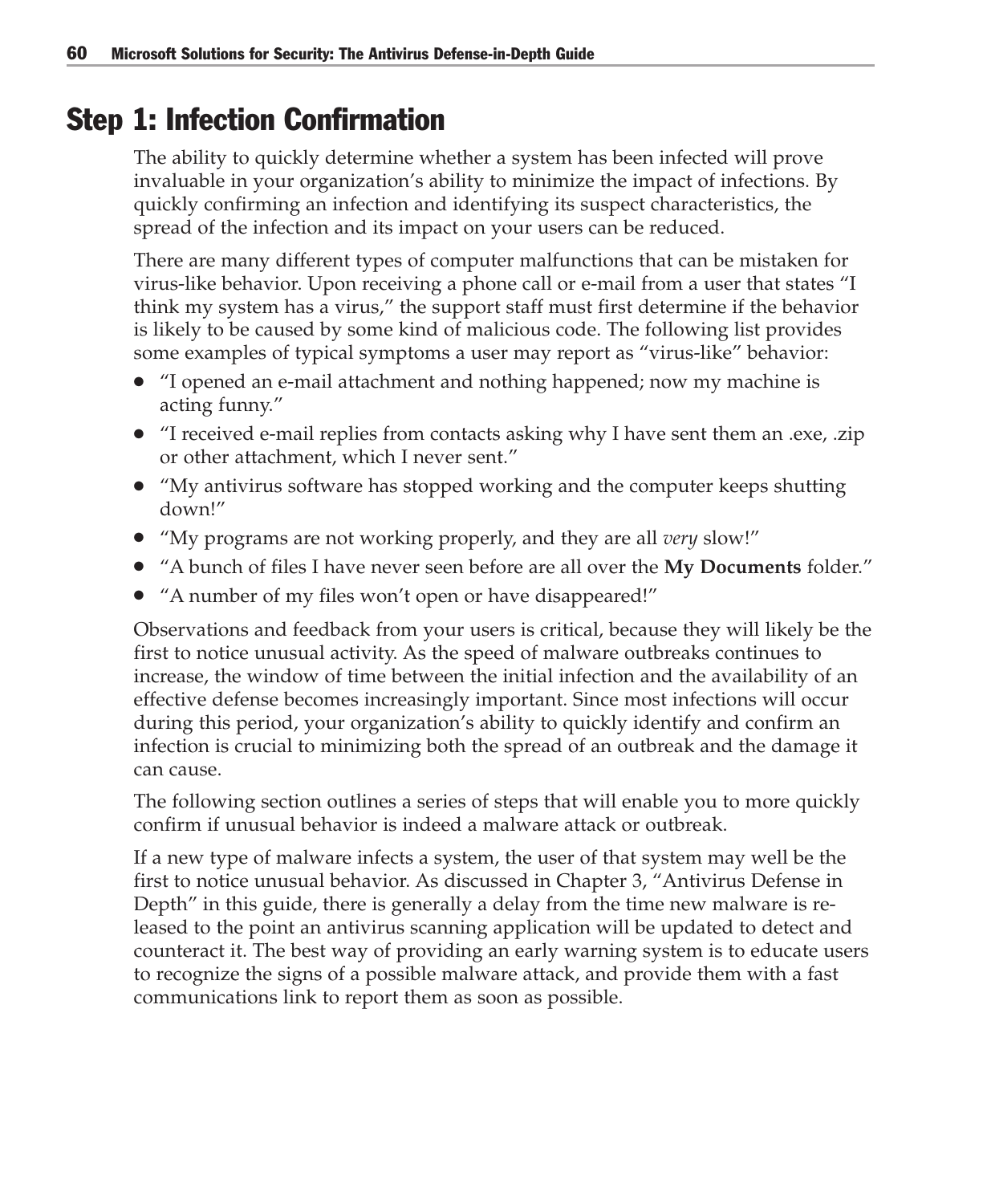## Infection Reporting

After a call has been received or an alert has been generated about a possible new malware attack, it is usually beneficial for the Helpdesk to have a defined process for determining as quickly as possible whether the alert concerns a new attack. The following flow chart illustrates the major steps in this process:



*The malware infection reporting process*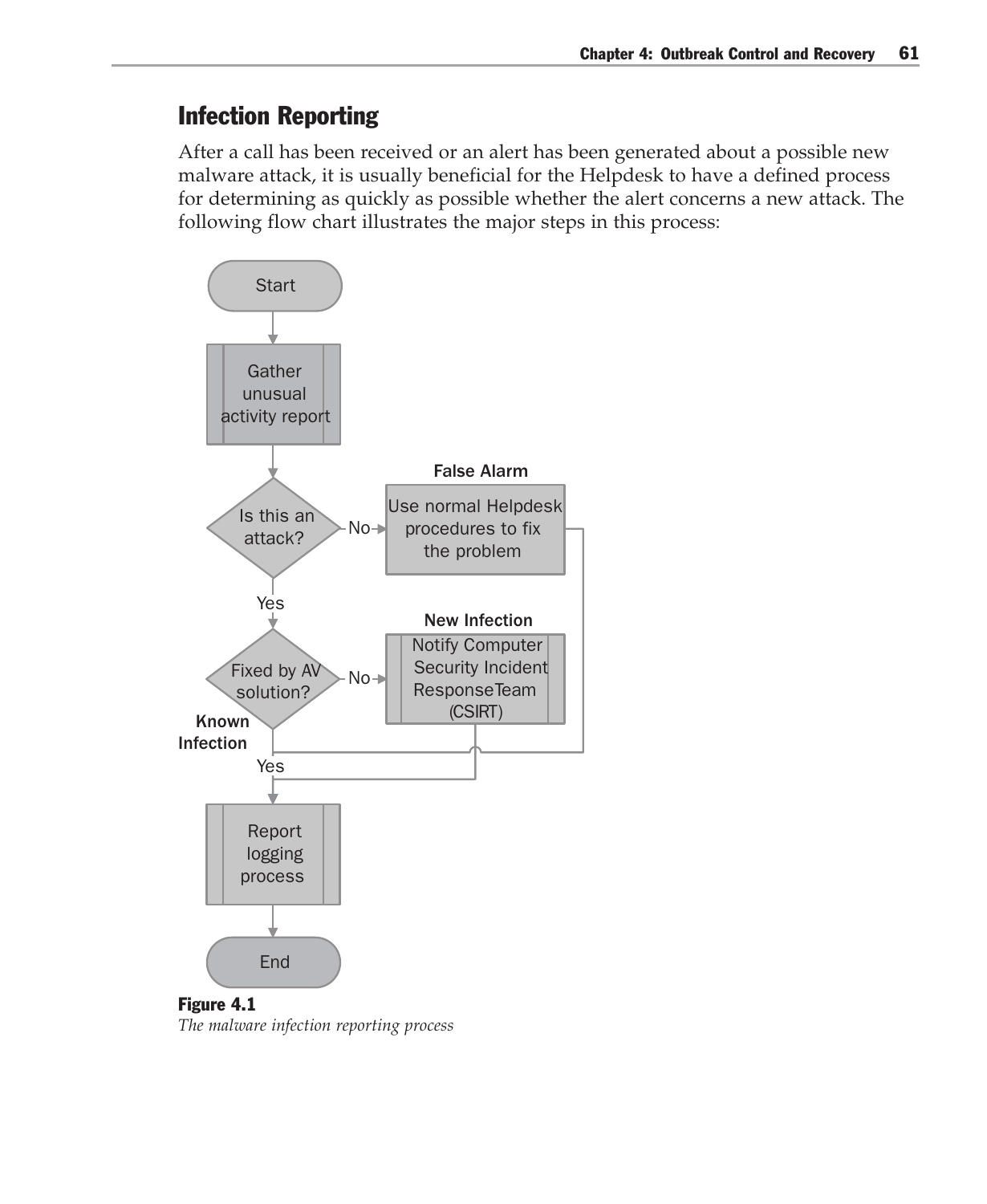#### Unusual Activity Reporting

The following questions should be used to determine if the unusual activity that prompted the alert is likely a new malware attack. This guide makes the assumption that these questions should be directed towards a non-technical user by a member of the IT Helpdesk in your organization.

#### Gathering the Basic Information

The initial questions should be designed to produce answers that will help determine as quickly as possible the true nature of the alert, and the likelihood of it being a new malware attack. You can use the following sample questions as the starting point for this process; they should be modified to meet the requirements of your organization:

- What is the date and time of the report?
- What was the unusual activity that prompted the report?
- What activity was happening just prior to the unusual activity?
	- Have you visited any Web sites recently that are outside of your "normal" routine?
	- Has this system been outside the organization's network recently (for example, in an airport, on a home network, at a Wi-Fi hotspot, or in a hotel)?
	- Have you seen any unusual pop-up windows or advertisements on the screen?
- What unusual or unexpected processes are currently running?
- Is the computer a workstation or server? What is its operating system and what security updates have been applied to it?
- Does the computer or any devices attached to it contain mission critical data?
- Is the user logged on with an account that has administrator privileges?
- Is the user using a strong password or passphase?
- Has this system suffered a malware attack before?

This last question is important, as previous attacks often create vulnerabilities that can lead to subsequent attacks unless they are fixed. If the answer to this question is "Yes," consider asking the following additional questions:

- When did the previous attack occur?
- Who handled the case and, if possible, what was the case number?
- Do you have information about what was done at that time?

#### Evaluating the Data

After the answers to these questions have been gathered, the support technician should evaluate the collected data against the following set of questions to help determine if a malware attack is a likely cause of the report: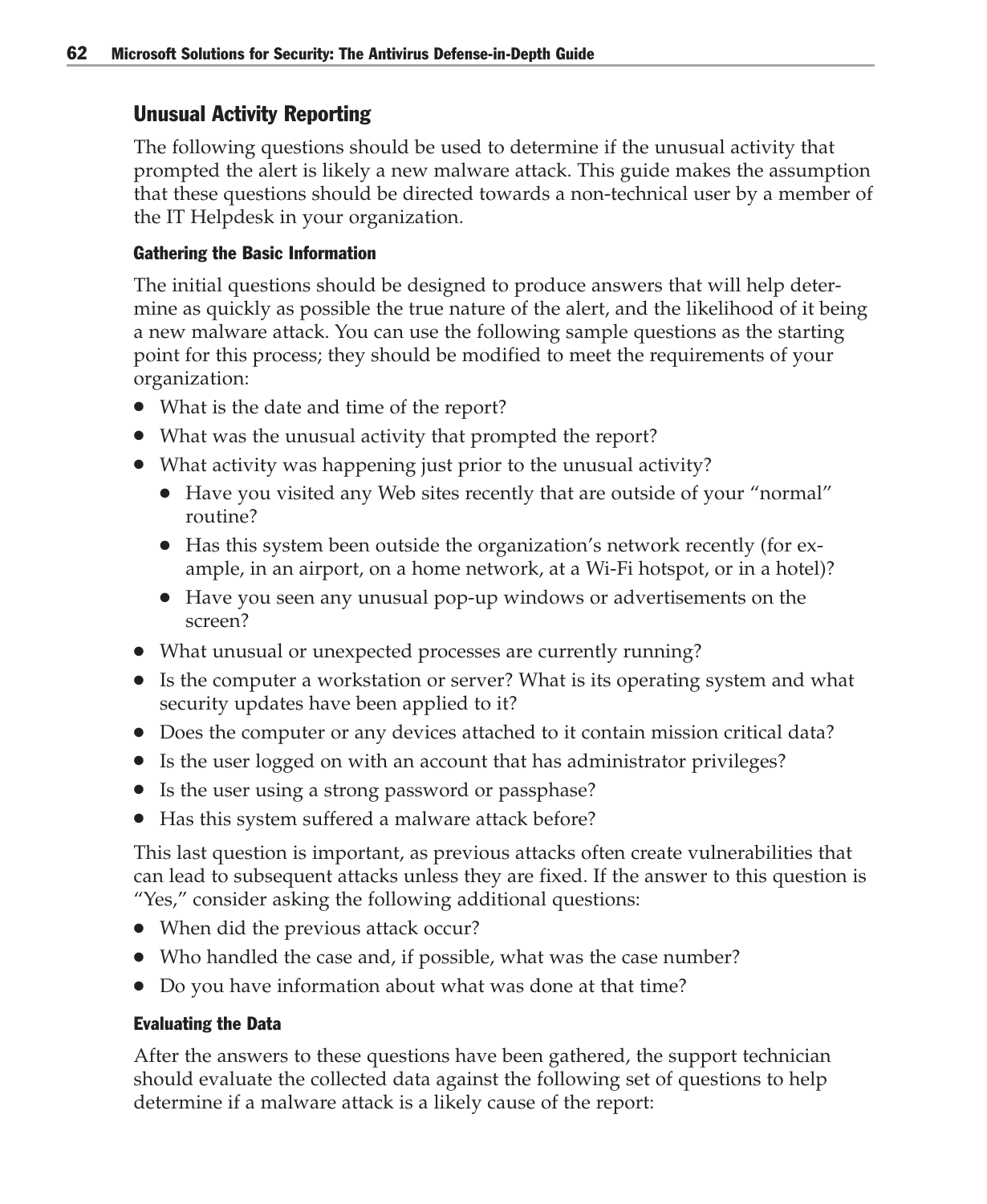- Could the report be the result of a legitimate new or updated characteristic of the system?
- Could it be explained by the activities of an authorized user (instead of a hacker) intruder)?
- Could it be explained by known system activity?
- Could it be explained by authorized changes to programs or systems?

Finally, a check should be made with external antivirus sources (identified in the "Proactive Internal Communications" section of Chapter 3, "Antivirus Defense in Depth" in this guide) to determine if this report matches some existing virus or worm alert.

#### Gathering the Details

At this point it may be possible to determine if a new malware attack is the likely cause of the problem. If not, a higher level of technical information may be required and a support technician may need to physically visit (or if possible, gain remote control to) the suspect system. You can use the following sample technical questions to gather more detailed information and determine, categorically, if the system has been attacked by a hacker or malicious code:

- Does the device have a firewall enabled on it or in front of it? If so, what ports are open to the Internet?
- If applications are crashing, contact the application vendor(s) right away to determine the root cause (for example, current Microsoft applications provide error reporting tools you can use to send in a crash report).
- Are there any security updates for this system that have been released but have not been installed?
- What kind of password policy does the system have? What is the minimum password length? What are the password complexity requirements?
- Are there any new or suspicious:
	- accounts on the local machine?
	- accounts in the administrators group?
	- services listed in the Services management console?
	- events in the event logs?
- Are there any network connections reported by the **netstat** utility to external IP addresses or suspicious IP addresses?

#### Unusual Activity Response

After the initial information has been gathered and used to determine the nature of the alert, it should be possible for the Helpdesk to make a decision about whether a false alarm, hoax, or real malware attack has occurred.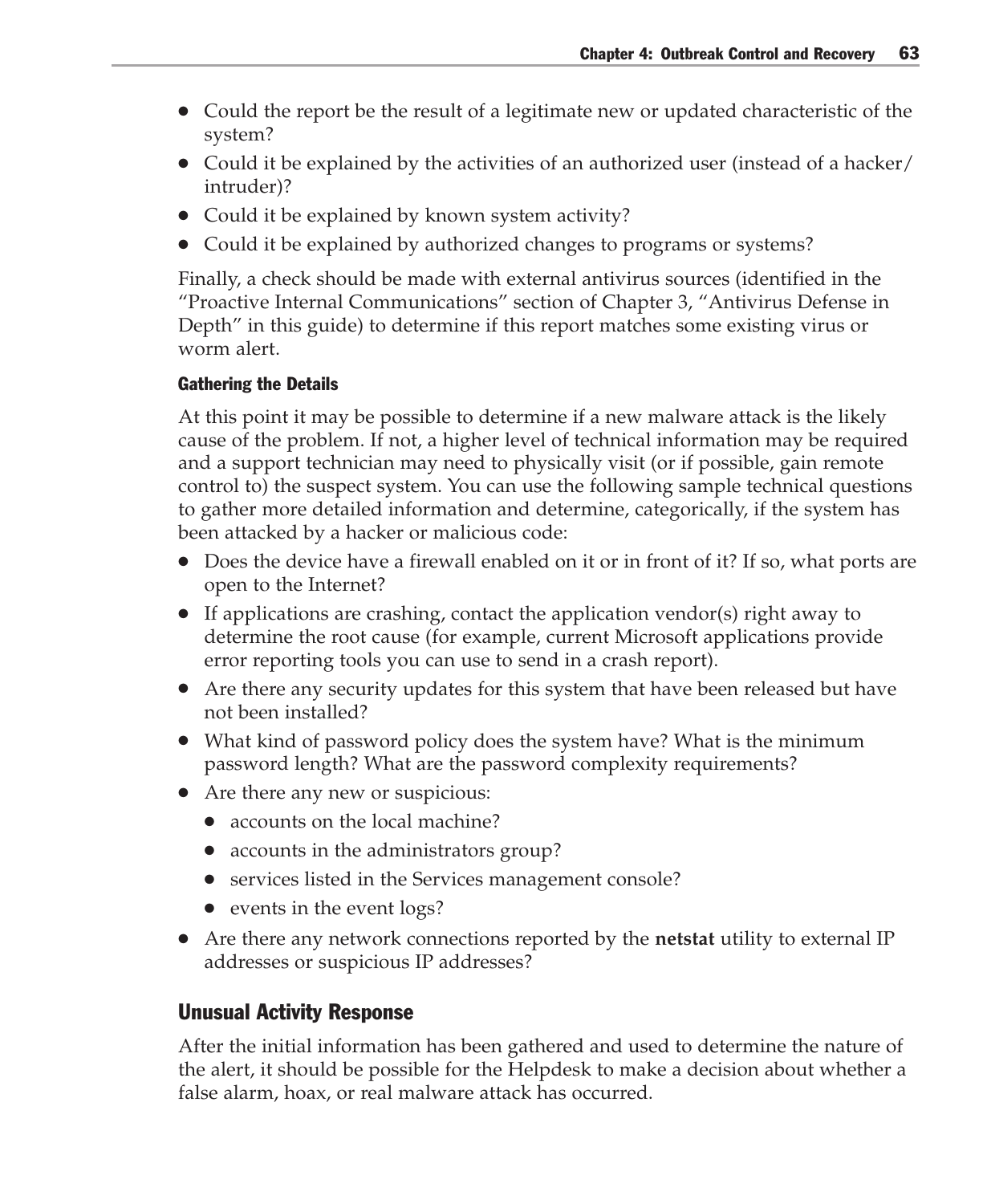Creating a fake malware report is far easier than developing a virus or worm, which unfortunately assures the creation of many false malware alerts. These hoaxes and the calls and warnings they generate waste considerable time and money. Hoaxes also annoy your users and tend to make them question the value of reporting potential attacks. The following considerations should be made to ensure the alert is correctly handled.

- **False alarm**. If the report is a false alarm, the call information should be logged. Periodic review of this information may help determine if additional user training is required.
- **Hoax**. It is important to track and record false malware alerts as well as real malware activity, as they are still attack instances — they just do not use malicious code. Communicating information about false malware alerts as well as real malware threats to your users should be part of your organization's regular antivirus communications. This information will help the users recognize hoaxes in advance and therefore reduce lost productivity.
- **Known infection**. If the system appears to be infected, the Helpdesk should take steps to determine if the infection is a known attack that can be handled with an existing antivirus application. The system's antivirus application should be checked to ensure it is operational and up-to-date. A complete system scan should then be undertaken to attempt to clean the system. If this scan successfully identifies and cleans the infection, the call should be logged and a warning sent to all users to ensure their antivirus systems are running correctly and updated. If the scan fails to identify a specific form of malware, it should be considered a new infection and the guidance in the "Incident Response Process" section followed.
- **New infection**. If the system appears to be infected by a new malware attack, a number of initial actions should be followed to help ensure the problem is communicated in the correct manner. These initial actions are designed to help the IT support staff consistently follow a process that will ensure the correct course of action is followed. Answers to the initial questions listed earlier will help determine which of the following initial actions should be considered at this stage:
	- Contact the assigned member of the emergency response team with details of the alert.
	- If the suspect computer is a server, contact its administrator to discuss the implications of removing the computer from the network.
	- If the suspect computer is a workstation, contact its user(s) to discuss the implications of removing the computer from the network.
	- Consider triggering a high-level alert or warning to users of the IT system to warn of the detected attack.

At this point, the role of the Helpdesk is complete. Responsibility for the outbreak will move to the incident response process, and the members of the Computer Security Incident Response Team (CSIRT) will need to be notified.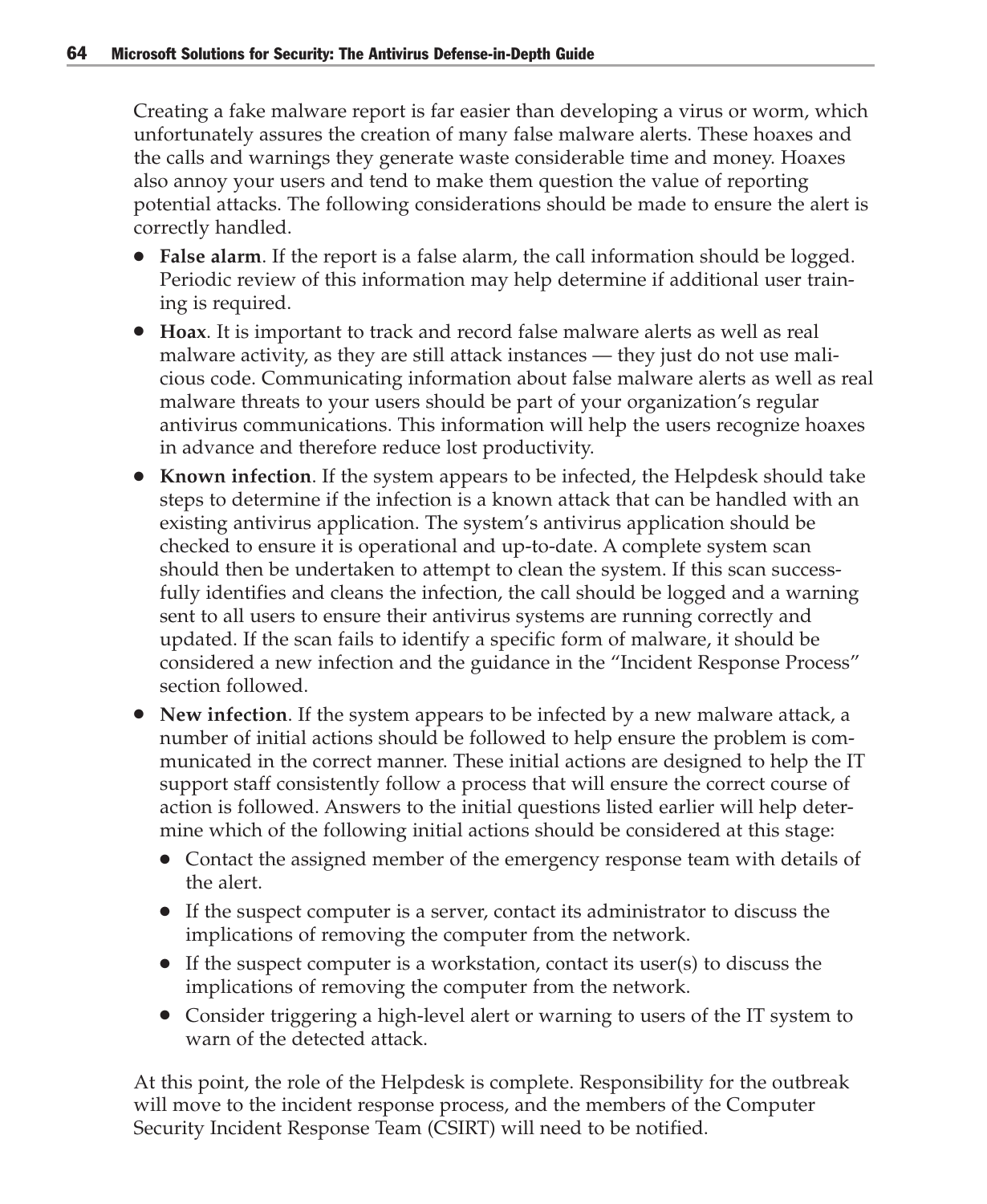# Step 2: Incident Response

As discussed in Chapter 3, "Antivirus Defense in Depth" in this guide, the CSIRT will need to convene an emergency meeting as soon as possible to help organize the next stage of the organization's incident response process. For more detailed explanations of how to create an incident response team and the processes for security and disaster recovery in general, refer to the same chapter in this guide.

For the purposes of this guide, it is assumed that the CSIRT is in place. The first goal of the team at this point should be to determine the immediate outbreak control mechanism. The following section provides information that will help determine the options for this mechanism and its components.

## Emergency Outbreak Control

After the malware attack has been confirmed, the first step in controlling the outbreak is to ensure that the infected computers are isolated from other devices. Ensuring the isolation of infected computers is essential, because it prevents their ability to spread the malicious code. There are a number of different mechanisms for achieving this isolation that will all have an impact on the normal operations of the organization.

**Important:** If you believe your organization will be pursuing criminal or civil litigation, Microsoft recommends consulting with your organization's legal representatives before taking further steps.

If the outbreak has been detected in the antivirus community, use the guidance provided by your antivirus vendor(s) to help you determine the severity of the outbreak.

If the outbreak is currently unknown in the wider antivirus community, you should report the incident to your antivirus vendor(s) as soon as possible. They may request that you send them examples of the malware in a compressed and password-protected file to allow them to analyze it. The process of finding these examples is not always straightforward and should, ideally, be prepared for in advance. See the section "Step 3: Malware Analysis" of this chapter for guidance in preparing malware examples.

The next course of action that should be followed is to contain the immediate attack. There are three basic options for you to consider:

- Disconnect the compromised system(s) from the local network.
- If possible, isolate the network(s) containing infected hosts.
- If the entire network is compromised or potentially can be compromised, disconnect the complete network from all external networks.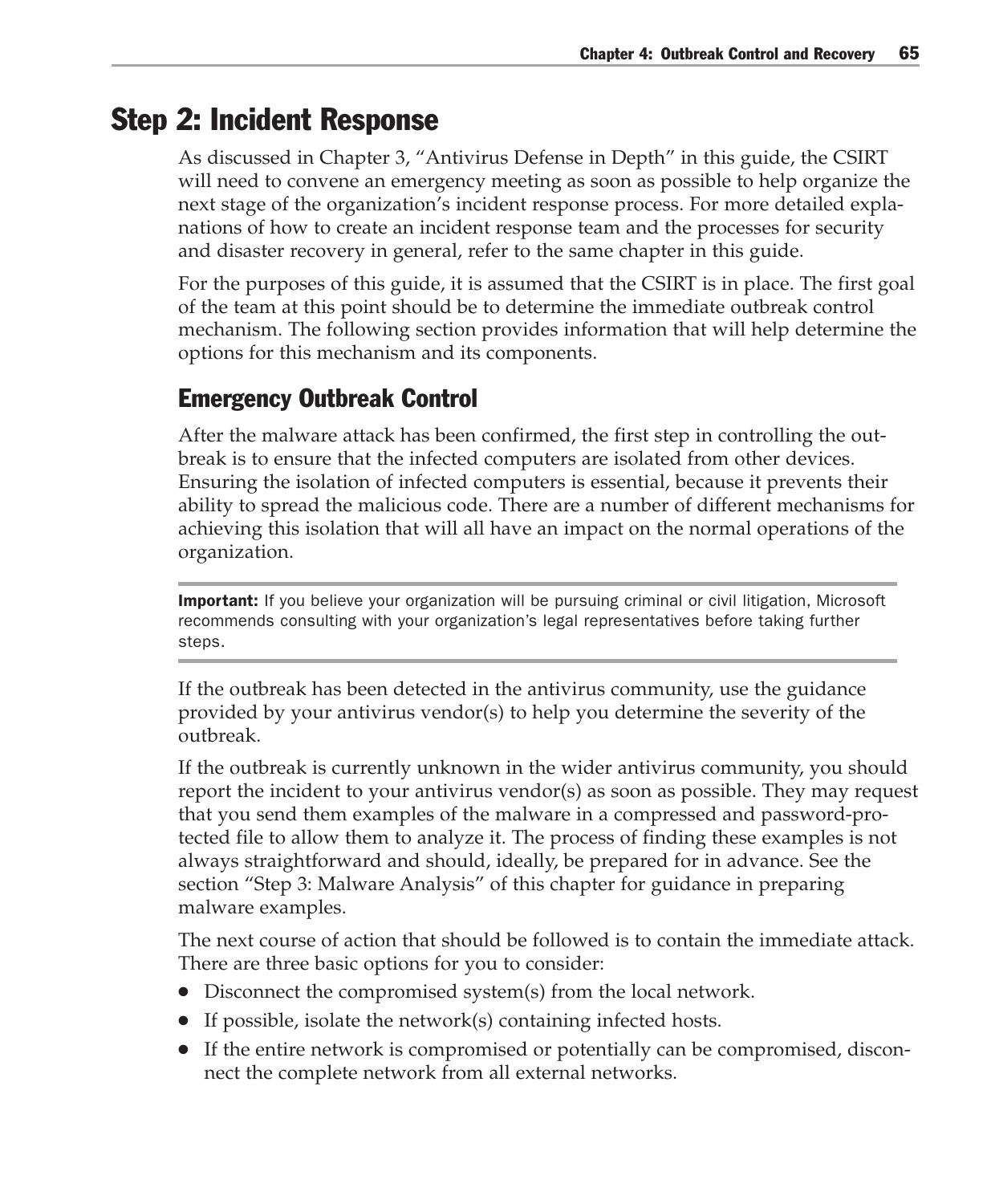There are many more detailed technical steps that could be taken, such as monitoring the network to try and identify the network ports and IP addresses involved in the attack. However, if the detailed analysis of the malware has not been completed, the risk of missing an attack vector that could lead to wider infection is significant. The only mechanism available to your organization to help you determine whether this risk is acceptable would be a completed security risk assessment report. This report would enable you to determine the risks involved in failing to stop an attack and potentially infecting or unwittingly being used to launch an attack on customers or partner organizations. If you have not completed this risk analysis prior to an attack, it is recommended that your organization err on the side of caution and minimize the possibility of spreading an attack by selecting the highest level of isolation possible.

The options listed here are guidelines only. Your specific course of action may be different depending on such factors as business needs, locale, impact, severity, and other factors that may apply only to your organization and the circumstances of the outbreak.

## Preparing for Recovery

After the outbreak control mechanism has been activated, you should start the process of active recovery. The overall aim of the recovery process is to ensure that the following goals are achieved:

- Minimal disruption to the organization's business.
- The fastest possible recovery time from the attack.
- The capture of information to support possible prosecution.
- The capture of information to allow for additional security measures to be developed, if required.
- Prevention from further attacks of this type for the recovered systems.

Unfortunately, the first two goals require a "rapid fix" approach while the remaining three require time to be spent in gathering information about the attack to fully understand it. To satisfy both — that is, to quickly resolve the issue and still capture all the relevant data required — consider using the process shown in the following figure. This process is designed to ensure an infected system is released for recovery as quickly as possible while at the same time making sure the required forensics data is not lost. This data is important, because your organization will use it to determine if the recovered systems will be safe from future attack, and it will also serve as evidence if future legal action is pursued.

The processes of system recovery and virus analysis should be run as parallel activities to ensure the fastest possible recovery time.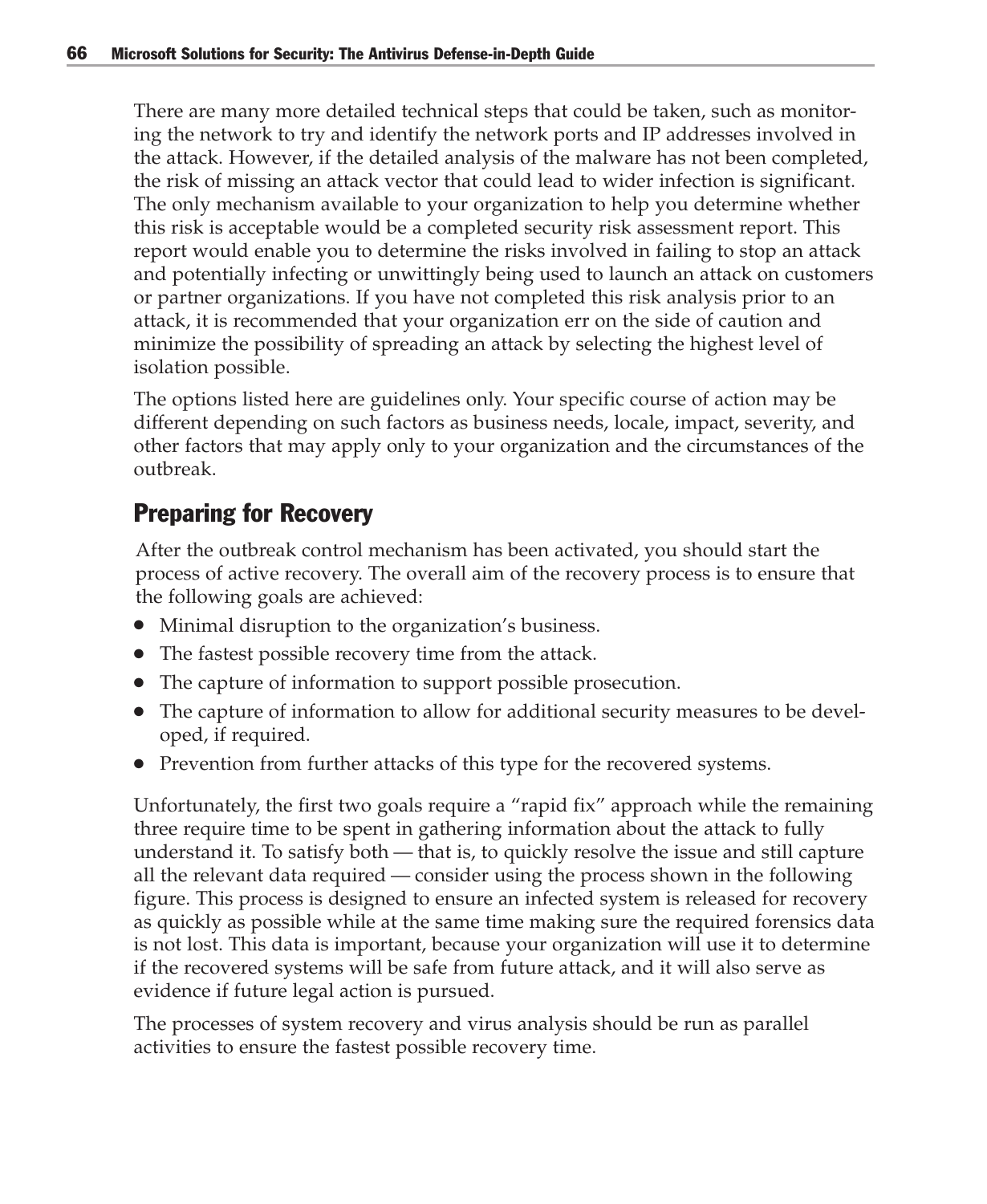



The fastest way to allow all systems to be recovered is to determine if one infected system can be used for analysis. If so, this system should be quarantined and analyzed. (Guidance on this analysis process is provided in the following "Step 3: Malware Analysis" section of this chapter.) If quarantine and analysis are not possible, the next best option is to create a clone of the system using some type of imaging software. If this option is available, you can take an image of the system, release the original computer for recovery, and then create a clone system.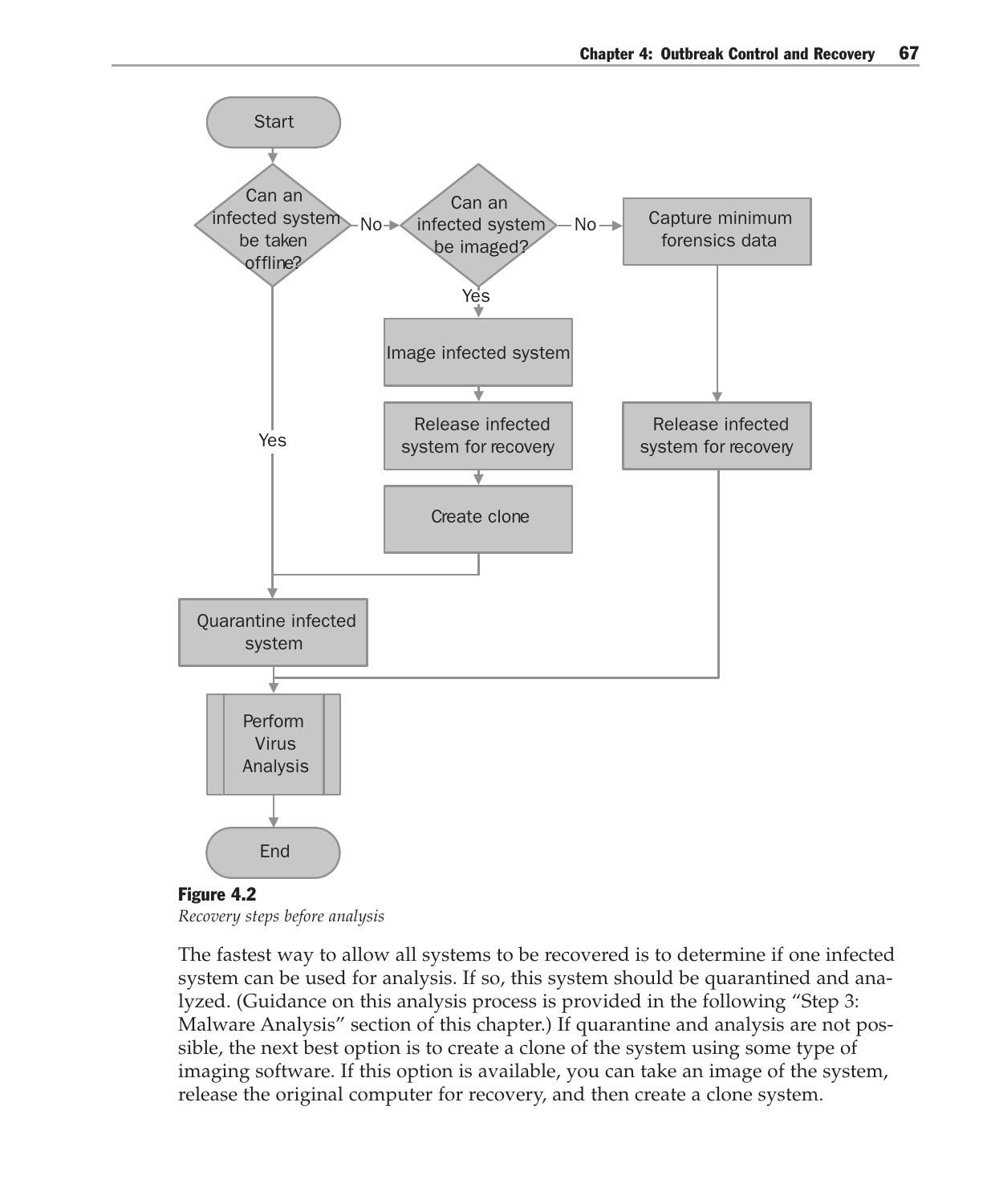In cases where evidence will be gathered or more detailed analysis can be undertaken, it is especially important that affected computers are imaged as soon as possible (before remediation activities begin) so that the infection can be identified, triaged, and handled in the most expedient and appropriate manner.

Finally, if imaging is not possible a set of minimum forensic data should be gathered before the system is released for recovery. Ideally, your organization's security team should develop and maintain some form of incident response toolkit. You can use such a toolkit to gather both volatile and nonvolatile system data that will be useful for providing system forensic data. This toolkit could be a subset of a more complete malware analysis toolkit that will be used in the next section of this chapter to uncover and document all elements of the malware. However, the key differentiator of an incident response toolkit is that it should capture the minimum level of system information required in the fastest possible time to allow the system to be released for recovery as soon as possible.

# Step 3: Malware Analysis

As soon as the spread of the malware attack has been contained, it is important to take some time to understand the nature of the outbreak and to perform a more detailed analysis of the malware. Failure to carry out this step can increase the likelihood of re-infection; failure to understand how the malware works will make it impossible to ensure that systems are cleaned and secured against further attacks.

Ideally, the malware analysis would be carried out by a member of the security team with a dedicated set of applications and utilities that can be used to gather the required information in as automated a fashion as possible. The following steps will help understand the nature of the attack.

# Examine the Operating System Elements

Try to determine which operating system files were introduced or modified by the attack. As part of this analysis, look for changes in the following areas:

- Active processes and services.
- The local registry.
- Files in the Microsoft<sup>®</sup> Windows<sup>®</sup> system folders.
- New user or group accounts, especially with Administrator privileges.
- Shared folders (including hidden folders).
- Newly created files with normal looking file names but in unusual locations.
- Opened network ports.

Techniques that you can use for checking these operating system elements will be explained in the following sections.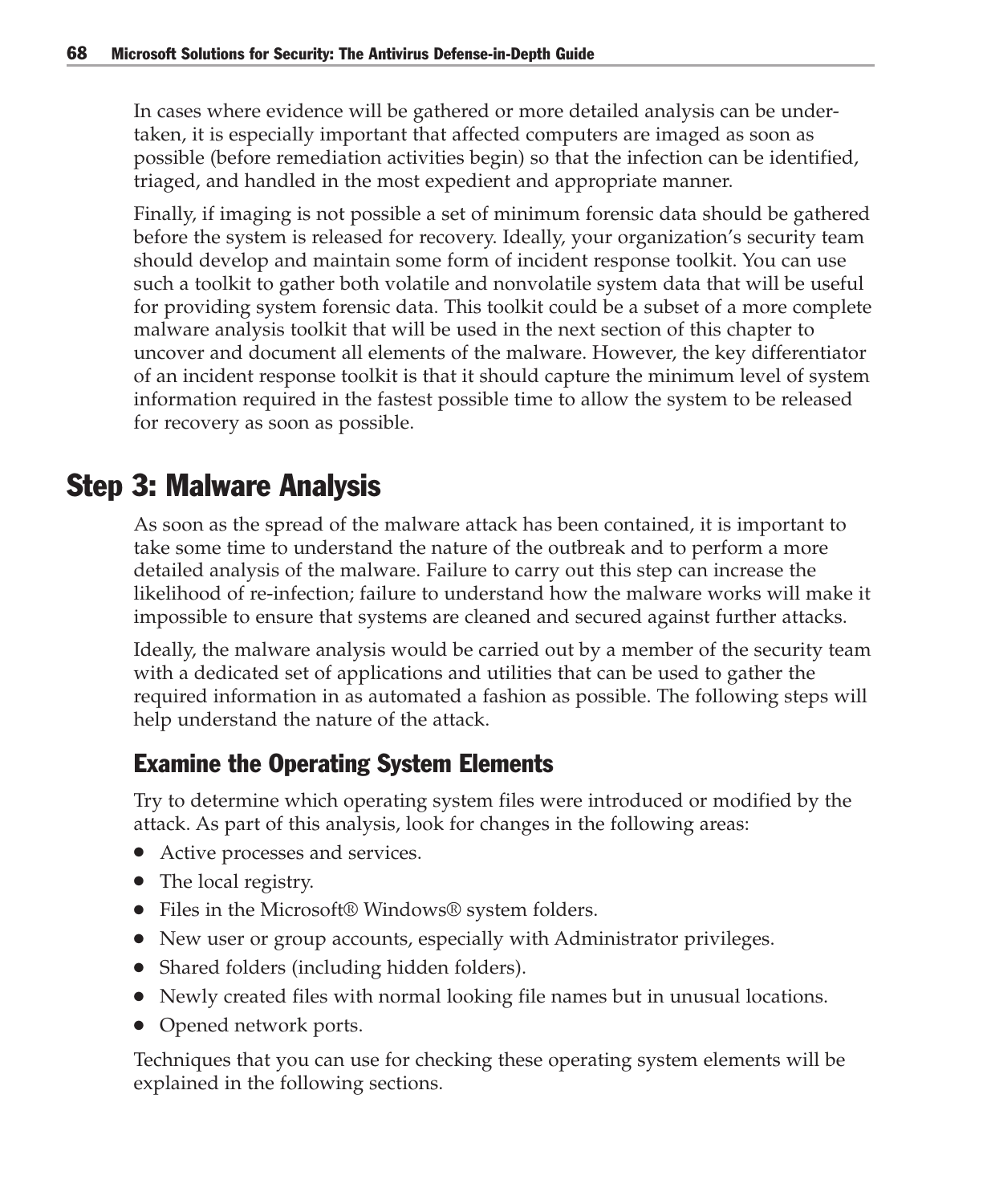### Checking for Active Processes and Services

Infected systems are likely to have had new processes introduced into their memory.

The use of specialized process listing tools, such as PsTools and the Process Explorer freeware program is recommended to provide a more user friendly interface. These tools are available from the Sysinternals Web site at www.sysinternals.com, and make it possible to see not only the path to the image file but also the process tree.

To help minimize the number of entries in the process list and therefore help in the identification of any rogue processes, you should close all valid applications and any valid background applications such as Instant Messenger, e-mail monitors, or thirdparty utilities that stay memory resident.

If a specialized tool is not available, the Windows Task Manager tool in all Microsoft Windows systems can be used as a quick check for active processes running on the system. However, because Task Manager does not show the path to the image that launched the process, it would be impossible to determine whether a malware attack launched as "svrhost" would be a legitimate process or not.

Complete the following steps to analyze the active processes using Task Manager:

#### To analyze active processes on a computer running Windows

1. Press **CTRL**+**ALT**+**DELETE** simultaneously to bring up the **Windows Security** window and select **Task Manager**.

Note: On Windows 9*x* computers you will see a list of running programs instead of the Task Manager application.

- 2. Click the **Processes** tab.
- 3. Resize the **Windows Task Manager** window to display as many of the active processes as possible on your screen.
- 4. Select the **View** option from the menu bar and click **Select Columns…**
- 5. Select the check boxes for the following columns:
	- PID (Process Identifier)
	- CPU Usage
	- CPU Time
	- Memory Usage
	- Peak Memory Usage
	- $\bullet$  I/O Reads
	- I/O Writes

6. Click **OK** and resize the window to show as many of these columns as possible.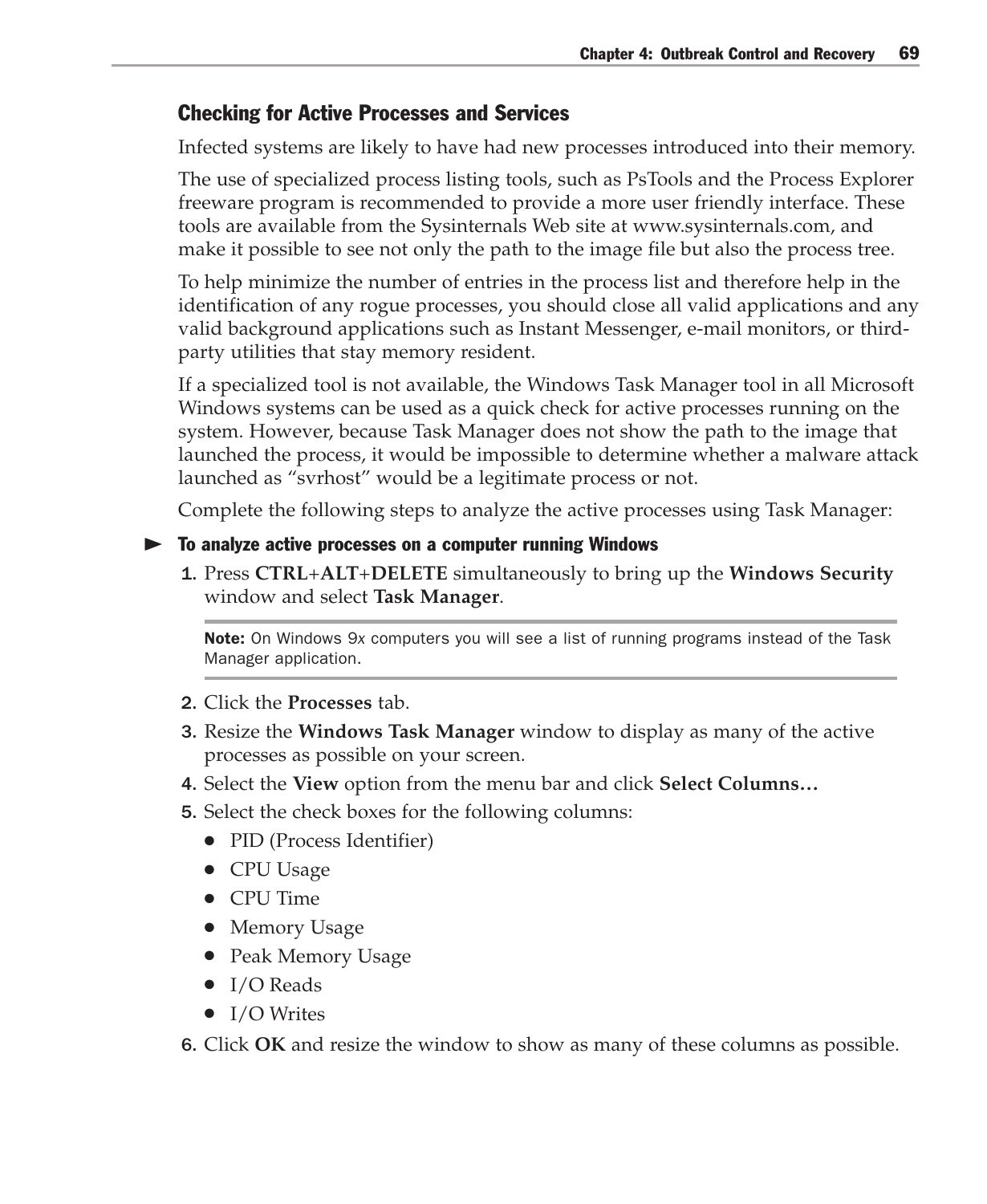You can sort the order of the columns by clicking any column title. Use this sorting method for each of the listed columns and determine which processes are using which resources.

Note: To obtain a printout of this list for future reference, make Process Explorer or the Windows Task Manager the active window and press **ALT+PRT SCRN** on the keyboard. A screen shot of the list will be created in the computer's clipboard, which can be pasted into the Windows Paint application or Microsoft Word and printed.

The following figure shows the process details of the Blaster worm as an active process in the Microsoft Windows 2000® Server Task Manager.

| <b>Processes</b><br><b>Applications</b> | Performance |     |            |           |                |             |              |                    |
|-----------------------------------------|-------------|-----|------------|-----------|----------------|-------------|--------------|--------------------|
| Image Name                              | PID         | CPU | CPU Time   | Mem Usage | Peak Mem Usage | Page Faults | I/O Reads    | I/O Writes         |
| System Idle Process                     | $\Omega$    | 99  | 1008:21:59 | 16K       | 16K            |             | 0            | $\Omega$           |
| System                                  | 8           | 00  | 0:02:58    | 212K      | 636 K          | 45,999      | 4            | 23,435             |
| smss.exe                                | 148         | 00  | 0:00:00    | 564 K     | 2,220K         | 674         | 166          | 54                 |
| csrss.exe                               | 172         | 00  | 0:00:04    | 1,860K    | 2,520K         | 3,184       | 24,758       | $\Omega$           |
| winlogon.exe                            | 192         | 00  | 0:00:07    | 3,392K    | 7.912K         | 70,305      | 14,750       | 14,371             |
| services.exe                            | 220         | 00  | 0:00:08    | 11,760K   | 14,264K        | 68,648      | 36, 362, 186 | 24,500,460         |
| sass.exe                                | 232         | 00  | 0:00:06    | 1,448K    | 4,476K         | 734,646     | 170,967      | 133,533            |
| sychost.exe                             | 388         | 00  | 0:00:00    | 2,104K    | 2,128K         | 648         | 162          | 177                |
| SPOOLSV.EXE                             | 416         | 00  | 0:00:00    | 2,384K    | 2,416K         | 864         | 61           | 61                 |
| sychost.exe                             | 480         | 00  | 0:00:01    | 5,928K    | 6,008K         | 16,628      | 8,534        | 4,138              |
| regsvc.exe                              | 552         | 00  | 0:00:00    | 816K      | 824 K          | 235         | 3            | 3                  |
| mstask.exe                              | 592         | 00  | 0:00:00    | 1,760K    | 1,768K         | 563         | 110          | 105                |
| winmgmt.exe                             | 660         | 00  | 0:00:03    | 364K      | 4,828K         | 5,497       | 193          | 24,638             |
| igfxtray.exe                            | 1904        | 00  | 0:00:00    | 3,008K    | 3,008K         | 755         | 150          | 150                |
| regedit.exe                             | 2308        | 00  | 0:00:01    | 228K      | 3,724K         | 1,108       | 55           | 26                 |
| msblast.exe                             | 2428        | 00  | 0:00:00    | 1,932K    | 1,932K         | 486         | 35           | 32                 |
| taskmgr.exe                             | 2508        | 00  | 0:00:00    | 1,776K    | 1,776K         | 455         | 0            | 0                  |
| mmc.exe                                 | 2672        | 00  | 0:00:00    | 584K      | 4,448K         | 1,273       | 10           | 3                  |
| explorer.exe                            | 2716        | 00  | 0:00:04    | 3,424K    | 9,084K         | 18,635      | 1,356        | 181                |
| hkcmd.exe                               | 2756        | 00  | 0:00:00    | 2,560K    | 2,568K         | 642         | 104          | 104                |
|                                         |             |     |            |           |                |             |              | <b>End Process</b> |

#### Figure 4.3

*The Windows 2000 Task Manager showing the active Blaster worm process*

Note: Some malware may try and block Task Manager from starting as a form of defense. If this is the case, the Tasklist command line utility can be used on Microsoft Windows<sup>®</sup> XP and Windows Server™ 2003 computers (or the TList command line utility on Windows 2000 computers) to generate a simple text file list that can be copied to removable media for further analysis. Use the following command line syntax to generate a text file containing a list of all active processes:

```
tasklist /v >TaskList.txt
```
This command line will create a file called TaskList*.*txt in the current working directory.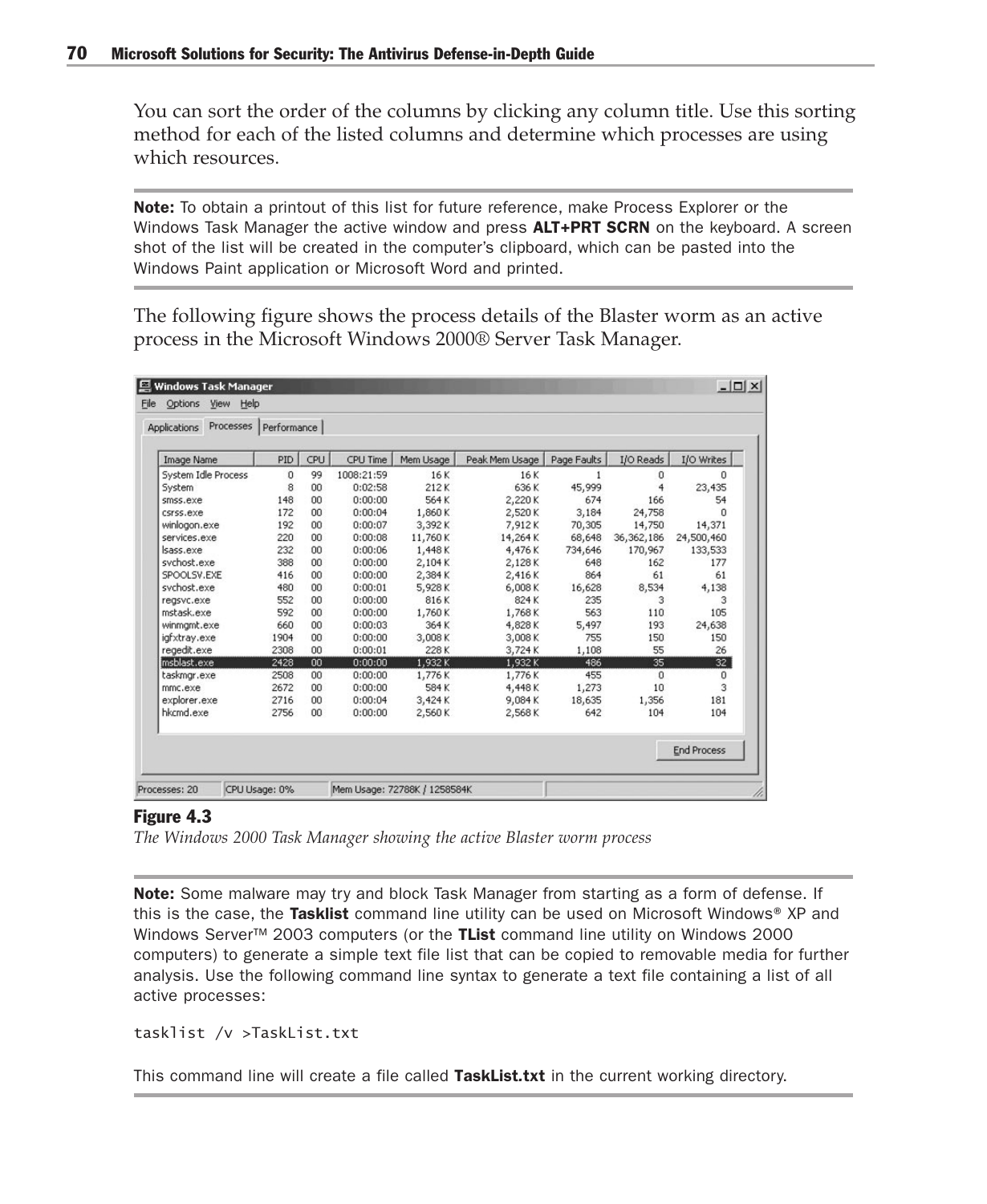Use the following tips to check processes on a computer that is suspected of running some form of malware:

- Check for any instances of running Telnet or File Transfer Protocol (FTP) services.
- If you are not sure of a process, use an Internet search engine such as Google to try and find some information about it.
- Check the path to the image file for processes whose image name you recognize.
- Look for both running and stopped services.

In addition to the msblast.exe process displayed in the previous figure, examples of other possibly suspicious processes include:

- ServuFTP Mt.exe
- Ocxdll.exe Ncp.exe
- 
- Kill.exe Psexec.exe
- 
- Mdm.exe Win32load.exe
- Mdm.scr

**Note:** This list is provided to illustrate examples of the type of file names that have been used in the past. Almost every attack will use a different name so it is important to be able to spot the unusual entries in the task list and to understand the naming techniques used by the malware writers.

#### Checking the Startup Folders

It is possible that the malware has attempted to launch itself by modifying the startup folders of the system.

Note: The precise path for these folders will change depending on the operating system being analyzed. The following information is for operating systems running Windows XP, Windows Server 2003, or Windows 2000.

There are two areas of the startup folder that you should check. The first is the **All Users** folder, which can be found at the following default location:

C:\Documents and Settings\All Users\Start Menu

The second area is the user profile path for the currently logged on account, although it is important to check all profiles that have been created on the system and not just the account that is currently logged on. You will find this information at C:\Documents and Settings\*<UserName>*\Start Menu, where *<UserName>* is the logon ID of the defined users on the system being inspected.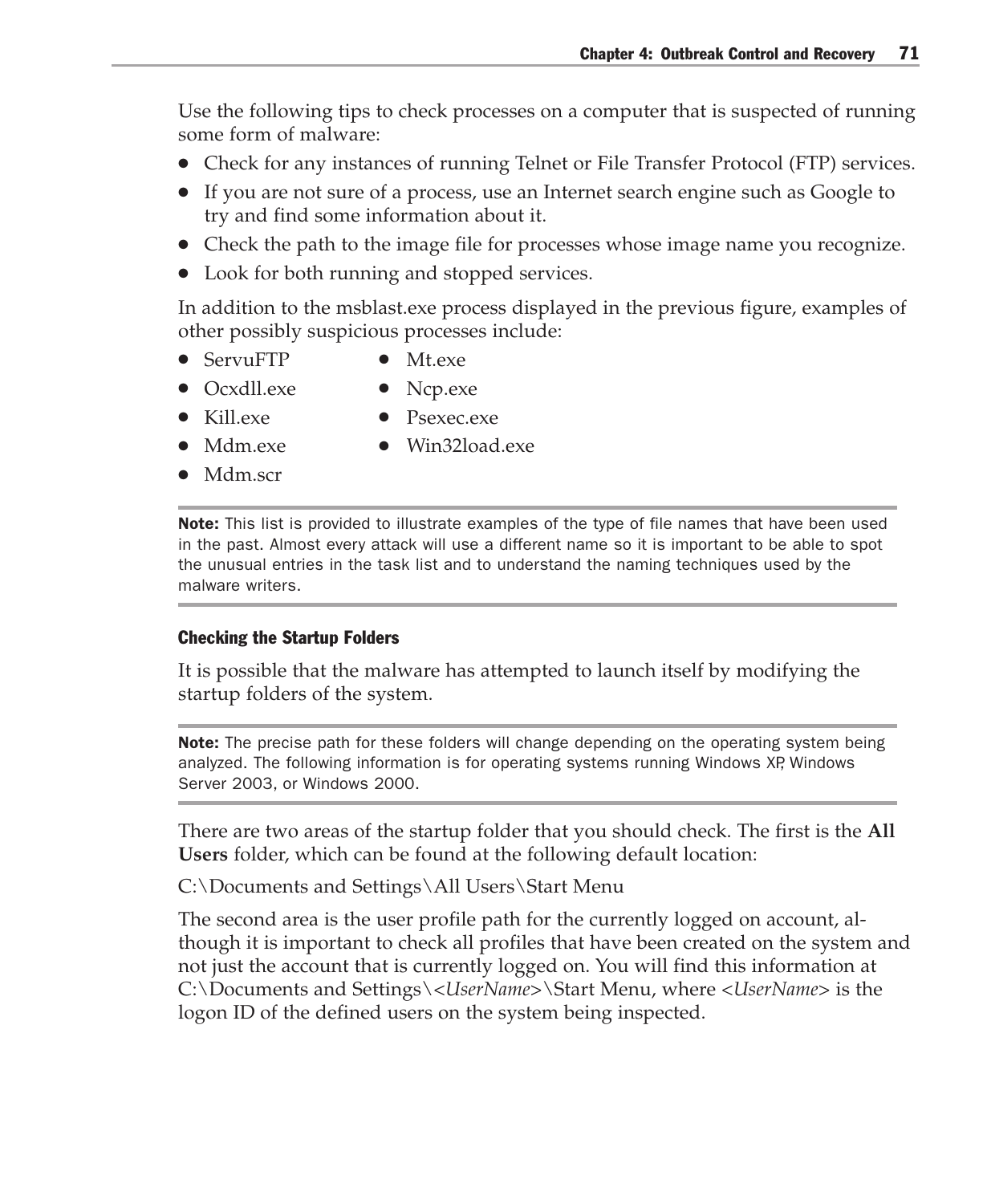Note: On Microsoft Windows® 95 and Windows® 98 systems it is possible for malware to rename the startup folder. For more information about this topic, see Microsoft Knowledge Base article "141900: Folder Other Than StartUp Launches Programs" on Microsoft.com at: *http://support.microsoft.com/?kbid=141900*

Check each of the entries in each startup folder to ensure no malware is attempting to start during a system startup.

#### Checking for Scheduled Applications

It is also possible (although rarer) that malware may try and use the Windows scheduler service to launch an unauthorized application. To confirm that this is not the case, a simple check of the scheduler queue should be performed by completing the following steps:

#### $\blacktriangleright$  To check the scheduler queue

- 1. Click **Start**, **Run**, type cmd to open a command prompt window.
- 2. At the command prompt type at and then press **ENTER**.
- 3. If there are any entries in the list check for any unauthorized or suspicious applications, create a report for future analysis using the following command:
	- a. Click **Start**, **Run**, type at >C:\AT\_Queue\_Report.txt and then press **ENTER**.

Executing this command will create a text file in the root of the C: drive, which should be moved to a removable disk for future analysis. Review the text file to determine if any unauthorized applications are scheduled in the queue.

Once a complete analysis of the active and scheduled processes has been completed, it may be possible to identify the process or processes that were introduced by the attack. Once these have been documented, a system reboot should be performed and the analysis repeated to determine if the attack managed to compromise other areas of the system and allowed the rogue processes to be launched at startup. If so, analysis of the system's boot files and registry will have to be completed to find the mechanism used to maintain the rogue process or processes.

### Analyzing the Local Registry

Because the completed system registry is a large and complex data store, it may be beneficial to create a copy of the entire system registry for a detailed analysis after the attack recovery process has been completed.

The Backup utility that is included with all versions of Windows can be used to back up and restore the entire registry. If you already use Backup to regularly back up your hard disk, you can easily include the registry in these backups. To back up the registry with the Backup application, select **System State** when you select the drives, files, and folders that you want to include in a backup set.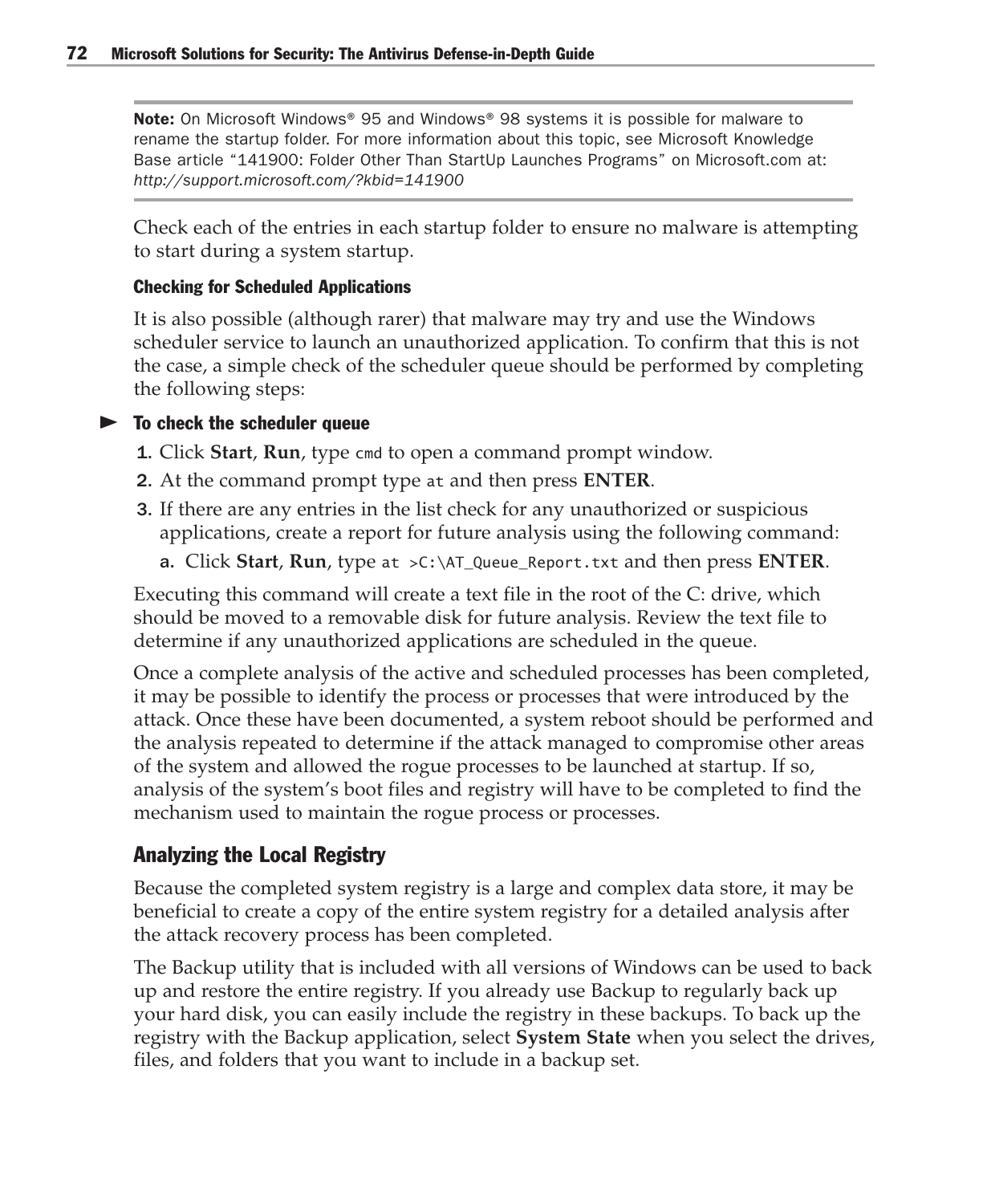As the System State includes other system-specific information as well as the registry, these backup files can be hundreds of megabytes in size. Another option is to use the registry editor utilities that also come with all versions of Windows. These utilities are ideally suited to make copies of the registry. Windows XP and Windows Server 2003 have two registry editor tools, **Regedit.exe** and the command line tool **Reg.exe**.

Note: The Windows 2000 and Windows NT® operating systems use Regedt32.exe and require the RegBack.exe and RegRest.exe Resource Kit tools to provide the same functionality as **Regedit.exe** and **Reg.exe**. For more information about these tools, see the Backing up and Restoring the Windows 2000 Registry page of the *Windows 2000 Resource Kit* on Microsoft.com at:

*www.microsoft.com/windows2000/techinfo/reskit/en-us/regentry/RegistryBackup.asp.*

#### $\triangleright$  To make a backup copy of the registry using Regedit

- 1. Click **Start**, **Run**, type regedit and then press **ENTER**.
- 2. In the left pane, select **My Computer**, and then from the **File** menu select **Export**.
- 3. In the **File name** box, type a name and location for the copy of the registry file.
- 4. Under **Export range**, click **All** and then click **Save**.

Detailed information on how to use **Regedit.exe** and **Reg.exe** can be found at the Registry Reference for Windows Server 2003 page of the Windows Server 2003 deployment guide at:

*www.microsoft.com/resources/documentation/WindowsServ/2003/all/deployguide/en-us /RegistryBackup.asp.*

Important: Because this disk will be exposed to the malware, take great care to ensure that it is not exposed to other systems until an effective method of control has been established.

Once a successful backup has been taken of the registry, check the following areas for any unusual file references:

```
HKEY_LOCAL_MACHINE\System\CurrentControlSet\Control\SessionManager\KnownDLLs
  HKEY_LOCAL_MACHINE\System\ControlSet001\Control\Session Manager\KnownDLLs
  HKEY_LOCAL_MACHINE\Software\Microsoft\Windows\Current Version\Run
  HKEY_LOCAL_MACHINE\Software\Microsoft\Windows\Current Version\RunOnce
  HKEY_LOCAL_MACHINE\Software\Microsoft\Windows\Current Version\RunOnceEx
  HKEY_LOCAL_MACHINE\Software\Microsoft\Windows\CurrentVersion\RunServices
 HKEY_LOCAL_MACHINE\Software\Microsoft\Windows NT\CurrentVersion\Windows
("run="
    line)
  HKEY_CURRENT_USER\Software\Microsoft\Windows\Current Version\Run
  HKEY_CURRENT_USER\Software\Microsoft\Windows\Current Version\RunOnce
  HKEY_CURRENT_USER\Software\Microsoft\Windows\Current Version\RunOnceEx
```

```
 HKEY_CURRENT_USER\Software\Microsoft\Windows\CurrentVersion\RunServices
 HKEY_CURRENT_USER\Software\Microsoft\Windows NT\CurrentVersion\Windows ("run="
  value)
```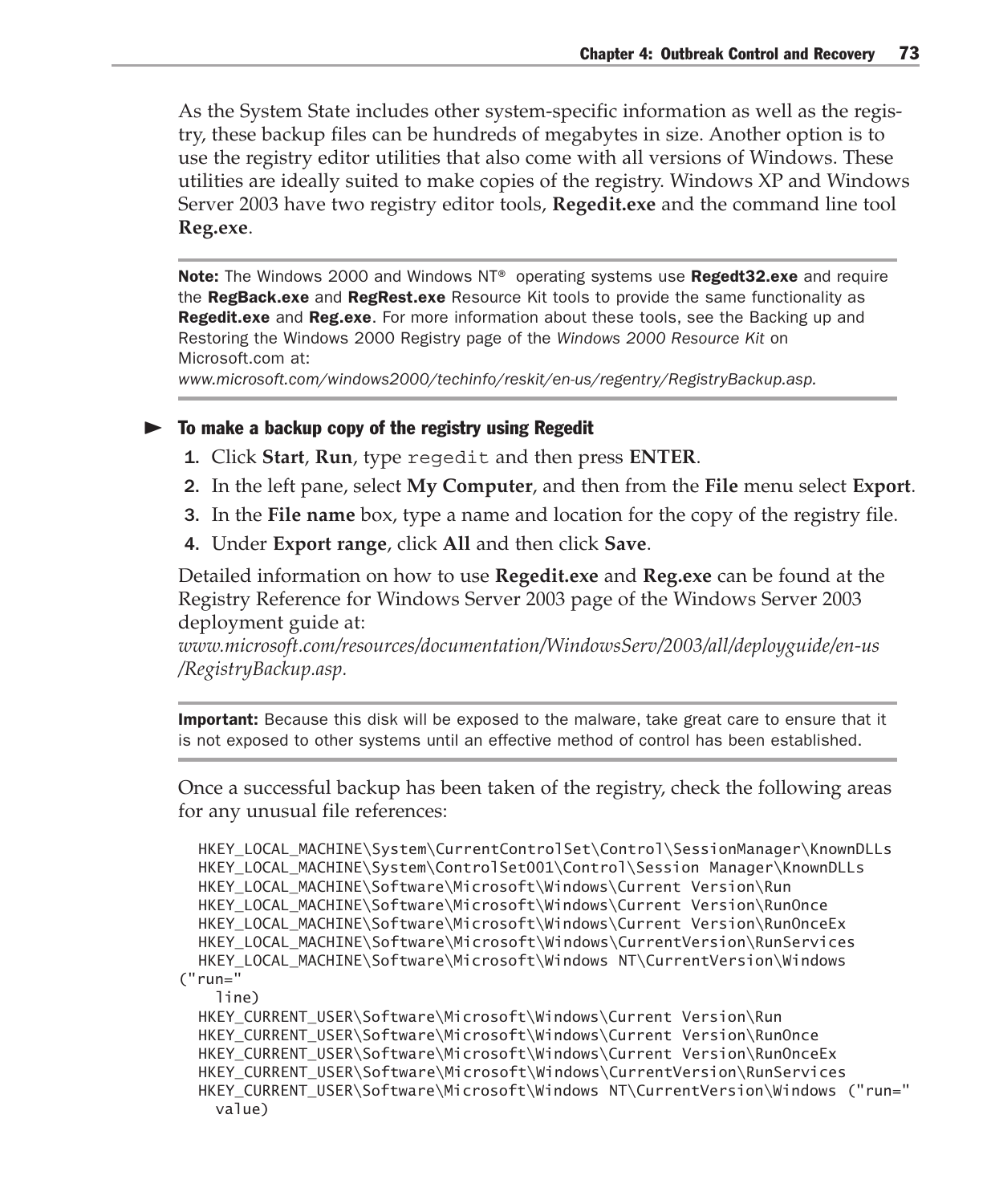These areas of the registry are often targeted by malicious code because they allow the malware to launch itself at system startup. For example, the W32@.Mydoom.G@mm worm added the following value:

"(Default)" = "%System%\<random\_filename>"

to the following registry keys:

 HKEY\_CURRENT\_USER\Software\Microsoft\Windows\CurrentVersion\Run HKEY\_LOCAL\_MACHINE\Software\Microsoft\Windows\CurrentVersion\Run

Another area that has recently been targeted is the following key:

HKEY\_CLASSES\_ROOT\CLSID\{E6FB5E20-DE35-11CF-9C87-00AA005127ED}\InProcServer32

This key controls the .dll files that Microsoft Internet Explorer (**Explorer.exe**) loads. For example, the Mydoom worm and its variants would add an entry here to load a .dll file that would open a vulnerability and allow a backdoor attack.

The W32.Netsky.D@mm worm would delete this key and the following keys altogether:

 HKEY\_CURRENT\_USER\Software\Microsoft\Windows\CurrentVersion\Explorer\PINF HKEY\_LOCAL\_MACHINE\System\CurrentControlSet\Services\WksPatch

Another tool that can be extremely useful for analyzing Windows XP and Windows Server 2003 based systems is the System Configuration Utility. Using this tool it is possible to view and modify a variety of startup and configuration information as well as review the current services list. More information on using this tool can be found in the Windows XP Professional Resource Kit. This information is also available online on the System Configuraiton Utility page on Microsoft.com at: *www.microsoft.com/resources/documentation/Windows/XP/all/reskit/en-us /prmb\_tol\_dxth.asp*

**Note:** You must be logged on as an administrator or a member of the Administrators group in order to use System Configuration Utility.

#### Checking for Malware and Corrupted Files

Most malware will modify one or more files on a computer's hard disk, and finding which ones have been affected may be a difficult process. If the system was created from an image, you may be able to compare the infected system directly with a fresh system created from this image.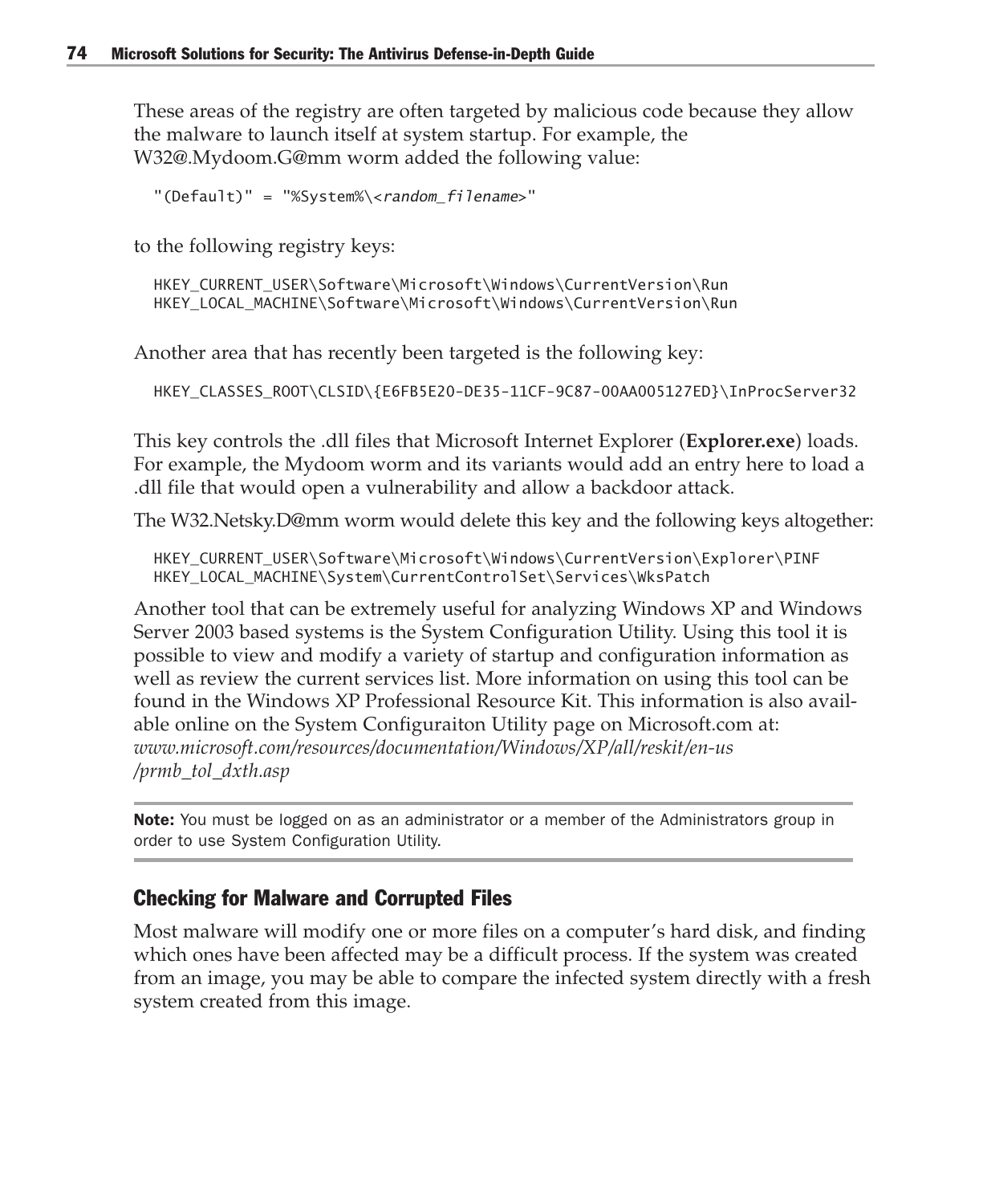If this option is not available, another method to determine which files have been changed is to use a system-wide search of all files that have changed since the malware was first introduced to the system. Such a search can be achieved using the Windows Search tool; the following screen shot shows how to narrow the search for infected files using the **Search Results** pane's advanced options.



#### Figure 4.4

*The Search Results advanced options dialog*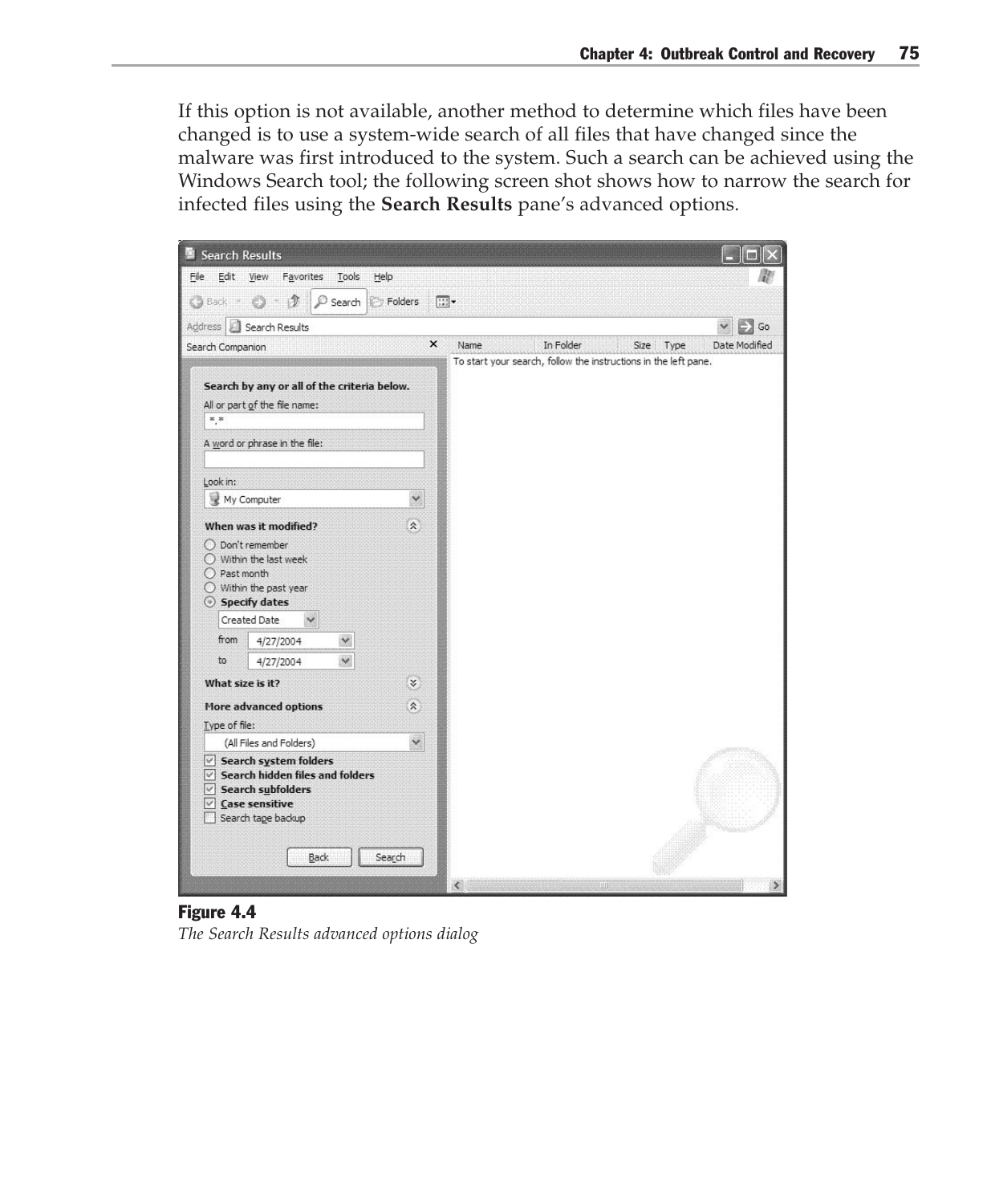With the options set as they are in this figure, all files that were created on the day the malware was introduced onto the host (in this example, April 27, 2004) will be listed.

It is also possible to create a text file containing a list of all files in the current directory and its subdirectories, although you should be aware that this could be a long list.

#### $\blacktriangleright$  To create a listing of all files in a directory and its subdirectories

- 1. Click **Start**, **Run**, type cmd and then press **ENTER**.
- 2. Change to the directory you wish to document.
- **3.** At the command prompt, type dir /s /-c /o:-d /t:c /q > FileList.txt and then press **ENTER**.

Executing this command will create a text file called **FileList.txt** in the current directory, which should be copied to a removable media for further analysis.

**Note:** There are many other ways to create such a list using other tools and scripts. However, the aim of this section is to help gather information quickly using tools that are known to be available on the computer. If you have had time to prepare an emergency response toolkit that contains a more advanced script, use it instead of the procedure shown here.

After this search is completed, the search results can be sorted by type to help identify the executable files, which are generally the target for malware. The following list provides examples of some of the more common file types that can contain executable code:

| *.html | *.cmd      | *.htm     |
|--------|------------|-----------|
| *.cpl  | *.pif      | *.pot     |
| *.vbe  | $\ast$ .js | *.jse     |
| *.jpg  | *.doc      | $*_{xls}$ |
| *.com  | $*$ .ocx   |           |
|        |            |           |

**Note:** The search list may contain a large number of entries, and you may not have the time to review all modifications at this stage in the process. However, it is important to save or print a copy of this list for when you have sufficient time to review the likely target files.

The following files may indicate the presence of malware on the system:

- DLL16.ini
- DLL32.hlp
- DLL32NT.hlp
- Gates.txt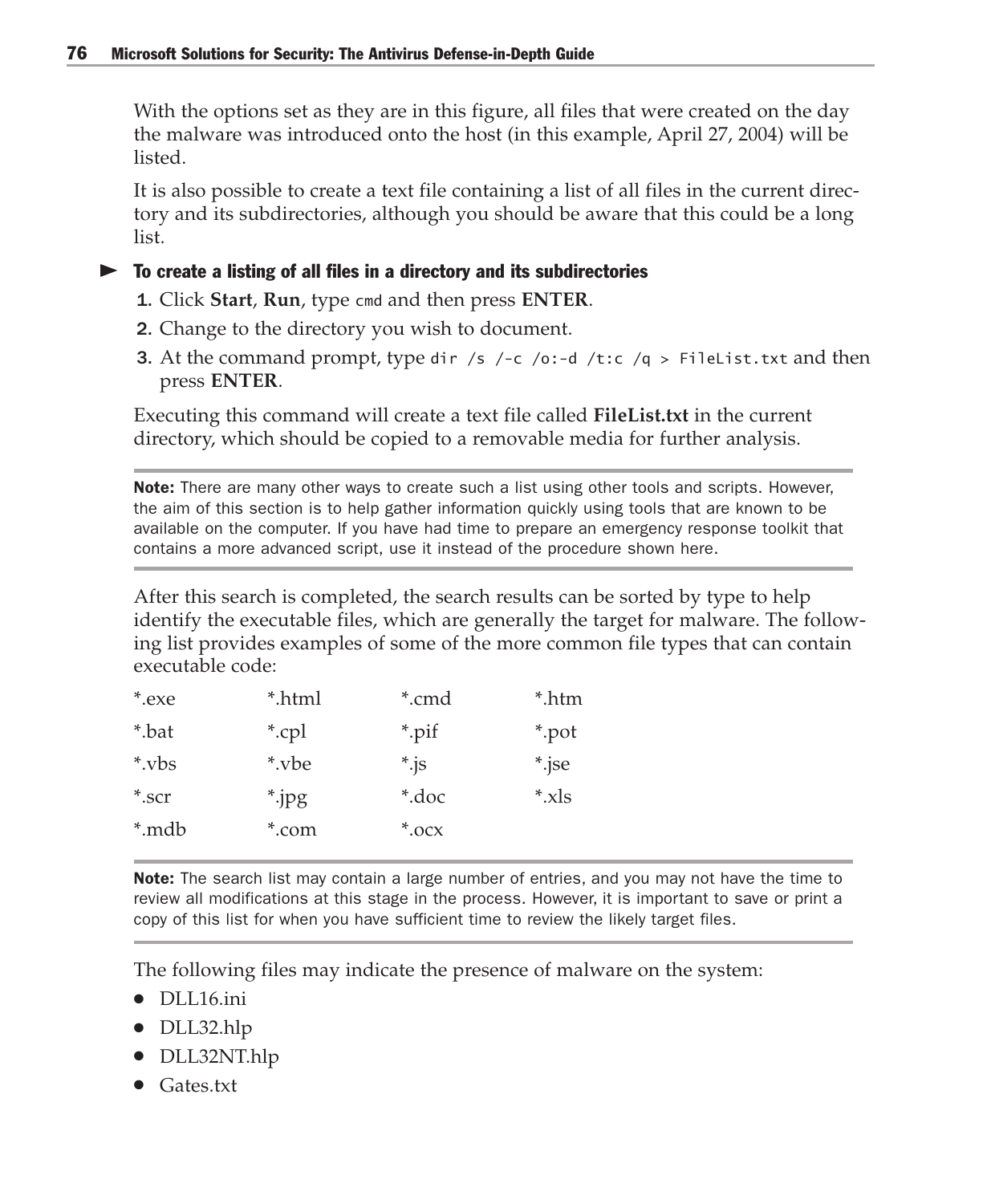- Gg.bat
- Httpsearch.ini
- Seced.bat
- Xvpll.hlp
- Psexec.bat
- Lcp\_netbios.dll

These files have been used historically by malware attacks, and are provided here to illustrate the naming techniques that have been used to attempt to hide malware files. If you are unsure of a particular file name, an Internet search can sometimes indicate the nature of a file and whether it has been linked to malware. However, it is important that such a search be performed on a system that is not infected, because Internet browsing behavior can be modified by a malware attack.

It is also important to be aware that a number of malware attacks have used valid system file names, but have placed the file in a different folder to avoid detection by the Windows File Protection service. For example, one file that has been used in the past by malware is **Svchost.exe**, which is normally installed and protected in the %WINDIR%\System32 folder. However, examples of malware creating a file of the same name directly in the %WINDIR% folder have been seen. It is important to check the full path as well as the file names.

Some of the common target areas for malware attacks to place and modify files include:

- %Windir%. This is a variable that is assigned to the Windows operating system default installation folder. This folder contains a number of important executable and configuration files. By default, this variable will point to the following folder paths:
	- C:\Windows (for Windows 95/98/ME/XP and Windows Server 2003 systems).
	- C:\Winnt\ (for Windows NT/2000 systems).
- %System%. This is a variable that is assigned to the system folder underneath the Windows operating system default installation folder. This folder contains the system files for the host operating system. By default, this variable will point to the following folder paths:
	- C:\Windows\System (for Windows 95/98/ME systems).
	- C:\Winnt\System32 (for Windows NT/2000 systems).
	- C:\Windows\System32 (for Windows XP and Windows Server 2003 systems).
- **%Temp%**. This is a variable that is assigned to the path used by applications to write temporary files. By default, this variable is assigned to the following paths:
	- C:\Windows\TEMP (for Windows 95/98/ME systems).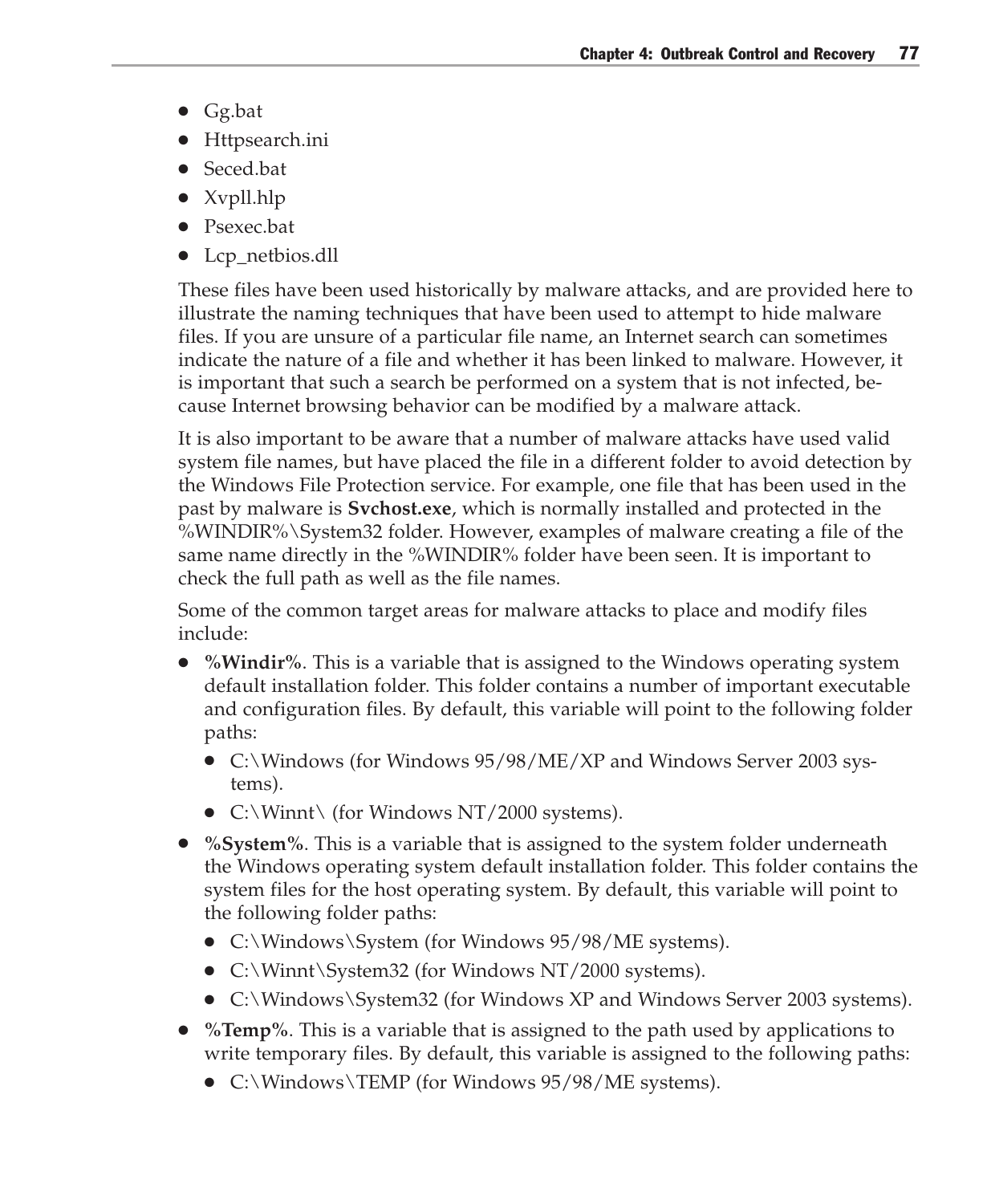- C:\WINNT\Temp (for Windows NT/2000 systems).
- C:\Document and Settings\*<UserName>*\Local Settings\Temp (for Windows XP ad Windows Server 2003).
- **%Temporary Internet Files%**. This is a variable that is used by Internet browser applications to store temporary files during Web browsing. By default, this variable will point to the following paths:
	- C:\Windows\Temporary Internet Files (for Windows 95/98/ME systems).
	- C:\Document and Settings\*<UserName>*\Local Settings\Temporary Internet Files (for Windows NT/2000/XP and Windows Server 2003 systems).

If your analysis of the files on the system uncovers any infected files, you should copy the files to removable media for future analysis. Obviously, because these files are infected, steps should be taken to ensure they are not available for anything other than the intended process. Some of the steps you might consider to help protect these copies include:

- **Changing the file name extension**. By changing the file name's extension to something unknown to the operating system, it will not be able to execute the file by an accidental click. For example, consider replacing the last letter of the file **Avirus.exe** with an underscore to make it **Avirus.ex\_**.
- **Store the infected files in a protected archive**. Consider zipping the files that are infected and using a password to protect the zipped file.
- **Specialized media**. Ensure the removable media are physically identifiable from standard media by using colored disks or non-standard labels.
- **Lock files in a safe place**. Physically secure all malware sample media in a safe or some other secure storage facility.
- **Only e-mail protected archives**. If you need to send suspected malware through e-mail (for example, to an antivirus vendor), always send a password-protected archive file of the malware. E-mail gateways will be able to scan and detect the malware if it is sent as a typical unprotected attachment.

**Note:** Some malware attacks have used protected archives to escape antivirus scanning techniques. As a result, a number of organizations have blocked or quarantined all inbound archived files. Check that this mechanism will work for your intended recipient before sending the file.

## Checking Users and Groups

Some malware attacks will try to elevate the privileges of existing users on the system or add new accounts in groups that have administrator privileges. Check for the following unusual settings:

• Odd user accounts and groups.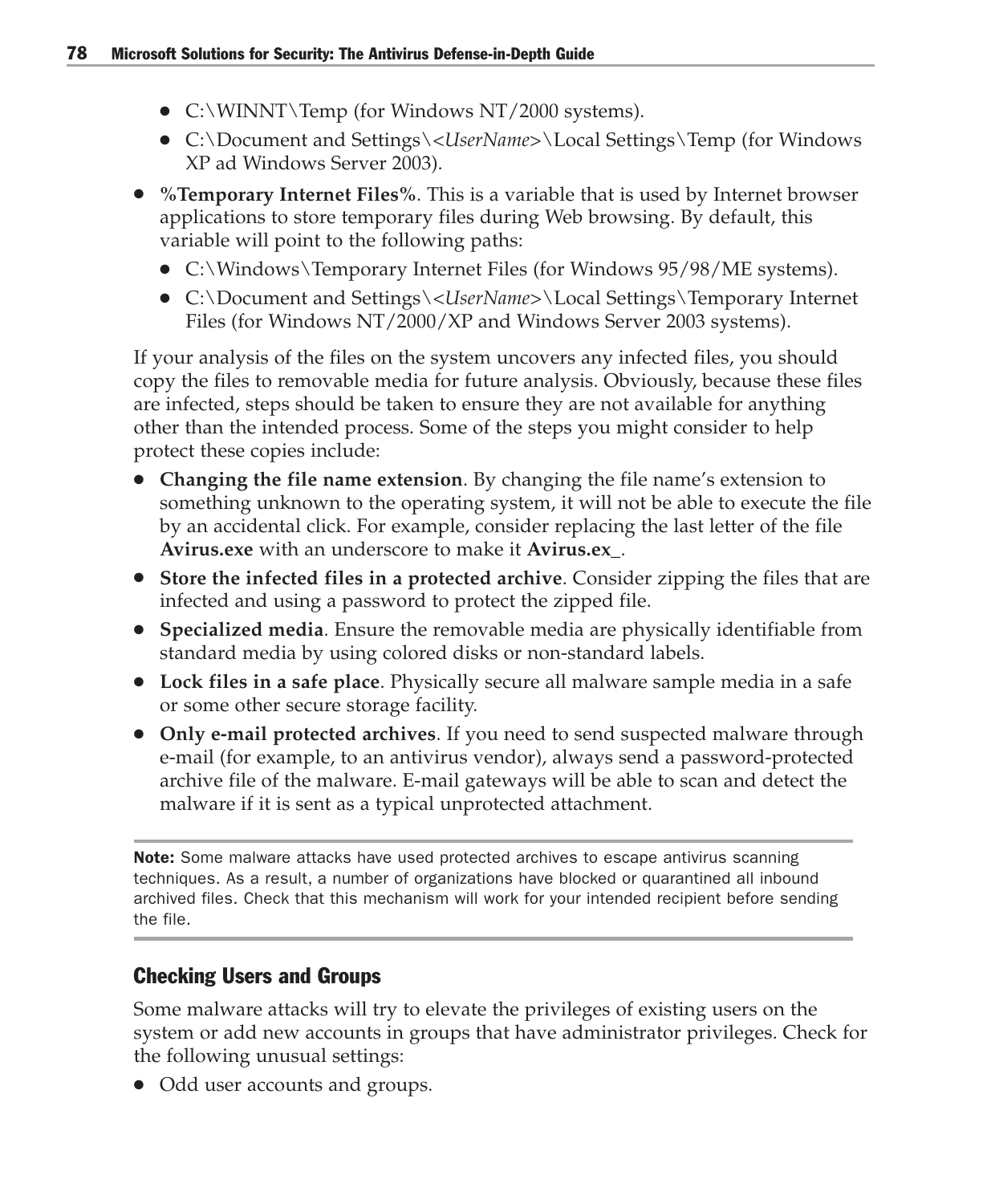- User names that do not appear to fit.
- Groups that contain invalid user membership.
- Invalid user rights.
- Recently elevated privileges for any user or group accounts.
- Finally, confirm all Administrator group members are valid.

Use the Local Users and Groups Microsoft Management Console (MMC) snap-in to check for any unusual additions to the local administrators group. Also check the security log of the local computer for any unusual entries. For example, "Account Management" category entries such as event 636 indicate a new member has been added to a local group. These logs will also provide you with the date and time that the change took place.

If the system being examined is a Windows server, use the Active Directory Users and Groups MMC snap-in to examine the domain group memberships as well. For more information about default users and groups for Windows 2000, see the Default User Accounts and Groups page on Microsoft TechNet at:

www.microsoft.com/technet/prodtechnol/windows2000serv/evaluate/featfunc/ 07w2kadb.mspx. And the Knowledge Base article "243330: Well Known Security Identifiers in Windows Server Operating Systems" that provides information on well-known security identifier (SID)s and their associated user and group information, on Microsoft.com at:

*http://support.microsoft.com/?kbid=243330.*

Note: Although the articles describe Windows 2000, it is also relevant to Windows 2003 because the same basic default groups have not changed. However, additional default groups have been introduced by Windows Server 2003, such as the Network Service and Local Service special groups. Check your default system configuration for details.

### Checking Shared Folders

Another common symptom of malware is the use of shared folders to spread infection. Check the state of the shared folders on the infected system using the Com-

puter Management MMC snap-in or via the command line using the *NetShare* command. The following tables illustrate the default shares on Windows clients and servers.

Note: By default, Windows 9*x* computers do not share files or folders unless file sharing has been enabled. Also, Windows 9*x* clients do not have "admin\$" or equivalent hidden shares; only those folders or volumes that are specifically shared are available via the network (barring the system being compromised some way or some remote-control software being installed on it).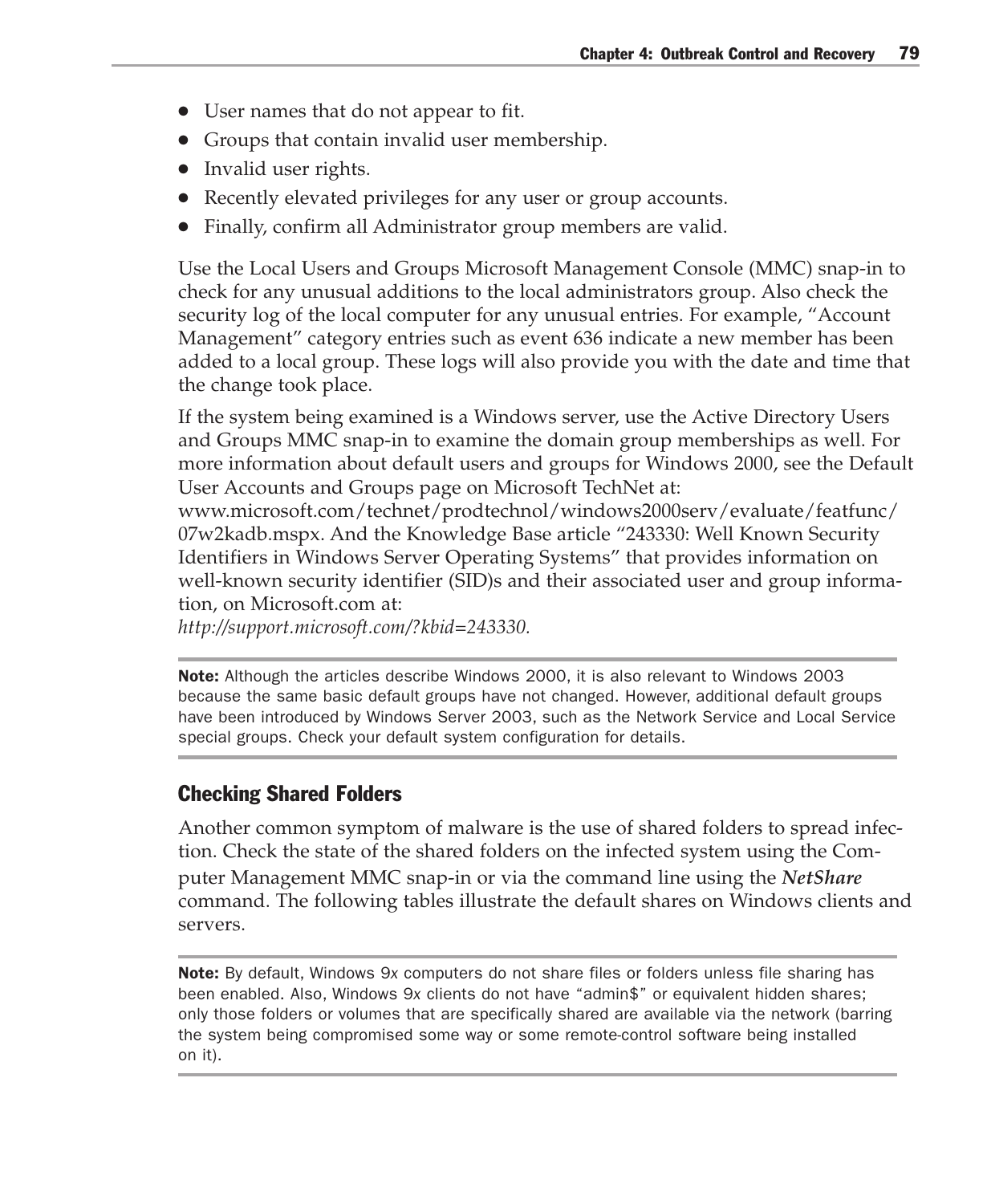| <b>Shared folder</b>   | <b>Shared path</b>                                | <b>Comment</b>                                                        |
|------------------------|---------------------------------------------------|-----------------------------------------------------------------------|
| ADMIN\$                | C:\Windows                                        | Remote Admin                                                          |
| C\$                    | $C:\setminus$                                     | Default share                                                         |
| $\langle n \rangle$ \$ | $\langle n:>\rangle$                              | Represents a share for the root of each fixed<br>drive on the system. |
| SharedDocs             | C:\Documents and Settings<br>\All Users\Documents | Will be added if local file sharing has been<br>enabled.              |

Table 4.1: Windows XP Default Folder Shares

Table 4.2: Windows Server 2003 and Windows 2000 Server Default Folder Shares

| <b>Shared folder</b>   | <b>Shared path</b>                                | <b>Comment</b>                                                                               |
|------------------------|---------------------------------------------------|----------------------------------------------------------------------------------------------|
| ADMIN\$                | C:\Windows                                        | Remote Admin                                                                                 |
| C\$                    | $C:\setminus$                                     | Default share                                                                                |
| $\langle n \rangle$ \$ | $\langle n:>\rangle$                              | Represents a share for the root of each fixed<br>drive on the system.                        |
| SharedDocs             | C:\Documents and Settings<br>\All Users\Documents | Will be added if local file sharing has been<br>enabled.                                     |
| Wwwroot\$              | C:\inetpub\wwwroot                                | Will be set up if Internet Information Services<br>(IIS) has been installed as a Web server. |

You can also examine the permissions on these shares with the **SrvCheck** command line tool from the Microsoft Windows Server 2003 Resource Kit Tools page online Microsoft.com at *http://go.microsoft.com/fwlink/?LinkId=4544.*

Other third-party utilities such as **Dumpsec**, which you can obtain from the SystemTools.com Web site at: *www.somarsoft.com*, can also be used for generating these reports.

## Checking for Opened Network Ports

Many malware attacks attempt to weaken a compromised system to make it easier to attack in the future. One technique that is often used is to open network ports on the host that will then be used by the malware attacker to gain an additional route to the host.

There are a number of tools that can be used to export a list of the current network port settings, including **PortQRY** from the Microsoft Windows Server 2003 Support Tools. For more information about this tool, see Knowledge Base article "832919: New features and functionality in PortQry version 2.0" on Microsoft.com at: *http://support.microsoft.com/?kbid=832919.*

Another tool is the **FPort** command line utility from Foundstone available at: *www.foundstone.com.* Additionally if the computer is using a personal firewall, such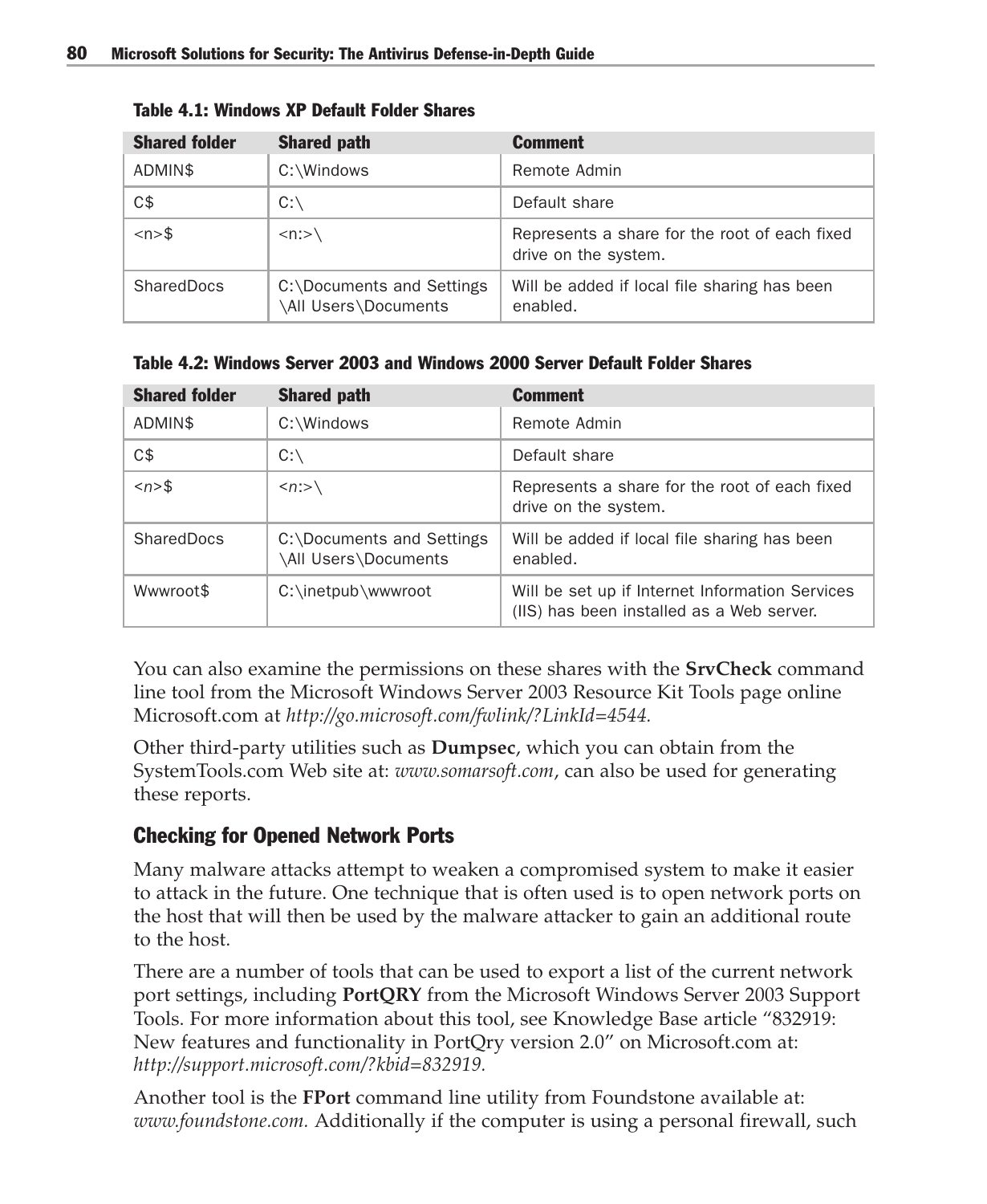as Windows Firewall or Zone Labs ZoneAlarm®, you should check with the documentation that came with the firewall, as many of them can also show listening ports and the appliations that are listening on them.

Finally you can use the **NetStat** command line utility that comes with Windows to document the state of current network connections and network ports that are listening. This tool can be used to obtain a complete printout of the network connections and port status.

#### $\blacktriangleright$  To create a NETSTAT report

● On the infected host, click **Start**, **Run**, type Netstat -an >c:\netstat\_report.txt and press **ENTER**.

Note: If you are running Netstat on Windows XP or later you may wish to use the following command, which will also list the associated process identifier (PID) in your report: Netstat -ano >c:\netstat\_report.txt

A text file called **netstat\_report.txt** (you may also wish to add the date to the file name) will be created in the root of the C: drive. This file should be saved to a removable media for future analysis.

#### Using a Network Protocol Analyzer

A network protocol analyzer tool can be used to create a network traffic log of data being transmitted to and from the infected host. The network trace file should be saved as part of the set of information files for future analysis.

Examples of network protocol analyzers that could be used for creating these network trace files include the Network Monitor component of Microsoft Systems Management Server (SMS), or other third party tools such as the Ethereal analyzer that is available from the Ethereal Web site at: *www.ethereal.com.*

#### Checking and Exporting System Event Logs

It may be possible to use the Windows system event logs to spot a wide range of unusual behavior that could be used to identify both the changes malware has made and when they were made. Use the Event Viewer management console to save each type of event log file (Application, Security, and System) to removable media for further analysis. By default, these files are stored in the  $C:\W$ innt $\S$ ystem32 $\Conf$ directory and are called **AppEvent.evt**, **SecEvent.evt**, and **SysEvent.evt**. However, while the system is active these files are locked and should be exported using the Event Viewer management tool.

The following tips provide information on how these logs can be used to help determine the effects of a malware attack:

- Look for any changes at the time of the suspected attack.
- Compare event log times with file creation and modification times
- Look for accounts that were created or had a password changed around the time of a suspected intrusion.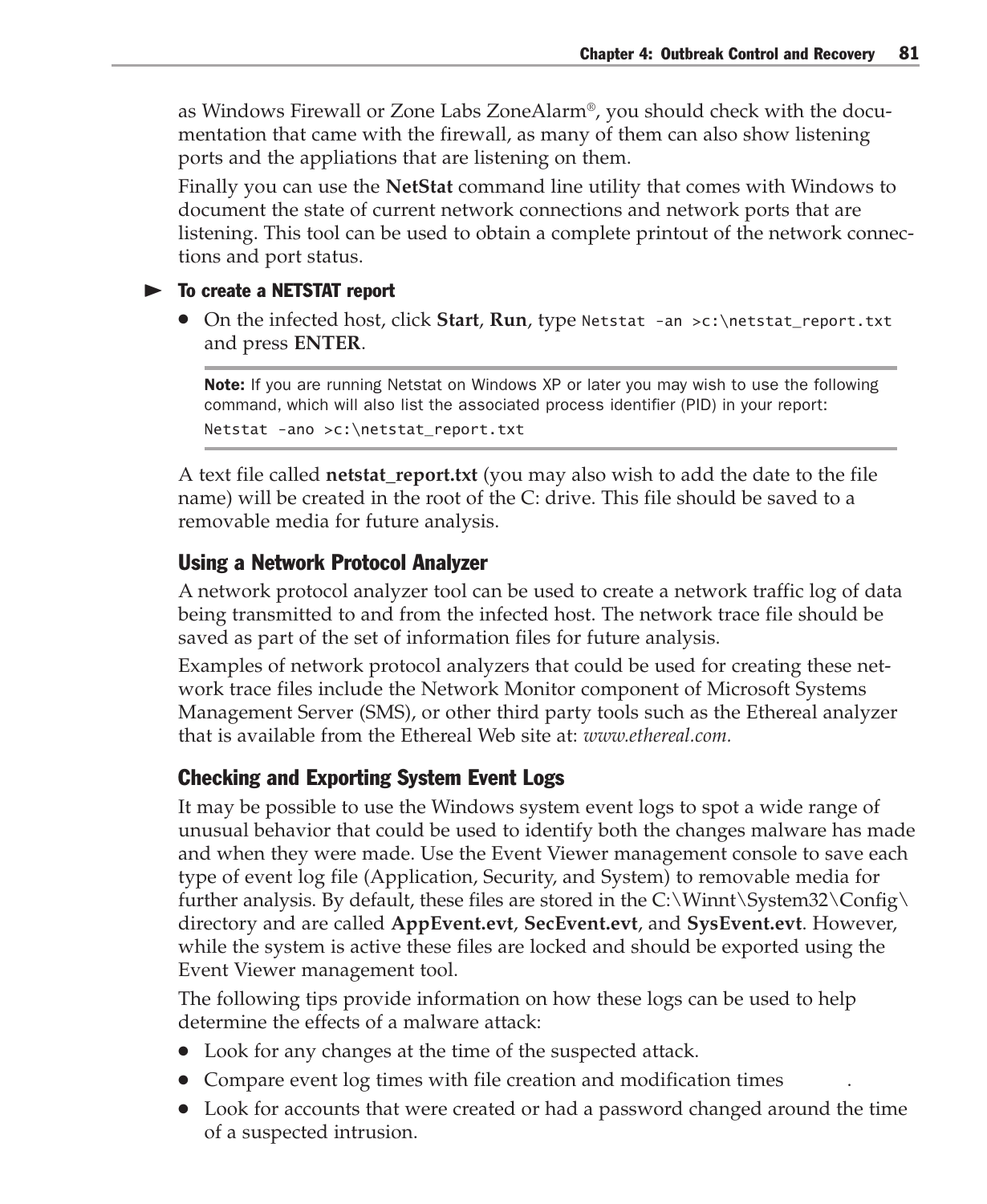At the end of the malware analysis process it may be possible to consider reconnecting the isolated networks, depending on the nature of the malware. For example, if the analysis determines the malware spreads only via a particular peer-to-peer (P2P) application, changing the perimeter firewall filters to block the network ports used by this application would allow the networks and other services to be restored. Such a remedy would allow the organization to return to some level of normal communications while the system recovery process was undertaken.

# Step 4: System Recovery

After you have collected the required information about the attack and understand its full nature, you can start the process of removing the malware and recovering any corrupted data from the infected computers.

**Important:** Even if you have an antivirus application that can recognize and clean a malware attack from a computer, Microsoft recommends spending some effort to determine the date and time of the infection as well as how the infection occurred. Without this information it is difficult to determine which other systems, backup media, or removable media were possibly exposed to the attack.

How you complete this process will largely depend on the nature of the particular malware attack. However, you can use the following high-level process to ensure a complete recovery of both data and your computer systems:

- 1. Restore missing or corrupted data.
- 2. Remove or clean infected files.
- 3. Confirm your computer systems are free of malware.
- 4. Reconnect your computer systems to the network.

Confirming the system is free of malware is a crucial step that should not be overlooked. Many malware threats are designed to remain undetected for extended periods. In addition, backup images or system restore points could contain infected system files, which would cause another infection if an infected backup image is your recovery source. For these reasons, it is vital to ascertain the date and time of the first instance of the malware attack if at all possible. Once you have a time stamp as a benchmark, you can determine through the dates of your backup images as to whether any of them are likely to contain the same malware corruption.

# Clean or Rebuild?

Two choices are available to you when considering how to recover your system. The first option is to clean your system, which relies on the known characteristics of the attack to systematically undo the damage inflicted by each. The second choice is frequently referred to as rebuilding or *flattening* a system. However, deciding which option to use is not a simple choice.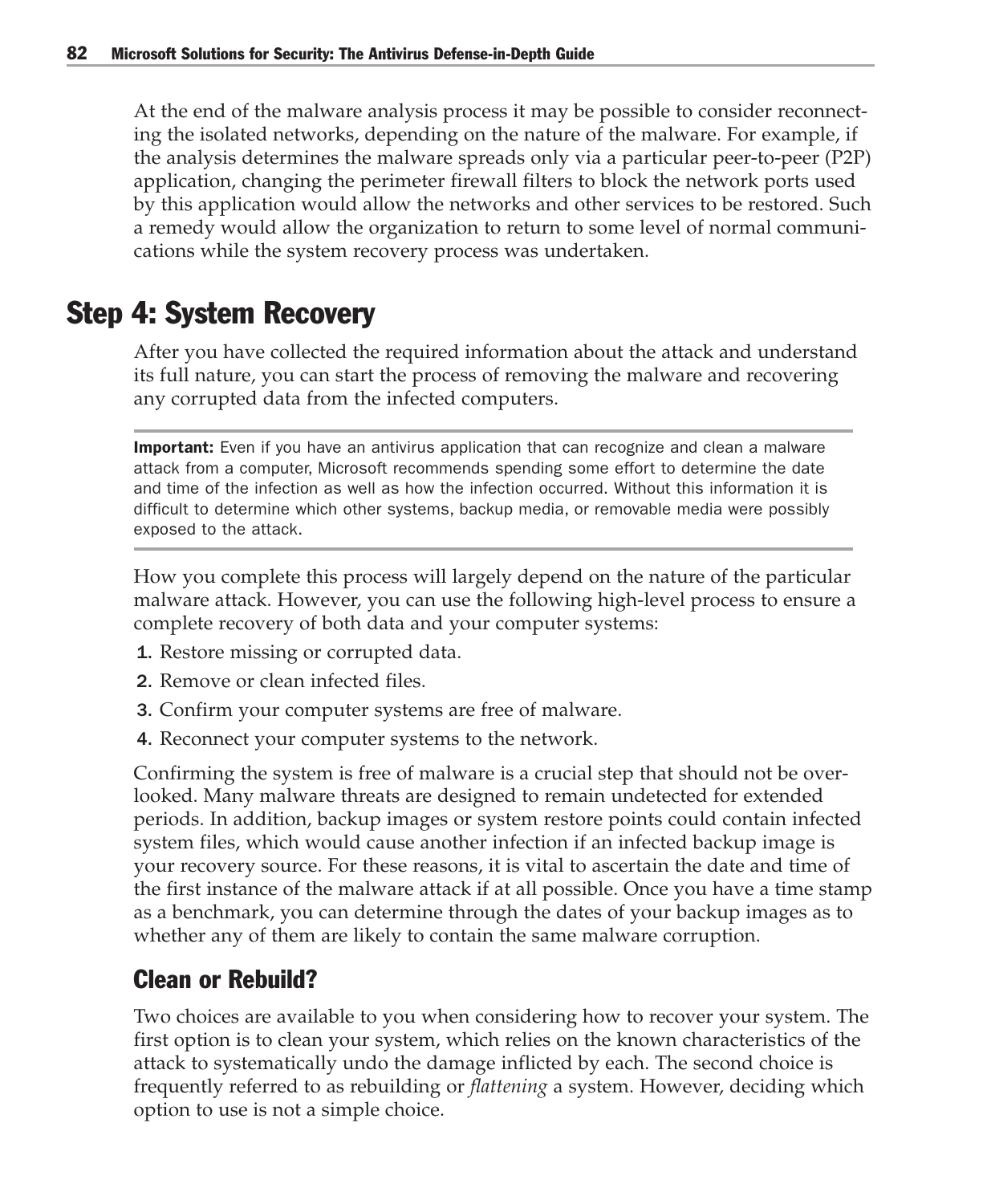You should only choose to clean your system if you are extremely confident that all elements of the attack have been well documented, and that the cleaning procedure will remedy every element of the attack successfully. An antivirus vendor will usually provide the documentation you need, but it may take the vendor several days to fully understand the nature of the attack. Cleaning the system is often preferred because it returns the system to its clean state with applications and data intact. This approach typically results in a faster return to normal operations than rebuilding the system. However, without a detailed analysis of the malware code, cleaning the system may not entirely remove the malware.

The fundamental risk of cleaning a system is the possibility that either an undocumented element of the initial infection — or potentially a secondary infection or attack — may not have been discovered or documented, leaving your system still infected or susceptible to some malware mechanism. Because of this risk, many organizations choose to simply rebuild their infected systems to absolutely ensure that they are free of malware.

In general, whenever a system has suffered an attack where a backdoor or rootkit was installed, Microsoft recommends rebuilding the system. For more information about these kinds of attacks, see Chapter 2, "Malware Threats" in this guide. The various components of these types of attacks are difficult to detect reliably, and will frequently recur after attempts to eradicate them. These attacks are often used to open unauthorized access to a compromised system, which may enable them to initiate additional attacks on the system to escalate their privileges or install their own software. For these reasons, the only way to be absolutely sure that your computer systems are free of these malware attacks is to rebuild them from trusted media and configure them to remediate the weakness that allowed the attack in the first place, such as a missing security update or weak user password.

This process also requires carefully capturing and measuring all the necessary user data from the infected system, fixing anything corrupted, scanning it to ensure the data does not contain any malware, and finally restoring the clean data back to the newly rebuilt system.

Rebuilding a system also requires reinstalling all of the applications previously available on the system, and then configuring each one appropriately. Therefore, rebuilding provides the highest degree of assurance of eliminating the infection or attack, but generally is a much larger task than cleaning.

The primary consideration in choosing which option to use on your system should depend on your level of confidence in the one you select to completely eliminate and resolve the infection or attack. The down time required during the repair should be a secondary consideration compared to ensuring the integrity and stability of the system.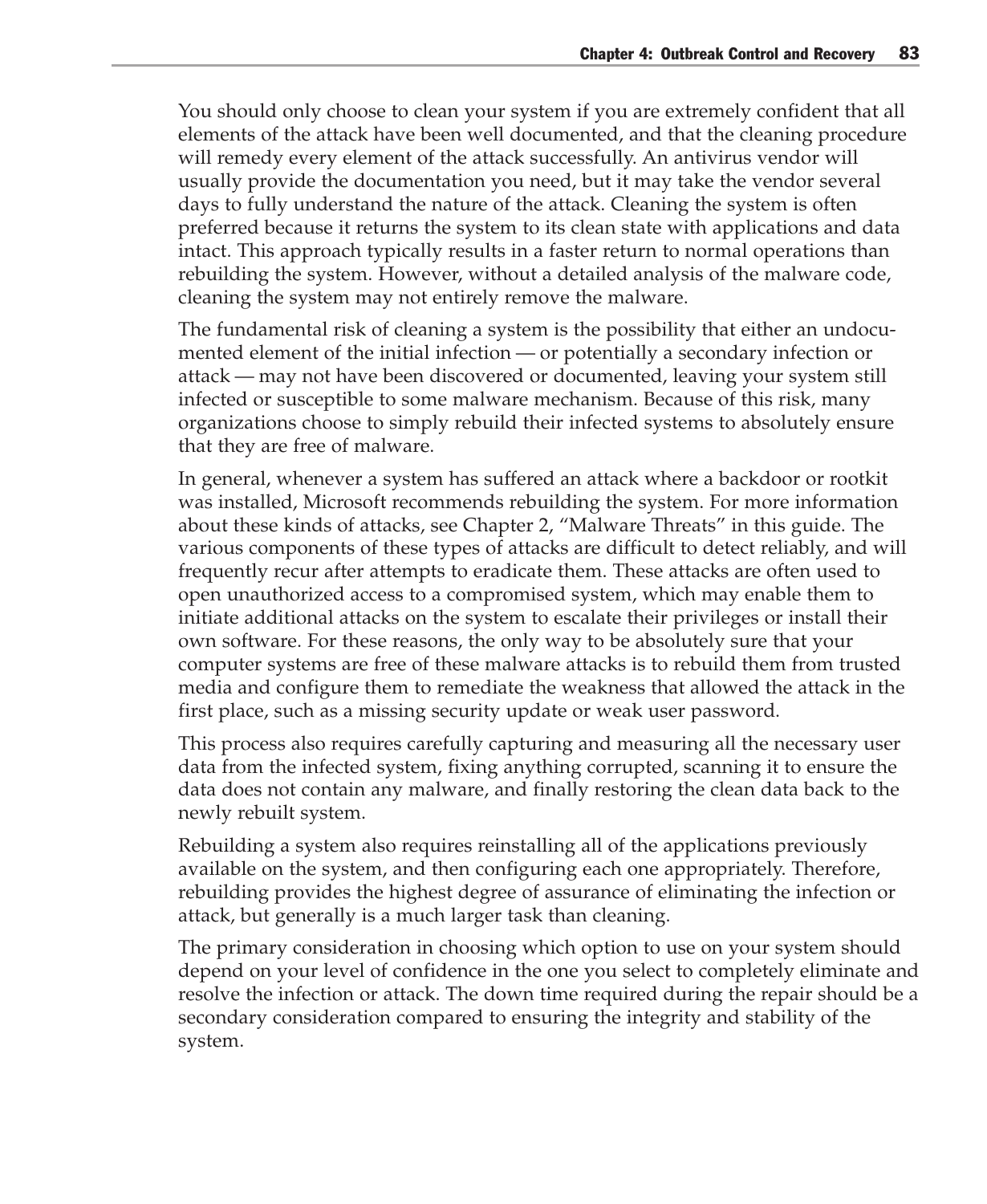| <b>Cleaning</b>                                                                  | <b>Rebuilding</b>                                                                                                |
|----------------------------------------------------------------------------------|------------------------------------------------------------------------------------------------------------------|
| Simple process, if cleaning tools are available.                                 | More complex process, especially if a<br>backup and recovery solution is not in place<br>prior to the infection. |
| Fewer steps to ensure data is clean.                                             | More steps necessary to capture, backup,<br>clean, scan, and restore data.                                       |
| Fewer resources required to use removal tools<br>than to rebuild entire systems. | The rebuilding process is likely to consume<br>a significant amount of time and resources<br>to complete.        |
| Risk of system still being infected.                                             | Little risk of system still being infected if<br>restored from clean media and adequately<br>managed data.       |

Table 4.3: Advantages and Disadvantages of System Cleaning and Rebuilding

Note: If you choose to clean an infected system, your organization's management and legal teams should perform a risk analysis to determine if they are willing to accept the increased risk of a future attack if the cleaning process misses part of the malicious code.

# System Cleaning

You should only consider system cleaning as a viable option if the attacks and behavior of the malware are well documented and the cleaning procedures have been tested and proven. Thoroughly documented steps administrators can follow or automated tools that clean the infection from your system may be available from either Microsoft or antivirus vendors. Both options are intended to carefully undo each of the actions performed during the infection and return your system to its original operational state. These procedures generally only become available to address major viruses or worms, and typically only several days after the initial malware infection.

Note: Since many malware attacks are released in waves, for example MyDoom@A, MyDoom@B, and so on, it is very important to only use cleaning procedures or tools to clean the specific version of the malware from your system.

If an automated tool is not available to address the malware you are dealing with, the basic steps to consider if you opt to manually clean it from your system include the following:

1. Stopping the malware execution processes. You must terminate any currently running malware related process, as well as any auto-run entries or scheduled tasks associated with the malware you remove.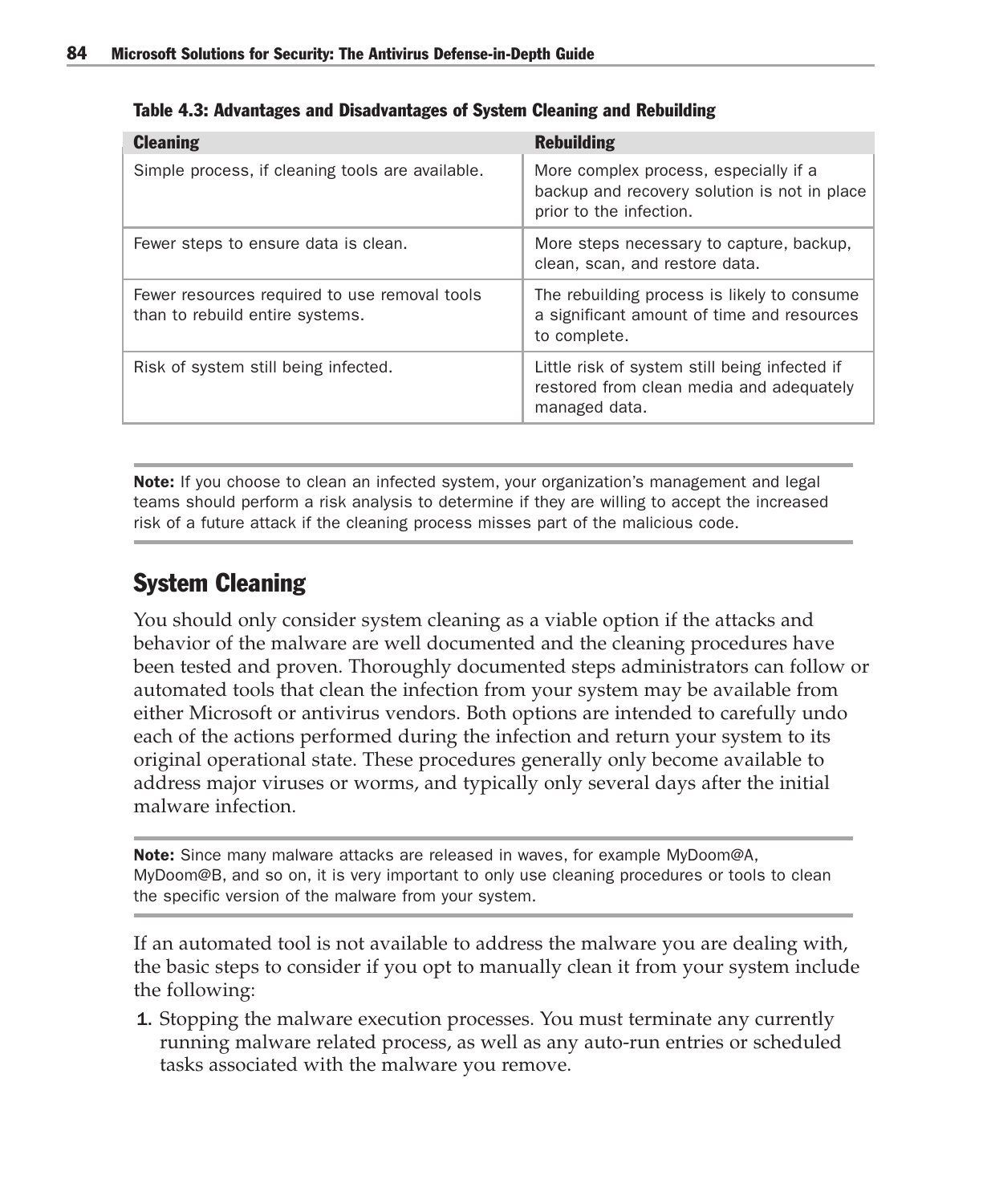- 2. Removing the introduced malware files. This step will require a detailed analysis of the files on the host hard disk drives to determine which files were affected by the malware.
- 3. Applying the latest security updates or patches to mitigate the vulnerabilities that the original attack exploited. This step may require a number of reboots and visits to the Windows Update Web site to ensure that all security updates are applied.
- 4. Changing any passwords (domain or local) that may have been compromised, or ones that are weak and easily guessed. For guidance on setting strong passwords see the Strong Passwords page on Microsoft.com at: *www.microsoft.com/resources/documentation/WindowsServ/2003/enterprise/proddocs /en-us/windows\_password\_tips.asp.*
- 5. Undoing any system changes the malware introduced. This step could involve restoring the local hosts file and firewall configurations on the computer.
- 6. Restoring user files modified or deleted by the malware.

If you decide to manually undertake these steps, you should only rely on them as a remedy for the infection if you can later compare them with published cleaning procedures to ensure that you have performed all of the necessary steps. Or, if your organization has an antivirus support team, it will also need to ensure that the inspection and remediation procedures it uses to identify and mitigate all possible attack vectors are adequate. Failure to ensure your procedures are adequate could lead to a rapid re-infection.

## Restore or Reinstall?

If you determine the best approach is to rebuild your system, you can either restore it using a previous image or system backup you are certain is clean or reinstall the system from original media.

If you choose to restore the system from a previous image, consider attempting to salvage the latest user data on the infected system to avoid losing changes created or updated between the time of the backup and the present. If you rebuild the system from original media rather than a backup, your only option to prevent data loss is to preserve the data from the infected system before backing it up.

### Recovering Data from the Infected System

The most valuable asset of your system is most likely the data that resides on it. For this reason, it is crucial to carefully consider how to save, restore or repair the data, back it up, and then restore it on the system after it has been rebuilt.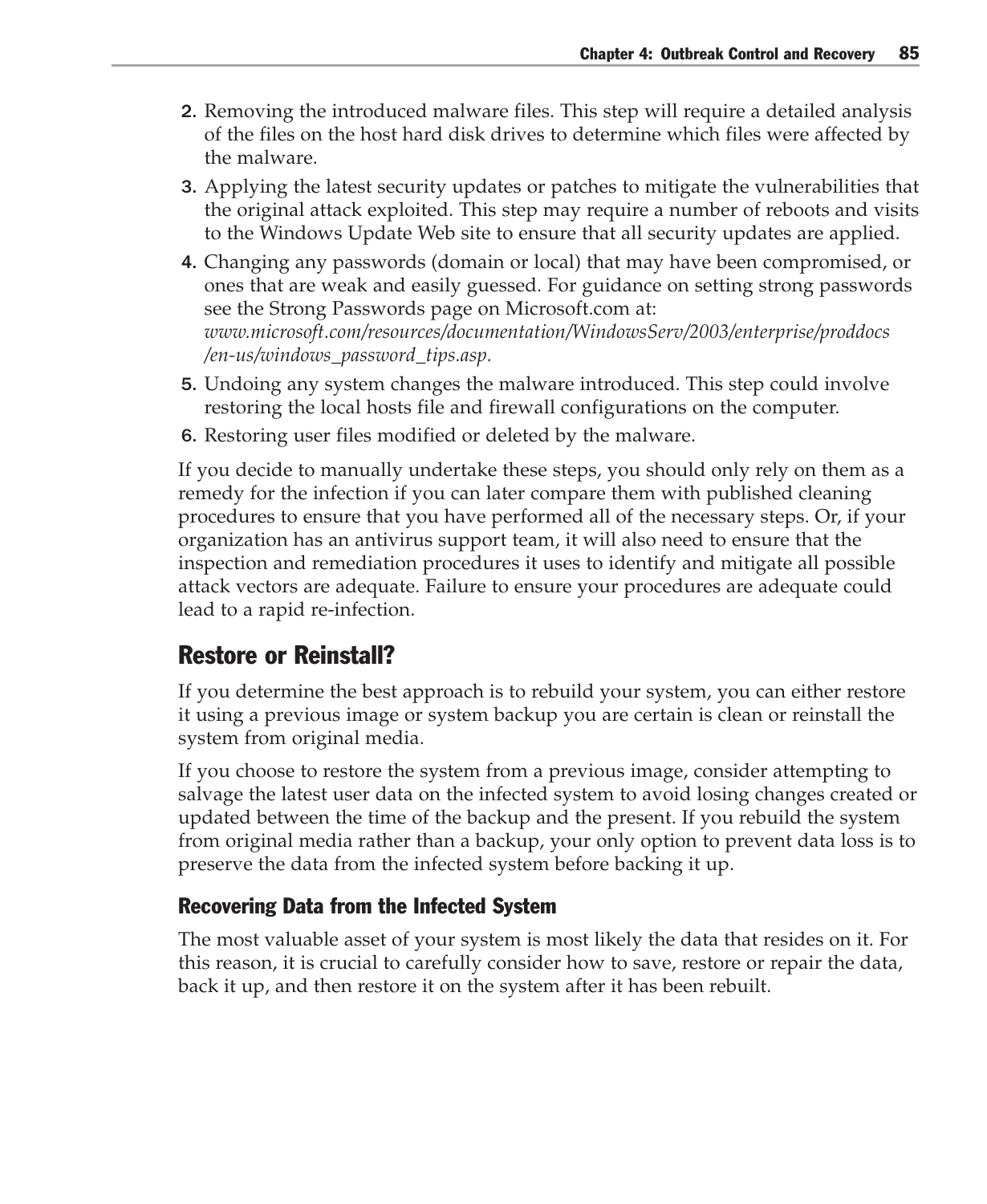Be sure to capture all of the following types of data appropriately to completely restore your system:

- **Operating system configuration data**. This data includes all configuration settings required to restore the host operating system to its original state to enable all services of the host to function correctly.
- **Application data**. This data includes all data that is used and stored by the applications that are installed on the host device.
- **User data**. This data includes all configuration data, such as user profiles and user generated files.

Note: This preserved data obviously presents a serious risk of being infected itself. A high level of care should be taken when working with this data until a reliable method of checking the data for the malware has been identified.

Back up all of the data to a safe medium or location where it cannot be executed or accessed by unauthorized users or systems. If necessary, use whatever tools or other means are available to restore the data, and then safely store it until you can restore it on the system after it has been rebuilt.

### Restoring From an Image or Backup

To restore data from an image or backup, you must have previously captured it using a recovery tool before the infection compromised your system. A wide variety of tools are available that may dramatically simplify the task of backing up and recovering data from your systems. These tools provide a high level of insurance to protect your systems against not only malware infections, but also hardware failures and other potential threats to your system. Configuring a complete disaster recovery infrastructure is not within the scope of this guide. However, a few key technologies in this area that you can use to address antivirus-related issues are discussed in the following sections.

#### Windows System Restore

Windows System Restore (WSR) protects critical system and application files by monitoring, recording, and in some cases backing up these files before they are modified. It is important to know if your antivirus application supports WSR, because WSR can create a restore point that could become infected with malware if you used it to clean a system any time after the initial malware attack. If this is the case, it is possible that the malware could be re-introduced to the system from the infected restore point. Fortunately, a WSR-aware antivirus application will detect the malware during a restore process. If any infected files are detected, the antivirus solution will attempt to modify, move, or delete them. If the files are successfully cleaned, WSR will restore the files in question. However, if a file cannot be cleaned and is deleted or quarantined, the restoration process will fail because isolating a file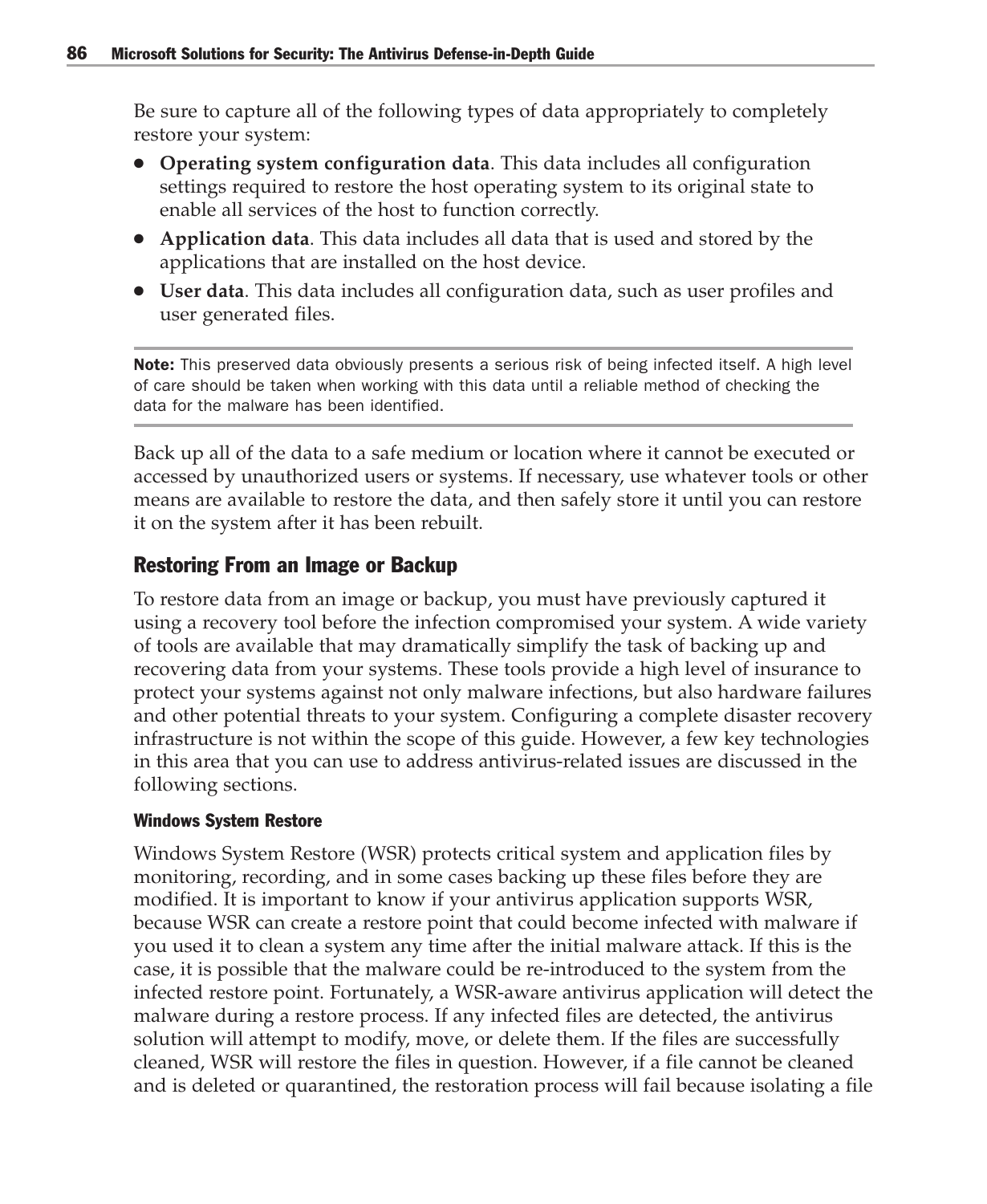results in an inconsistent restore state. If this is the case, WSR will revert the system back to its previous state (before the restore operation began).

For more information about how antivirus applications can work with this service, see the Knowledge Base article "831829: How antivirus software and System Restore work together," on Microsoft.com at: *http://support.microsoft.com/?kbid=831829.*

**Note:** As virus signature files are updated to cover a malware attack, a restore that failed days before may now succeed (after the antivirus application is updated). Conversely, if you restore to a point that succeeded before but a new signature file enables the detection of an attack on a backed up file that cannot be cleaned, the restore process could possibly fail.

For more information about Windows System Restore, see the How to Restore Windows XP to a Previous State page on Microsoft.com at: *www.microsoft.com/windowsxp/pro/using/itpro/managing/restore.asp.*

#### Automated System Recovery

Automated System Recovery (ASR) provides a simple means to quickly back up both the boot volumes and system volumes on your computer, which will enable you to more rapidly restore your system in the event of an infection or failure. However, just like other backup media, it is possible that the ASR backup files could become infected by the malware. For more information about ASR and how you can use it in your organization, see the "How ASR Works" white paper on Microsoft.com at: *www.microsoft.com/resources/documentation/WindowsServ/2003/all /deployguide/en-us/sdcbc\_sto\_axho.asp.*

#### The Windows Backup Solution

The backup solution that is supplied as part of the Windows family of operating systems provides a simple backup solution for departmental or small- to mediumsized business environments. However, just like WSR and ASR, the backup files themselves can contain infected malware. For this reason, ensure that you do not restore the malware to your system and restart the malware attack if you use this solution. All backup files should be checked and scanned with an updated antivirus application that is capable of detecting and removing the malware before you use the backup image to restore your system. You will find detailed documentation on disaster recovery, including backup and restore operations, in the Planning for Disaster Recovery section of the *Windows Server 2003 Deployment Kit* on Microsoft.com at:

*www.microsoft.com/resources/documentation/WindowsServ/2003/all/deployguide/en-us /sdcbc\_sto\_gqda.asp.*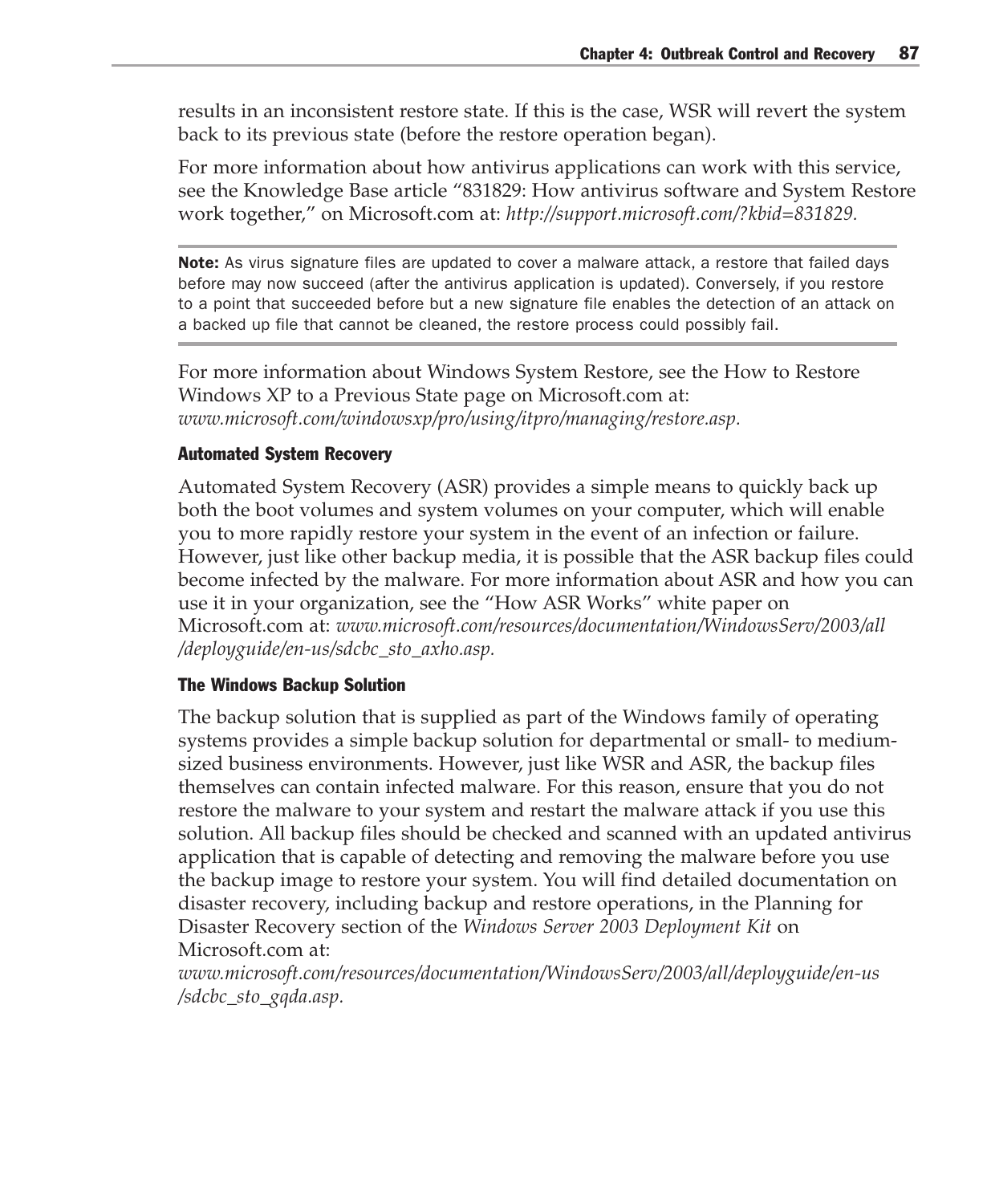### Reinstalling the System

Once you know the backup data for your system is trustworthy, you can start the process of rebuilding your system. This point in the process is the best time to reformat drives, change partition sizes, and perform other system maintenance as required to ensure the optimal performance of your system after it is restored. If possible, rebuild your servers using a fully updated slipstreamed share. More information on creating slipstreamed installs of Windows can be found in:

- The "Combination Installation" section of the *Microsoft Windows XP Hotfix Instal lation and Deployment Guide* on Microsoft.com at: *www.microsoft.com/WindowsXP/pro/downloads/servicepacks/sp1 /hfdeploy.asp#the\_combination\_installation\_gxsi.*
- The "Installing Windows 2000 with the Service Pack and Hotfixes" section of the *Windows 2000 Hotifx Installation and Deployment Guide* on Microsoft.com at: *www.microsoft.com/windows2000/downloads/servicepacks/sp3 /HFDeploy.htm#installing\_windows\_2000\_with\_hotfixes\_ykot.*

If you cannot rebuild from a slipstreamed source, the risk is that the system will get infected from network-based malware before you can connect to the Windows Update Web site to download critical service packs and security updates. If this is the case, use the following steps to reinstall:

- 1. Disconnect from the network. Physically unplugging the computer from the network is the safest approach.
- 2. Install the operating system from the original system installation media. During this process it is imperative that you create strong local administrator passwords for each machine. These passwords should be unique to each machine.
- 3. Start the system and log on using the local administrator account.
- 4. Activate a host-based firewall on the system, such as the Windows XP Internet Connection Firewall (ICF).

Note: In Windows XP Service Pack 2, ICF has been renamed to the *Windows Firewall* and is enabled by default on all network connections. If the system is based on Windows 2000 or earlier, it is recommended that a third-party host-based firewall be installed.

- 5. Reconnect the system to the network. At this point it is important to perform the following steps as quickly as possible to minimize the risk to the system being rebuilt.
- 6. Update the freshly installed system with the latest software updates. It's important to note that not all security updates are offered by the Windows Update Web site. Only core operating system security updates are offered by Windows Update; updates to other products such as SQL Server™, Front Page, Commerce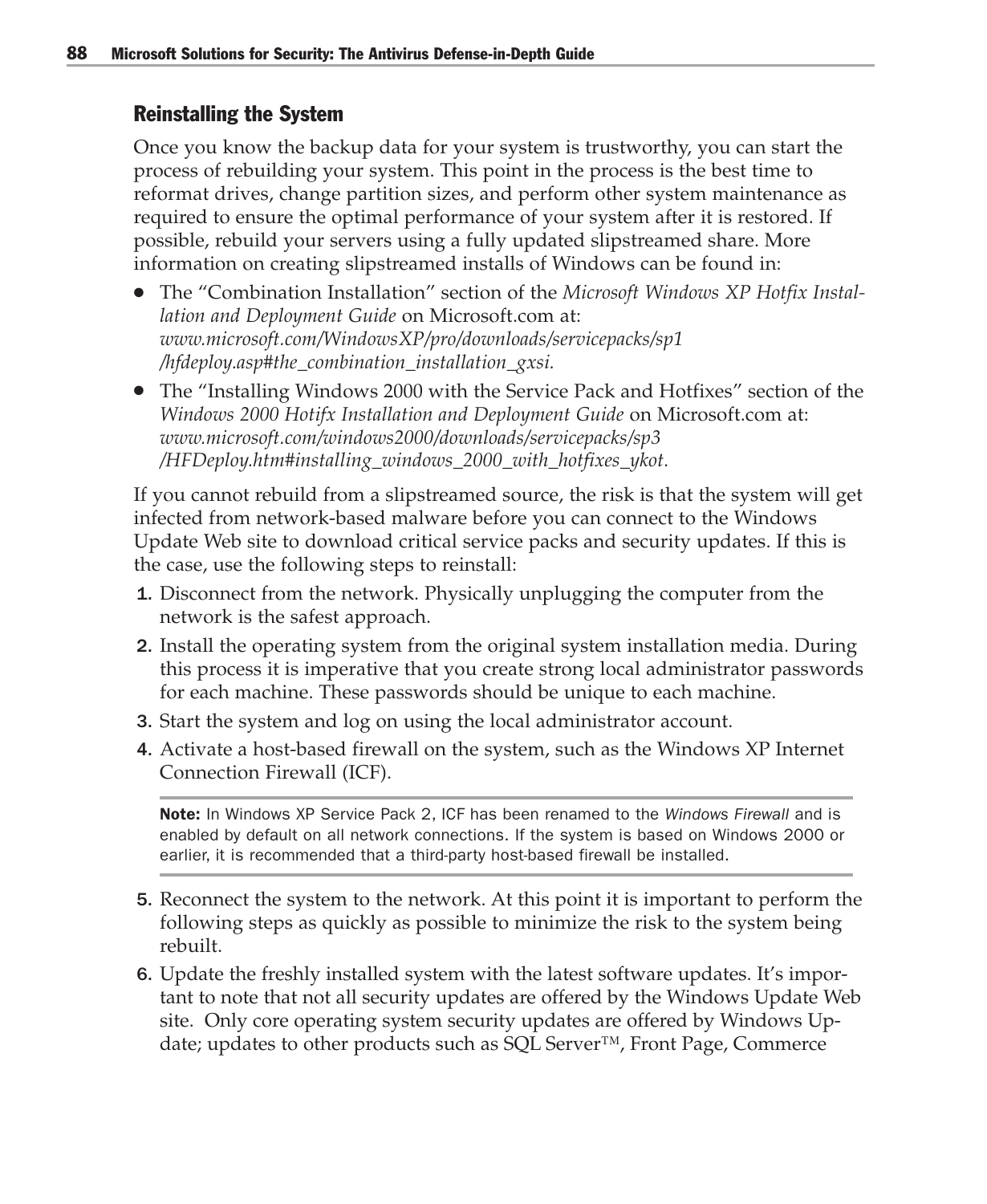Server, and so on, will not be offered by Windows Update. For this reason, you should visit the Microsoft Security Bulletin Search site on Microsoft TechNet at: *www.microsoft.com/technet/security/current.asp* to check for product-specific updates.

- 7. Install an antivirus package, ensure it is using the latest version of the virus signature file, and perform a complete antivirus scan of the system.
- 8. Harden the configuration of the system using the latest hardening guidelines for the organization. See Chapter 3, "Antivirus Defense in Depth" of this guide for information on this process.
- 9. Check the system for any remaining vulnerabilities using a vulnerability scanner such as the Microsoft Baseline Security Analyzer (MBSA). This free tool is available for download from Microsoft.com at: *www.microsoft.com/technet/security/tools/mbsahome.mspx.*

After you have rebuilt the system and scanned it to confirm there are no longer any infected files on it, it is safe to restore the user data.

# Step 5: Post Recovery Steps

This section provides guidance on specific steps you should take after controlling and recovering from the initial malware attack. It is important to complete this stage to help strengthen your organization's overall policies for people, processes, and technologies.

# Post Attack Review Meeting

This meeting should include all affected parties and call for a free exchange of lessons learned for the benefit of all. Specifically, participants should seek to:

- Work with legal counsel to determine whether your organization should pursue legal steps against the attack perpetrators.
- Work with legal counsel to determine whether your organization should report the attack to the authorities if sensitive data was compromised. For example, credit card information.
- Assign a monetary value to the damage the attack caused for internal reporting that includes the following elements:
	- The hours spent on the recovery.
	- The cost to repair damaged equipment.
	- Revenue loss.
	- The cost or damage to customer and partner relations.
	- The amount of lost productivity from affected workers.
	- The value of any lost data.
- Try to identify any system vulnerabilities the attack used to exploit your systems.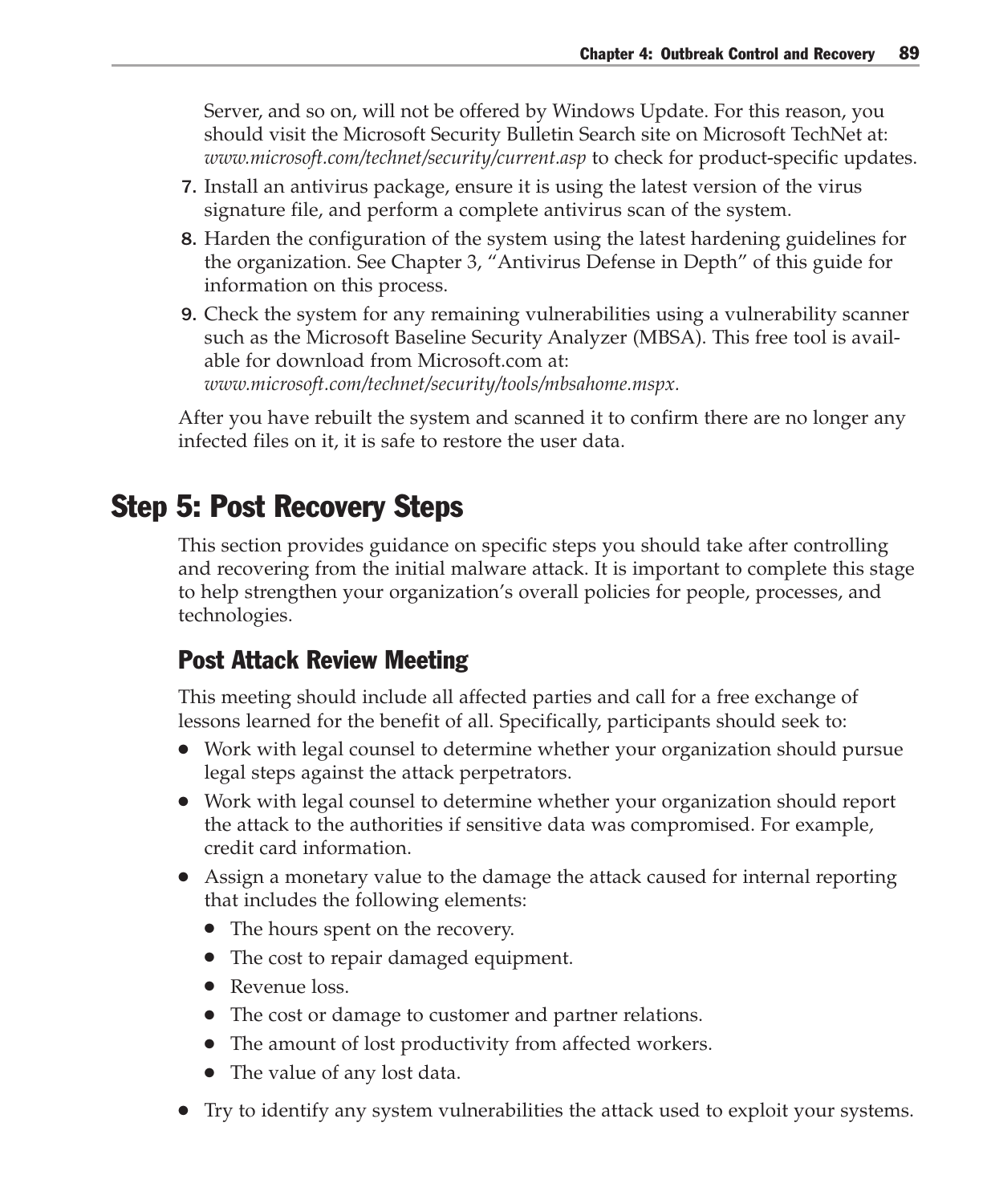- Recommend changes to your organization's antivirus defense-in-depth policy.
- Recommend changes to your organization's security policy, including:
	- A refined default password policy.
	- Audit policies.
	- Security updates policy.
	- Firewall policies.

# Post Attack Updates

Review and evaluate whatever recommendations result from the meeting, and then ensure that they are implemented as soon as possible across your organization. Once a particular vulnerability has been exposed, there are often a number of approaches you can use simultaneously to mitigate it.

It is important to understand that these changes are likely to affect the people, processes, and technologies of your organization. Reviewing the estimated cost of the attack to the organization should serve to underscore the future cost benefit your organization can realize by proactively working to prevent a reoccurrence of the attack.

At this point, if your organization has not already implemented an antivirus defense in depth approach, see Chapter 3, "Antivirus Defense in Depth" in this guide to review which elements of this approach will benefit your organization the most.

# **Summary**

This chapter provided guidelines and recommendations that you can use to recover from a malware attack in a considered and consistent manner. It is important to follow the suggested steps consistently, as failure to do so may leave your organization open to further attack from malware. Failure to do so may also make it difficult or impossible for your organization to take legal action against the perpetrator of the attack.

If your organization has implemented an antivirus defense-in-depth solution, the number of times you will need to mitigate attacks with it will likely be kept to a minimum. However, failure to plan on how to address worst-case scenarios in advance will leave your organization open to making serious errors if an attack succeeds in breaching your antivirus defenses.

You should prepare for this in advance by training security staff to understand common malware techniques, such as those covered in this chapter. Also consider creating a malware analysis toolkit that contains some of the tools described in this chapter, as well as any scripts or other utilities that can be used to quickly capture and document vital information from infected systems. This preparation will help